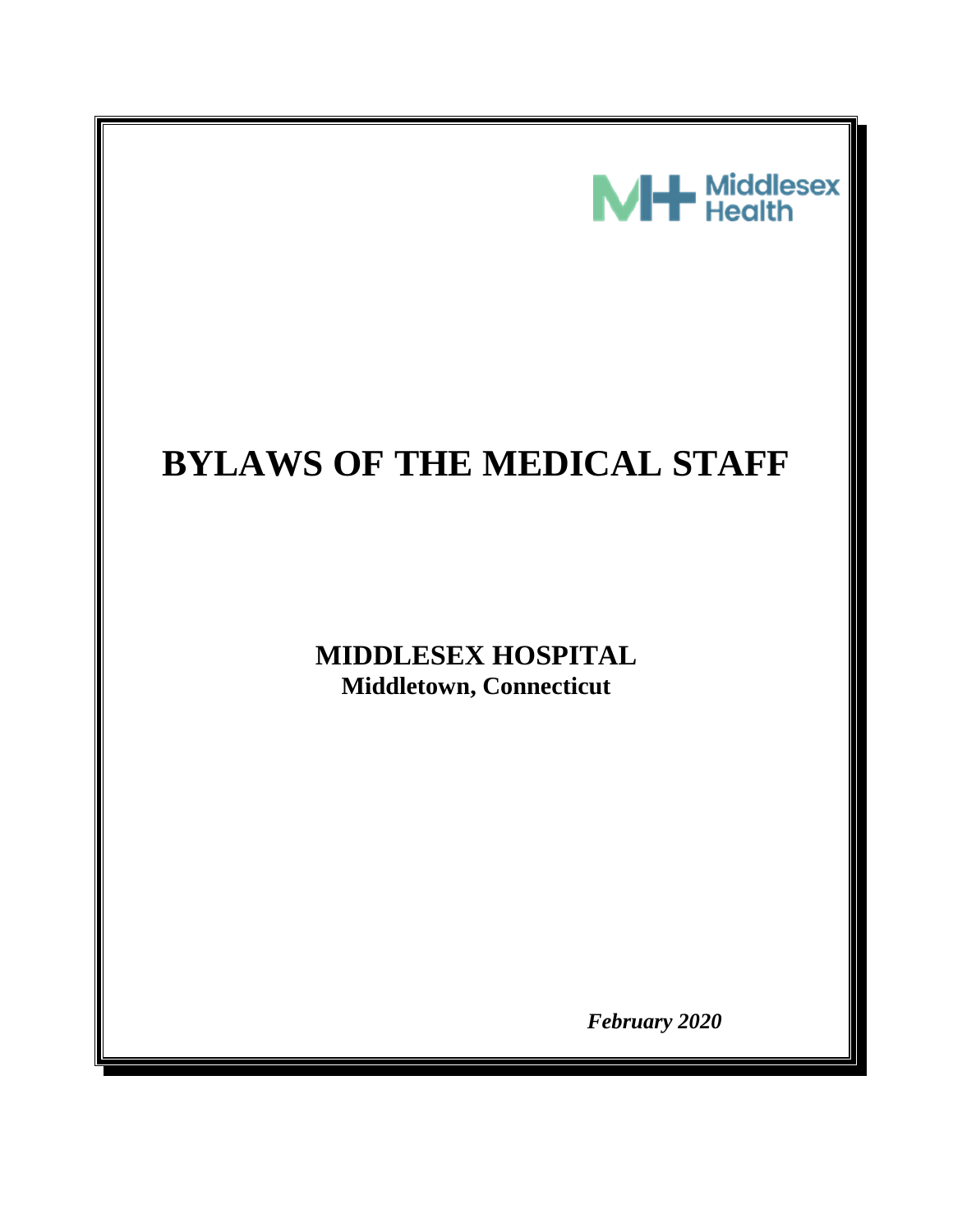# **TABLE OF CONTENTS**

| <b>PREAMBLE</b><br><b>DEFINITIONS</b> |                                                                                                 | $\bf{I}$<br>$\mathbf{I}$                       |
|---------------------------------------|-------------------------------------------------------------------------------------------------|------------------------------------------------|
| <b>ARTICLE 1</b>                      | <b>NAME</b>                                                                                     | $\mathbf{1}$                                   |
| <b>ARTICLE 2</b><br>2.1<br>2.2        | PURPOSES AND RESPOSIBILITIES OF THE MEDICAL STAFF<br><b>PURPOSES</b><br><b>RESPONSIBILITIES</b> | $\mathbf{1}$<br>$\mathbf{1}$<br>$\overline{2}$ |
| <b>ARTICLE 3</b>                      | <b>MEMBERSHIP</b>                                                                               | 3                                              |
| 3.1                                   | NATURE OF MEMBERSHIP                                                                            | 3                                              |
| 3.2                                   | <b>GENERAL QUALIFICATIONS</b>                                                                   | 3                                              |
| 3.2.1                                 | <b>LICENSURE</b>                                                                                | $\overline{3}$                                 |
| 3.2.2                                 | <b>PERFORMANCE</b>                                                                              | $\overline{4}$                                 |
| 3.2.3                                 | <b>ATTITUDE</b>                                                                                 | $\overline{4}$                                 |
| 3.2.4                                 | <b>DISABILITY</b>                                                                               | 5                                              |
| 3.2.5                                 | PROFESSIONAL LIABLITY INSURANCE                                                                 | 5                                              |
| 3.3                                   | HOSPITAL AND COMMUNITY NEED AND ABILITY TO ACCOMMODATE                                          | 6                                              |
| 3.4<br>3.5                            | <b>EFFECT OF OTHER AFFILIATIONS</b><br><b>NONDISCRIMINATION</b>                                 | 6                                              |
| 3.6                                   | BASIC OBLIGATIONS OF INDIVIDUAL STAFF MEMBERSHIP                                                | 6<br>6                                         |
| 3.7                                   | TERM OF APPOINTMENT                                                                             | $\overline{7}$                                 |
| 3.8                                   | PROCEDURES FOR APPOINTMENT AND REAPPOINTMENT                                                    | 8                                              |
| 3.8.1                                 | APPLICATION FOR APPOINTMENT                                                                     | 8                                              |
| 3.8.2                                 | <b>REAPPOINTMENT PROCESS</b>                                                                    | 10                                             |
| 3.9                                   | MEDICO-ADMINISTRATIVE OFFICERS                                                                  | 11                                             |
| <b>ARTICLE 4</b>                      | MEDICAL STAFF CATEGORIES AND ALLIED HEALTH PROFESSIONALS                                        | 11                                             |
| 4.1                                   | <b>CATEGORIES</b>                                                                               | 11                                             |
| 4.2                                   | <b>ACTIVE STAFF</b>                                                                             | 12                                             |
| 4.2.1                                 | <b>QUALIFICATIONS FOR ACTIVE STAFF</b>                                                          | 12                                             |
| 4.2.2                                 | MEMBERSHIP PREROGATIVES OF ACTIVE STAFF                                                         | 12                                             |
| 4.2.3                                 | <b>OBLIGATIONS OF ACTIVE STAFF</b><br><b>ACTIVE/ATTENDING STAFF</b>                             | 12<br>13                                       |
| 4.2.4<br>4.2.5                        | <b>ACTIVE/AFFILIATE ATTENDING STAFF</b>                                                         | 14                                             |
| 4.2.6                                 | SENIOR ATTENDING/SENIOR AFFILIATE ATTENDING STAFF                                               | 14                                             |
| 4.3                                   | <b>COURTESY STAFF</b>                                                                           | 15                                             |
| 4.3.1                                 | <b>OUALIFICATIONS FOR COURTESY STAFF</b>                                                        | 15                                             |
| 4.3.2                                 | MEMBERSHIP PREROGATIVES OF COURTESY STAFF                                                       | 15                                             |
| 4.3.3                                 | OBLIGATIONS OF COURTESY STAFF                                                                   | 15                                             |
| 4.4                                   | <b>CONSULTING STAFF</b>                                                                         | 16                                             |
| 4.4.1                                 | QUALIFICATIONS FOR CONSULTING STAFF                                                             | 16                                             |
| 4.4.2                                 | MEMBERSHIP PREROGATIVES OF CONSULTING STAFF                                                     | 16                                             |
| 4.4.3                                 | OBLIGATIONS OF CONSULTING STAFF                                                                 | 16                                             |
| 4.5<br>4.6                            | <b>HONORARY STAFF</b><br><b>HOUSE STAFF</b>                                                     | 16<br>17                                       |
| 4.7                                   | PROVISIONAL PERIOD                                                                              | 17                                             |
| 4.7.1                                 | APPLICABILITY AND DURATION                                                                      | 17                                             |
| 4.7.2                                 | <b>PURPOSE</b>                                                                                  | 17                                             |
| 4.8                                   | <b>LEAVE OF ABSENCE</b>                                                                         | 18                                             |
| 4.9                                   | <b>GENERAL QUALIFICATIONS</b>                                                                   | 18                                             |
| 4.10                                  | <b>LIMITATION OF MEMBERSHIP PREROGATIVES</b>                                                    | 18                                             |
| 4.11                                  | ALLIED HEALTH PROFESSIONAL STAFF                                                                | 19                                             |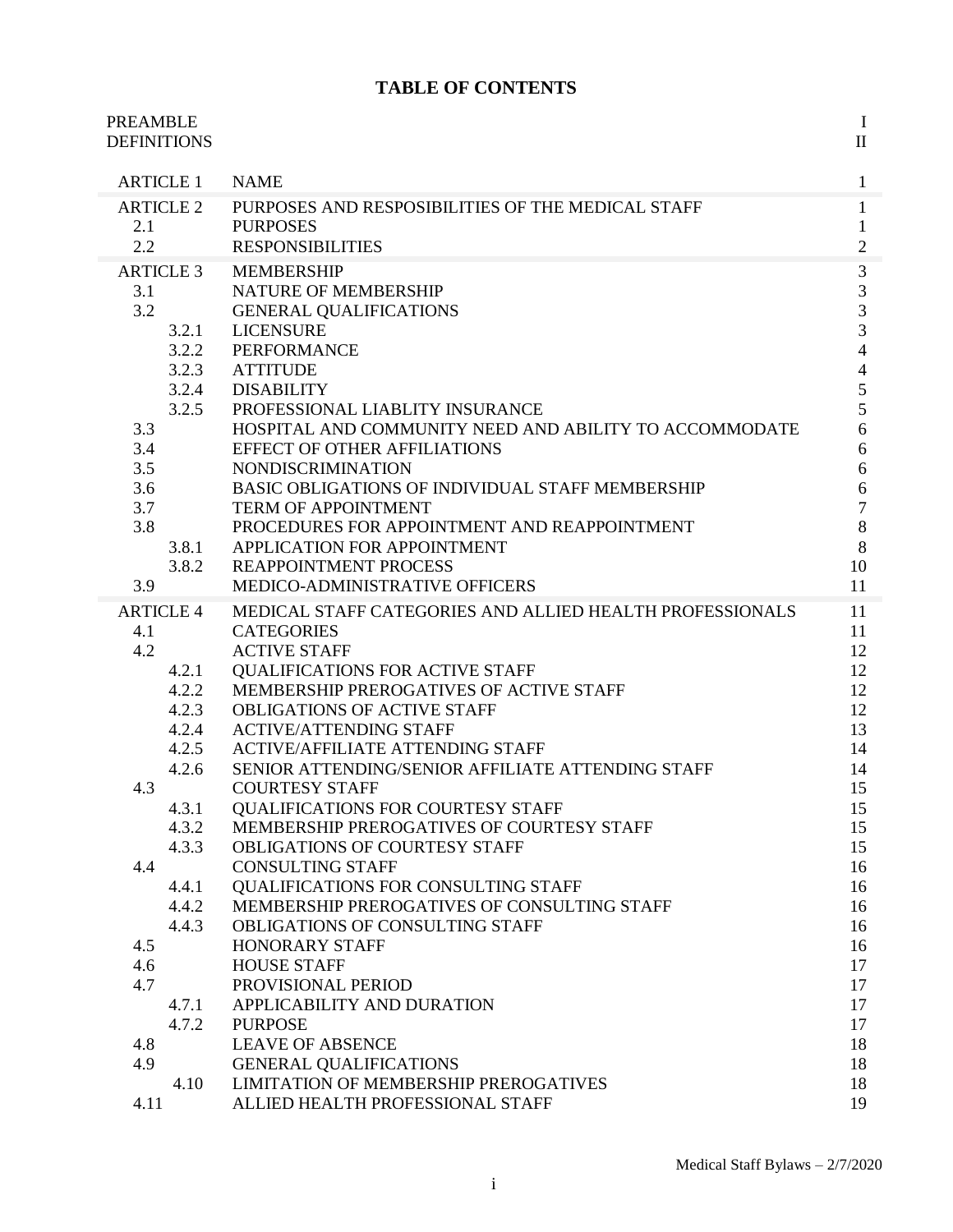| 4.11.1           | <b>DEFINED</b>                                             | 19 |
|------------------|------------------------------------------------------------|----|
| 4.11.2           | <b>OUALIFICATIONS OF ALLIED HEALTH PROFESSIONALS</b>       | 19 |
| 4.11.3           | <b>GENERAL PROVISIONS</b>                                  | 19 |
| 4.11.4           | AVALABILITY OF PRIVILEGING INFORMATION                     | 21 |
| 4.12             | <b>DUES</b>                                                | 21 |
| <b>ARTICLE 5</b> | DELINEATION OF CLINICAL PRIVILEGES                         | 21 |
| 5.1              | <b>EXERCISE OF PRIVILEGES</b>                              | 21 |
| 5.2              | <b>BASES FOR DETERMINATON OF PRIVILEGES</b>                | 21 |
| 5.3              | SYSTEM AND PROCEDURE FOR DELINEATING PRIVILEGES            | 22 |
| 5.4              | SPECIAL CONDITIONS FOR ALLIED HEALTH PROFESSIONAL SERVICES | 22 |
| 5.5              | <b>EMERGENCY AND DISASTER PRIVILEGES</b>                   | 22 |
| 5.5.1            | <b>EMERGENCY PRIVILEGES</b>                                | 22 |
| 5.5.2            | <b>DISASTER PRIVILEGES</b>                                 | 22 |
| 5.6              | <b>TEMPORARY PRIVILEGES</b>                                | 22 |
| 5.6.1            | <b>CONDITIONS</b>                                          | 22 |
| 5.6.2            | <b>CIRCUMSTANCES</b>                                       | 23 |
| 5.6.3            | TERMINATION OF TEMPORARY PRIVILEGES                        | 23 |
| 5.6.4            | RIGHTS OF THE PRACTITIONER                                 | 24 |
| <b>ARTICLE 6</b> | <b>STAFF OFFICERS</b>                                      | 24 |
| 6.1              | <b>GENERAL OFFICES OF THE STAFF</b>                        | 24 |
| 6.1.1            | <b>IDENTIFICATION</b>                                      | 24 |
| 6.1.2            | <b>QUALIFICATIONS</b>                                      | 24 |
| 6.2              | <b>TERM OF OFFICE</b>                                      | 24 |
| 6.3              | <b>ELECTION OF OFFICERS</b>                                | 25 |
| 6.4              | <b>VACANCIES</b>                                           | 25 |
| 6.5              | RESIGNATION AND REMOVAL FROM OFFICE                        | 25 |
| 6.5.1            | <b>RESIGNATION</b>                                         | 25 |
| 6.5.2            | <b>REMOVAL</b>                                             | 25 |
| 6.6              | <b>DUTIES OF THE OFFICERS</b>                              | 26 |
| 6.6.1            | <b>DUTIES OF THE PRESIDENT</b>                             | 26 |
| 6.6.2            | DUTIES OF THE VICE PRESIDENT                               | 27 |
| 6.6.3            | DUTIES OF THE SECRETARY/TREASURER                          | 27 |
| <b>ARTICLE 7</b> | <b>CLINICAL DEPARTMENTS</b>                                | 27 |
| 7.1              | <b>CLINICAL DEPARTMENTS AND SECTIONS</b>                   | 27 |
| 7.1.1            | DEPARTMENT OF MEDICINE                                     | 27 |
| 7.1.2            | DEPARTMENT OF SURGERY                                      | 27 |
| 7.2              | REQUIREMENTS FOR AFFILIATION WITH DEPARTMENTS              | 28 |
| 7.3              | FUNCTIONS OF DEPARTMENTS                                   | 28 |
| 7.3.1            | MEETING AND GENERAL FUNCTIONS                              | 28 |
| 7.3.2            | ADMINISTRATION FUNCTIONS                                   | 28 |
| 7.3.3            | QUALITY IMPROVEMENT/PROFESSIONAL PRACTICE REVIEW           | 28 |
| 7.3.4            | PROFESSIONAL FUNCTIONS                                     | 29 |
| 7.4              | <b>FUNCTIONS OF SECTIONS</b>                               | 29 |
| 7.5              | <b>DEPARTMENT BYLAWS</b>                                   | 29 |
| <b>ARTICLE 8</b> | OFFICERS OF DEPARTMENTS                                    | 29 |
| 8.1              | <b>QUALIFICATIONS FOR OFFICERS</b>                         | 29 |
| 8.1.1            | DEPARTMENT CHAIRS                                          | 29 |
| 8.1.2            | <b>SECTION CHIEFS</b>                                      | 30 |
| 8.2              | <b>SELECTION</b>                                           | 30 |
| 8.3              | <b>TERM OF OFFICE</b>                                      | 30 |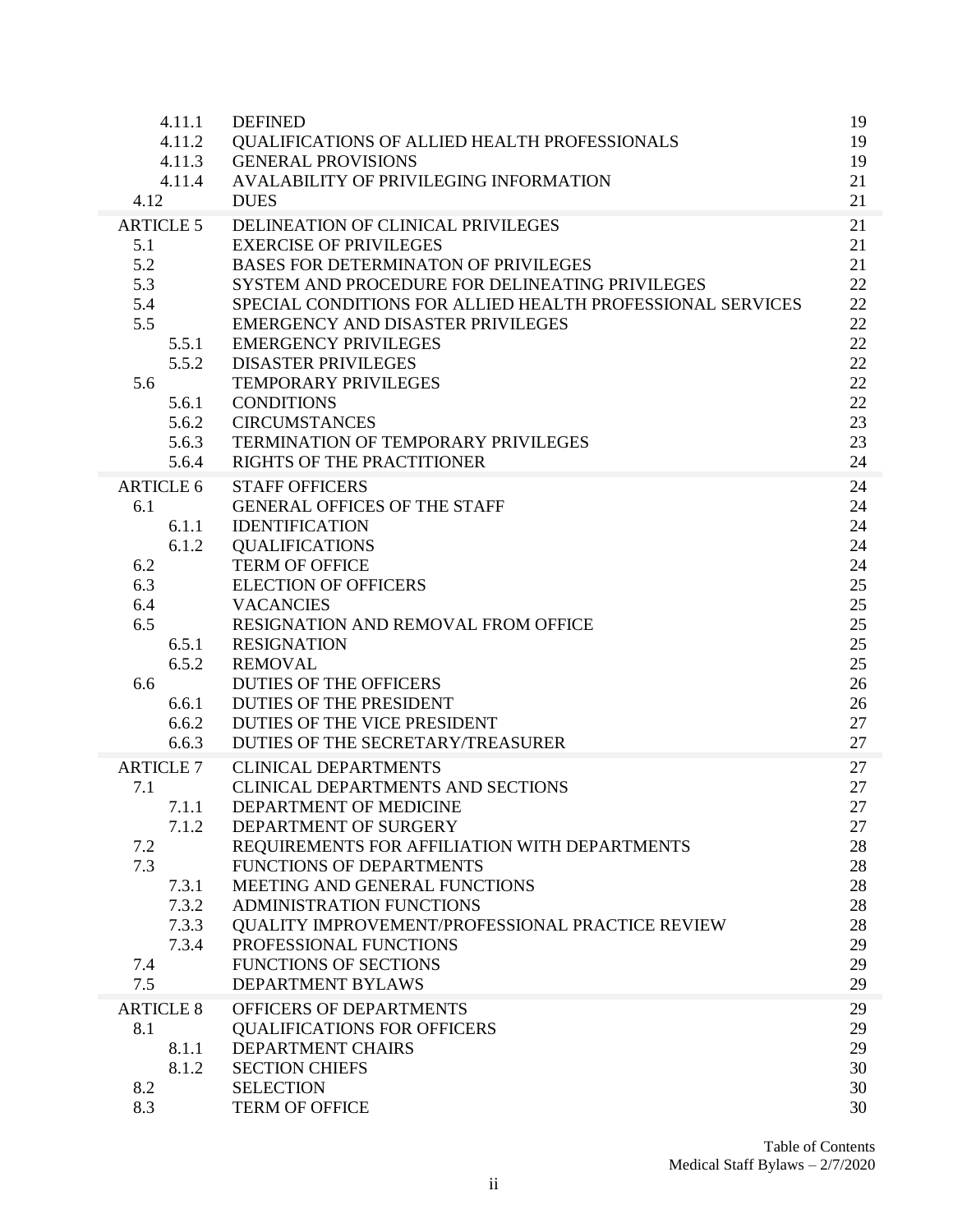| 8.4<br>8.5 |                  | <b>ANNUAL APPOINTMENT</b><br><b>RESIGNATION AND REMOVAL</b>  | 30<br>30 |
|------------|------------------|--------------------------------------------------------------|----------|
| 8.6        |                  | <b>VACANCIES</b>                                             | 30       |
| 8.7        |                  | RESPONSIBILITY, AUTHORITY, REPORTING OBLIGATIONS OF OFFICERS | 31       |
|            | 8.7.1            | RESPONSIBILITY AND AUTHORITY                                 | 31       |
|            | 8.7.2            | REPORTING OBLIGATIONS                                        | 31       |
|            | 8.7.3            | SPECIFIC DUTIES AND OBLIGATIONS OF DEPARTMENT CHAIRS         | 31       |
|            | 8.7.4            | SPECIFIC DUTIES AND OBLIGATIONS OF SECTION CHIEFS            | 33       |
|            | <b>ARTICLE 9</b> | <b>COMMITTEES</b>                                            | 34       |
| 9.1        |                  | <b>GENERAL PURPOSES AND PRINCIPLES GOVERNING COMMITTEES</b>  | 34       |
|            | 9.1.1            | COMPOSITION OF AND APPOINTMENT TO COMMITTEES                 | 35       |
|            | 9.1.2            | <b>ACTION THROUGH SUBCOMMITTEES</b>                          | 35       |
|            | 9.1.3            | <b>SUBSTITUTION</b>                                          | 35       |
| 9.2        |                  | MEDICAL STAFF COUNCIL                                        | 35       |
|            | 9.2.1            | PURPOSES AND DUTIES                                          | 35       |
|            | 9.2.2            | <b>COMPOSITION</b>                                           | 37       |
|            | 9.2.3            | <b>VACANCY</b>                                               | 37       |
|            | 9.2.4            | <b>ATTENDANCE</b>                                            | 37       |
|            | 9.2.5            | <b>CONFLICTS OF INTEREST POLICY</b>                          | 38       |
| 9.3        |                  | MEDICAL STAFF EXECUTIVE COMMITTEE                            | 38       |
|            | 9.3.1            | PURPOSES AND DUTIES                                          | 38       |
|            | 9.3.2            | <b>COMPOSITION</b>                                           | 39       |
| 9.4        |                  | JOINT CONFERENCE COMMITTEE                                   | 39       |
| 9.5        |                  | MEDICAL ETHICS COMMITTEE                                     | 40       |
|            | 9.5.1            | PURPOSES AND DUTIES                                          | 40       |
|            | 9.5.2            | <b>COMPOSITION</b>                                           | 40       |
| 9.6        |                  | <b>BYLAWS COMMITTEE</b>                                      | 40       |
|            | 9.6.1            | PURPOSES AND DUTIES                                          | 40       |
|            | 9.6.2            | <b>COMPOSITION</b>                                           | 40       |
| 9.7        |                  | <b>CANCER COMMITTEE</b>                                      | 41       |
|            | 9.7.1            | <b>PURPOSES AND DUTIES</b>                                   | 41       |
|            | 9.7.2            | <b>COMPOSITION</b>                                           | 41       |
| 9.8        |                  | <b>CLINICAL OVERSIGHT COMMITTEE</b>                          | 41       |
|            | 9.8.1            | PURPOSES AND DUTIES                                          | 41       |
|            | 9.8.2            | <b>COMPOSITION</b>                                           | 43       |
| 9.9        |                  | <b>COMMITTEE ON PHYSICIAN HEALTH</b>                         | 43       |
|            | 9.9.1            | PURPOSES AND DUTIES                                          | 43       |
|            | 9.9.2            | <b>COMPOSITION</b>                                           | 44       |
| 9.10       |                  | CONTINUING MEDICAL EDUCATION COMMITTEE                       | 44       |
|            | 9.10.1           | PURPOSES AND DUTIES                                          | 44       |
|            | 9.10.2           | <b>COMPOSITION</b>                                           | 45       |
| 9.11       |                  | <b>GRADUATE MEDICAL EDUCATION COMMITTEE</b>                  | 45       |
|            | 9.11.1           | PURPOSES AND DUTIES                                          | 45       |
|            | 9.11.2           | <b>COMPOSITION</b>                                           | 46       |
| 9.12       |                  | <b>CREDENTIALS COMMITTEE</b>                                 | 46       |
|            | 9.12.1           | PURPOSES AND DUTIES                                          | 46       |
|            | 9.12.2           | <b>COMPOSITION</b>                                           | 46       |
| 9.13       |                  | <b>CRITICAL CARE COMMITTEE</b>                               | 47       |
|            | 9.13.1           | PURPOSES AND DUTIES                                          | 47       |
|            | 9.13.2           | <b>COMPOSITION</b>                                           | 47       |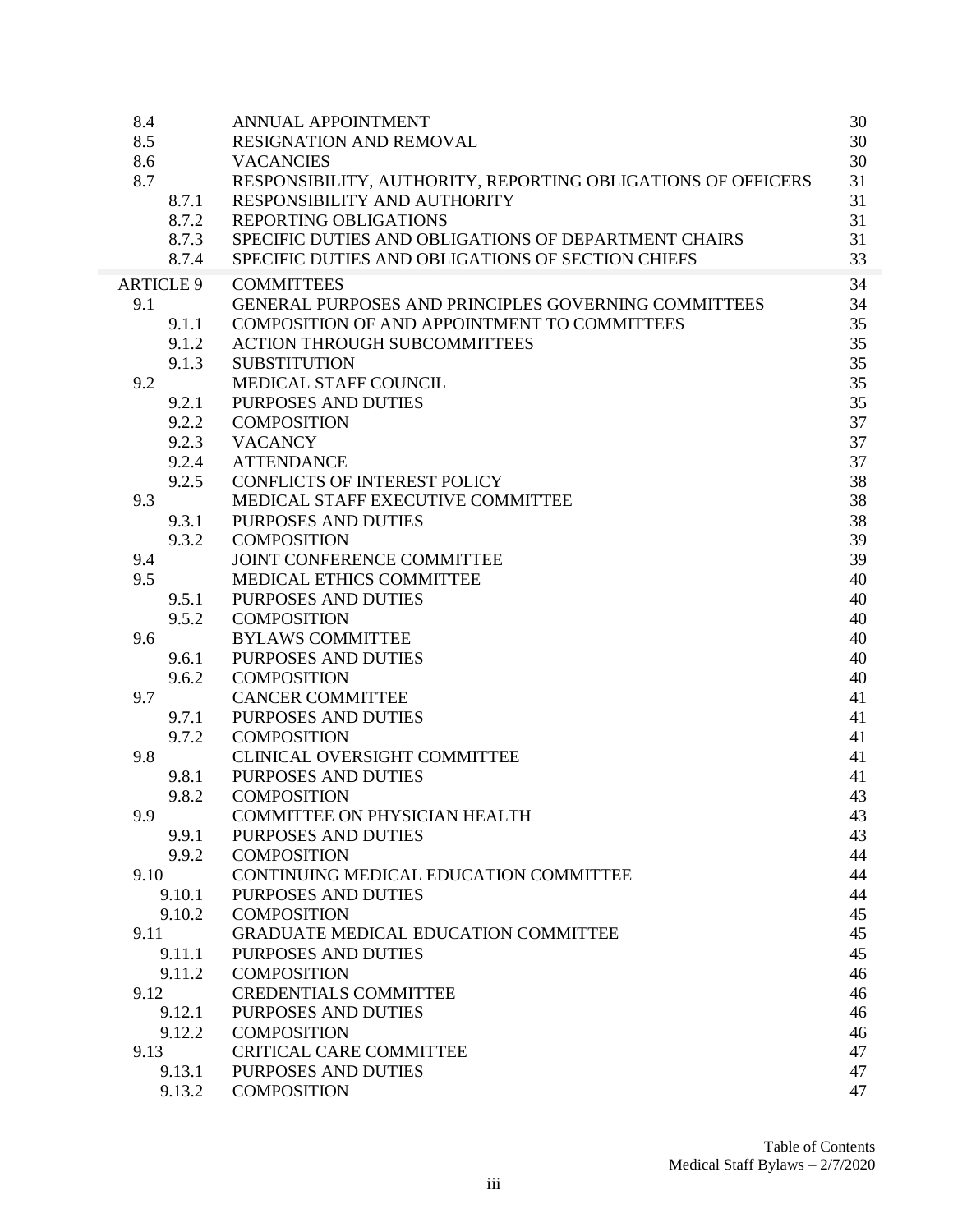| 9.14              | HEALTH INFORMATION MANAGEMENT COMMITTEE                    | 48 |
|-------------------|------------------------------------------------------------|----|
| 9.14.1            | <b>PURPOSES AND DUTIES</b>                                 | 48 |
| 9.14.2            | <b>COMPOSITION</b>                                         | 48 |
| 9.15              | <b>INFECTION COMMITTEE</b>                                 | 48 |
| 9.15.1            | PURPOSES AND DUTIES                                        | 48 |
| 9.15.2            | <b>COMPOSITION</b>                                         | 49 |
| 9.16              | PERINATAL MORBIDITY AND MORTALITY COMMITTEE                | 50 |
| 9.16.1            | PURPOSES AND DUTIES                                        | 50 |
| 9.16.2            | <b>COMPOSITION</b>                                         | 50 |
| 9.17              | PHARMACY AND THERAPEUTICS                                  | 50 |
| 9.17.1            | <b>PURPOSES AND DUTIES</b>                                 | 50 |
| 9.17.2            | <b>COMPOSITION</b>                                         | 52 |
| 9.18              | QUALITY IMPROVEMENT PATIENT SAFETY COMMITTEE               | 52 |
| 9.18.1            | PURPOSES AND DUTIES                                        | 52 |
| 9.18.2            | <b>COMPOSITION</b>                                         | 53 |
| 9.19              | <b>SURGICAL SERVICES COMMITTEE</b>                         | 53 |
| 9.19.1            | PURPOSES AND DUTIES                                        | 53 |
| 9.19.2            | <b>COMPOSITION</b>                                         | 53 |
| 9.20              | TISSUE AND TRANSFUSION COMMITTEE                           | 54 |
| 9.20.1            | PURPOSES AND DUTIES                                        | 54 |
| 9.20.2            | <b>COMPOSITION</b>                                         | 54 |
| <b>ARTICLE 10</b> | <b>CORRECTIVE ACTION</b>                                   | 54 |
| 10.1              | <b>COLLEGIAL INTERVENTION</b>                              | 55 |
| 10.2              | DISCRETIONARY INTERVIEW PRIOR TO CORRECTIVE ACTION         | 55 |
| 10.3              | ROUTINE CORRECTIVE ACTION                                  | 55 |
| 10.3.1            | <b>REQUESTS AND NOTICES</b>                                | 56 |
| 10.3.2            | <b>INVESTIGATION</b>                                       | 56 |
| 10.3.3            | MEDICAL STAFF EXECUTIVE COMMITTEE ACTION                   | 56 |
| 10.3.4            | <b>DEFERRAL</b>                                            | 57 |
| 10.3.5            | PROCEDURAL RIGHTS                                          | 57 |
| 10.3.6            | <b>OTHER ACTION</b>                                        | 57 |
| 10.4              | <b>SUMMARY SUSPENSION</b>                                  | 57 |
| 10.4.1            | <b>SUMMARY SUSPENSION</b>                                  | 57 |
| 10.4.2            | MEDICAL EXECUTVE COMMITTEE ACTION                          | 57 |
| 10.4.3            | PROCEDURAL RIGHTS                                          | 58 |
| 10.4.4            | <b>OTHER ACTION</b>                                        | 58 |
| 10.5              | AUTOMATIC REVOCATION, RESTRICTION, SUSPENSION OR PROBATION | 58 |
| 10.5.1            | <b>LICENSE</b>                                             | 58 |
| 10.5.2            | DEPARTMENTCONSUMER PROTECTION/DRUG ENFORCEMENT ADMIN       | 59 |
| 10.5.3            | EXCLUSION FROM PARTICIPATION IN FEDERALLY FUNDED           | 59 |
|                   | <b>HEALTHCARE PROGRAMS</b>                                 |    |
| 10.5.4            | MEDICAL STAFF EXECUTIVE COMMITTEE DELIBERATION             | 60 |
| 10.5.5            | <b>MEDICAL RECORDS</b>                                     | 60 |
| 10.5.6            | PROFESSIONAL LIABILITY INSURANCE                           | 60 |
| 10.5.7            | FAILURE TO MAINTAIN CONFIDENTIALITY OF HEALTH INFORMATION  | 60 |
| <b>ARTICLE 11</b> | PROCEDURAL RIGHTS                                          | 61 |
| 11.1              | STANDARDS FOR PROFESSIONAL ACTIONS                         | 61 |
| 11.1.1            | <b>IN GENERAL</b>                                          | 61 |
| 11.1.2            | DEFINITION OF PROFESSIONAL REVIEW ACTION                   | 62 |
| 11.2              | <b>ADVERSE ACTIONS</b>                                     | 62 |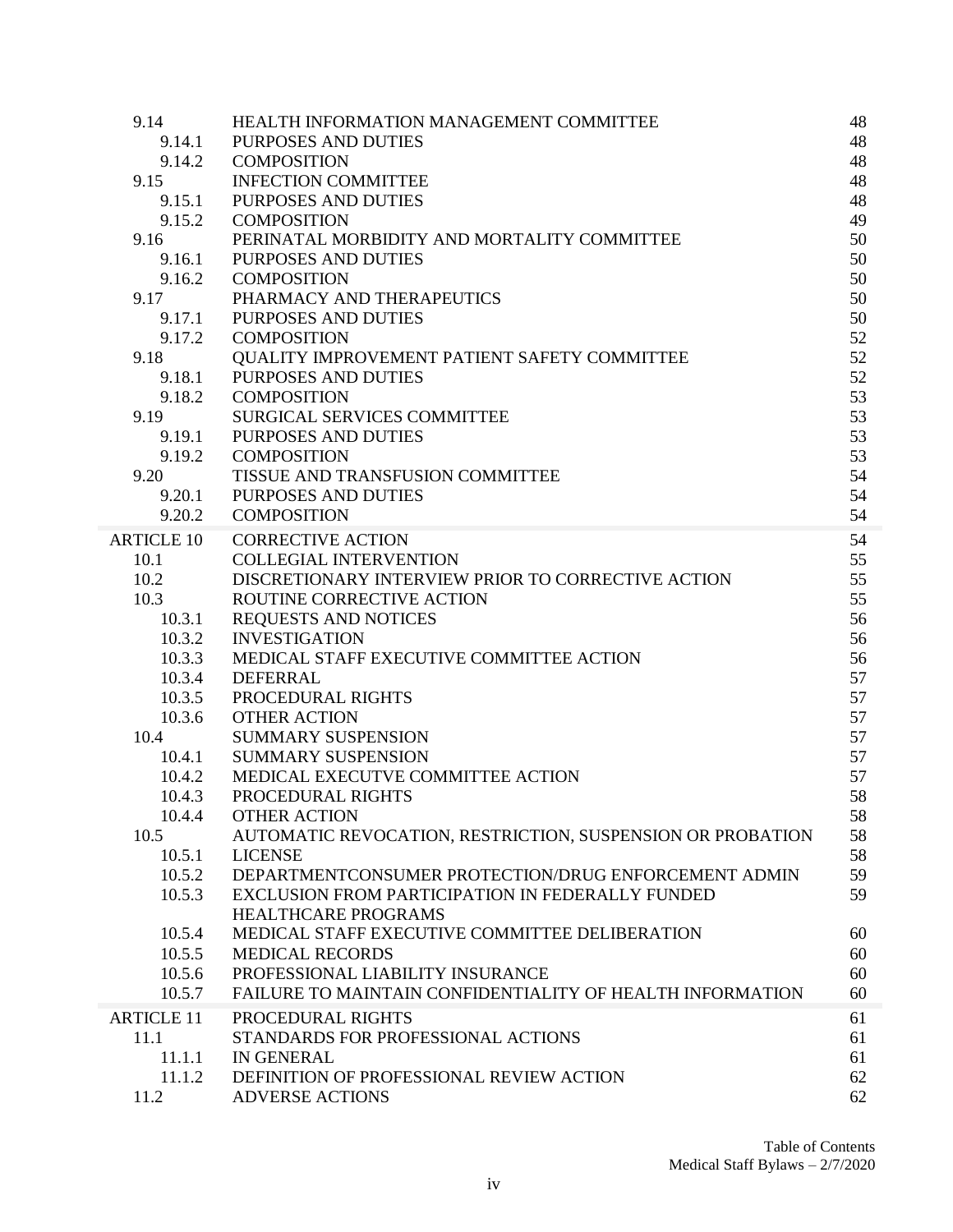| 11.2.1            | ADVERSE RECOMMENDATIONS AND DECISIONS DEFINED      | 62 |
|-------------------|----------------------------------------------------|----|
| 11.2.2            | WHEN DEEMED ADVERSE                                | 63 |
| 11.2.3            | <b>ACTIONS NOT DEEMED ADVERSE</b>                  | 63 |
| 11.3              | PROCEDURES FOR HEARINGS AND APPELLATE REVIEWS      | 64 |
| 11.3.1            | RIGHT TO HEARING AND APPELLATE REVIEW              | 64 |
| 11.3.2            | <b>REQUEST FOR HEARING</b>                         | 65 |
| 11.3.3            | NOTICE OF HEARING                                  | 65 |
| 11.3.4            | <b>COMPOSITION OF HEARING COMMITTEE</b>            | 66 |
| 11.3.5            | <b>CONDUCT OF HEARING</b>                          | 66 |
| 11.3.6            | APPEAL TO THE BOARD                                | 68 |
| 11.3.7            | FINAL DECISION BY THE BOARD                        | 70 |
| 11.3.8            | <b>TIME LIMITS</b>                                 | 71 |
| 11.3.9            | <b>PROCEDURE</b>                                   | 71 |
| <b>ARTICLE 12</b> | <b>MEETINGS</b>                                    | 71 |
| 12.1              | MEDICAL STAFF YEAR                                 | 71 |
| 12.2              | <b>MEDICAL STAFF MEETINGS</b>                      | 71 |
| 12.2.1            | <b>REGULAR MEETINGS</b>                            | 71 |
| 12.2.2            | <b>SPECIAL MEETINGS</b>                            | 71 |
| 12.3              | DEPARTMENT, SECTION AND COMMITTEE MEETINGS         | 72 |
| 12.3.1            | <b>REGULAR MEETINGS</b>                            | 72 |
| 12.3.2            | <b>SPECIAL MEETINGS</b>                            | 72 |
| 12.4              | ATTENDANCE REQUIREMENT                             | 72 |
| 12.4.1            | <b>GENERALLY</b>                                   | 72 |
| 12.4.2            | SPECIAL APPEARANCES OR CONFERENCES                 | 72 |
| 12.5              | <b>MEETING PROCEDURES</b>                          | 73 |
| 12.5.1            | NOTICE OF MEETINGS                                 | 73 |
| 12.5.2            | <b>QUORUM AND ACTION</b>                           | 73 |
| 12.5.3            | RIGHTS OF EX OFFICIO MEMBERS                       | 74 |
| 12.5.4            | <b>MINUTES</b>                                     | 74 |
| 12.5.5            | PROCEDURAL RULES                                   | 74 |
| <b>ARTICLE 13</b> | CONFIDENTIALITY, IMMUNITY, AND RELEASES            | 74 |
| 13.1              | <b>SPECIAL DEFINITIONS</b>                         | 74 |
| 13.2              | <b>AUTHORIZATIONS AND CONDITIONS</b>               | 75 |
| 13.3              | CONFIDENTIALITY OF INFORMATION                     | 75 |
| 13.4              | <b>IMMUNITY FROM LIABILITY</b>                     | 75 |
| 13.4.1            | FOR ACTION TAKEN                                   | 75 |
| 13.4.2            | FOR PROVIDING INFORMATION                          | 76 |
| 13.5              | <b>ACTIVITIES AND INFORMATION COVERED</b>          | 76 |
| 13.5.1            | <b>ACTIVITIES</b>                                  | 76 |
| 13.5.2            | <b>INFORMATION</b>                                 | 77 |
| 13.6              | <b>RELEASES</b>                                    | 77 |
| 13.7              | <b>CUMULATIVE EFFECT</b>                           | 77 |
| <b>ARTICLE 14</b> | <b>GENERAL PROVISIONS</b>                          | 77 |
| 14.1              | <b>MEDICAL STAFF RULES AND REGULATIONS</b>         | 77 |
| 14.2              | DEPARTMENT AND SECTION POLICIES                    | 77 |
| 14.3              | RELATIONSHIOP OF STAFF WITH THE BOARD OF DIRECTORS | 78 |
| 14.3.1            | <b>CREDENTIALS OVERSIGHT</b>                       | 78 |
| 14.3.2            | EVALUATION AND MONITORING OVERSIGHT                | 78 |
| 14.3.3            | ADMINISTRATIVE OVERSIGHT                           | 78 |
| 14.3.4            | ORGANIZATIONAL OVERSIGHT                           | 78 |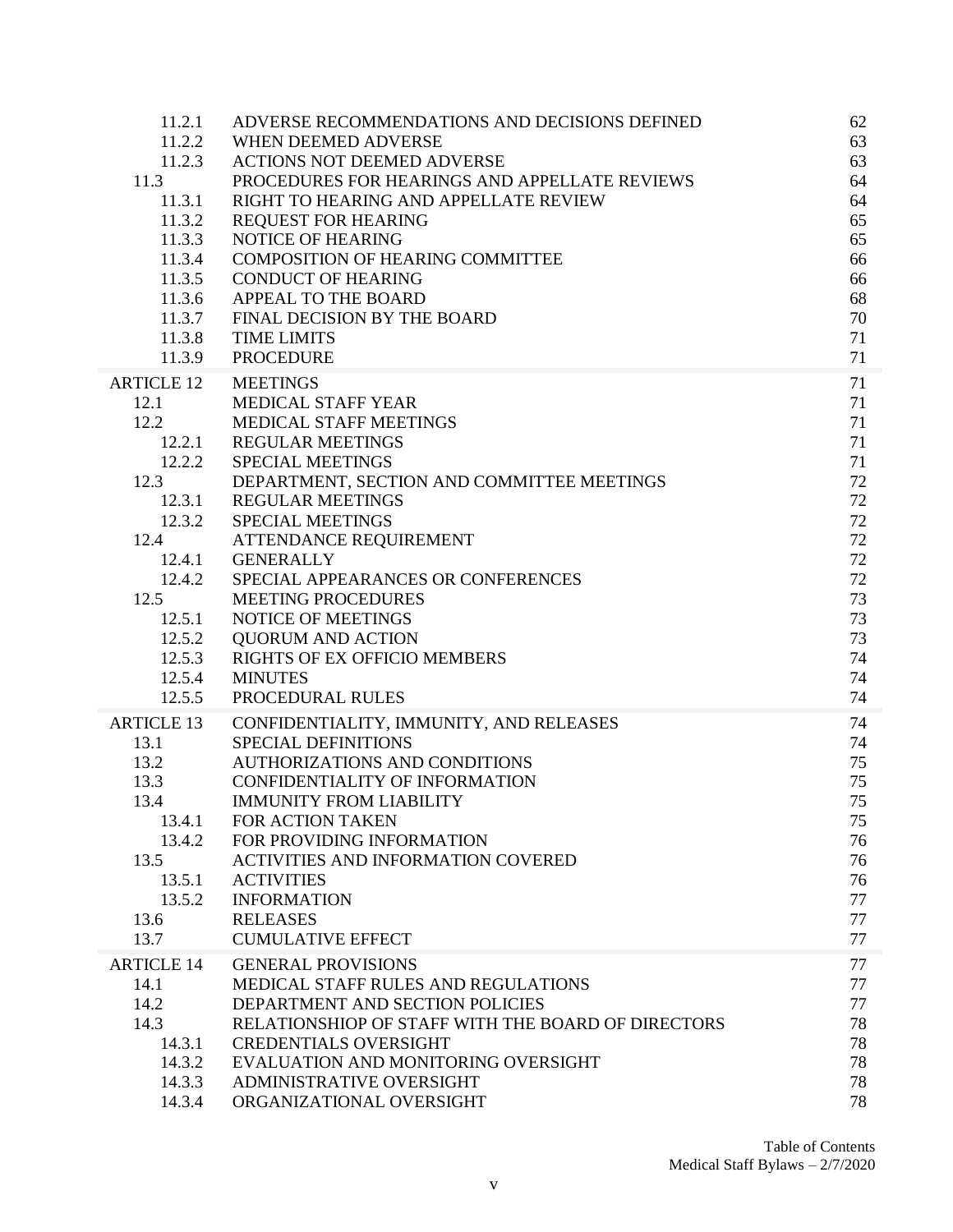| <b>OTHER</b>                                      | 78 |
|---------------------------------------------------|----|
| <b>INDEMNIFICATION</b>                            | 78 |
| CONSTRUCTION OF MEDICAL STAFF AND HOSPITAL BYLAWS | 79 |
| <b>WAIVER</b>                                     | 79 |
| <b>SEVERABILITY</b>                               | 79 |
| COMPLIANCE WITH LAWS, ETC.                        | 79 |
| <b>CONSTRUCTION</b>                               | 79 |
| <b>HOSPITAL BYLAWS</b>                            | 79 |
| <b>NONDISCRIMINATION</b>                          | 79 |
| <b>HEADINGS</b>                                   | 80 |
| <b>REVIEW</b>                                     | 80 |
| ADOPTION AND AMENDMENT                            | 80 |
| MEDICAL STAFF AUTHORITY AND RESPONSIBILITY        | 80 |
| <b>ADOPTION</b>                                   | 80 |
| <b>AMENDMENT</b>                                  | 80 |
| <b>BOARD ACTION</b>                               | 81 |
| <b>RELATED PROTOCOLS</b>                          | 81 |
|                                                   |    |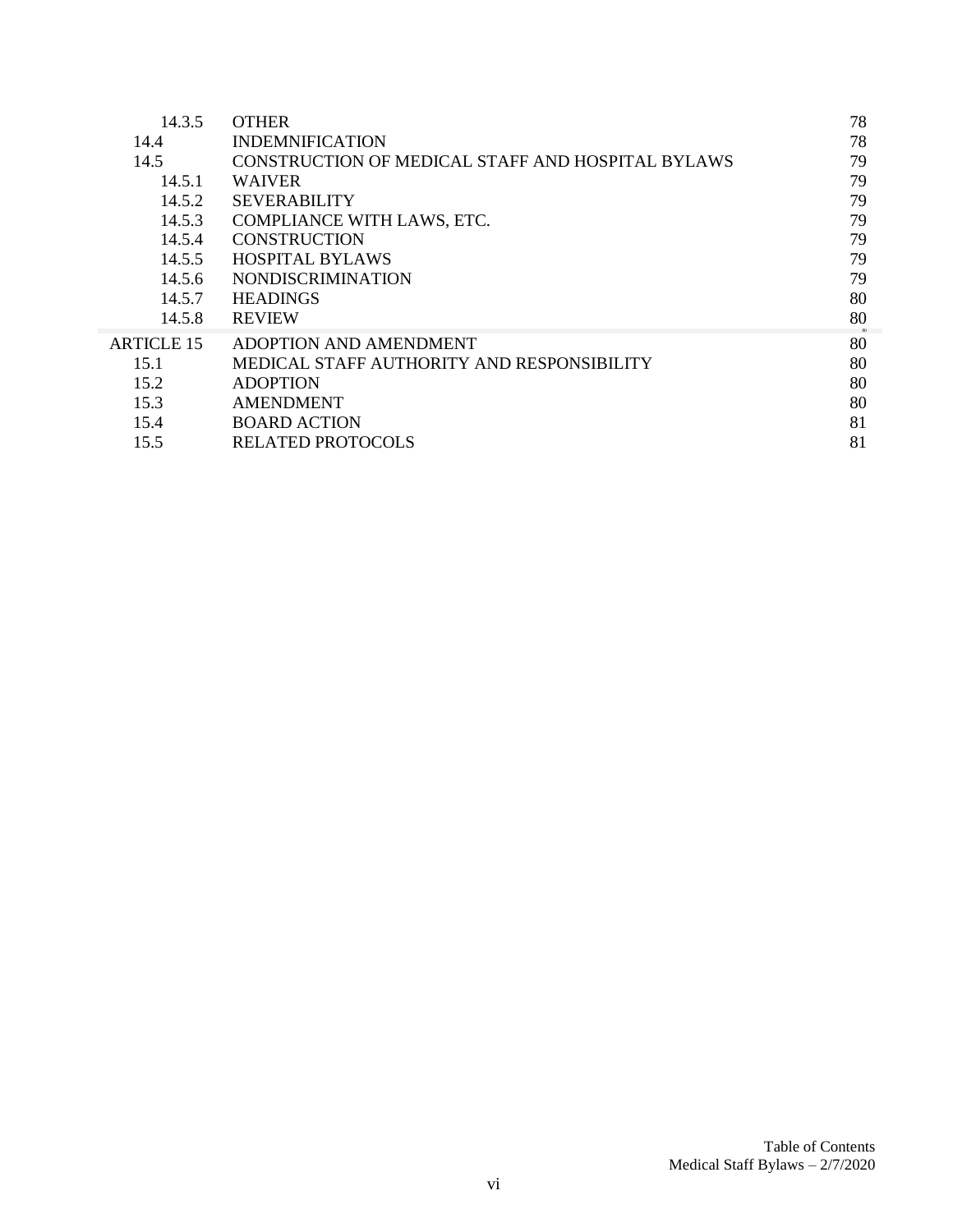#### PREAMBLE

WHEREAS – Middlesex Hospital (the "Hospital") is a health care facility that exists to provide patient care, education and research and thereby to contribute to the development of medical knowledge and to enhance the provision of health care services in the community;

WHEREAS - The laws, regulations, customs and generally recognized professional standards that govern hospitals require that all practitioners practicing in a hospital be formally organized into a medical staff that is a collegial body of professionals, providing for, among other things, its members' mutual education and clinical support; and

WHEREAS - The medical staff is the organizational component to which responsibility is delegated, and from which accountability is exacted, by the Hospital's governing body for the quality and appropriateness of medical care rendered to patients in the hospital, subject to the ultimate authority of the Hospital's governing body; and

WHEREAS - The Hospital's board and management require a source of collective advice from the professionals practicing at Hospital to aid in policy formulation and enforcement, planning, coordination of services and governance; and

WHEREAS - A purpose of the Hospital is to establish and maintain a health care facility for persons suffering from illness or disabilities, including persons who require inpatient and outpatient care; and

WHEREAS - Dedication to this purpose requires a cooperative effort among the professional peers practicing in the Hospital and the Hospital's board and management, with well-defined lines of communication, responsibility and authority throughout the Hospital's organizational structure; and

WHEREAS – The Hospital is a teaching institution providing education to family medicine residents, medical students, allied health students, and nursing students;

THEREFORE - The practitioners practicing in the Hospital have organized themselves into a single medical staff in conformity with the Bylaws, rules and regulations of the Medical Staff of Middlesex Hospital, and the charters, bylaws, policies, rules and regulations of the Hospital and its health care facilities.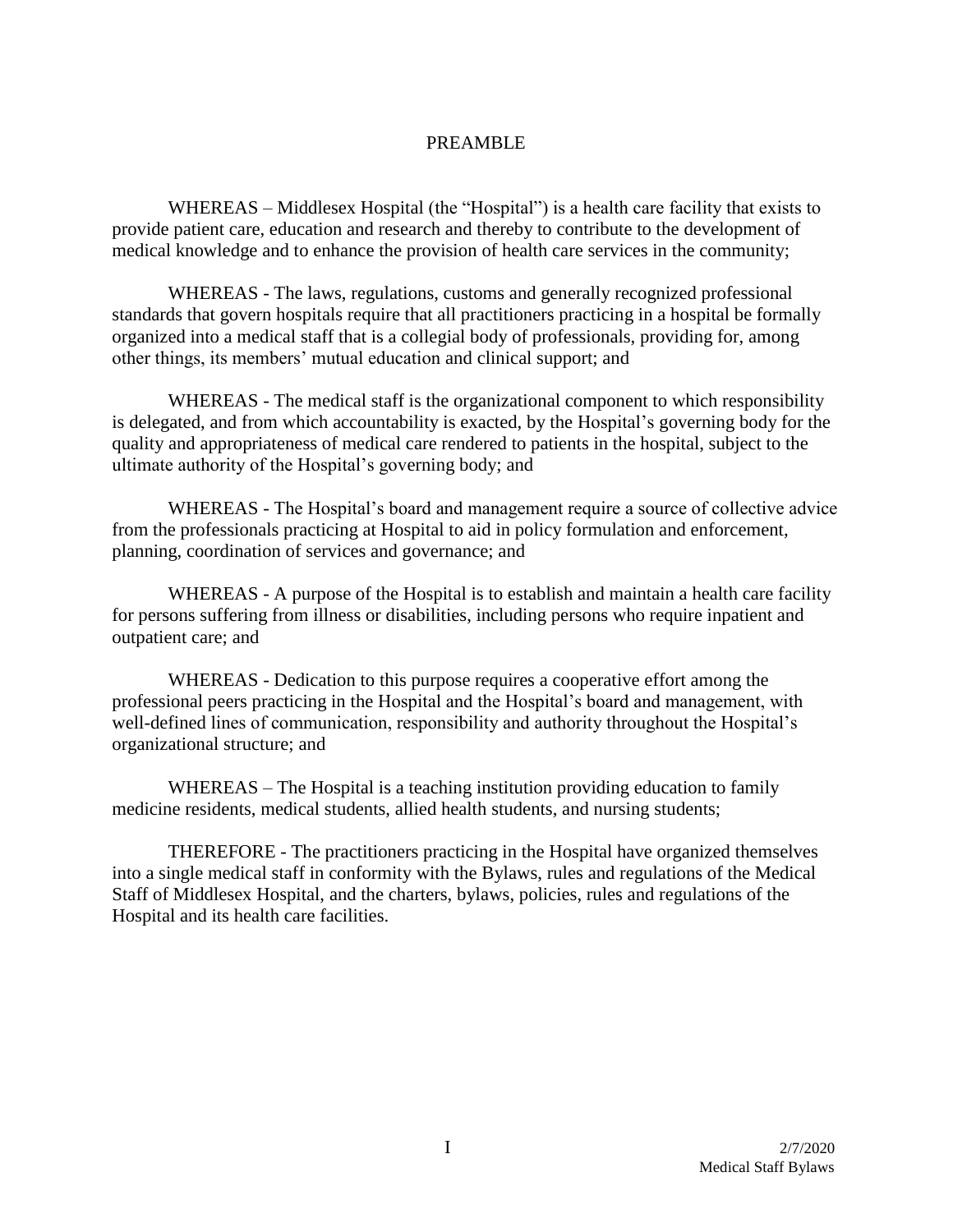#### **DEFINITIONS**

- 1. ALLIED HEALTH PROFESSIONALS or AHP shall mean those health care professionals described in Article Four of these Bylaws.
- 2. ANNUAL MEETING shall mean the meeting held each year pursuant to Section 12.2.1 of these Bylaws.
- 3. BOARD OF DIRECTORS or BOARD shall mean the governing body of the Hospital.
- 4. CLINICAL PRIVILEGES or PRIVILEGES shall mean the permission granted to a Practitioner or AHP to provide specifically delineated diagnostic, therapeutic, medical, surgical, dental, podiatric or other health care services to patients in the Hospital.
- 5. CONTINUING MEDICAL INVOLVEMENT (CMI) shall mean any medical staff activity that is not included as pre-approved Continuing Medical Education (CME) or primarily social; e.g. peer review activities or committee/Department/Medical Staff meeting attendance.
- 6. DEPARTMENT shall mean the clinical departments of the Medical Staff.
- 7. DEPARTMENT CHAIR or CHAIR shall mean the elected officer of a particular Department.
- 8. DIRECTOR OF MEDICAL EDUCATION shall mean the Physician who is a member of the Medical Staff and who is employed to implement, coordinate and oversee programs designed to meet the educational needs of the Medical Staff and to monitor the Medical Staff's participation in continuing medical education activities.
- 9. JOINT CONFERENCE COMMITTEE or JCC shall mean the committee described in Section 9.4 of these Bylaws.
- 10. *EX OFFICIO* shall mean service as a member of a body by virtue of an office or position held.
- 11. HOSPITAL shall mean Middlesex Hospital.
- 12. LOCUM TENENS shall mean a Practitioner with specific Privileges who is serving within a specifically limited time frame for a member of the Medical Staff.
- 13. MEDICAL STAFF EXECUTIVE COMMITTEE or MSEC shall mean the executive committee of the Medical Staff Council.
- 14. MEDICAL STAFF COUNCIL or MSC shall mean the committee described in Section 9.2 of these Bylaws.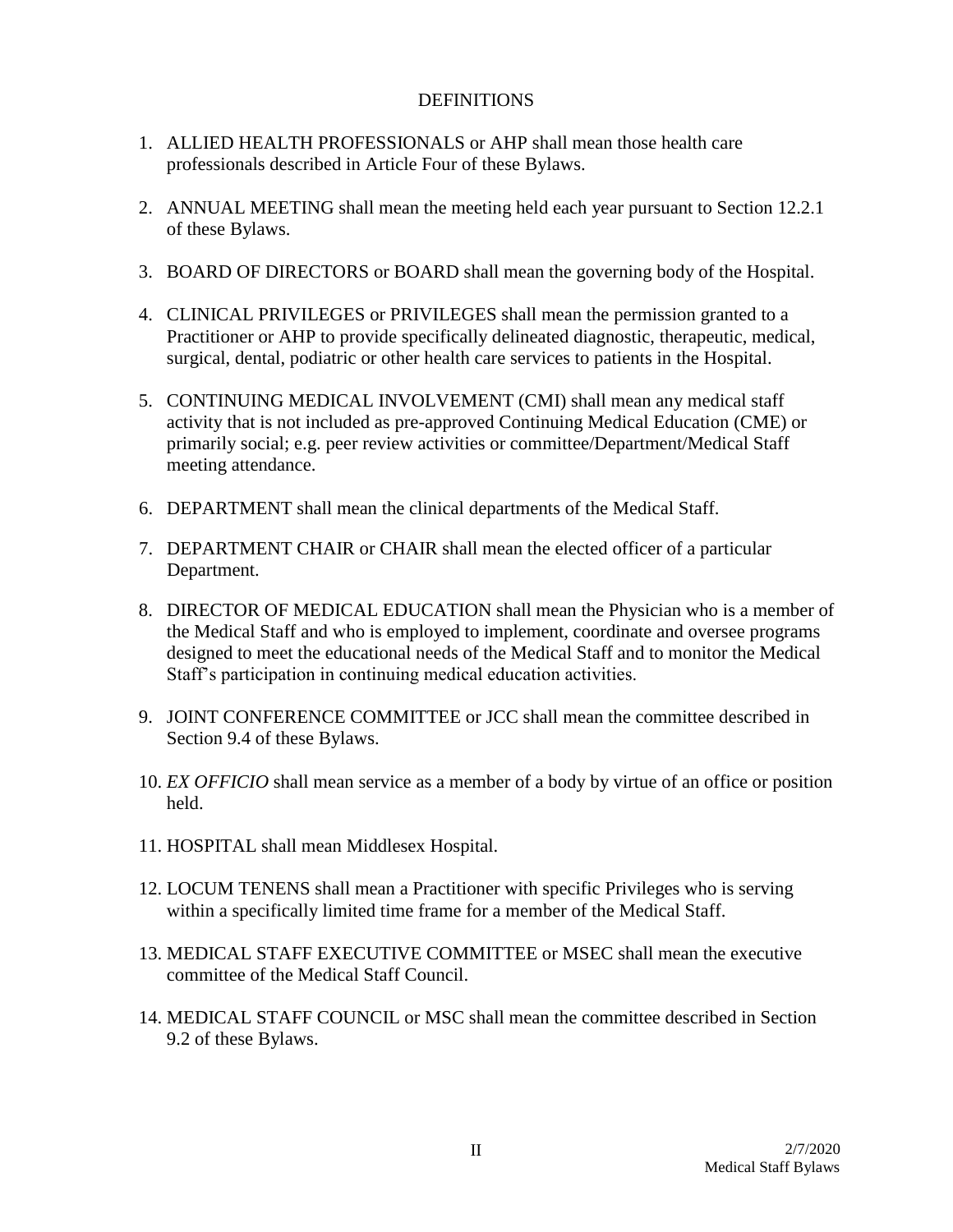- 15. MEDICAL REVIEW COMMITTEE shall mean and include any committee or subcommittee referred to in or authorized under these Bylaws, including, but not limited to, the MSEC, all committees referred to in or authorized under the provisions of Article Nine of these Bylaws, Departmental and Sectional committees, subcommittees or liaison committees, and meetings of any Department or Section or other entry established under these Bylaws including the entire Medical Staff. All the foregoing are intended to be "Medical Review Committees" within the meaning of that term as set forth in Chapter 368a of the Connecticut General Statures, as amended from time to time.
- 16. MEDICAL STAFF shall mean the formal organization of all Physicians, dentists and appropriately qualified podiatrists who are privileged to attend to patients or to provide other diagnostic, therapeutic, teaching or research services in Hospital, as provided in these Bylaws.
- 17. MEDICAL STAFF YEAR shall mean the time period from January 1 to December 31.
- 18. MEDICO-ADMINISTRATIVE OFFICERS shall mean those Physicians with medical responsibility for a clinical Section who also have administrative responsibility for that same Section.
- 19. MEMBERSHIP PREROGATIVE shall mean a participatory right granted, by virtue of Medical Staff category or otherwise, to a Medical Staff member and exercised subject to the conditions and limitations imposed in these Bylaws and in Hospital or Medical Staff policies.
- 20. MIDDLESEX HEALTH SYSTEM shall mean the network of health care facilities and provider organizations affiliated with Middlesex Hospital, including without limitation, Middlesex Hospital, Shoreline Medical Center, Marlborough Medical Center, Middlesex Hospital Outpatient and Cancer Center, Middlesex Hospital Primary Care, Middlesex Family Medicine and Middlesex Hospital Surgical Center.
- 21. PHYSICIAN shall mean an individual with an M.D. or D.O. degree who is licensed to practice medicine in the State of Connecticut.
- 22. PRACTITIONER shall mean any Physician, dentist, or appropriately licensed and qualified podiatrist applying for or exercising Clinical Privileges or providing other diagnostic, therapeutic, teaching or research services in the Hospital.
- 23. PRESIDENT OF THE MEDICAL STAFF shall mean the officer elected by the Medical Staff to fulfill those duties and responsibilities set forth in Article Six and elsewhere in these Bylaws.
- 24. PRESIDENT OF THE HOSPITAL shall mean the individual appointed by the Board to act on its behalf in the overall administrative management of the Hospital.
- 25. RESPONSIBLE PHYSICIAN shall mean the admitting, attending, or consulting Physician making key decisions during that phase of care.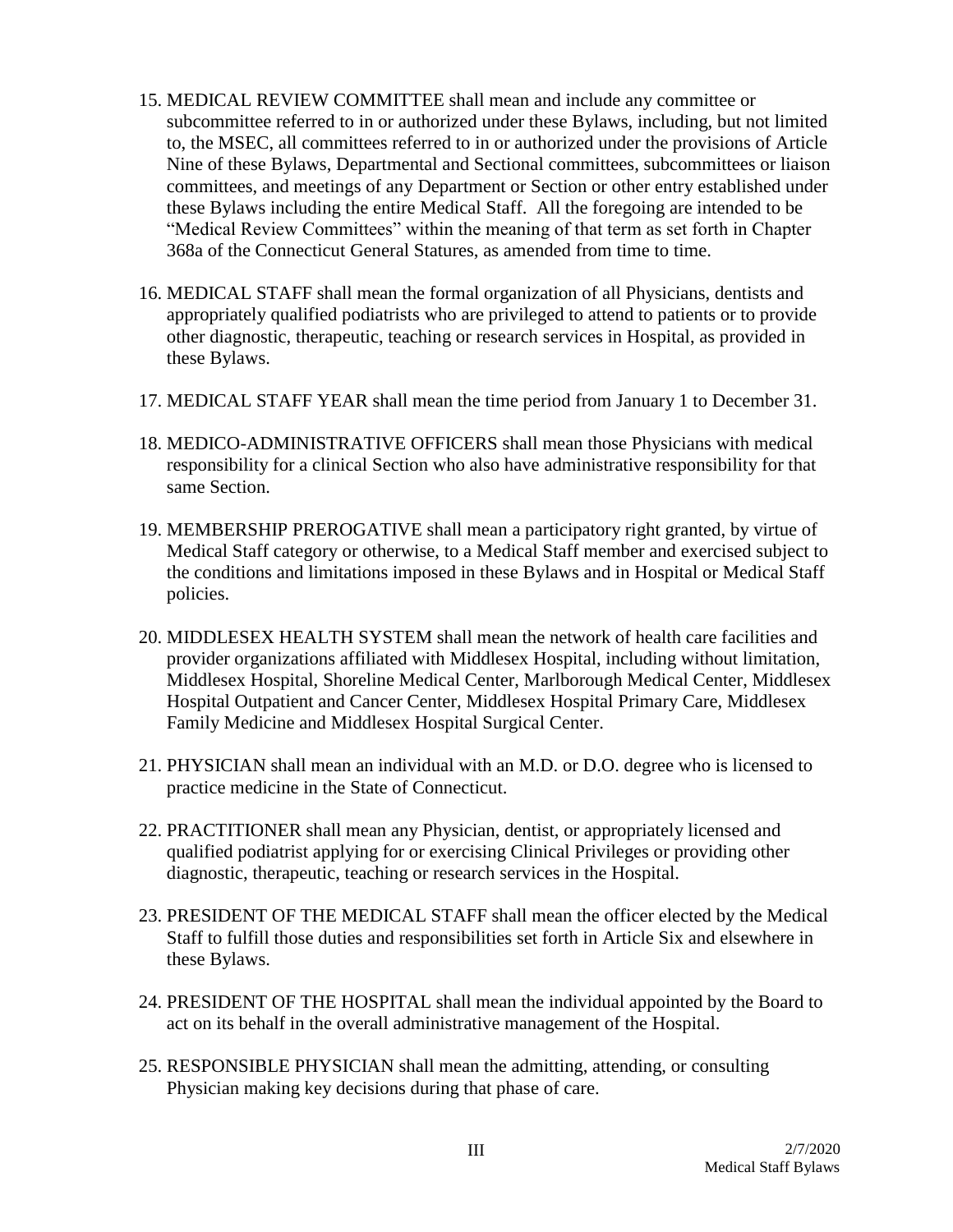- 26. RULES AND REGULATIONS shall mean the rules and regulations of the Medical Staff of Middlesex Hospital.
- 27. SCOPE OF PRACTICE shall mean the permission to an AHP to provide specifically delineated services to patients under the supervision of a member of the Medical Staff.
- 28. SECTION or CLINICAL SECTION shall mean an organized specialty division of a Department of the Medical Staff.
- 29. SECTION CHIEF or CHIEF shall mean the elected officer of a Section.
- 30. SPECIAL NOTICE or NOTICE shall mean written notification sent by certified or registered mail, return receipt requested.

*Any references to males or females, or use of the masculine or feminine gender in these Bylaws, or the Rules and Regulations, and policies of the Medical Staff and the Hospital, shall be interpreted as including both sexes, and shall not be interpreted as indicating any intention to unlawfully discriminate on the basis of sex*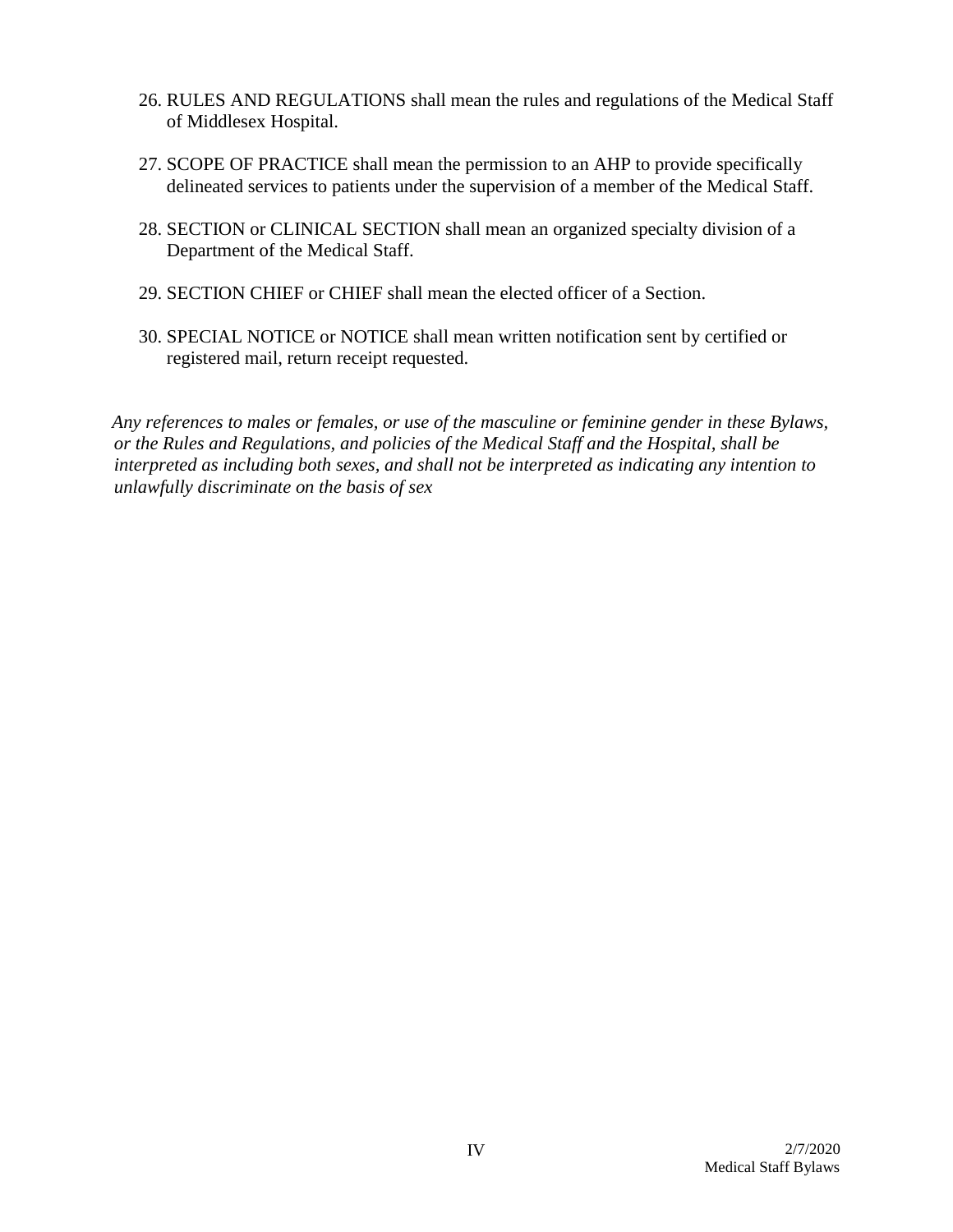#### ARTICLE 1. NAME

The name of this organization shall be "The Medical Staff of Middlesex Hospital."

# ARTICLE 2. PURPOSES AND RESPONSIBILITIES OF THE MEDICAL STAFF

#### 2.1 PURPOSES

The purposes of the Medical Staff shall be to:

- 2.1.1 Strive to ensure that all patients admitted to, or otherwise treated in or by, the Hospital receive appropriate medical care.
- 2.1.2 Constitute a professional, collegial body providing for its members' mutual education, consultation, and professional support to the end that patient care provided at the Hospital shall be consistently maintained at that level of quality optimally achievable given the state of the healing arts and the resources locally available and leading to the continuous advancement of professional knowledge and skill.
- 2.1.3 Serve as the collegial body through which individual Practitioners shall obtain Membership Prerogatives and Clinical Privileges at Hospital.
- 2.1.4 Promote a high level of professional performance by all Practitioners through an ongoing review and evaluation of each Practitioner's performance.
- 2.1.5 Develop a self-governing organizational structure, reflected in the Medical Staff's Bylaws, Rules and Regulations, and other related protocols which shall adequately define responsibility and concomitant authority and accountability of each Medical Staff member, officer, and committee and shall be designed to assure that each Medical Staff member, officer, and committee shall exercise the responsibility and authority commensurate with such individual's or committee's respective contributions to patient care and to the teaching and research needs of the Hospital and shall fulfill like accountability obligations.
- 2.1.6 Provide the primary mechanism for accountability to the Board, through defined Medical Staff components, for the appropriateness and quality of the patient care services, professional and ethical conduct, and teaching and research activities of each individual Practitioner holding membership on the Medical Staff and/or exercising Clinical Privileges.
- 2.1.7 Provide a means or method by which members of the Medical Staff shall formulate recommendations for the Hospital's policy-making and planning processes and through which such policies and plans shall be communicated to and observed by each member of the Medical Staff.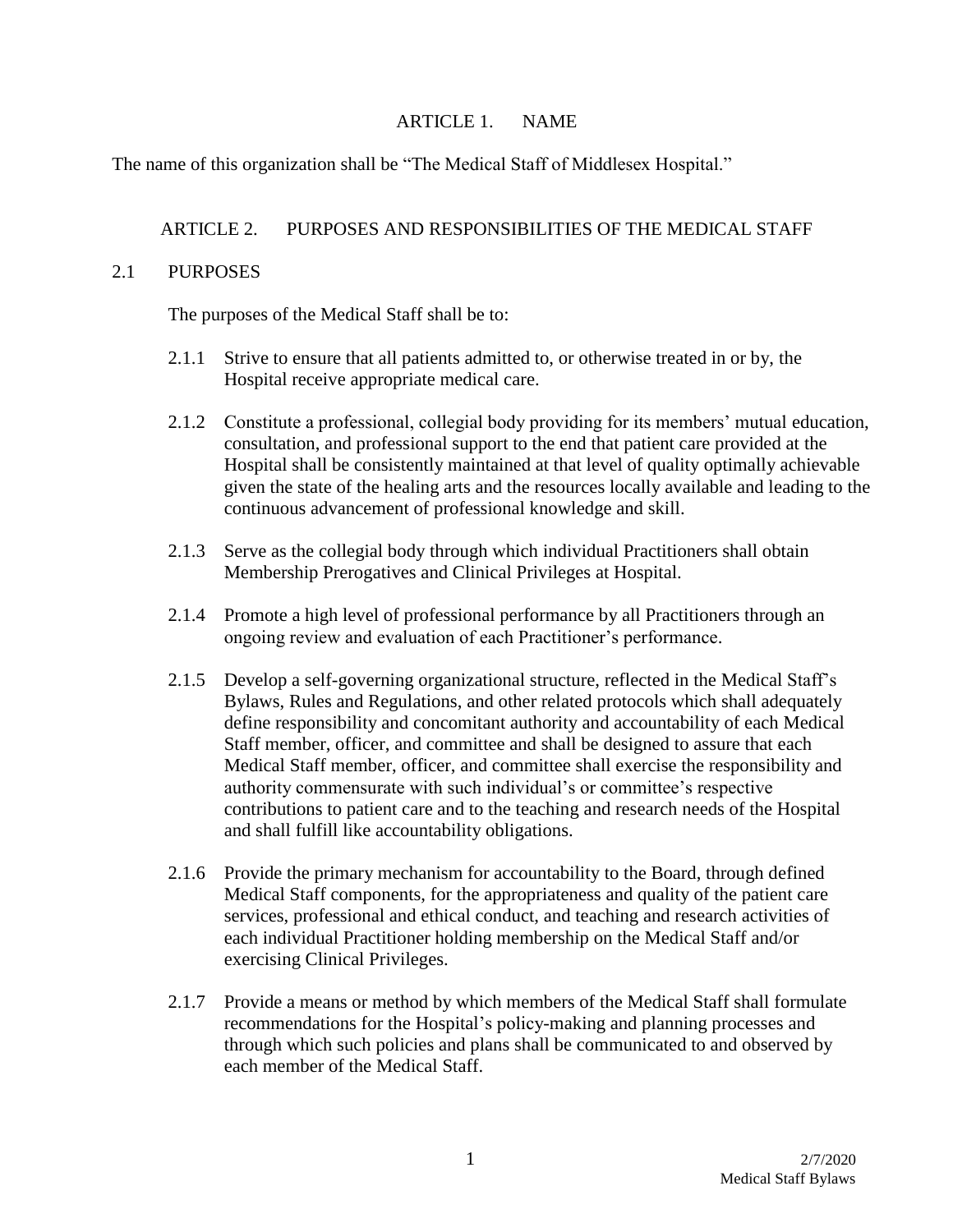2.1.8 Provide a means whereby issues concerning the Medical Staff and the Hospital may be presented to and discussed with the President of the Hospital and the Board by the Medical Staff.

#### 2.2 RESPONSIBILITIES

To accomplish the purposes enumerated above, it shall be the obligation and responsibility of the members, officers, and committees of the Medical Staff to:

- 2.2.1. Provide quality medical care to all patients admitted to, or otherwise treated in or by, the Hospital.
- 2.2.2. Participate in the Hospital's quality improvement program(s) by conducting all required and necessary activities for assessing and improving the effectiveness and efficiency of medical care provided in the Hospital, including, without limitation:
	- (a) Evaluating Practitioner and institutional performance through valid and reliable measurement systems based on objective, clinically-sound criteria.
	- (b) Engaging in the ongoing monitoring of critical aspects of care and enforcement of Medical Staff and Hospital policies.
	- (c) Arranging for Medical Staff participation in programs designed to meet the Medical Staff's educational needs and developing, participating in, and monitoring the Medical Staff's education and training programs and clinical research activities.
	- (d) Assuming a leadership role in the education of patients and families in the coordination of care.
	- (e) Ensuring that medical and health care services at the Hospital are appropriately employed for meeting patients' medical, social, and emotional needs consistent with sound health care resource utilization practices.
- 2.2.3. Evaluate Practitioner credentials for initial and continued membership on the Medical Staff and for the delineation of Clinical Privileges for Medical Staff members and AHPs and to make recommendations to the Board concerning appointments and reappointments to the Medical Staff, including membership category, Department and Section assignments, Clinical Privileges, specified services for AHPs, and corrective action.
- 2.2.4. Maintain sound professional practices and an atmosphere conducive to the diagnosis and treatment of illness, teaching, and research.
- 2.2.5. Develop, administer, and recommend amendments to these Bylaws and the Rules and Regulations of the Medical Staff and its various components.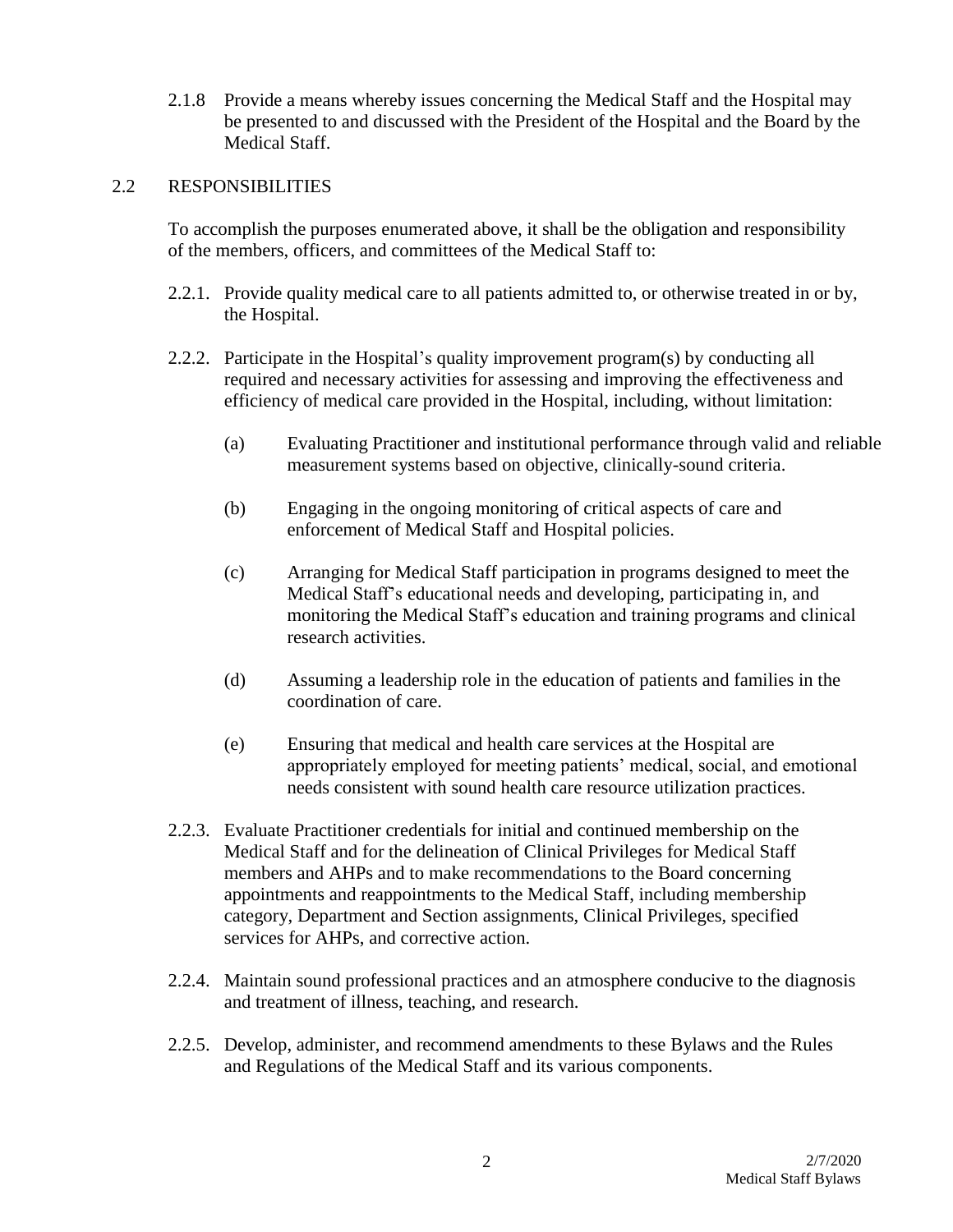- 2.2.6. Enforce compliance with the Bylaws and Rules and Regulations of the Medical Staff and of its administrative and clinical components and with Hospital bylaws and policies.
- 2.2.7. Participate actively in the Board's short- and long-range planning processes, assist in identifying community health needs, and suggest to the Board appropriate institutional policies and programs to meet those needs.
- 2.2.8. Comply with federal regulations as may from time to time be enacted that pertain to credentials and medical staff membership. The provisions of the regulations, as they may be amended from time to time, are hereby incorporated into these Bylaws. To the extent possible, they shall be construed as being consistent with the provisions of these Bylaws and the Rules and Regulations of the Medical Staff.
- 2.2.9. Exercise the authority granted by these Bylaws as necessary to fulfill the foregoing responsibilities in a proper and timely manner.

#### ARTICLE 3. MEMBERSHIP

#### 3.1 NATURE OF MEMBERSHIP

Membership on the Medical Staff is a privilege that is granted by the Board after considering the recommendations of the Medical Staff, and that shall be extended only to professionally competent Practitioners who comply with and meet the qualifications, standards, and requirements set forth in these Bylaws, the Rules and Regulations of the Medical Staff, and other Medical Staff policies, including the directives and policies of the MSEC and the other Medical Staff committees. Appointment to and membership on the Medical Staff shall confer on the Medical Staff member only such Clinical Privileges as have been specifically granted by the Board in accordance with these Bylaws.

#### 3.2 GENERAL QUALIFICATIONS

Each Practitioner who seeks or enjoys Medical Staff membership shall, at the time of appointment and continuously thereafter, demonstrate to the satisfaction of the Medical Staff and the Board, through documentation and other evidence, the following qualifications:

#### 3.2.1 LICENSURE

A currently valid unrestricted license issued by the State of Connecticut to practice medicine, osteopathy, dentistry, or podiatry and a currently valid federal and state registrations to prescribe controlled substances except where the Practitioner demonstrates that such registration is not required in order to exercise the Practitioner's current or requested Clinical Privileges.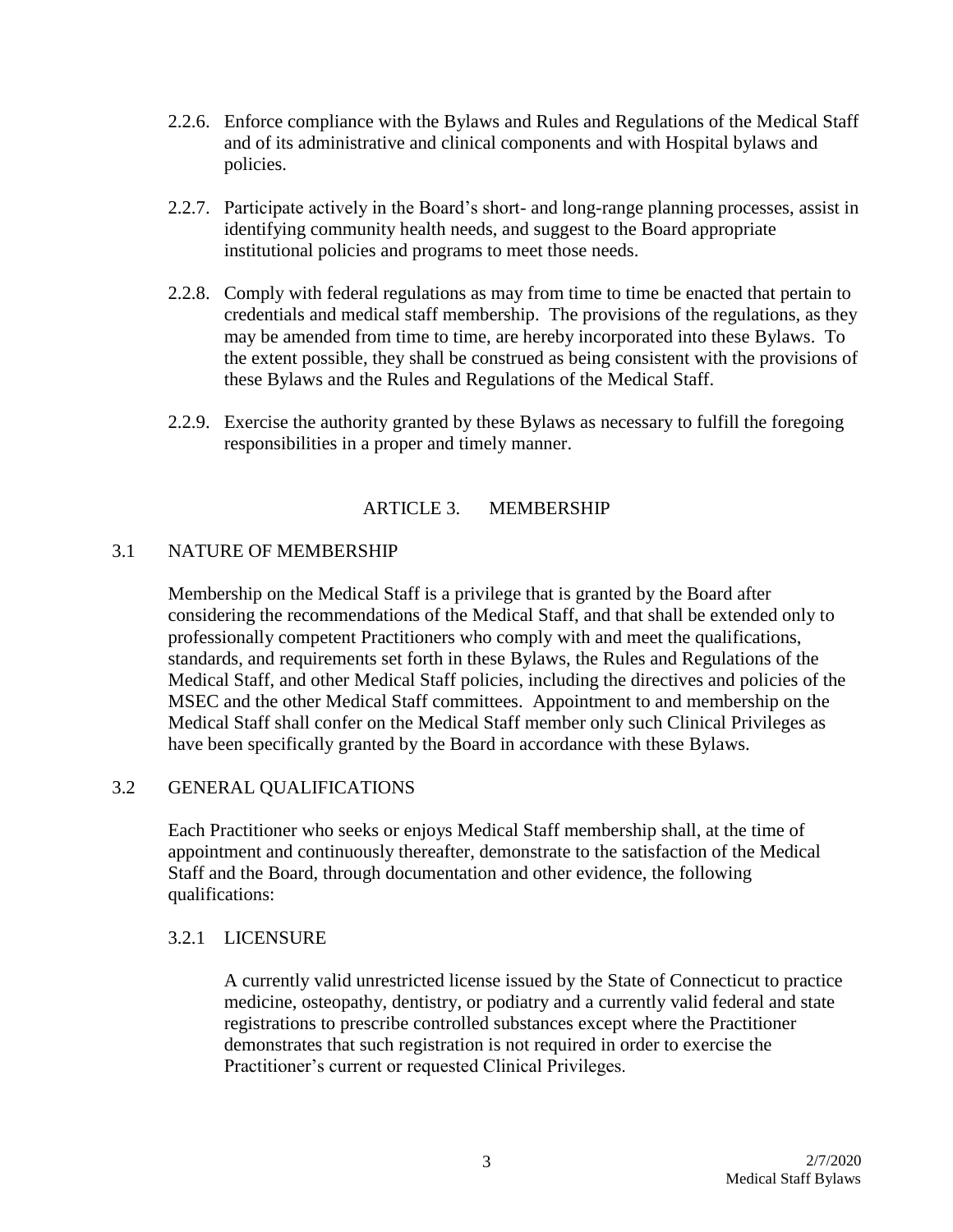#### 3.2.2 PERFORMANCE

- (a) Professional education, training, experience, current competence, and clinical results documenting a continuing ability to provide optimally achievable patient care services given the resources locally available.
- (b) With regard to board certification, all applicants to the Medical Staff, with the exception of general dentists, at the time of being granted Privileges, shall:
	- (i) Have completed a residency accredited by the Accreditation Council for Graduate Medical Education, the American Osteopathic Association, the American Dental Association, or the Council on Podiatric Medical Education, or by a program with a reciprocity agreement with the American Board of Medical Specialties or American Osteopathic Association.
	- (ii) If not certified by a board that is a member of the American Board of Medical Specialties, by a board recognized by the American Board of Medical Specialties, by the American Osteopathic Association, by a board recognized by the American Osteopathic Association, by the American Podiatric Medical Association, or by the American Dental Association (limited to the American Board of Oral and Maxillofacial Surgery), be admissible for certification and become certified within the lesser of (i) the period of eligibility as defined by the respective board, or (ii) five (5) years after initial appointment to the Medical Staff.

Furthermore, Staff members whose board certificates bear an expiration date shall successfully complete recertification no later than three (3) years following such date. Failure to obtain board certification or recertification shall result in automatic termination of all Privileges accorded to such member and termination of such Practitioner's Medical Staff membership. However, the requirement to obtain board certification is not made retroactive for those Medical Staff members who have been members of the Medical Staff of Hospital continuously since 1991, or for those Medical Staff members who are members of the Courtesy or Consulting Staff as of December 31, 2007. Medical Staff who attained Senior Attending Medical Staff status after 1991 but before 1995 shall not be required to complete recertification.

Podiatrists who were members in good standing of the Medical Staff of Middlesex Surgical Center as of December 1, 1997, and who, as of that date did not meet the eligibility requirements for board certification, shall be exempt from the board certification requirement described herein.

# 3.2.3 ATTITUDE

A willingness and capability, based on current attitude and evidence of performance, to work with and relate to other Medical Staff members, members of other health disciplines, the Hospital's management, and employees, visitors, and the community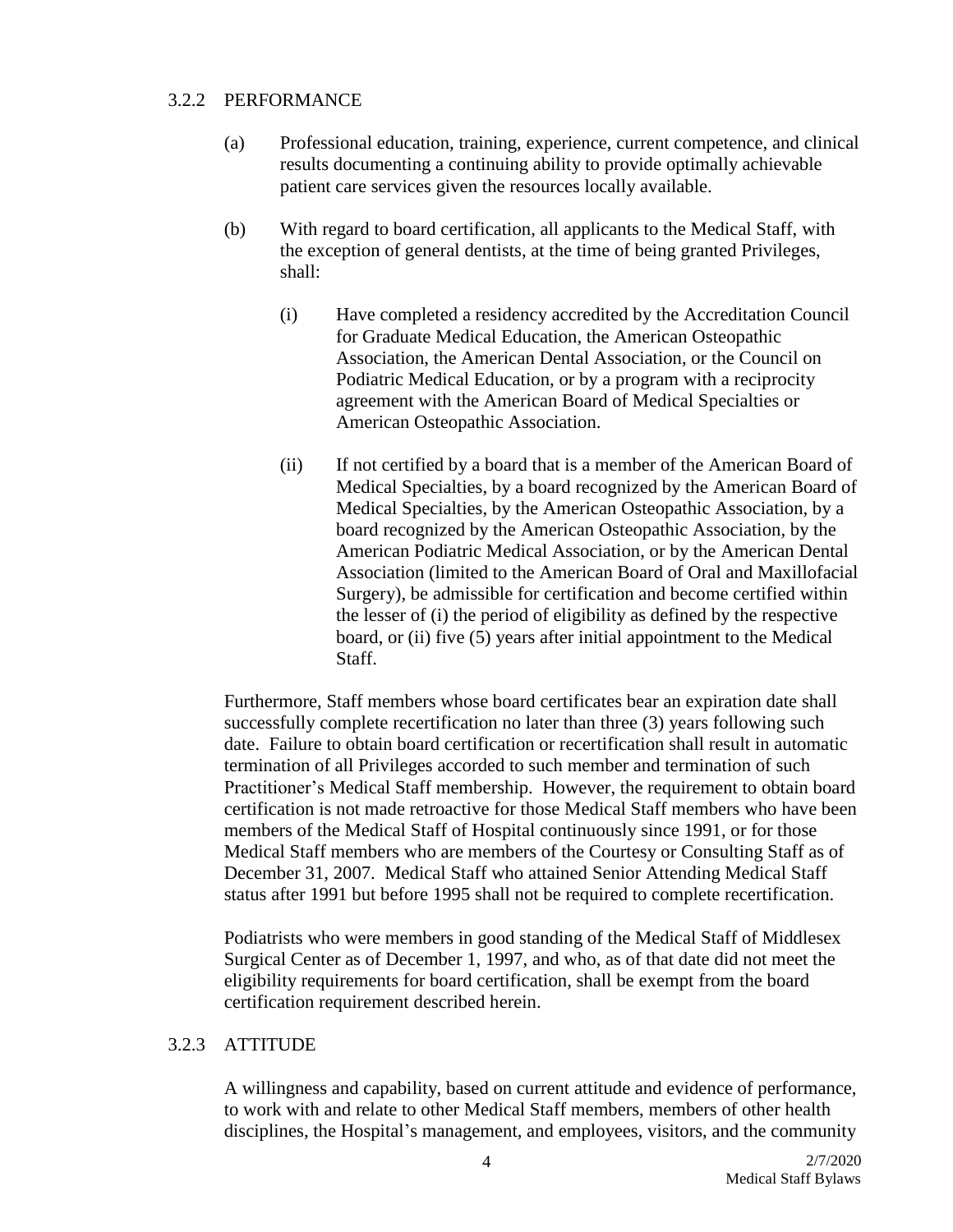in general, in a cooperative, professional manner conducive to the maintenance of an environment appropriate to quality patient care. The behavior of members of and applicants for membership on the Medical Staff and AHPs constitutes an essential component of professional activity and personal relationships within the Hospital. Civil deportment fosters an environment conducive to excellent patient care. Accordingly, in addition to the other qualifications set forth in this Article Three, all members of the Medical Staff and AHPs at all times shall demonstrate an ability to interact on a professional basis with members of the Medical Staff, patients, and others and to behave in a professional and civil manner. This requirement is not in any way intended to interfere with a Medical Staff member or AHP's privileges: (1) to express opinions freely and to support positions whether or not they are in dispute with those of other Medical Staff members; (2) to engage in honest differences of opinion with respect to diagnosis and treatment or basic program development that are debated in appropriate forums; or (3) to engage in the good faith criticism of others. The following types of behavior, however, which constitute some examples of an inability to interact on a professional basis with others or to behave in a professional and civil manner, are deemed unacceptable for members of the Medical Staff and AHPs:

- Conduct that reasonably could be characterized as sexual and/or racial harassment;
- Threats of physical assault or actual physical assault, harassment, or the placing of others in fear by engaging in threatening behavior;
- The unnecessary and unjustifiable use of loud, profane, or abusive language directed toward Medical Staff members, patients, or others;
- Unnecessary and unjustifiable rude or abusive behavior;
- Written or oral statements that constitute the intentional expression of falsehoods or constitute deliberately disparaging statements made with a reckless disregard for their truth or for the reputation and feelings of others.

Furthermore, all members of the Medical Staff shall demonstrate a willingness and capability, based on current attitude and evidence of performance, to:

- (a) Participate equitably in the discharge of Medical Staff obligations appropriate to their Medical Staff membership category; and
- (b) Adhere to generally recognized standards of professional ethics.

#### 3.2.4 DISABILITY

To be free of, or have under adequate control, any significant physical or behavioral impairment that interferes with, or presents a significant possibility of interfering with, the Practitioner's ability to perform the Privileges requested or granted.

# 3.2.5 PROFESSIONAL LIABILITY INSURANCE

Professional liability insurance is not less than the minimum amount, if any, as determined from time to time by resolution of the Board after consultation with the MSC or such other evidence of financial responsibility as the Board may from time to time establish.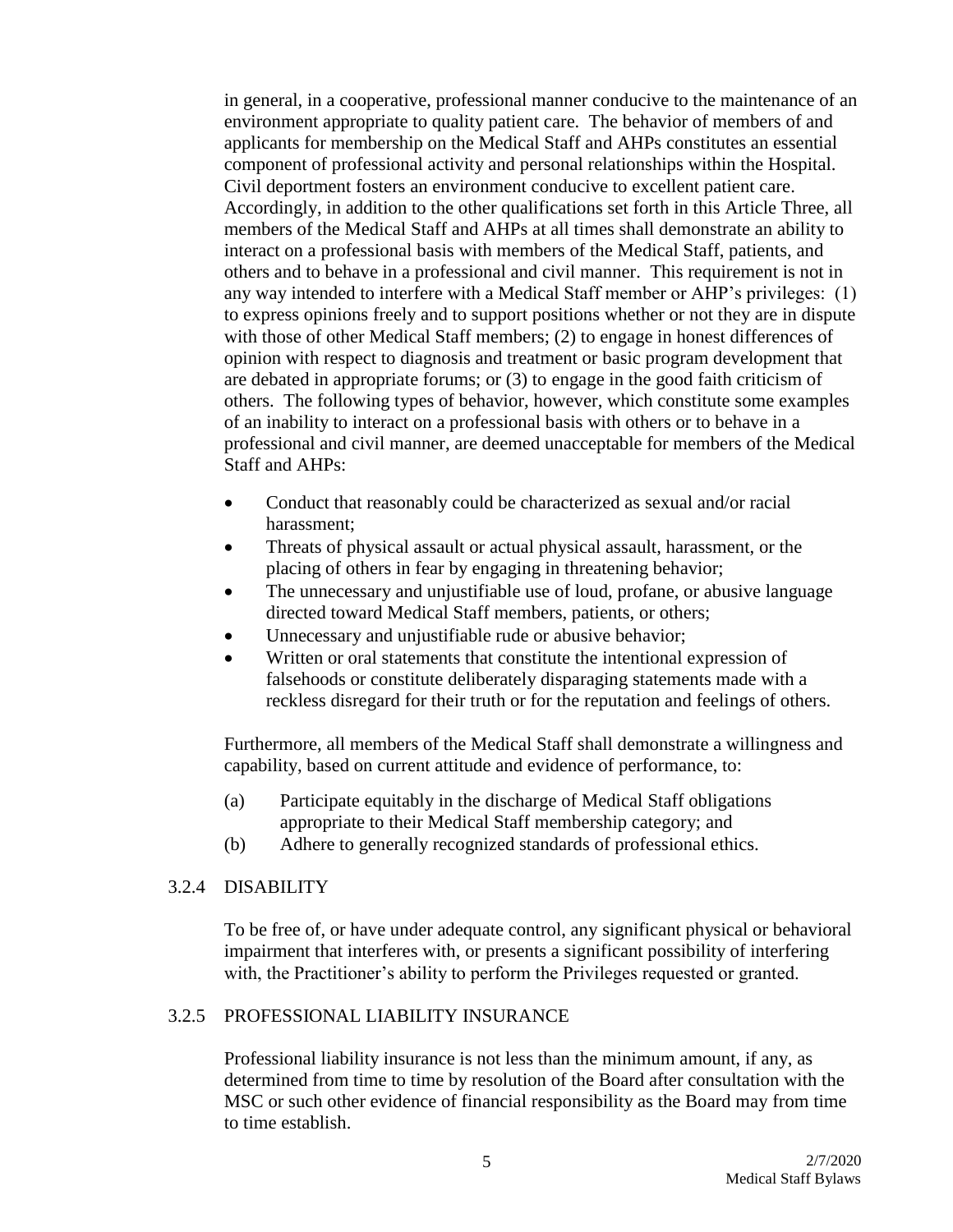#### 3.3 HOSPITAL AND COMMUNITY NEED AND ABILITY TO ACCOMMODATE

In acting on new applications for Medical Staff membership and Clinical Privileges, consideration shall be given to and an explicit finding made by the Board concerning the Hospital's current and projected patient care, teaching and research needs, and the Hospital's ability to provide the facilities, beds, and support services that will be required if the application is acted upon favorably. In making these required need/ability determinations, consideration shall be given to utilization patterns, present and projected patient mix, actual and planned allocations of physical, financial, and human resources to general and specialized clinical and support services, and the Medical Staff's general and specific goals and objectives as reflected in the Hospital's short- and long-range plans.

#### 3.4 EFFECT OF OTHER AFFILIATIONS

No Practitioner shall automatically be entitled to membership on the Medical Staff or to the exercise of particular Clinical Privileges merely because the Practitioner (i) is licensed to practice in Connecticut or in any other state; (ii) is a member of any professional organization; (iii) is certified by any clinical board; (iv) is a member of the faculty of a medical school; or (v) had, or presently has, staff membership or privileges at another health care facility or in another practice setting.

#### 3.5 NONDISCRIMINATION

All provisions of these Bylaws and the accompanying Rules and Regulations, including the granting or denying of Medical Staff membership or Clinical Privileges shall be interpreted and applied so that no person, member of the Medical Staff, applicant for membership, patient, or any other person to whom reference is made directly or indirectly shall be subject to unlawful discrimination based on gender, race, creed or national origin.

# 3.6 BASIC OBLIGATIONS OF INDIVIDUAL STAFF MEMBERSHIP

Each member of the Medical Staff, regardless of assigned Medical Staff category, and each Practitioner exercising Privileges under these Bylaws, shall:

- 3.6.1. Provide patients with continuous care at the generally recognized professional level of quality and efficiency;
- 3.6.2. Abide by the Medical Staff Bylaws, the Rules and Regulations, and the policies, directives, protocols and procedures established by the MSC and the other Medical Staff committees and all other standards, policies, and rules of the Hospital;
- 3.6.3. Discharge such Medical Staff, committee, Department, Section, and Hospital functions for which the Practitioner shall be responsible by Medical Staff category assignment, appointment, election, or otherwise;
- 3.6.4. Prepare and complete in a timely fashion the medical and other required records for all patients that the Practitioner admits, or in any way provides care to, in Hospital;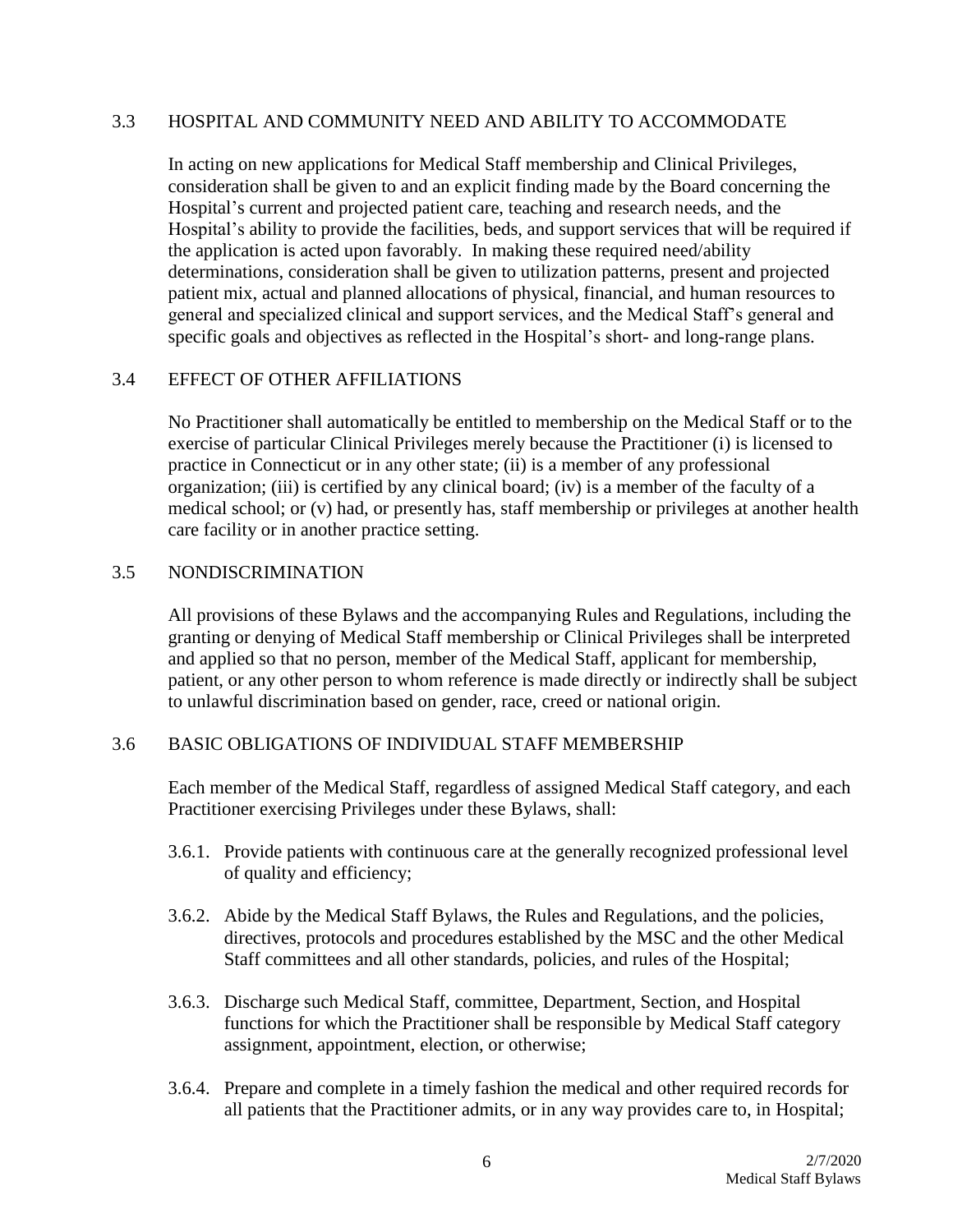- 3.6.5. Abide and be governed by generally recognized standards of professional ethics;
- 3.6.6. During each two-year reappointment period, accrue CME credits as specified in the Rules and Regulations (of which a portion should support the Privileges granted) that shall be referred to the credentials committee for consideration at the time of reappointment to the Medical Staff and/or renewal or revision of individual Clinical Privileges;
- 3.6.7. Meet the quality improvement standards established by the Joint Commission and the Hospital's quality improvement plan(s).
- 3.6.8. Maintain the confidentiality of and not disseminate to any person other than as permitted or required by law, any health information submitted, collected, prepared or obtained by any member of the Medical Staff while (i) treating patients at the Hospital, (ii) obtaining payment for services rendered at the Hospital, or (iii) assisting with health care operations of the Hospital;
- 3.6.9 Comply with the Hospital's Notice of Privacy Practices and privacy policies as well as with all applicable state and federal laws and regulations while providing services at the Hospital.
- 3.6.10 Comply with the following ongoing reporting requirements: Each member of the Medical Staff has an ongoing duty to fully inform the President of the Medical Staff of any of the following events. (a) the entering into of any agreement or understanding (e.g., consent decree, consent agreement, or any similar arrangement) arising out of matters relating to the member's license to practice or permit or registration to prescribe; (b) any restriction, suspension, termination, voluntarily relinquishment, or agreement not to exercise any license to practice or permit or registration to prescribe; (c) any loss of professional liability (malpractice) insurance or restriction on coverage; (d) any exclusion from participation in the Medicare or Medicaid Programs or any other federal health insurance program; (e) any conviction of a crime involving health care fraud or the practice of medicine; (f) any entry by the member into the Physician Health Program of the Connecticut State Medical Society or any similar program for impaired physicians. The President of the Medical Staff may request and the member shall provide the President of the Medical Staff with any further information or documents.

# 3.7 TERM OF APPOINTMENT

Appointments to the Medical Staff shall be for a period of two (2) years except that upon the recommendation of the MSC, the Board may set a more frequent reappraisal period for exercise of particular Privileges.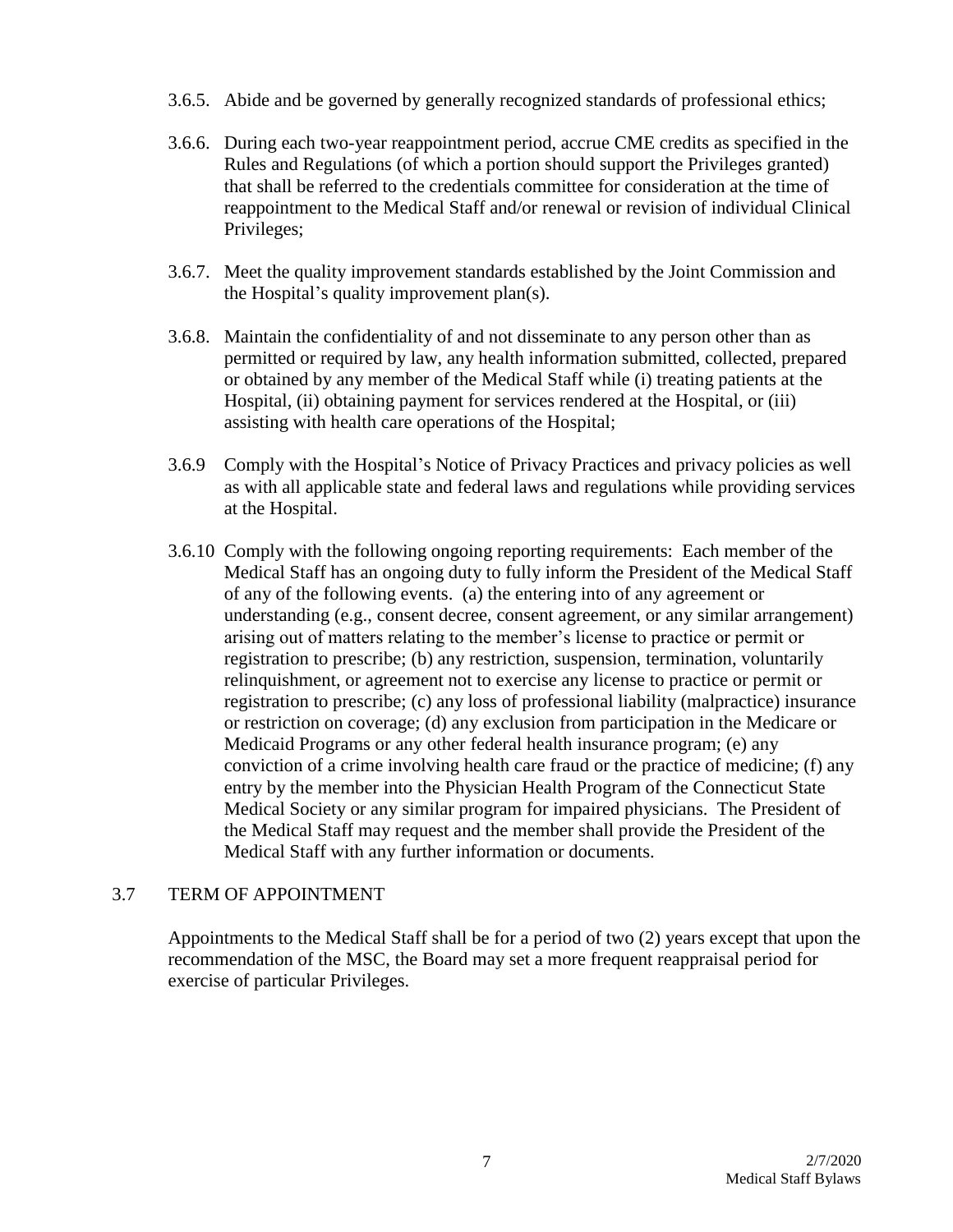#### 3.8 PROCEDURES FOR APPOINTMENT AND REAPPOINTMENT

The Board shall act on appointments, reappointments, or revocation of appointments following a recommendation from the MSC acting in accordance with these Bylaws.

#### 3.8.1 APPLICATION FOR APPOINTMENT

Applications for Medical Staff membership shall be issued by the President of the Hospital and signed by the applicant.

By applying for appointment to the Medical Staff and/or for Clinical Privileges, each applicant, whether or not the application is accepted, thereby agrees to the provisions of this Article Three, specifically including:

- (a) The applicant shall provide detailed information concerning professional qualifications, including the names of at least four (4) peer references (i.e., appropriate Practitioners in the same professional discipline as the applicant) who have extensive firsthand experience in observing and working with the applicant. The peer recommendations refer, as appropriate, to relevant training or experience, current competence, ethical conduct, fulfillment of obligations as a medical staff member, and any effects of health status on the privileges being recommended. Where feasible, two (2) of these references shall have served in a chief or supervisory capacity.
- (b) The applicant shall disclose whether the applicant's (i) membership status and/or clinical privileges in any hospital or other institution; (ii) membership in any local, state, or national medical society or college; (iii) license to practice any profession; (iv) state or federal registrations or permits to dispense controlled substances are subject to any pending or previously successful challenge or have ever been voluntarily or involuntarily penalized, reprimanded, investigated, reduced, limited, denied, suspended, revoked, placed on probation, not renewed, voluntarily relinquished or any other type of action not listed in these Bylaws or (v) the applicant is listed as debarred, excluded, or otherwise ineligible for participation in federally funded health care programs. The applicant shall provide detailed information with respect to the circumstances of any of the foregoing.
- (c) The applicant shall disclose whether any malpractice or professional liability claim or claims against the applicant are pending and whether any previous claims have been settled or have resulted in a judgment. The applicant shall provide detailed information with respect to the circumstances of any of the foregoing.
- (d) The applicant shall submit a medical evaluation form completed by a licensed health practitioner attesting to the fact that the applicant has no physical or mental health problems or conditions that would affect such applicant's ability to perform the Clinical Privileges requested.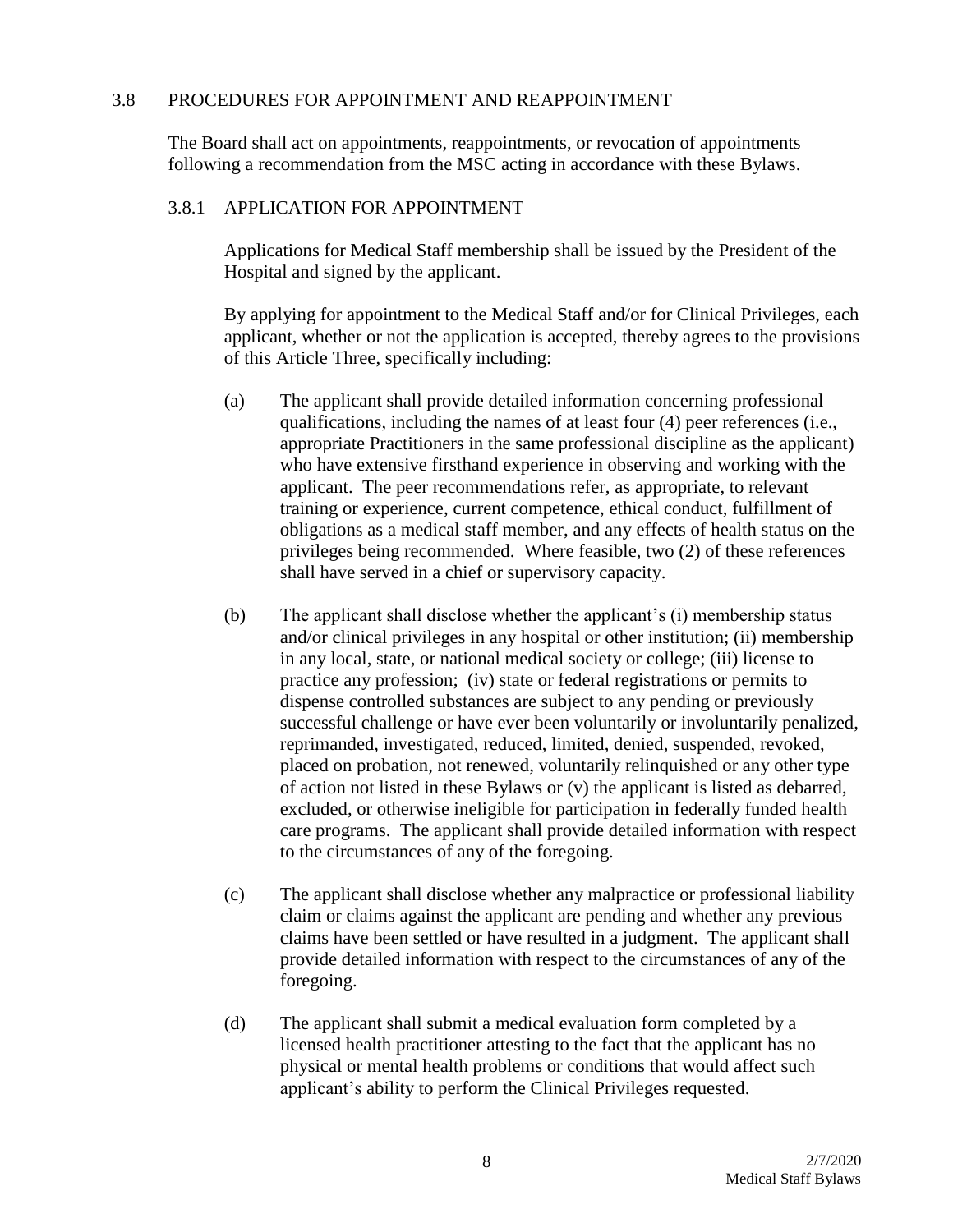- (e) In addition to the signed acknowledgment required from each applicant evidencing such agreement, the applicant, by his or her application, agrees to abide by (i) these Bylaws, Rules and Regulations, and the policies of the Medical Staff; (ii) any Hospital policies that apply to activities as a Medical Staff member, and (iii) generally recognized standards of professional ethics as well as the following:
	- (1) To provide for continuous patient care; and appropriate practice coverage;
	- (2) To delegate during absence(s) the responsibility for diagnosis or care of patients only to a Practitioner who is a member of the Medical Staff who is qualified and has appropriate Privileges;
	- (3) To seek and accept requests for consultation whenever necessary and within the Practitioner's professional capabilities;
	- (4) To obtain the patient's informed consent where appropriate; and
	- (5) To refrain from illegal fee splitting or other illegal inducements relating to patient referral.
- (f) The applicant authorizes the release to the Hospital of all information deemed pertinent by the person or committee reviewing the application, consents to communications with any individual or organization who may have information desired by the person or committee reviewing the application, releases from any liability and agrees not to make any claims against any and all persons and organizations providing or receiving any information, including but not limited to the Medical Staff, the Hospital administration and the Board, and agrees to a personal interview or interviews if requested.
- (g) The applicant understands that it is the applicant's burden to produce adequate and convincing evidence for the proper evaluation of the application, to comply with all requests for additional information, including reasonable evidence of current ability to perform the requested Clinical Privileges, and to resolve all doubts raised about qualifications or fitness for membership on the Medical Staff or for requested Clinical Privileges. The Credentials Committee shall make a reasonable inquiry into, and may require the applicant to submit reasonable evidence of, ability to perform the Clinical Privileges requested.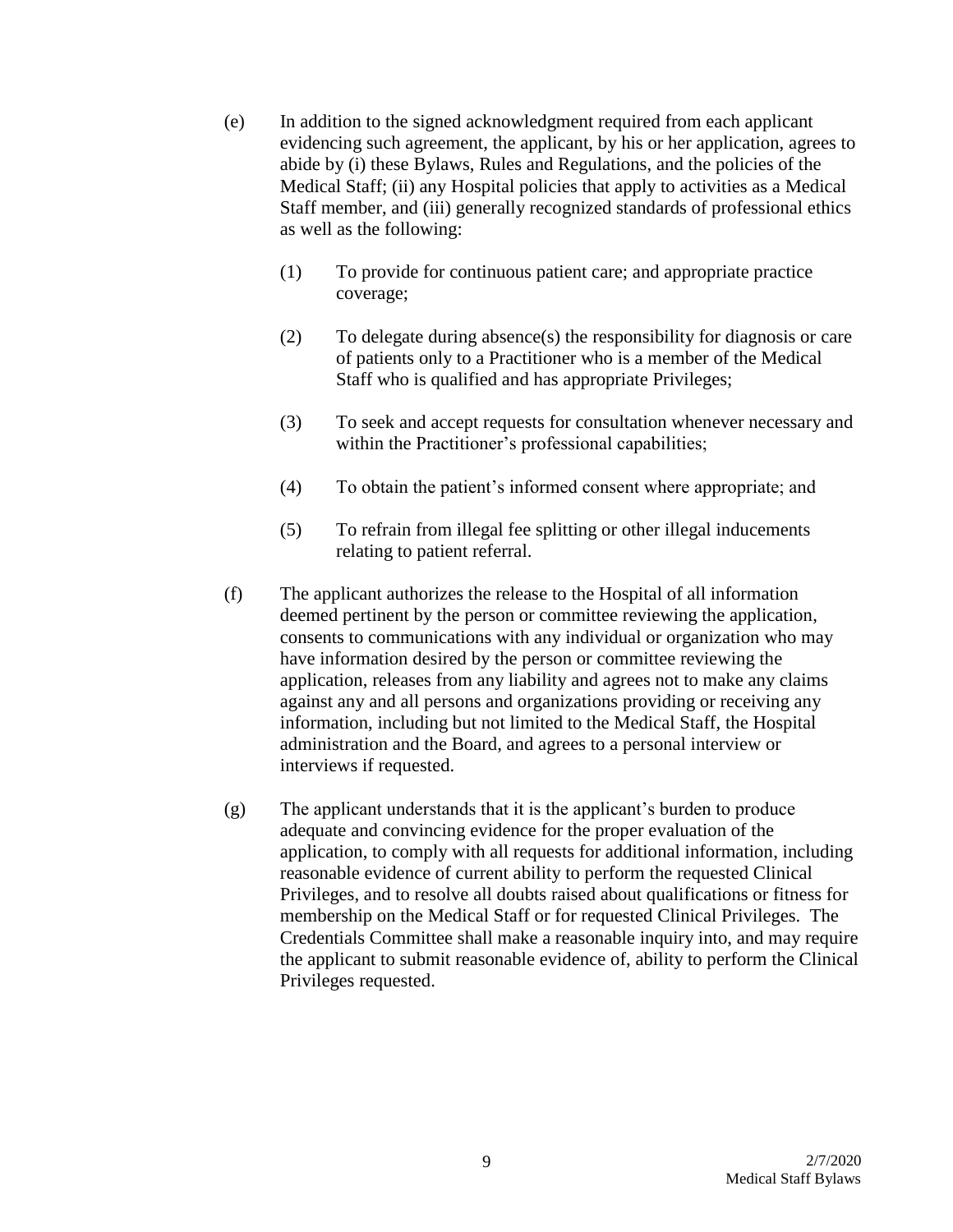- (h) The application shall be submitted to the Medical Staff Services office for processing, including appropriate primary source verification of licensure, board certification, relevant training, experience, current competence, ability to perform privileges requested, professional liability insurance, and any other information deemed appropriate as identified in this Article. The application and verified information shall be reviewed by the Section Chief, if appropriate, and Department Chair for recommendation to the Credentials Committee. The Credentials Committee shall review and evaluate the application and if complete, shall forward a recommendation to the MSC who shall then forward a recommendation to the Board. A final decision by the Board shall be made within one hundred twenty (120) days of the recommendation of the Credentials Committee. If additional information is required, the application shall be deemed incomplete until such information is provided within a specified period of time. Once the required information is received, determination shall be made regarding the application's completeness, and a decision shall then be made within one hundred twenty (120) days of the determination of completeness. If the recommendation of the MSC to the Board is adverse, a decision shall be made in accordance with the provisions of Article Eleven.
- (i) Individuals in administrative positions who desire Medical Staff membership or Clinical Privileges shall be subject to the same procedures as all other applicants for membership or Privileges.

# 3.8.2 REAPPOINTMENT PROCESS

The provisions of Section 3.8.1 of these Bylaws shall apply to the reappointment process, in addition to the following:

- (a) Each recommendation concerning the reappointment of a Medical Staff member and the Clinical Privileges to be granted upon reappointment shall be based upon the same standards used for the evaluation of initial appointments and such additional standards relating to current competence as have been deemed relevant. The Credentials Committee shall make a reasonable inquiry into, and may require the applicant to submit reasonable evidence of, the ability to perform the Clinical Privileges requested.
- (b) The Credentials Committee and then the MSC shall review all pertinent information available on each applicant for the purpose of determining its recommendations for reappointment to the Medical Staff and for granting Clinical Privileges for the ensuing period. This information shall include a recommendation from the appropriate Department Chair or Section Chief or a reference by another peer for members not known to the Department Chair or Section Chief. When insufficient Practitioner-specific data is available to evaluate a Practitioner's application for reappointment, Practitioners shall submit two (2) peer references upon request by the Credentials Committee. Where a change in Clinical Privileges is recommended, the reasons for such recommendation shall be stated and explained by the MSC.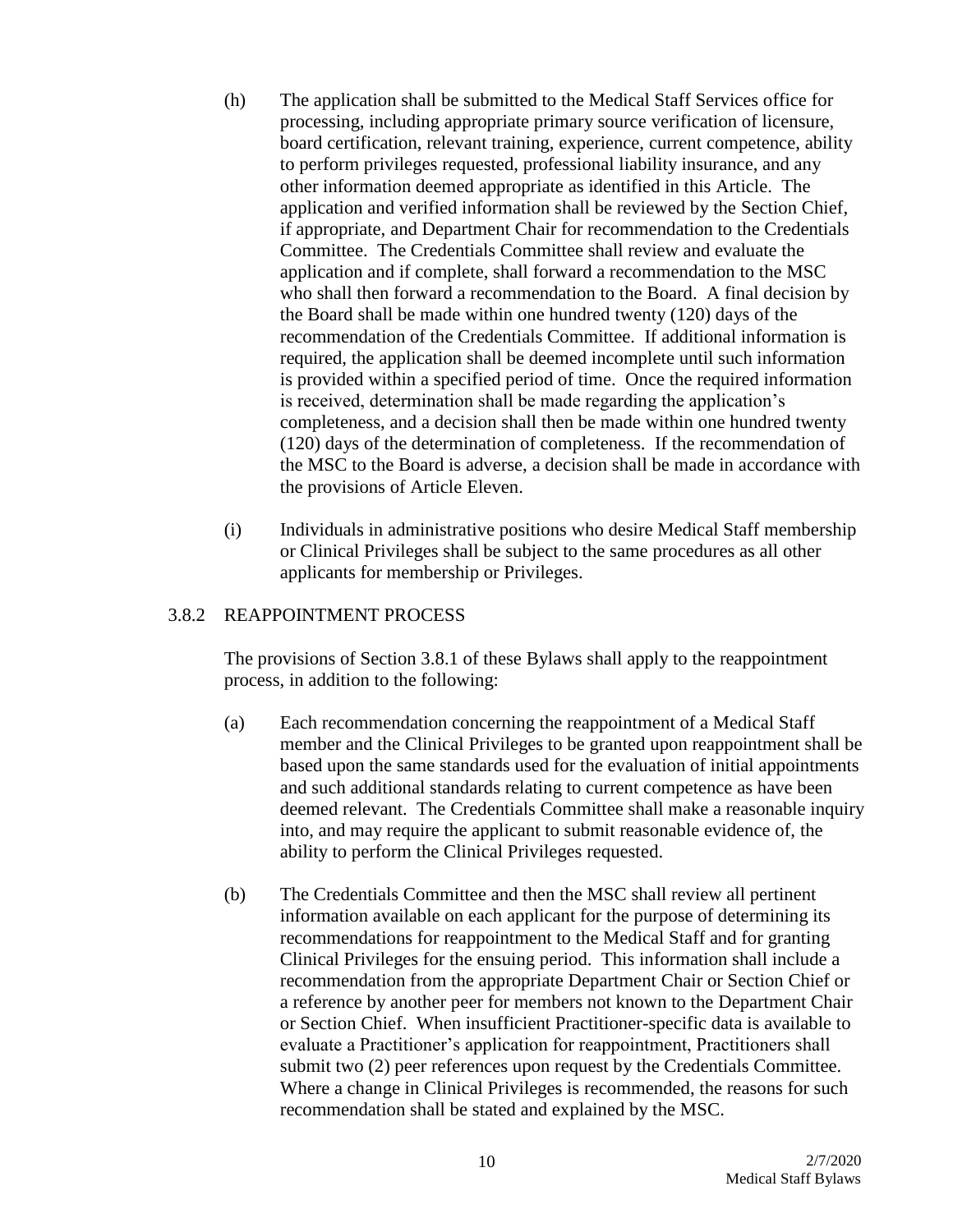- (c) The MSC shall make recommendations to the Board concerning the reappointment and/or Clinical Privileges of each applicant scheduled for periodic appraisal. Where a membership termination, a change in Clinical Privileges, or appointment for a period of less than two years is recommended, the reasons for such recommendation shall be stated and explained. In the event that reappointment is recommended for a period of less than two years, the applicant shall not have the right to a hearing or appellate review in accordance with the provisions of Article Eleven of these Bylaws unless the reappointment is for a period of less than six months.
- (d) Whenever failure to apply for reappointment results in the lapse of a Practitioner's appointment to the Medical Staff, the Practitioner shall be required to apply for Medical Staff membership in the same manner as one applying for initial appointment in order to reinstate his or her Medical Staff membership.

#### 3.9 MEDICO-ADMINISTRATIVE OFFICERS

Notwithstanding any other provision of these Bylaws or of the Rules and Regulations, the provisions of Article Nine of these Bylaws and the contract between the Medico-Administrative Officer and the Hospital shall control matters relating to the removal of such Medico-Administrative Officer from office and the effect of removal on membership status and Clinical Privileges. Furthermore, the Hospital may provide by agreement with a Medico-Administrative Officer that membership on the Medical Staff and Clinical Privileges are contingent on, and shall expire simultaneously with, the agreement or understanding with such Medico-Administrative Officer. In the event that an agreement has such a provision or there is such an understanding, the provisions of these Bylaws, the Rules and Regulations, and the policies of the Medical Staff and of the Hospital with respect to hearings, appellate review, etc., shall not apply. Notwithstanding the existence of a contract between a Medico-Administrative Officer and the Hospital, a Medico-Administrative Officer seeking Medical Staff membership or Clinical Privileges must be appointed and, thereafter, reappointed to the Medical Staff and granted Clinical Privileges in accordance with these Bylaws.

# ARTICLE 4. MEDICAL STAFF CATEGORIES AND ALLIED HEALTH PROFESSIONALS

# 4.1 CATEGORIES

There shall be five (5) categories of membership on the Medical Staff: Active, Courtesy, Consulting, Honorary and House. Allied health professionals, including doctoral scientists, may be selected and participate in the Medical Staff organization as provided in Section 4.11.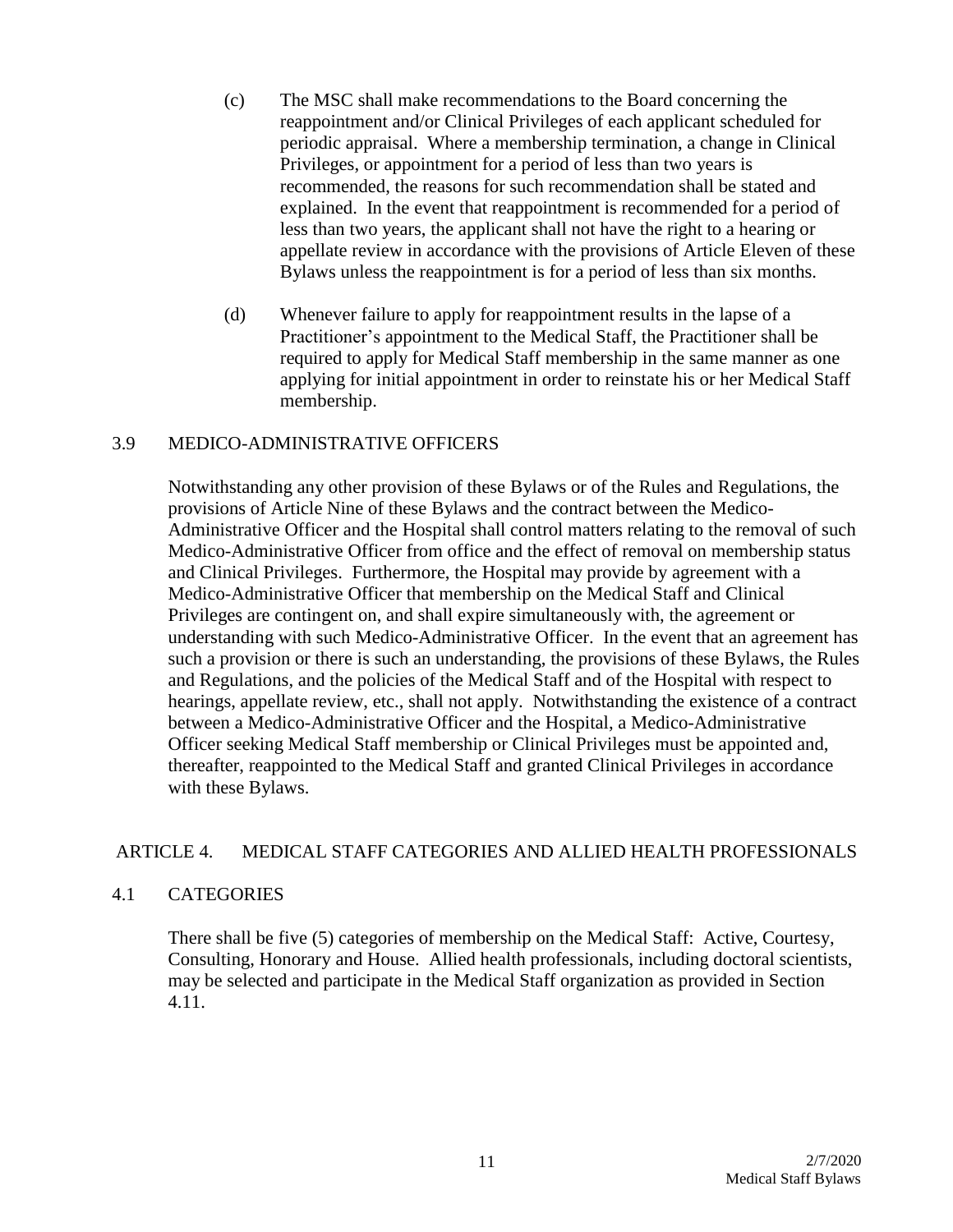#### 4.2 ACTIVE STAFF

#### 4.2.1 QUALIFICATIONS FOR ACTIVE STAFF

Excepting members of the Department of Emergency Medicine, an Active Staff member shall:

- (a) Be located (office and residence) closely enough to the Hospital where Clinical Privileges are held to provide continuous care to patients either directly or through coverage arrangements with another Medical Staff member having at least equivalent Clinical Privileges.
- (b) Regularly admit patients to Hospital as a principal site of clinical activity or be involved in the care of patients within the Middlesex Health System.

#### 4.2.2 MEMBERSHIP PREROGATIVES OF ACTIVE STAFF

#### Active Staff members may:

- (a) Admit patients without limitation, except as otherwise provided in the Medical Staff Rules and Regulations or delineation of Privileges.
- (b) Vote on all matters presented at general and special meetings of the Medical Staff and of the Department, Section, and committees of which they are members, except as provided by resolution of the MSEC and approved by the Board.
- (c) Hold office at any level in the Medical Staff organization and sit on, or be chairs of, any committee, except as otherwise provided in these Bylaws or pursuant to a resolution of the MSC.
- (d) Exercise only such specific Clinical Privileges as are granted to them in accordance with the processes set forth in these Bylaws.

#### 4.2.3 OBLIGATIONS OF ACTIVE STAFF

Active Staff members, in addition to meeting the basic obligations set forth in Article Three, shall:

- (a) Contribute to the organizational and administrative affairs of the Medical Staff, including service in Medical Staff, Department, and Section offices and on Hospital and Medical Staff committees, faithfully performing the duties of any office or position to which elected or appointed.
- (b) Participate in the quality improvement activities required of the Medical Staff.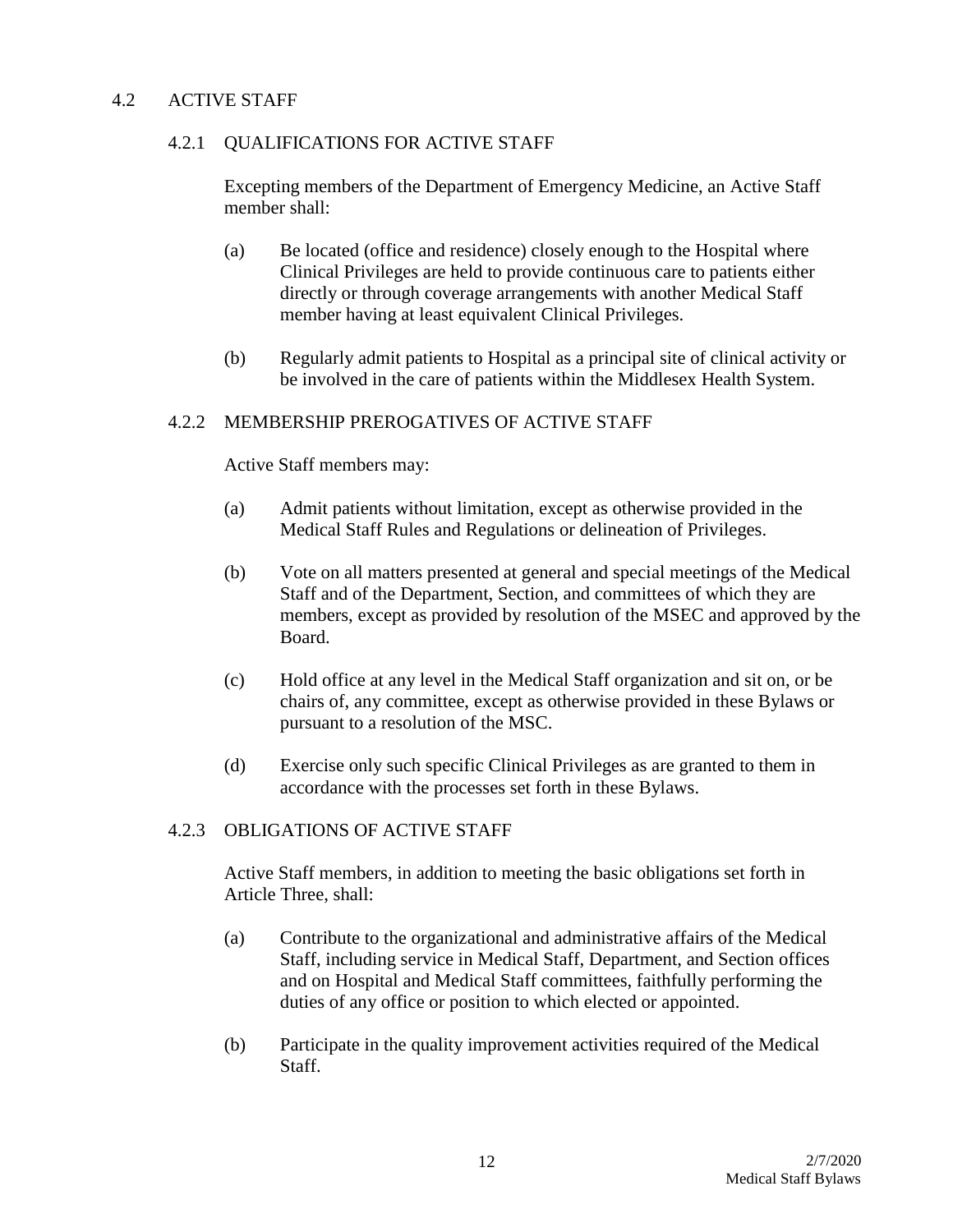- (c) Discharge the recognized functions of Staff membership by engaging in the Medical Staff's teaching and continuing education programs, providing specialty coverage in the Emergency Department, attending unassigned patients as required, giving consultation to other Medical Staff members consistent with their delineated Privileges, supervising Practitioners during their provisional period, and fulfilling such other Medical Staff functions as may reasonably be required of Medical Staff members.
- (d) Comply with the Continuing Medical Involvement ("CMI") requirements set forth in Section 12.4 of these Bylaws.
- (e) Comply with MSC, other Medical Staff committee, Department, Section, and Hospital policies, procedures, and directives.
- (f) Be willing to have their patients participate in the Hospital's teaching programs.
- (g) Arrange coverage for the member's patients by a member of his or her Department who holds Clinical Privileges that are appropriate to provide such coverage in the event of the member's absence.
- (h) Comply with the provisions of Section 4.7 regarding the provisional period of appointment.

# 4.2.4 ACTIVE/ATTENDING STAFF

The Attending Staff shall consist of Physicians who regularly admit and attend to patients at the Hospital. Attending Staff are required to demonstrate an ongoing commitment to the Medical Staff, the Hospital, and the residents of the Hospital's service area by continuously meeting the following requirements during each reappointment period:

- (a) Minimum of forty (40) clinical activities defined as follows:
	- Admissions
	- Attending and discharge of patients
	- Pre-surgical assessments
	- Consultations
	- Conjoint post-surgical care
	- Emergency Department visits
	- Operative procedures
	- Diagnostic testing
	- Therapeutic procedures
	- Teaching of Family Medicine residents
	- Other activities as approved by the Department Chair and MSC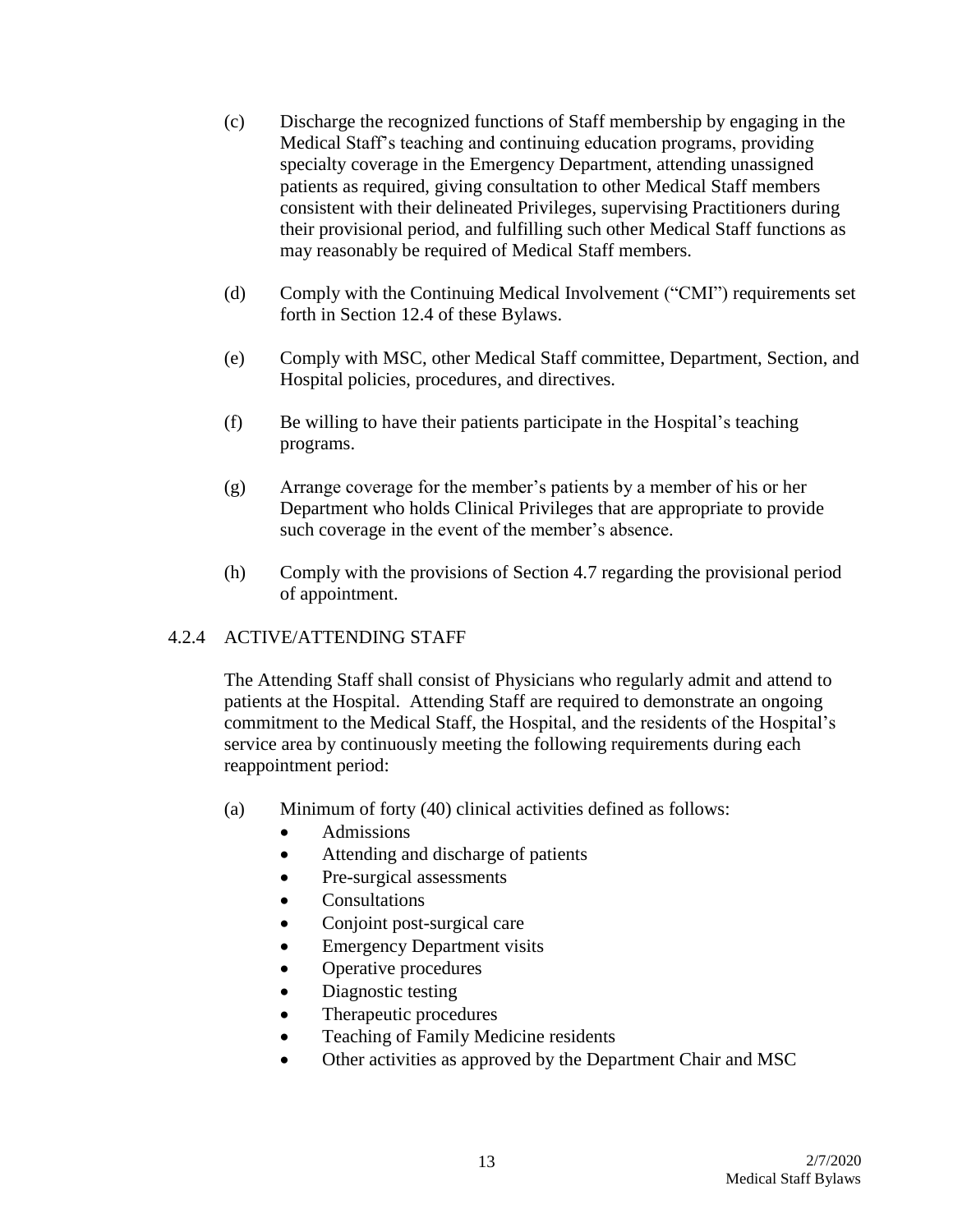- (b) Minimum of twenty (20) CMI activities; defined as follows:
	- Department meetings
	- Medical Staff meetings
	- Standing committee meetings
	- Medical Staff Council meetings
	- Medical Staff Executive Committee meetings
	- Ad hoc committee meetings
	- Other activities as approved by the Department Chair and MSC

Failure to meet the requirements of Active/Attending Medical Staff will automatically result in re-assignment to the Active/Affiliate Attending Medical Staff on recommendation of the Department Chair and the MSC.

# 4.2.5 ACTIVE/AFFILIATE ATTENDING STAFF

The Affiliate Attending Staff shall consist of Physicians who are regularly involved in the care of patients within the Middlesex Health System and who may hold admitting privileges. The Affiliate Attending Staff are required to demonstrate an ongoing commitment to the Medical Staff, Middlesex Hospital, and the residents of the Hospital's service area by continuously meeting the following requirements during each reappointment period:

- (a) Minimum of 20 CMI activities; defined as follows:
	- Department meetings
	- Medical Staff meetings
	- Standing Committee meetings
	- Medical Staff Council meetings
	- Medical Staff Executive Committee meetings
	- Ad hoc committee meetings
	- Other activities as approved by the Department Chair and MSC

Failure to meet the requirements of Active/Affiliate Attending Medical Staff will automatically result in re-assignment to the Courtesy Medical Staff on recommendation of the Department Chair and the MSC.

The Affiliate Attending Staff shall submit the names of two (2) peer references at the time of recredentialing. These references shall be contacted to obtain information regarding the applicant's professional competence and ethical character.

# 4.2.6 SENIOR ATTENDING/SENIOR AFFILIATE ATTENDING STAFF

The Senior Attending/Senior Affiliate Attending Staff shall consist of practitioners with a minimum of five (5) years of Active Medical Staff service. Elevation to Senior Attending/Senior Affiliate Attending status will be considered based on the recommendation of the member's Department Chair and, if applicable, the member's Section Chief.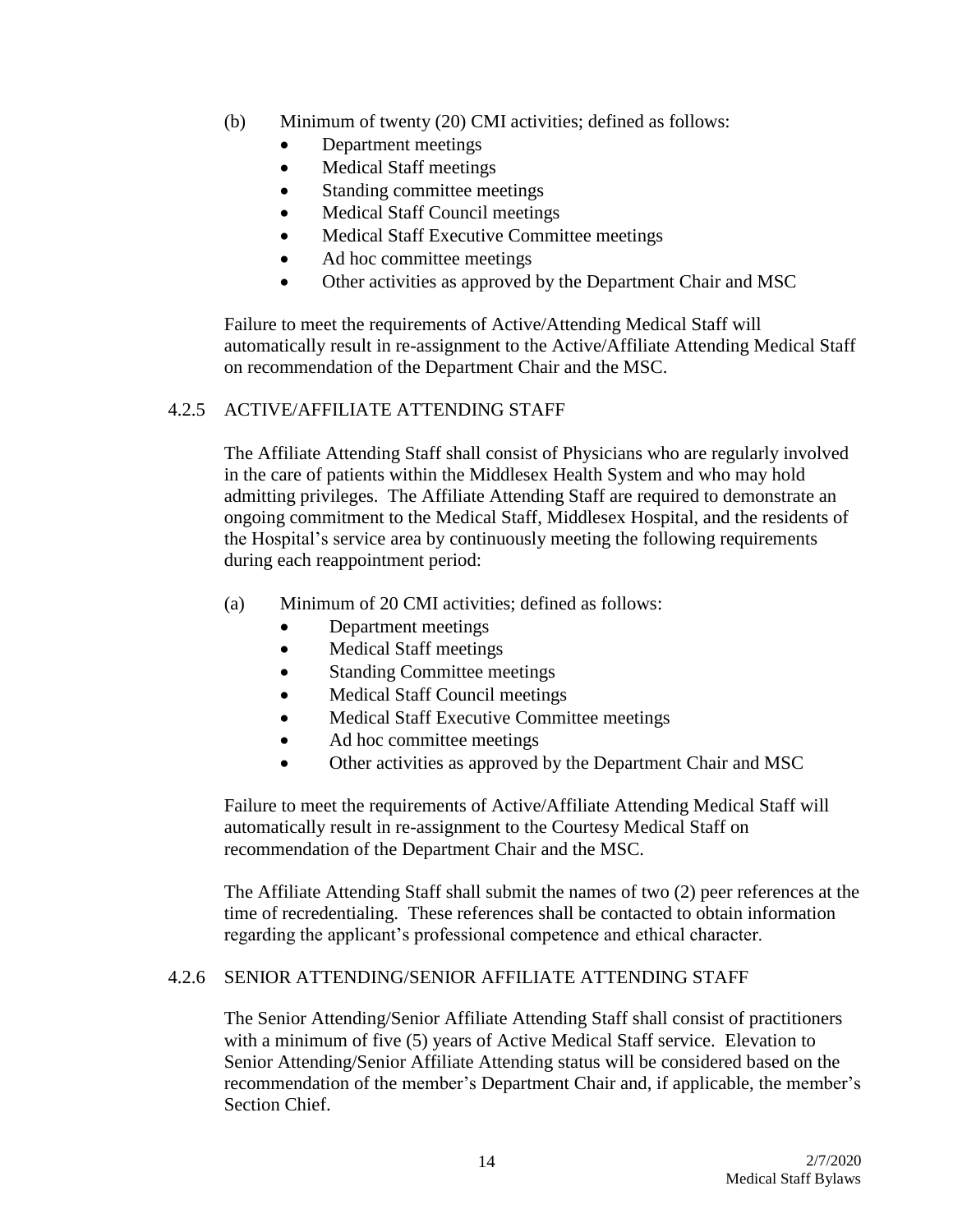#### 4.3 COURTESY STAFF

#### 4.3.1 QUALIFICATIONS FOR COURTESY STAFF

Courtesy Staff members shall:

- (a) Be located (office and residence) closely enough to the Hospital where Clinical Privileges are held to provide continuous care to patients either directly or through coverage arrangements with another Medical Staff member having at least equivalent Clinical Privileges.
- (b) Have fewer than the number of patient contacts (admissions, consultations, procedures, etc.) per year specified by the policy of the Department to which they are assigned or by the MSC, and shall apply for Active Staff membership at any time that this limit is exceeded for more than two (2) consecutive calendar years.
- (c) Submit the name of an active hospital affiliation reference at the time of appointment and reappointment, provided, however, that this requirement may be waived based upon the recommendation of the Chair of the applicable Department.
- (d) Submit the names of two (2) peer references at the time of recredentialing. These references shall be contacted to obtain information regarding the applicant's professional competence and ethical character.

# 4.3.2 MEMBERSHIP PREROGATIVES OF COURTESY STAFF

A Courtesy Staff member shall admit patients in the same manner as an Active Staff member, subject to the limitations in Section 4.3.1(b), and exercise such specific Clinical Privileges as are granted. Courtesy Staff members shall not be eligible to hold office in the Medical Staff organization or vote at meetings of the Medical Staff, Departments, Sections, or committees.

#### 4.3.3 OBLIGATIONS OF COURTESY STAFF

Courtesy Medical Staff members who wish to transfer to the Active Medical Staff category are required to apply for Medical Staff membership in the same manner as any other Practitioner seeking initial appointment in accordance with the provisions of these Bylaws.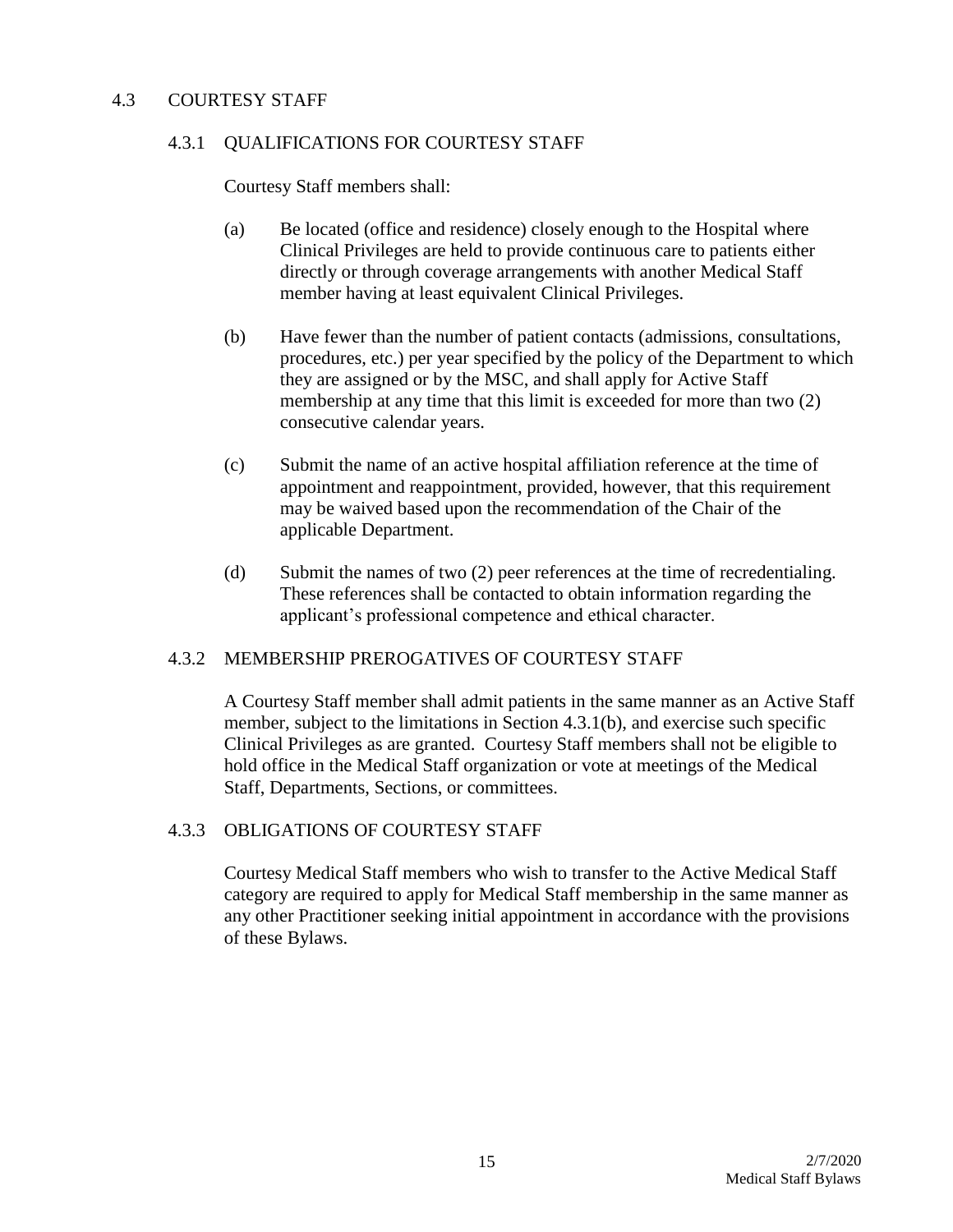#### 4.4 CONSULTING STAFF

#### 4.4.1 QUALIFICATIONS FOR CONSULTING STAFF

Consulting Staff members shall:

(a) Possess specialized skills needed at Hospital in a specific project or on an occasional basis when requested by a Department Chair or Section Chief, other authorized Medical Staff officer or a member of the Medical Staff.

If the patient care contacts (consultation, procedures, etc.) of Consulting Staff members over any twelve month period are more than occasional (as defined by the Department or Section to which they are assigned and approved by the MSEC), they shall be required to obtain Active or Courtesy Staff status.

- (b) Submit the name of an active hospital affiliation reference at the time of appointment or reappointment, provided, however, that this requirement may be waived based upon the recommendation of the Chair of the applicable Department.
- (c) Submit the names of two (2) peer references at the time of recredentialing. These references shall be contacted to obtain information regarding the applicant's professional competence and ethical character.

# 4.4.2 MEMBERSHIP PREROGATIVES OF CONSULTING STAFF

A Consulting Staff member may exercise the Clinical Privileges granted. Consulting Staff members shall not be eligible to admit patients to Hospital, hold office in the Medical Staff organization or vote at meetings of the Medical Staff, Departments, Sections, or Committees.

#### 4.4.3 OBLIGATIONS OF CONSULTING STAFF

Consulting Medical Staff members who wish to transfer to the Active Medical Staff category are required to apply for Medical Staff membership in the same manner as any other Practitioner seeking initial appointment in accordance with the provisions of these Bylaws.

#### 4.5 HONORARY STAFF

The Honorary Staff shall consist of: (a) distinguished members of Active Medical Staff who have attained twenty (20) years of Medical Staff service, who, for reasons acceptable to the MSC, wish to surrender their duties and privileges as Active Staff members, or who are no longer actively practicing their profession; and (b) Practitioners who no longer actively practice, who have been members of the Medical Staff, and whom the Board of Directors wishes to honor for their services, ability, or other reason. Honorary Staff members shall not have the privilege of admitting patients, holding office, or serving on standing Medical Staff committees. They may participate in Medical Staff meetings and appropriate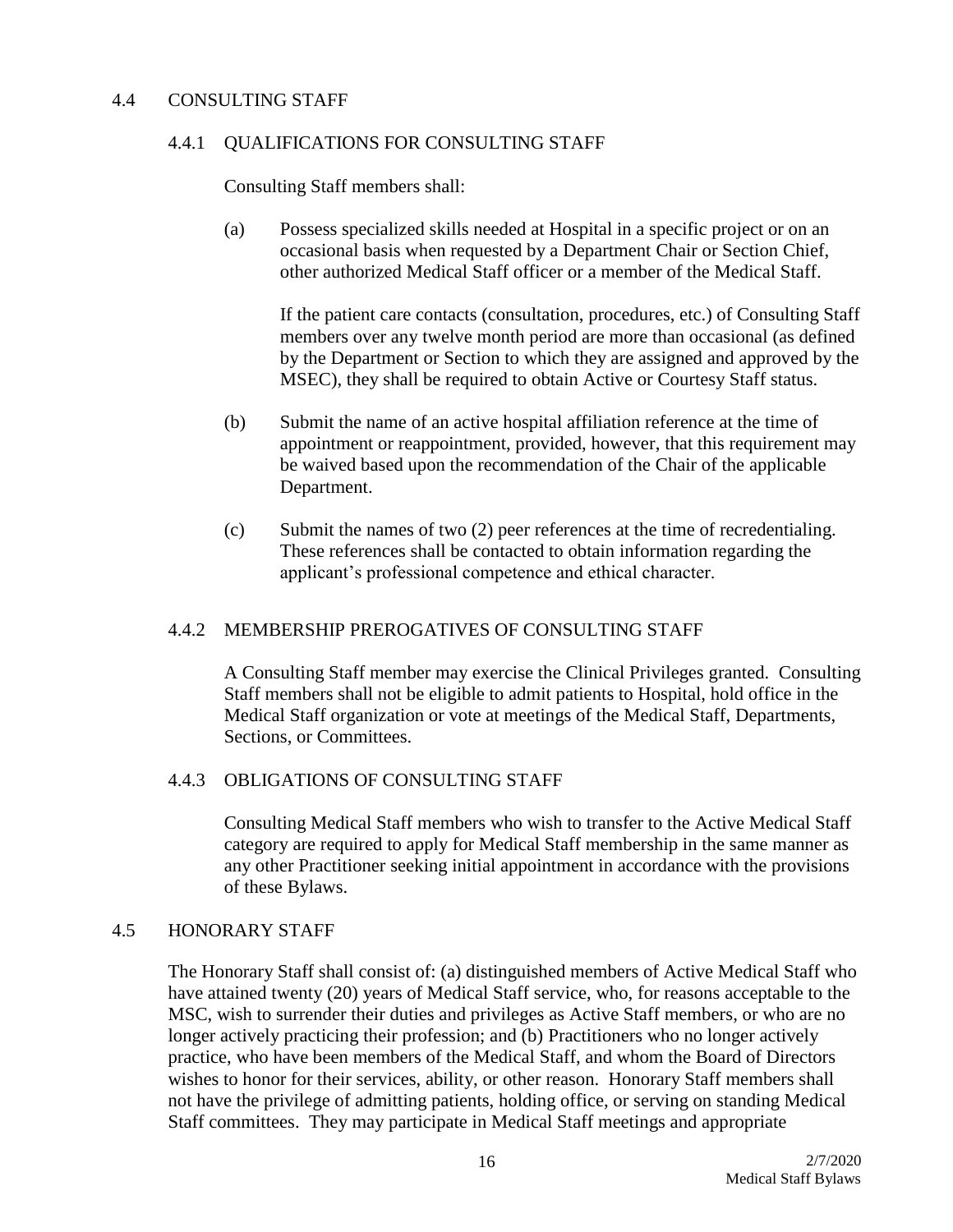Departmental meetings but shall not retain their right to vote. Honorary Staff appointments shall be made by the MSC, subject to approval by the Board. Members of the Honorary Staff will not be required to apply for reappointment.

#### 4.6 HOUSE STAFF

The House Staff shall consist of residents appointed for one-year terms to Medical Staff membership in this category by the MSC upon recommendation of the Director of the Family Medicine Residency Program. Such appointments are subject to approval by the Board. Membership in the House Staff category is coterminous with the member's status as a resident in good standing.

The various provisions of these Bylaws shall apply to members of the House Staff only as specifically provided. Provisions relating to hearings and appellate review shall not apply to the House Staff, nor shall the House Staff be eligible to vote, hold Medical Staff office, or attend Medical Staff meetings, except by invitation.

A member of the House Staff who successfully completes the residency program may not become a member of any other category of the Medical Staff without applying for initial appointment in the same manner as any other Physician seeking initial appointment in accordance with the provisions of these Bylaws.

#### 4.7 PROVISIONAL PERIOD

# 4.7.1 APPLICABILITY AND DURATION

All new appointments to the Medical Staff shall be on a provisional basis. The provisional period shall not be less than one year, nor exceed two years, from the date of appointment. However, all individuals will be treated equally with respect to the length of provisional appointment unless there is justification to extend the provisional period.

During their provisional period, Medical Staff members shall not be eligible to hold office in the Medical Staff organization, vote at general and special meetings of the Medical Staff or for Medical Staff-wide office, chair any committee, or serve on the MSC or Credentials Committee, unless the MSC in its discretion makes an exception for a Medical Staff member. During their provisional period, such Medical Staff members shall not be eligible to vote on matters presented at meetings of the Department or Section, as applicable, or any committees of which they are a member unless the MSC in its discretion makes an exception for a Medical Staff member.

#### 4.7.2 PURPOSE

During the provisional period, a Practitioner's performance shall be specifically observed and evaluated by the Department Chair or the Section Chief with which the Practitioner has a primary affiliation and by the Chair of each other Department or Chief of each other Section in which the Practitioner exercises initial Privileges, or by such other Active Staff member specifically delegated these tasks by such Chair or Chief. Such observation and evaluation shall focus on the Practitioner's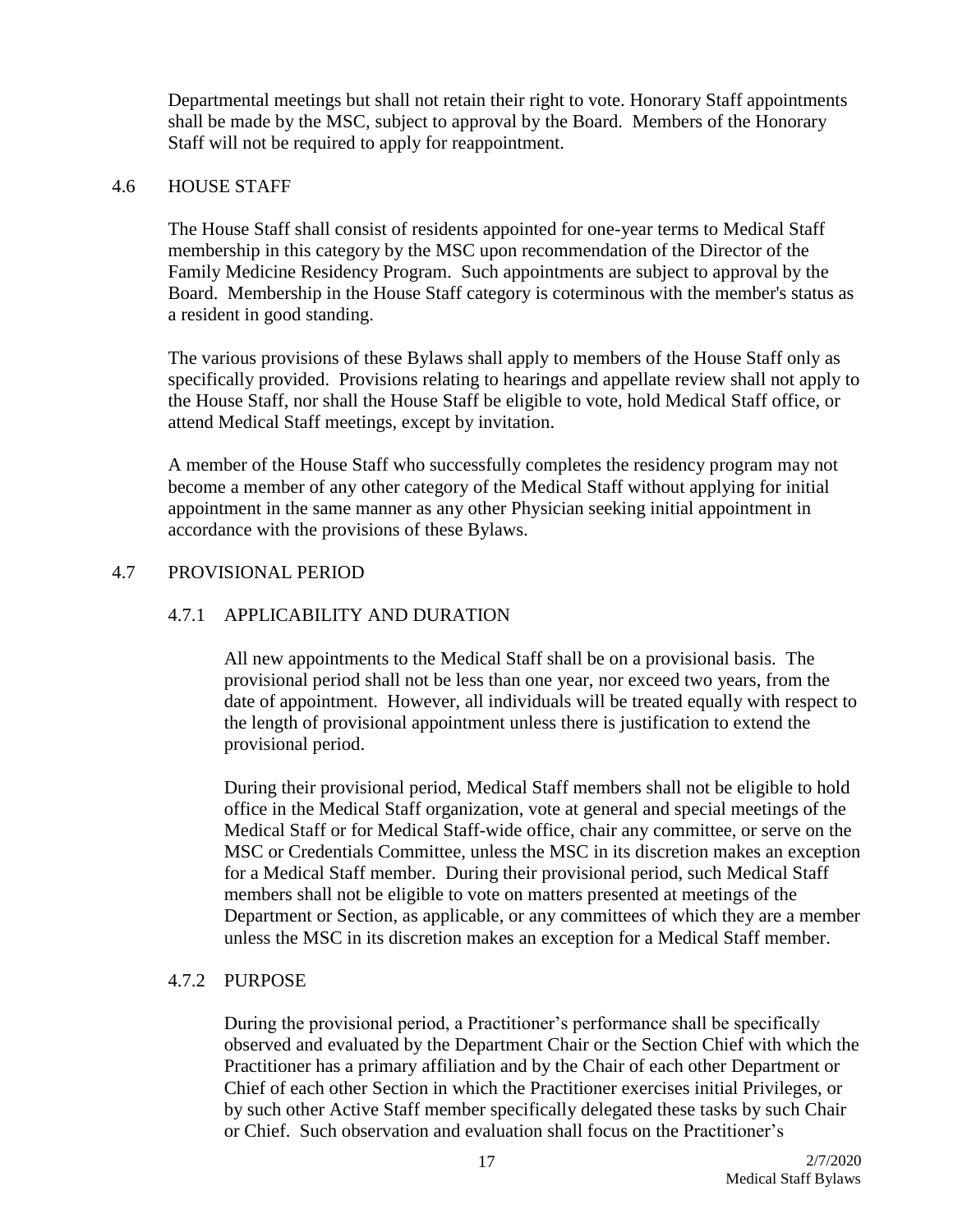demonstrated professional ability, interest in the affairs of the Hospital, and willingness to participate in quality improvement program(s).

#### 4.8 LEAVE OF ABSENCE

For adequate cause, a member of the Medical Staff may apply for a leave of absence of no more than one calendar year without loss of Membership Prerogatives on the Medical Staff, contingent upon favorable review by the Credentials Committee. During the leave of absence period, Membership Prerogatives shall not be exercised. A leave of absence request must be submitted to and approved by the MSEC prior to the initiation of the leave of absence. Decisions in regard to the granting or denial of leave of absence shall not be subject to the provisions of Article Eleven of these Bylaws or any other review and shall be final. It is the obligation of the Medical Staff member on leave of absence to apply for reappointment on a timely basis. Whenever failure to apply for reappointment results in the lapse of Medical Staff appointment, the member must apply for Medical Staff membership in the same manner as one applying for initial appointment.

Reapplication to the Medical Staff shall be required of any Practitioner whose leave exceeds one calendar year.

# 4.9 GENERAL QUALIFICATIONS

Each Practitioner who seeks or holds Medical Staff membership shall satisfy, at the time of appointment and continuously thereafter, all of the basic qualifications set forth in these Bylaws as well as any additional qualifications that attach to the Medical Staff category to which such Practitioner seeks appointment or in which membership exists. Under exceptional circumstances the Board may waive any qualification when in its discretion such waiver will serve the best interests of patient care in Hospital except where requirements are established by law.

# 4.10 LIMITATION OF MEMBERSHIP PREROGATIVES

- 4.10.1 The Membership Prerogatives set forth under each Medical Staff category are general in nature and may be subject to limitation by special conditions attached to a Practitioner's Medical Staff membership by other Section of these Bylaws, and by other policies of the Hospital. The Membership Prerogatives of dentist and podiatrist members of the Medical Staff shall be limited to those for which they have demonstrated the requisite level of medical education, training, experience, and ability.
- 4.10.2 Any Medical Staff category change requires filing a written request and providing information as directed. The request must meet all the requirements for initial appointment to the category requested.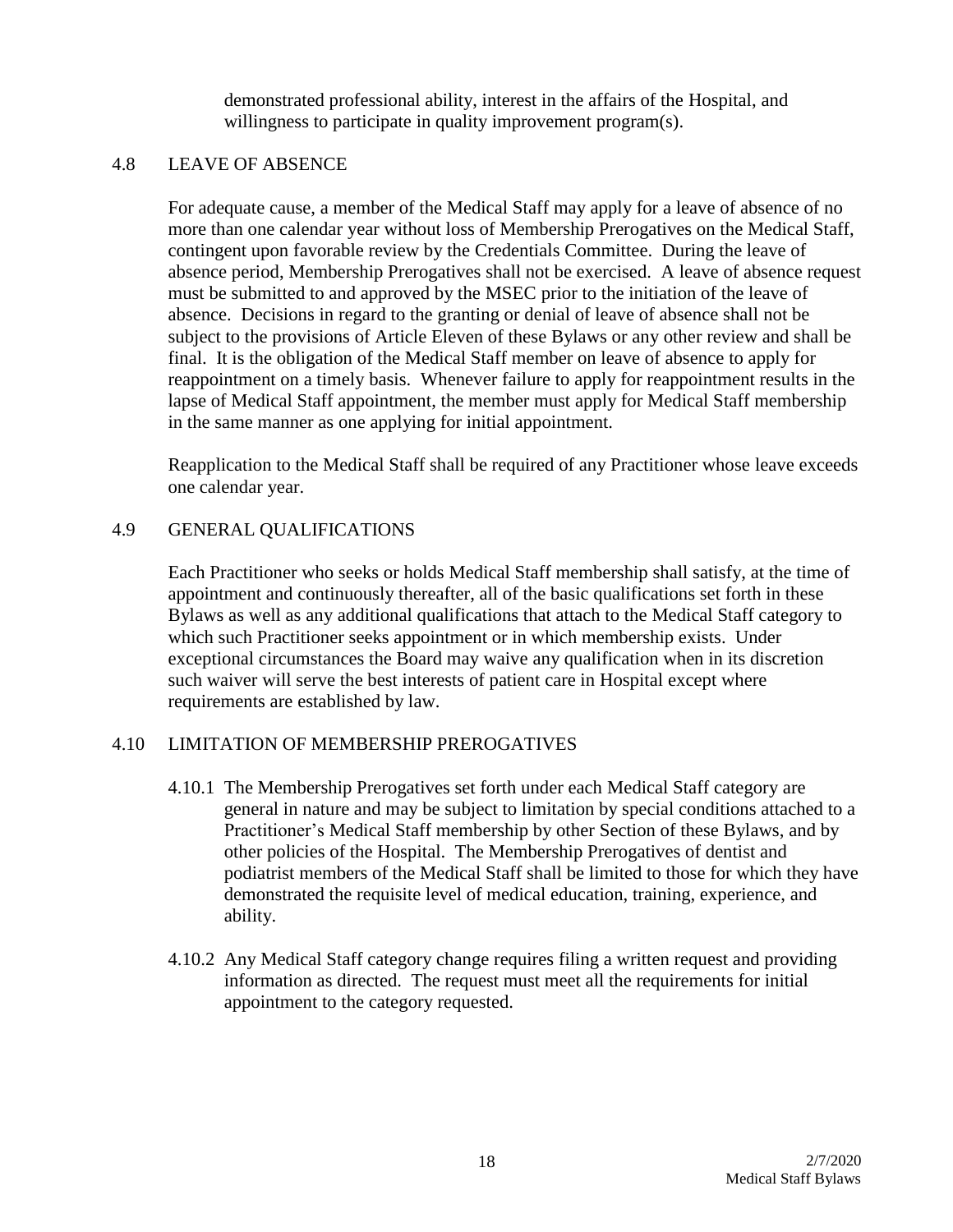#### 4.11 ALLIED HEALTH PROFESSIONAL STAFF

#### 4.11.1 DEFINED

Allied health professionals shall be individuals, other than Physicians, dentists, and podiatrists, who are qualified to render patient care services within their areas of professional competence. AHPs shall serve patients who are the primary responsibility of members of the Medical Staff but shall not have the privilege to admit patients independently. Allied Health Professionals include, but are not limited to, individuals, such as physician assistants, nurse practitioners, certified registered nurse anesthetists, and certified nurse midwives who are permitted by law and by the Hospital to provide patient care services in accordance with their Clinical Privileges in collaboration with or under the supervision of a Medical Staff member.

#### 4.11.2 QUALIFICATIONS OF ALLIED HEALTH PROFESSIONALS

Only an AHP holding a license, certificate, or such other credentials as may be required by applicable state law and satisfying the basic qualifications as generally set forth in Article Three and other Sections of these Bylaws, shall be eligible to provide patient care services in the Hospital. The MSC may establish additional qualifications required of members of any particular AHP discipline.

#### 4.11.3 GENERAL PROVISIONS

- (a) AHPs shall be appointed and reappointed to one of the several Departments of the Medical Staff for periods not to exceed two years. In each category they shall be appointed and reappointed by the Board after submission of an application to the President of the Medical Staff and recommendation by the appropriate Chair, the Credentials Committee, and the MSC.
- (b) Clinical Privileges granted shall be based upon current licensure, registration or certification, individual training, experience, demonstrated competence and judgment, and current physical and mental health, and shall be within the scope of the professional activities they are legally authorized to perform. Members of the Allied Health Professional Staff shall be assigned by the MSC to an appropriate Department for supervision and assessment. Protocols for the supervision of supervised AHPs shall be described in Departmental policy and the individual AHP shall enter into a collaboration or supervision agreement with the collaborating or supervising Medical Staff member, with approval by the Department Chair and the MSC.
- (c) At all times a Physician member of the Medical Staff must be jointly responsible for the admission and medical care of any patient treated by a member of the Allied Health Professional Staff. Each person desiring appointment to the Allied Health Professional Staff must specify on the application form the physician member of the Active Medical Staff who will assume this joint responsibility. Such responsibility shall include supervision for the general medical care of the patient. In the event the responsible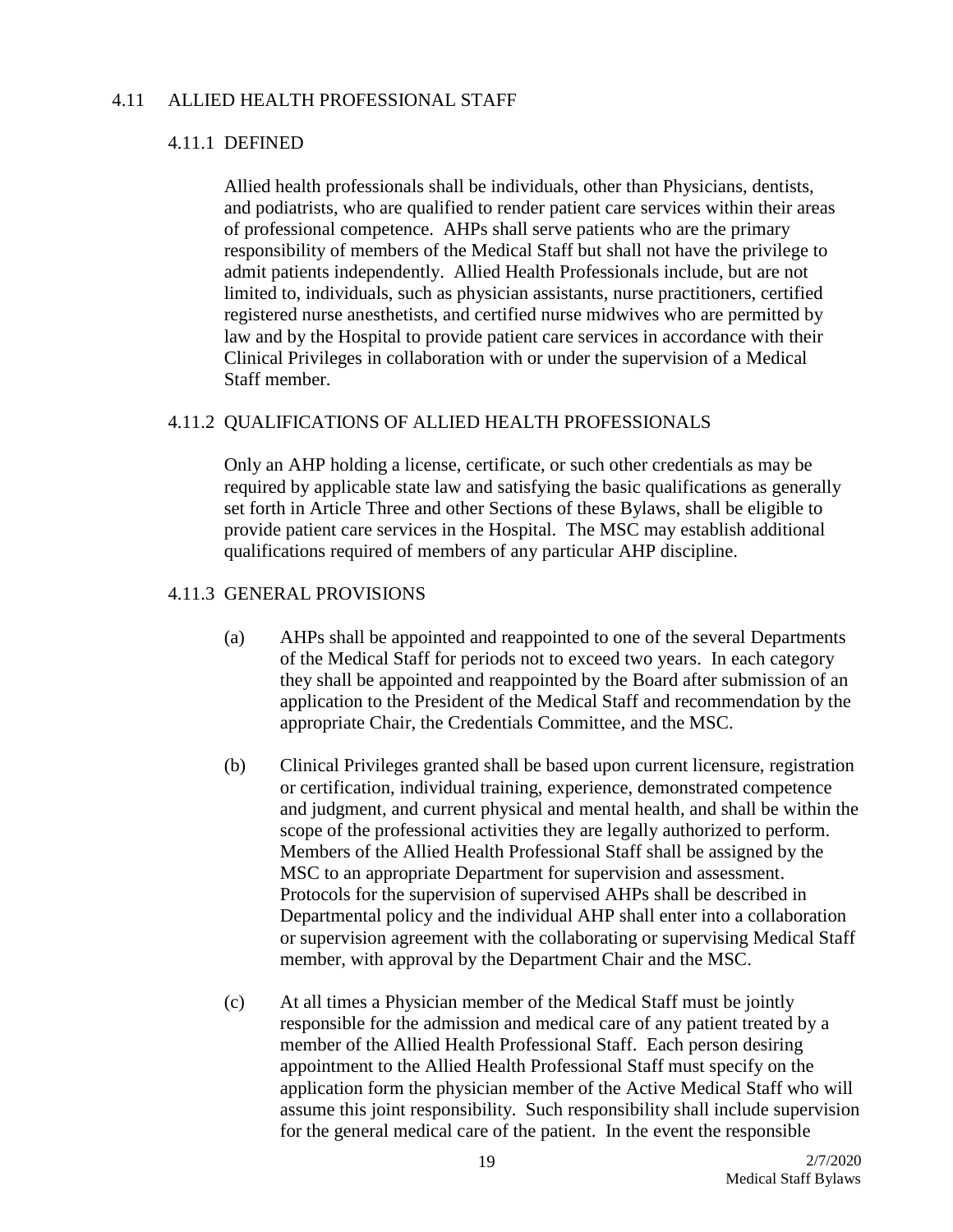physician becomes unavailable to fulfill the duties of supervision, it is the responsibility of the Allied Health Professional Staff Member to locate a new responsible physician.

- (d) Provisions in Article Eleven of these Bylaws relating to hearings and appellate review shall not apply to AHPs. The fair hearing and appellate review mechanism for AHPs shall be as follows. Adverse decisions related to appointment, reappointment, and/or Clinical Privileges may be appealed by the AHP to the Department Chair. The Chair's decision shall be in writing and shall explain the reasons for the decision. Upon request of the AHP, the Chair's decision shall be reviewed by the MSEC. The MSEC, at its discretion, shall determine the process to be followed, provided that the AHP shall be permitted to appear at a regular or special meeting of the MSEC and shall have the right to file a written statement. The MSEC's decision shall be in writing and shall explain the reasons for the decision. The AHP subsequently shall have the right to appeal the MSEC's decision to the Board or a committee of the Board. The Board or its committee, at its discretion, shall establish the process to be followed, provided that the AHP shall be permitted either to make an oral statement or to file a written statement. The decision of the Board or its committee shall be in writing and shall be final. The MSEC and the Board shall establish reasonable time frames within which their respective reviews shall take place and their respective decisions shall be rendered. Notwithstanding the foregoing, the appointment and Clinical Privileges of an AHP shall automatically terminate in the event the AHP's employment by the Hospital terminates or the AHP is no longer supervised by a Medical Staff member, and such termination shall be without right of hearing or appellate review.
- (e) AHPs are not deemed to be members of the Medical Staff. However, the various provisions of these Bylaws and the accompanying Rules and Regulations shall apply to them only where specifically provided, or where the context requires application.
- (f) Each AHP shall maintain the confidentiality of and shall not disseminate to any person other than as permitted or required by law, any health information submitted, collected, prepared or obtained while (i) treating patients at Hospital, (ii) obtaining payment for services rendered at Hospital, or (iii) assisting with health care operations of Hospital. Each AHP shall comply with the Hospital's Notice of Privacy Practices and privacy policies as well as with all applicable state and federal laws and regulations while providing services at Hospital. In the event that an AHP fails to comply with this Section 4.11.3(f), the President of the Medical Staff, Department Chair or Section Chief shall issue a written warning to the AHP. If after receipt of a written warning, the AHP fails to comply with this Section 4.11.3(f), the AHP's (a) Clinical Privileges and (b) right to treat patients and to consult with respect to patients shall be suspended by the President of the Medical Staff, Department Chair, or Section Chief effective immediately and continuing until the earlier of thirty (30) days from the effective date of the suspension or such date on which the AHP agrees in writing to comply with the confidentiality of health information requirements.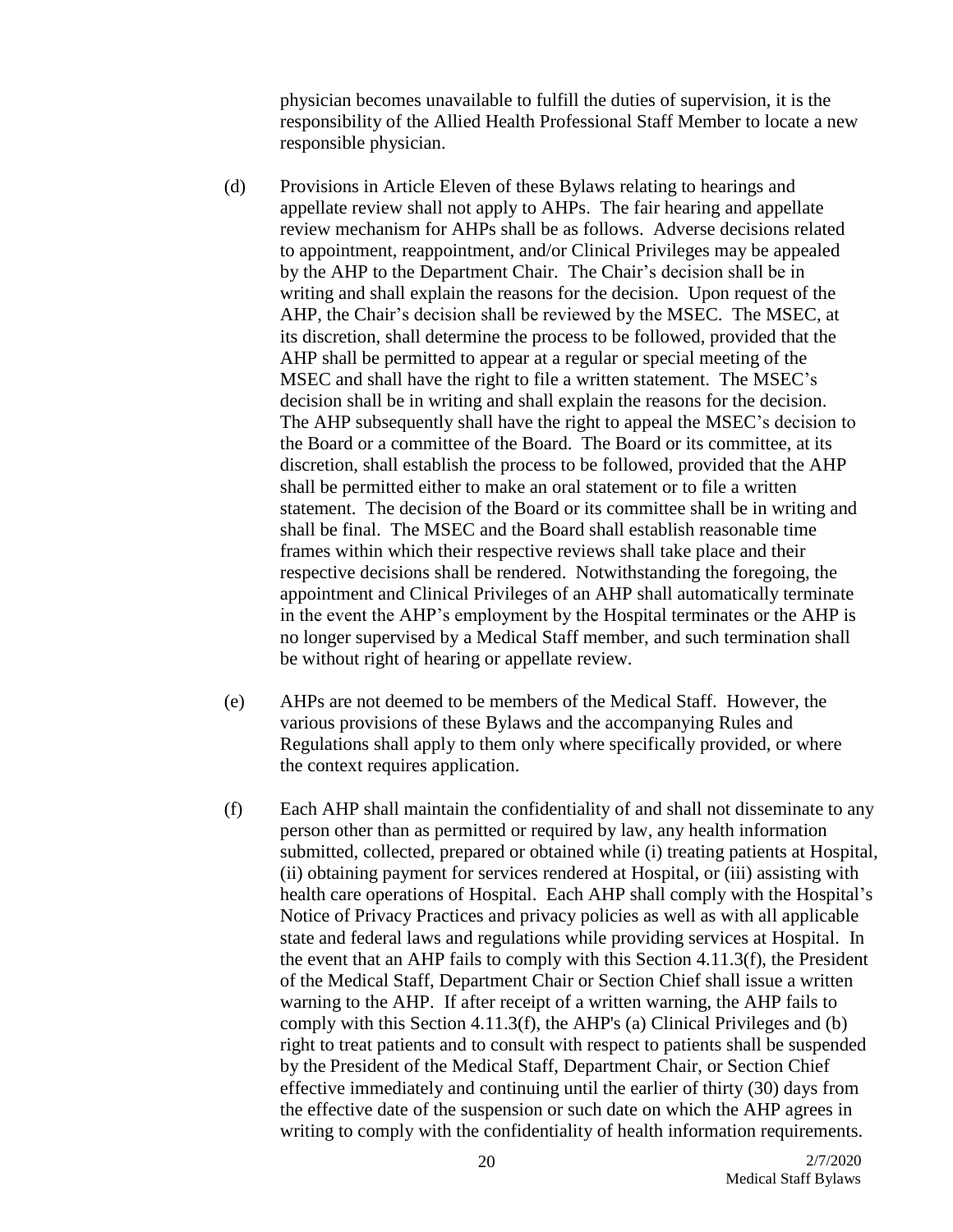Except as set forth below, the provisions of these Bylaws regarding due process applicable to AHPs, including but not limited to Section 4.11.3(d), shall not apply. In the event that an AHP fails to agree in writing to comply with the confidentiality of health information requirements of Sections 3.6.8 and 3.6.9 within ten (10) days from the effective date of a suspension permitted by this Section 4.11.3(f) or concurrent with the second suspension of an AHP pursuant to this Section 4.11.3(f), the Department Chair shall take all appropriate corrective action necessary to resolve the AHP's failure to comply with this Section 4.11.3(f). Thereafter, the procedures of Section 4.11.3(d), if applicable, shall apply.

#### 4.11.4 AVAILABILITY OF PRIVILEGING INFORMATION

The list of Privileges granted to AHPs shall be available to authorized staff by print or electronic means.

# 4.12 DUES

Members of the Medical Staff are required to pay membership dues and assessments as may be recommended by the MSEC. In the event the MSEC determines that a member is delinquent in the payment of dues or assessments and has not provided a satisfactory excuse for such delinquency, the MSEC may impose appropriate sanctions, including but not limited to the imposition of a fine.

# ARTICLE 5. DELINEATION OF CLINICAL PRIVILEGES

# 5.1 EXERCISE OF PRIVILEGES

A Practitioner providing clinical services at Hospital by virtue of Medical Staff membership or otherwise may, in connection with such practice and, except as otherwise provided in Sections 5.5 and 5.6, exercise only those Clinical Privileges specifically granted to such Practitioner by the Board. Regardless of the level of Privileges granted, each Practitioner shall obtain consultation when necessary for the safety of patients or when required by the Rules and Regulations and other policies of the Medical Staff, any of its Departments or Sections, or the Hospital.

# 5.2 BASES FOR DETERMINATION OF PRIVILEGES

Privileges governing clinical practice shall be granted in accordance with prior and continuing education, training, experience, demonstrated current competence, judgment, and ability to perform the Clinical Privileges requested as documented and verified in each Practitioner's credentials file and in accordance with the general qualifications set forth in Article Three. The bases for determination of Privileges for current Medical Staff members in connection with reappointment or a requested change in Privileges shall also include observed clinical performance and documented results of the Medical Staff's quality improvement program activities.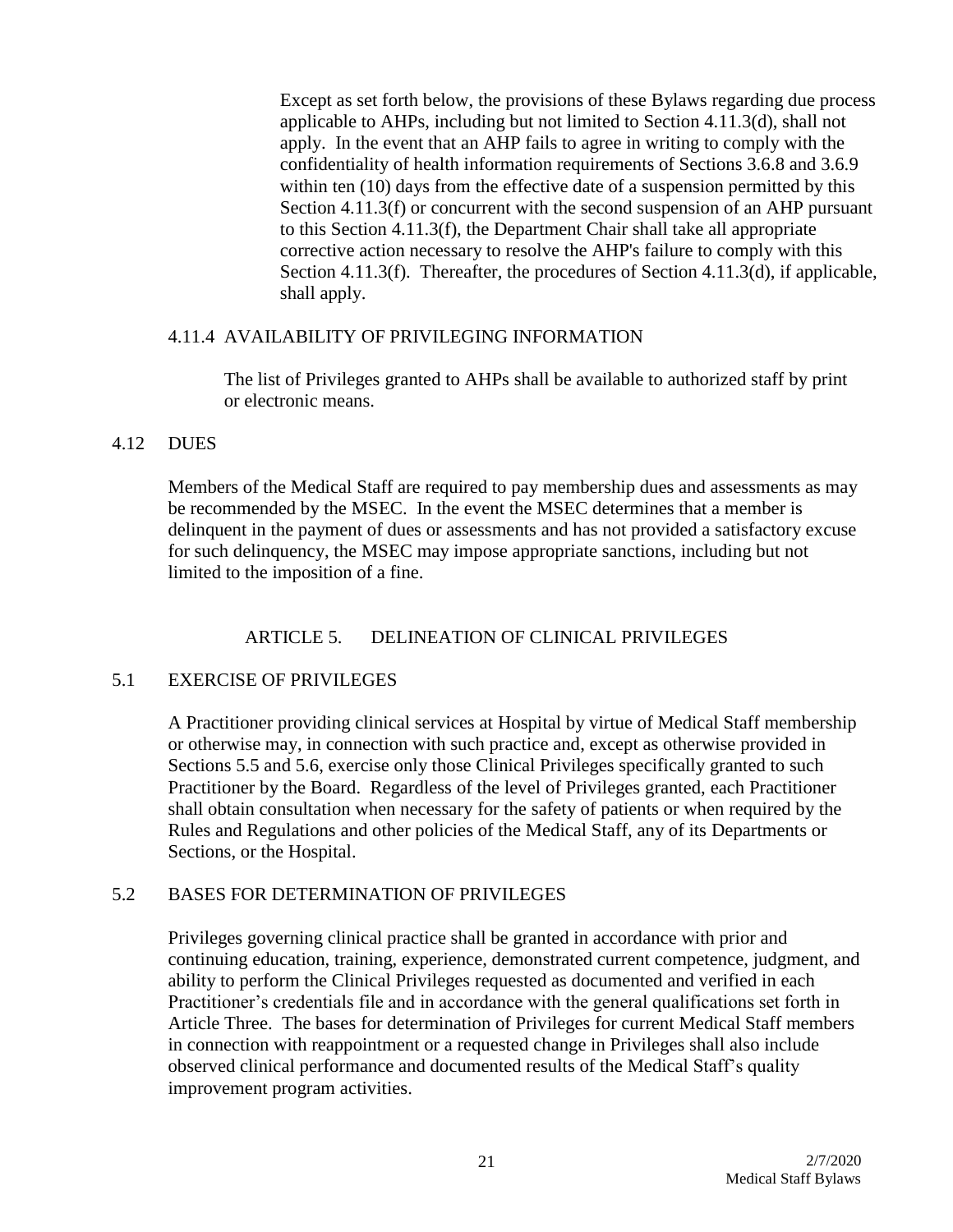#### 5.3 SYSTEM AND PROCEDURE FOR DELINEATING PRIVILEGES

Clinical privileging is performed in conjunction with the appointment and reappointment process. Additional Privileges may be requested through the same procedure as prescribed for obtaining the original Privileges.

#### 5.4 SPECIAL CONDITIONS FOR ALLIED HEALTH PROFESSIONAL SERVICES

Requests to perform specified patient care services from AHPs shall be processed in the manner specified in Section 4.11.

#### 5.5 EMERGENCY AND DISASTER PRIVILEGES

#### 5.5.1 EMERGENCY PRIVILEGES

In case of an emergency in which serious permanent harm or aggravation of injury or disease is imminent, or in which the life of a patient is in immediate danger, and any delay in administering treatment could add to that danger, any Medical Staff member or AHP shall be authorized and shall be assisted to do everything possible to save the patient's life or to save the patient from serious harm, to the degree permitted by the member or AHP's license but regardless of Department or Section affiliation, Medical Staff category, or level of Privileges. A Practitioner exercising emergency Privileges shall be obligated to summon all consultative assistance deemed necessary and to arrange for appropriate follow-up care.

# 5.5.2 DISASTER PRIVILEGES

Physicians who are not currently members of the Middlesex Hospital Medical Staff may be granted disaster privileges during an "emergency" situation, where an "emergency" is defined as an activation of the Emergency Management Plan. The Middlesex Command Center, in consultation with the President of the Medical Staff or his designee, will reasonably exhaust the resources of current members of the Medical Staff before accepting or soliciting support from outside Physicians. Disaster privileges will be granted by the President of the Hospital or the President of the Medical Staff or their respective designees, on a case-by-case basis. The granting of disaster privileges will be in accordance with the Hospital's policies and procedures.

# 5.6 TEMPORARY PRIVILEGES

# 5.6.1 CONDITIONS

Temporary Privileges may be granted only in the circumstances described in Section 5.6.2(i) only to an appropriately licensed Practitioner, (ii) only when the information available shall support a favorable determination regarding the requesting Practitioner's qualifications, ability, and judgment to exercise the Privileges requested, and (iii) only after verification that the Practitioner has satisfied the professional liability insurance requirement, if any, of these Bylaws, and applicable licensure requirements, and demonstrates current competence and ability to perform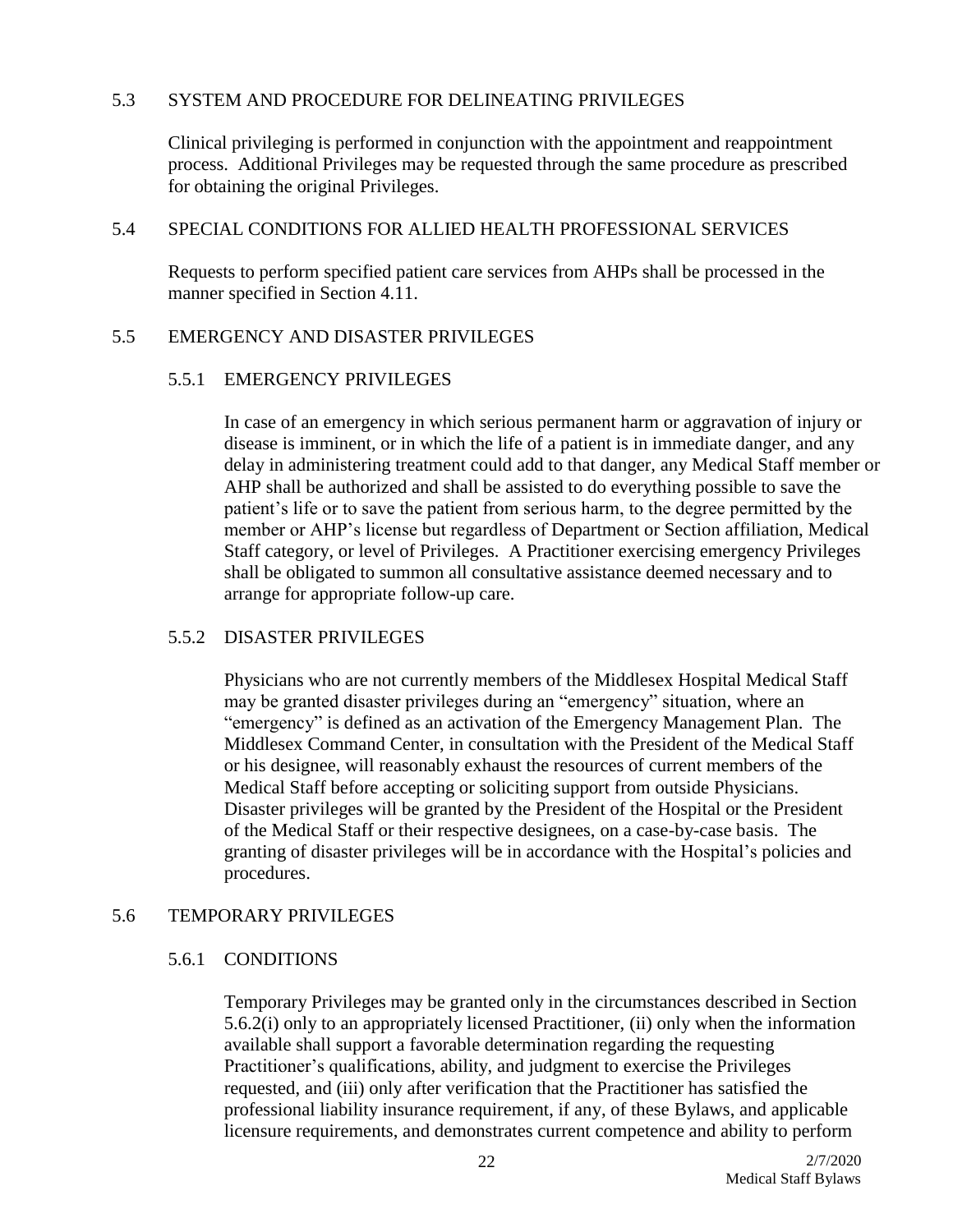the clinical privileges requested. Special requirements of consultation and reporting shall be imposed by the Department Chair or Section Chief responsible for the Practitioner. Temporary Privileges shall not be granted unless the Practitioner has agreed in writing to abide by the Bylaws, Rules and Regulations, and policies of the Medical Staff and the Hospital in all matters relating to the temporary Privileges granted. Said Bylaws, Rules and Regulations, and policies shall control in all matters relating to the exercise of temporary Privileges. All temporary Privileges of applicants shall be specifically delineated.

#### 5.6.2 CIRCUMSTANCES

Upon the written concurrence of the Department Chair where the Privileges will be exercised, or the President of the Medical Staff if the Chair is unavailable, the President of the Hospital or his designee, after appropriate verification, may grant temporary Privileges in the following circumstances:

- (a) Pendency of Application: After receipt of a completed and verified application for Medical Staff appointment and a written request for specific temporary Privileges for a period of up to one hundred twenty (120) days, subject to the recommendation of the Department Chair. The completed application must indicate that the applicant has (1) no current or previously successful challenge to licensure or registration; (2) not been subject to involuntary termination of medical staff membership at another organization; and (3) not been subject to involuntary limitation, reduction, denial, or loss of Clinical Privileges. This shall be done only when appointment without undue restriction is anticipated.
- (b) Care of Specific Patients: Upon receipt of a written request for specific temporary Privileges for the care of one or more specific patients from a Practitioner who is not an applicant for Medical Staff membership. Such privileges shall be granted for a defined period not to exceed sixty (60) days consecutively, with one (1) renewal of an additional period of sixty (60) days.
- (c) Locum Tenens: Upon receipt of a written request for specific temporary Privileges, to a Practitioner who is not an applicant for Medical Staff membership and who is serving as a Locum Tenens for a member of the Medical Staff or for the Hospital to satisfy a patient care need. Locum Tenens Privileges may be granted to fulfill an important patient care need for a defined period not to exceed sixty (60) days consecutively, with one (1) renewal of an additional period of sixty (60) days.

#### 5.6.3 TERMINATION OF TEMPORARY PRIVILEGES

The President of the Hospital or his designee shall, on the discovery of any information or the occurrence of any event of a nature which raises questions about a Practitioner's professional qualifications or ability to exercise all or any of the temporary Privileges granted, and may at any other time after consultation with the Chair or Chief responsible for supervision, terminate all or any of a Practitioner's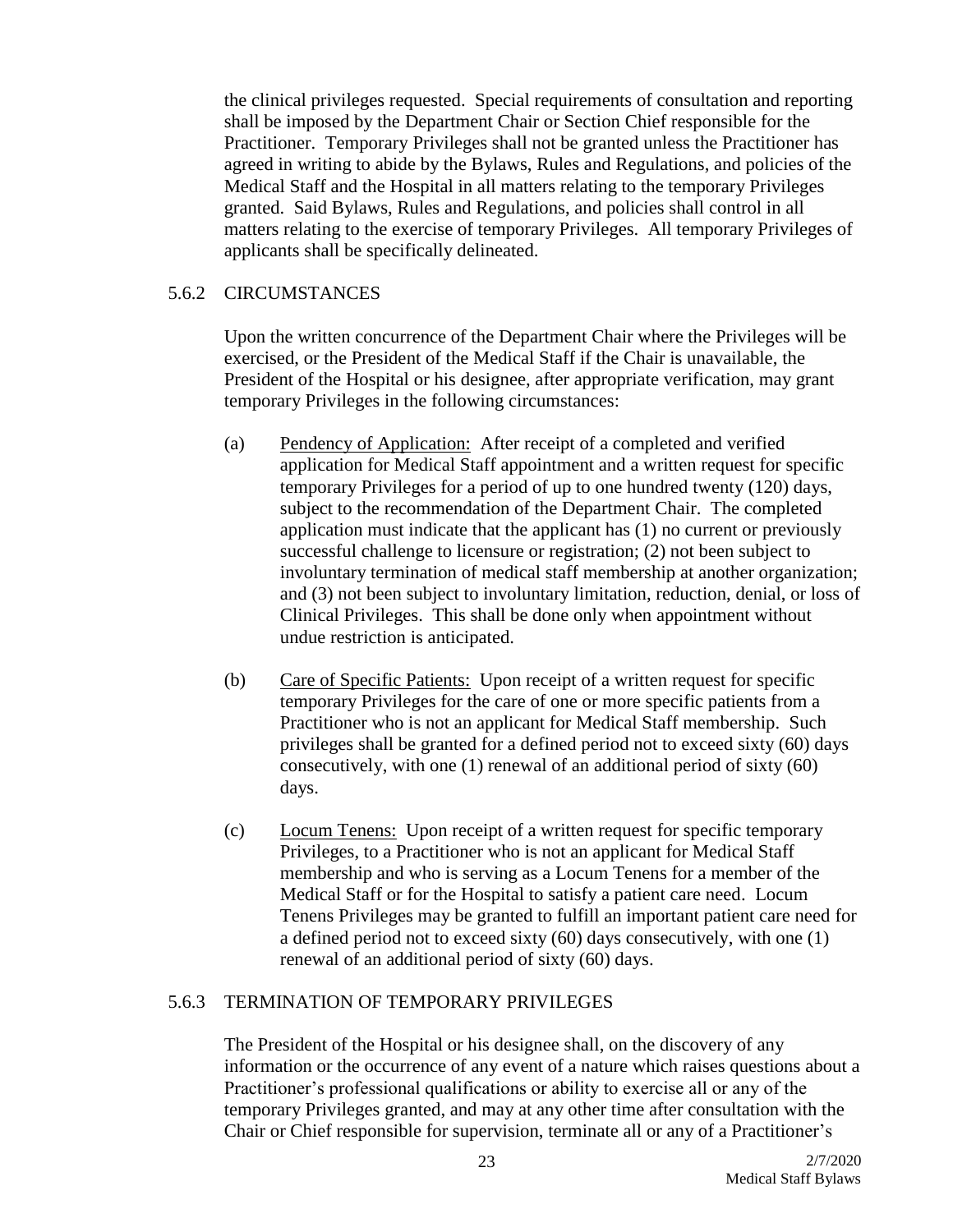temporary Privileges, provided that where the life or well-being of a patient is determined to be endangered, the termination may be effected by any person entitled to impose summary suspensions under these Bylaws. In the event of any such termination, the Practitioner's patients then in the Hospital shall be assigned to another Practitioner by the Chair or Chief responsible for the Practitioner. The wishes of the patient shall be considered, where feasible, in choosing a substitute Practitioner.

#### 5.6.4 RIGHTS OF THE PRACTITIONER

A Practitioner shall not be entitled to the procedural rights afforded by the Bylaws in the event that the Practitioner's request for temporary Privileges is refused or such granted temporary privileges are subsequently terminated pursuant to Section 5.6.3 hereof.

# ARTICLE 6. STAFF OFFICERS

# 6.1 GENERAL OFFICERS OF THE STAFF

#### 6.1.1 IDENTIFICATION

The general officers of the Staff shall be a president, a vice president, and a secretary/treasurer.

# 6.1.2 QUALIFICATIONS

Each general officer shall be either a physician or dentist member of the Active/Senior Attending Staff or of the Active/Senior Affiliate Staff at the time of nomination and election, shall remain a member in good standing continuously during the term of office, and shall be willing and able to discharge the duties of the particular office faithfully. They shall have demonstrated executive ability and be recognized for their high level of clinical competence. No individual may hold two general Medical Staff offices concurrently.

# 6.2 TERM OF THE OFFICE

The term of office of general Medical Staff officers shall be two Medical Staff Years. Officers shall assume office on the first day of the month following their election or appointment except that an officer elected to fill a vacancy shall assume office immediately upon election. Each officer shall serve until the end of the term and until a successor is elected, unless the officer sooner resigns or is removed from office.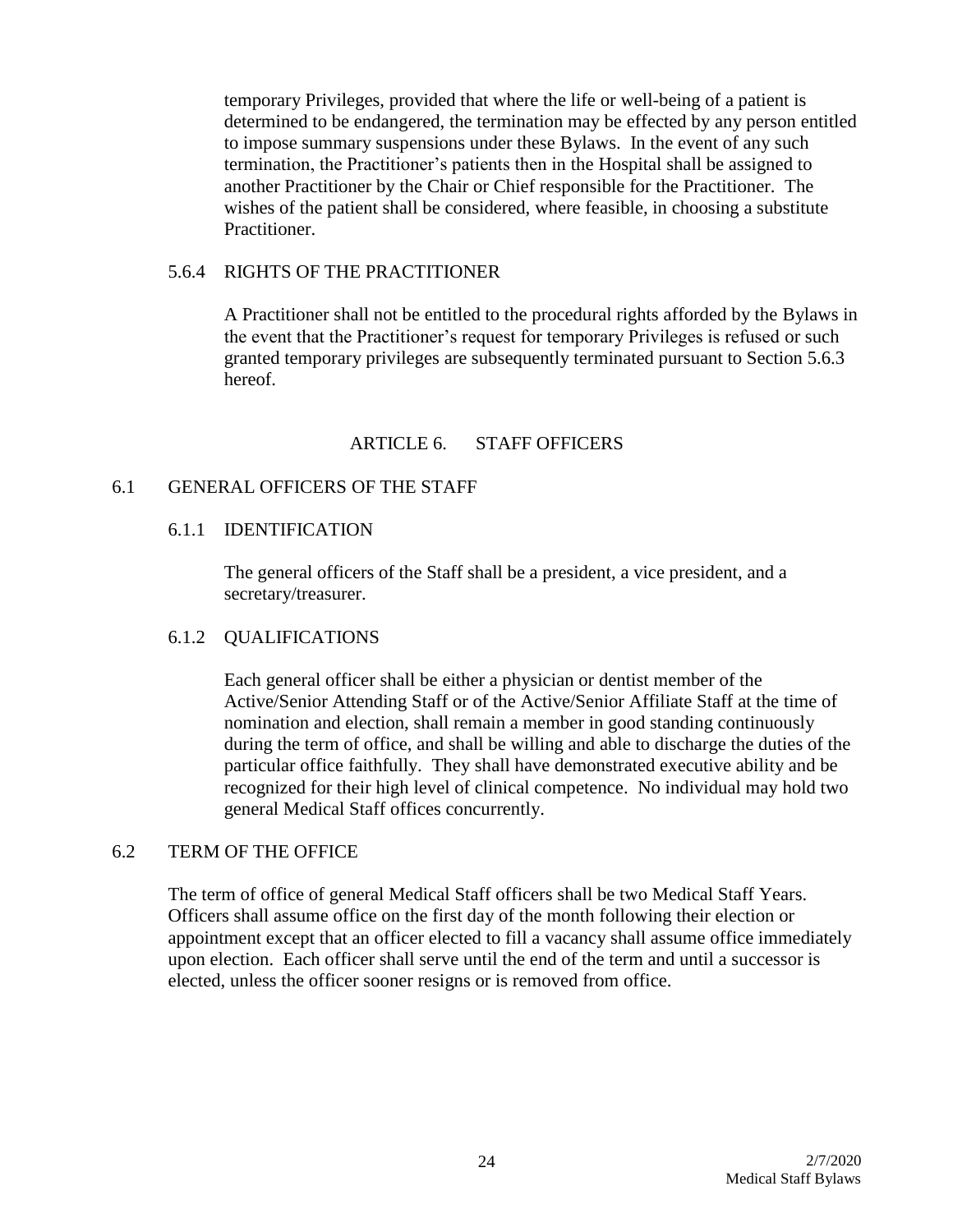#### 6.3 ELECTION OF OFFICERS

Officers shall be chosen by election by majority vote cast by those members of the Medical Staff eligible, and qualified to vote for general officers. Notice and a solicitation of nominations for each election shall be sent to all Medical Staff members who are eligible and qualified to vote for general officers, at least sixty (60) days prior to such election. Nominations for officers may be submitted to the Nominating Committee by any member of the Medical Staff eligible and qualified to vote for general officers at least twenty-one (21) days prior to the election. The Nominating Committee shall consist of members of the MSEC designated to act as a nominating committee and shall offer to all Medical Staff members who are eligible and qualified to vote for general officers one or more nominees for each office. Nominations for officers shall be mailed to all Medical Staff members who are eligible and qualified to vote for general officers fourteen (14) days prior to election. Voting shall be by use of written ballot. Absentee voting may take place during a two-week open voting period immediately prior to the Annual Meeting for those members of the Medical Staff eligible and qualified to vote for general officers, and who are unable to attend the Annual Meeting, by presenting to Medical Staff Services/designated site during defined hours and casting their written ballot.

#### 6.4 VACANCIES

Vacancies in the office of Secretary/Treasurer during the Medical Staff Year shall be filled by the MSEC within ninety (90) days. If the President of the Medical Staff fails to serve for any reason, the Vice-President shall serve as President of the Medical Staff. If the Vice-President fails to serve for any reason, the Secretary/Treasurer shall serve as Vice-President.

#### 6.5 RESIGNATION AND REMOVAL FROM OFFICE

#### 6.5.1 RESIGNATION

Any general Medical Staff officer may resign at any time by giving written notice to the MSEC. Such resignation, which may or may not be made contingent on formal acceptance, shall take effect on the date of receipt or at any later time specified in it.

#### 6.5.2 REMOVAL

Removal of a general Medical Staff officer for good cause may be effected by a twothirds (2/3) vote by secret ballot of the members of the Medical Staff present and eligible and qualified to vote for Medical Staff officers, such vote being taken at a special meeting called for that purpose. A quorum shall be required for this special meeting. Permissible grounds for removal shall include, without limitation: (a) failure to perform the duties of the position held in a timely and appropriate manner; and (b) failure to continuously satisfy the qualifications for the position.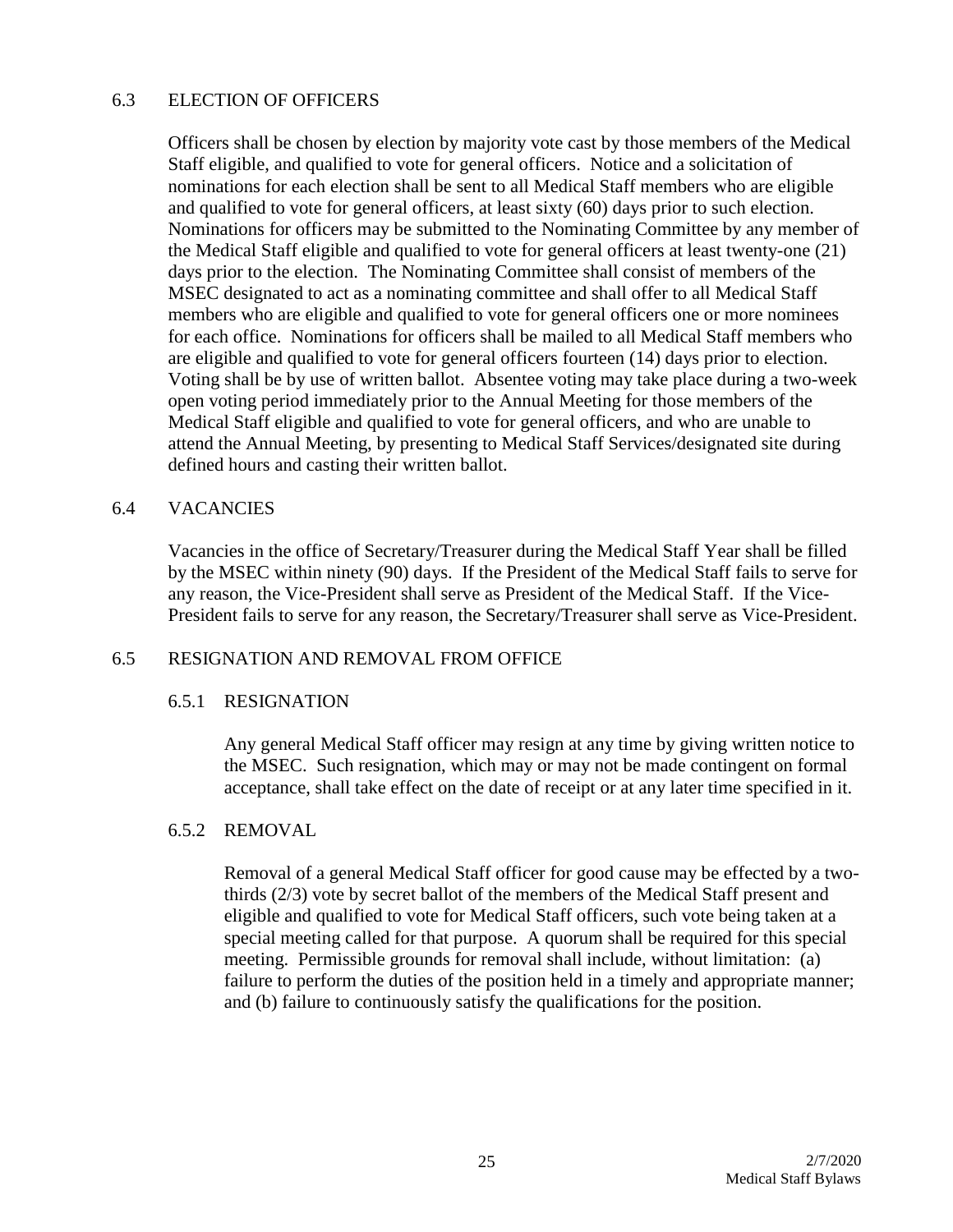## 6.6 DUTIES OF THE OFFICERS

The responsibilities and authority including specific functions and tasks of general Medical Staff officers and other Medical Staff members elected or appointed as officers of Departments and/or Sections and committees are set forth in these Bylaws. The overall duties of general Medical Staff officers shall be as provided in this Section 6.6.

## 6.6.1 DUTIES OF THE PRESIDENT

The President of the Medical Staff shall be the senior elected Medical Staff officer. The President of the Medical Staff shall serve as the Chair, and shall be a voting member, of the Medical Staff Executive Committee, Medical Staff Council, and Joint Conference Committee. The President of the Medical Staff's specific functions and tasks in each of these roles are detailed in these Bylaws. The President of the Medical Staff shall:

- (a) Act in consultation with the President of the Hospital in all matters of concern to the Hospital and the Medical Staff.
- (b) Call, preside at, and prepare the agenda of all general meetings of the Medical Staff.
- (c) Oversee the enforcement of Medical Staff Bylaws, Rules and Regulations, and policies; implementation of sanctions where indicated; and Medical Staff compliance with procedural safeguards in all instances where corrective action has been requested against a Practitioner.
- (d) Appoint committee members to all standing, special and multidisciplinary Medical Staff committees, except the Medical Staff Executive Committee and Medical Staff Council.
- (e) Represent the views, policies, needs, and grievances of the Medical Staff to the Board and to the President of the Hospital.
- (f) Receive and interpret the policies of the Board to the Medical Staff and report to the Board on the performance and maintenance of quality with respect to the Medical Staff's responsibility to provide medical care.
- (g) Oversee the educational activities of the Medical Staff.
- (h) Be a spokesperson for the Medical Staff in its external professional and public relations.
- (i) Execute, in cooperation with the President of the Hospital, the granting of temporary privileges and summary suspension of privileges as outlined in these Bylaws.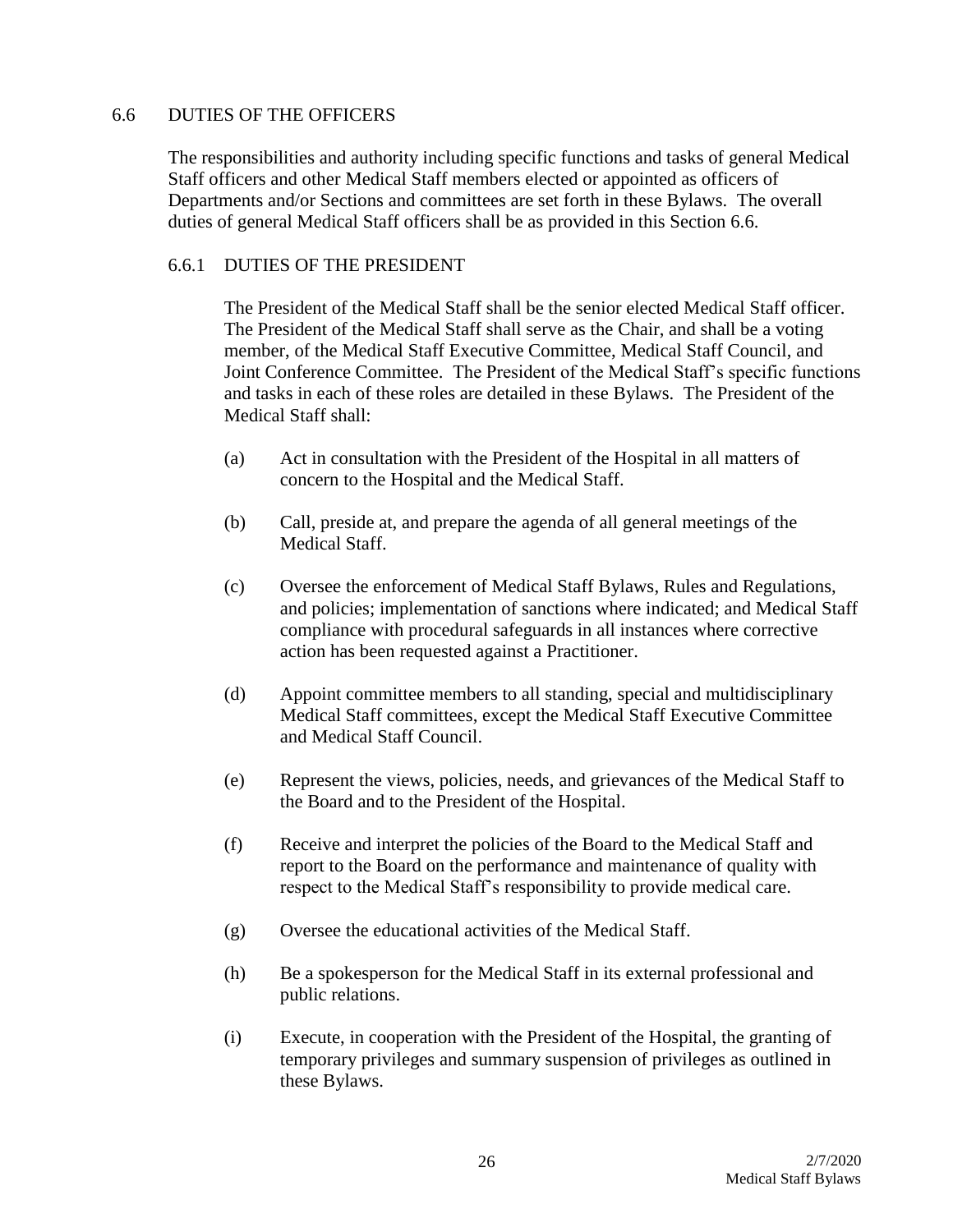### 6.6.2 DUTIES OF THE VICE PRESIDENT

Whenever the President of the Medical Staff is unable to fulfill the duties of office by reason of illness, absence or other temporary or permanent incapacity, the Vice President shall exercise all the responsibilities and authority of the President of the Medical Staff. The Vice President shall be a member of the Medical Staff Executive Committee, the Medical Staff Council, the Joint Conference Committee and the Quality Improvement Patient Safety Committee.

## 6.6.3 DUTIES OF THE SECRETARY/TREASURER

Whenever the Vice President of the Medical Staff is unable to fulfill the duties of office by reason of illness, absence or other temporary or permanent incapacity, the Secretary/Treasurer shall exercise all the responsibilities and authority of the Vice President. The Secretary/Treasurer shall be a member of the Medical Staff Executive Committee, the Medical Staff Council, the Joint Conference Committee, and the Credentials Committee. The Secretary/Treasurer shall record and report on the meetings of the Medical Staff, the MSEC, and MSC. The Secretary/Treasurer shall keep an accurate and complete account of financial transactions of the Medical Staff, and shall collect and disburse funds upon the order of the President of the Medical Staff. The Secretary/Treasurer shall serve as chair of the Bylaws Committee.

# ARTICLE 7. CLINICAL DEPARTMENTS

# 7.1 CLINICAL DEPARTMENTS AND SECTIONS

The clinical Departments are: Anesthesiology, Emergency Medicine, Family Medicine, Medicine, Obstetrics and Gynecology, Pathology, Pediatrics, Psychiatry, Radiation Oncology, Radiology, and Surgery. Each Department includes such Sections as the Department shall determine to be necessary for proper patient care.

# 7.1.1 DEPARTMENT OF MEDICINE

The Department of Medicine includes the Sections of cardiology, dermatology, endocrinology, gastroenterology, hematology/oncology, infectious disease, hospital medicine, nephrology, neurology, occupational medicine, and pulmonary medicine.

# 7.1.2 DEPARTMENT OF SURGERY

The Department of Surgery includes the Sections of general surgery, neurosurgery, ophthalmology, oral maxillofacial surgery and dental medicine, orthopedics, otolaryngology, plastic surgery, podiatry, urology, and vascular surgery.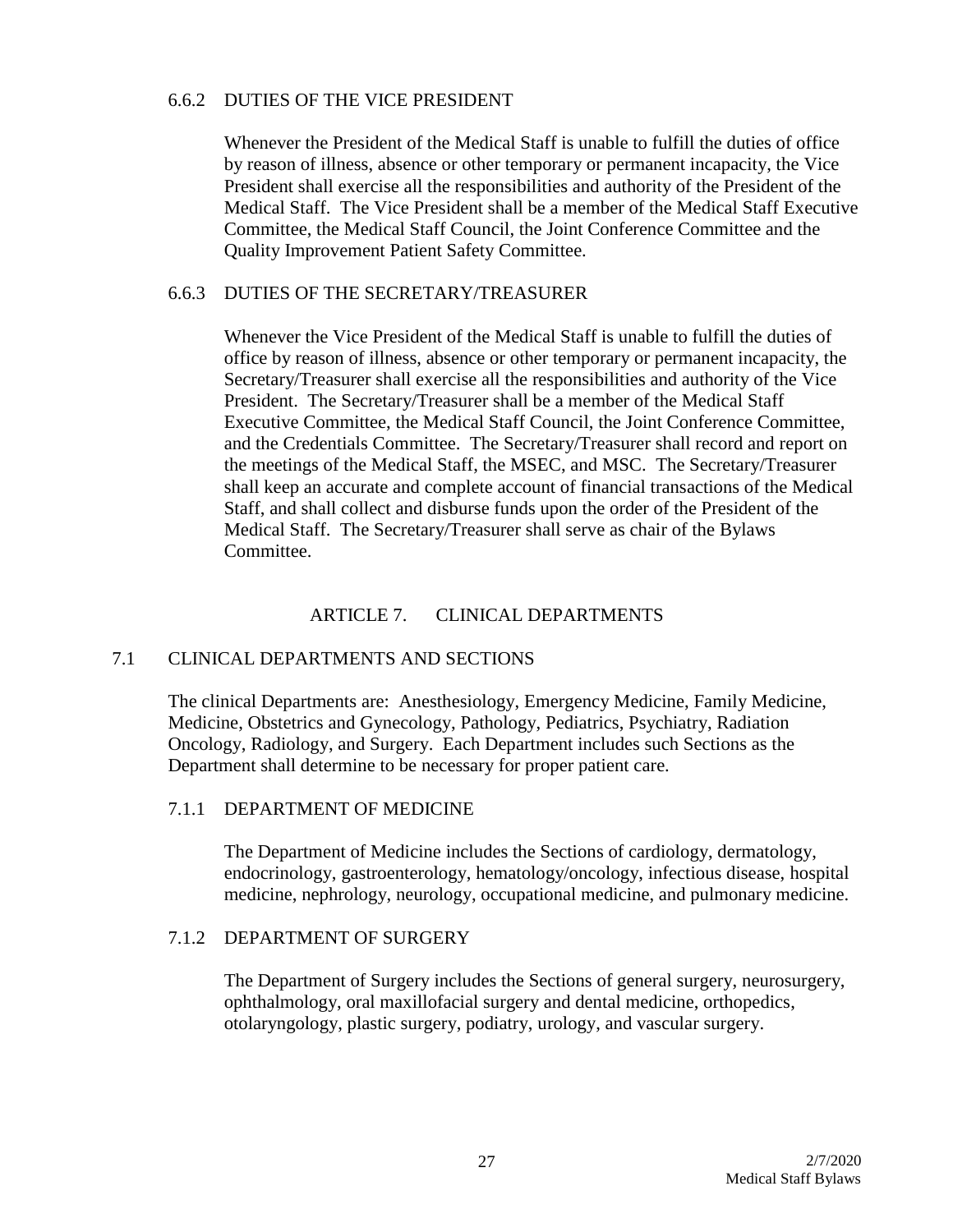### 7.2 REQUIREMENTS FOR AFFILIATION WITH DEPARTMENTS

Each Department shall be a separate organizational component of the Medical Staff, and all Medical Staff members shall be a member of the Department and Section (if applicable) which most closely reflects their professional training and experience and the clinical area in which their practices are concentrated. A Practitioner may be granted Clinical Privileges in one or more of the other Departments or Sections. The exercise of Clinical Privileges within the jurisdiction of any Department or Section shall always be subject to the rules and regulations of that Department and Section and the authority of the Department Chair and Section Chief.

# 7.3 FUNCTIONS OF DEPARTMENTS

### 7.3.1 MEETING AND GENERAL FUNCTIONS

Departments shall each hold meetings of the Department no less than quarterly. Departments fulfill administrative, collegial and quality-of-care maintenance and improvement functions. Through election to Medical Staff-wide offices and Departmental representation on committees, the Medical Staff members affiliated with each Department shall perform these same functions on a multidisciplinary, Medical Staff- and Hospital-wide basis.

## 7.3.2 ADMINISTRATIVE FUNCTIONS

Each Department shall assure that its members are given the opportunity to contribute their professional views and insights to the formulation of Medical Staff and Hospital policies and plans, shall communicate formulated policies and plans back to its members for implementation, and shall coordinate the professional services of its members with those of other Departments and Sections and with Hospital and Medical Staff support services.

### 7.3.3 QUALITY IMPROVEMENT/PROFESSIONAL PRACTICE REVIEW FUNCTIONS

Each Department shall discharge the following quality improvement/professional practice review and accountability functions, either alone or in concert with other organizational components of the Medical Staff and the Hospital:

- (a) Conduct special studies of the inputs, processes and outcomes of care and specified monitoring activities, including mortality and invasive procedure reviews, for the purpose of evaluating the clinical work performed under its jurisdiction.
- (b) Establish minimum requirements for the Clinical Privileges that may be exercised by its members and others exercising Clinical Privileges within its jurisdiction, review the demonstrated results of Privileges so exercised, and frame recommendations for future Privileges.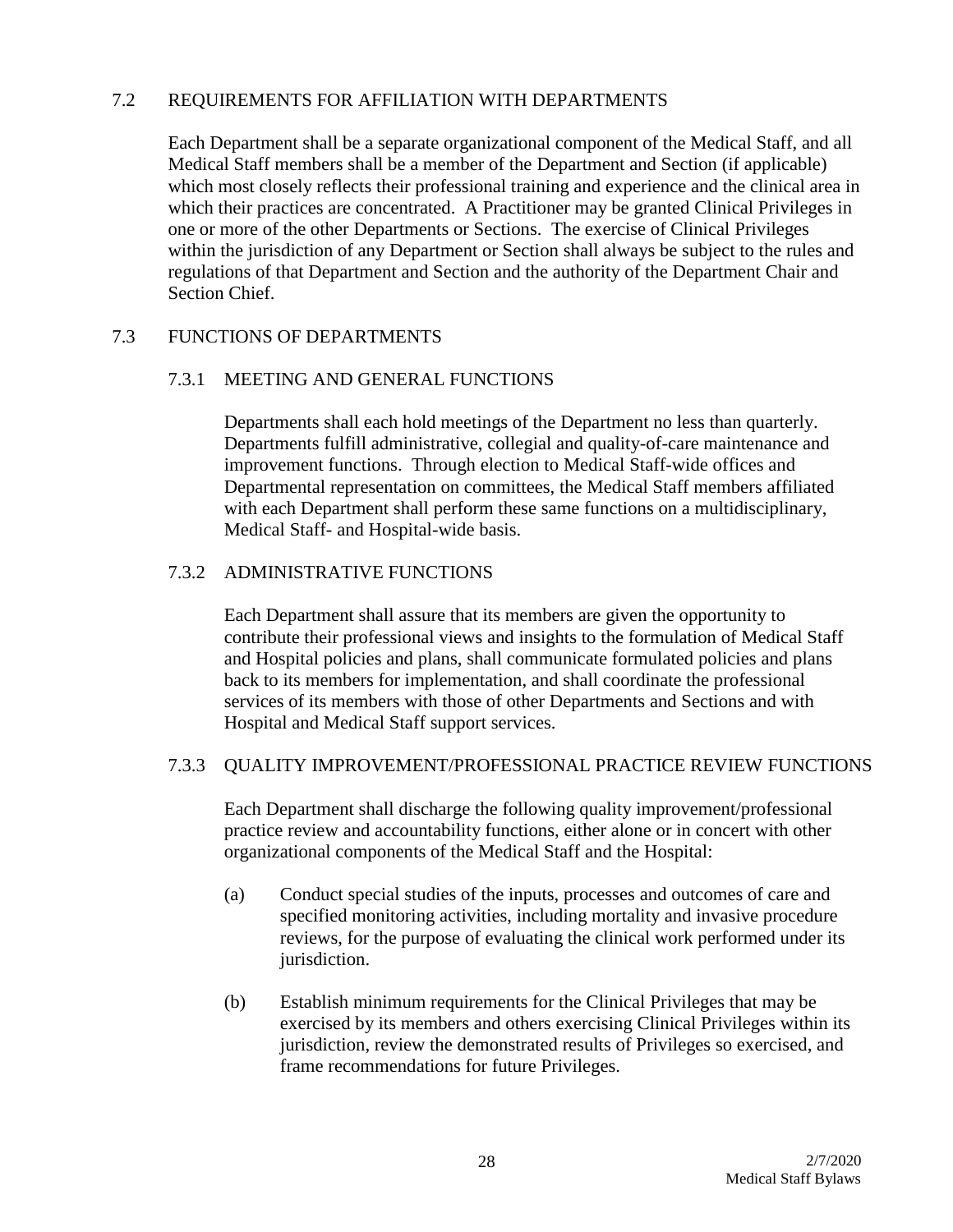- (c) Monitor its members' performance, on a continuing and concurrent basis, for adherence to Medical Staff, Hospital, and Department policies and procedures, including requirements for alternate coverage and for obtaining consultation; for adherence to sound principles of clinical practice; for appropriate surgical and other procedures; for unexpected clinical occurrences; and for patient safety.
- (d) Establish such committees or other mechanisms as are necessary and desirable to properly perform the quality improvement functions assigned to it.

## 7.3.4 PROFESSIONAL FUNCTIONS

Each Department (or Section as applicable) shall serve as the most immediate peer group for providing clinical support among and between peers, for teaching, continuing education, research and sharing of new knowledge, and for providing consultation within the Department and throughout the Hospital in its specialty area. Each Department will provide appropriate coverage to the Emergency Department.

## 7.4 FUNCTIONS OF SECTIONS

Each Section shall perform the functions assigned to it by the MSC. Such functions may include, without limitation, any of the functions described above for Departments. A Section shall transmit regular reports on the conduct of its assigned functions to the Department Chair.

### 7.5 DEPARTMENT BYLAWS

Each Department shall have Department Bylaws which, when approved by the MSC and the Board, shall be incorporated into and become a part of these Bylaws.

### ARTICLE 8. OFFICERS OF DEPARTMENTS

### 8.1 QUALIFICATIONS FOR OFFICERS

### 8.1.1 DEPARTMENT CHAIRS

Each Department shall have a Chair, who shall be a member of the Active Staff and of such Department and remain in good standing throughout the term of office, shall have demonstrated ability in at least one of the clinical areas covered by the Department, and shall be willing and able to discharge the functions of the Chair faithfully. A Department Chair may serve either under contract with the Hospital or on a voluntary basis. The Chair shall be and must remain board certified during the term of office.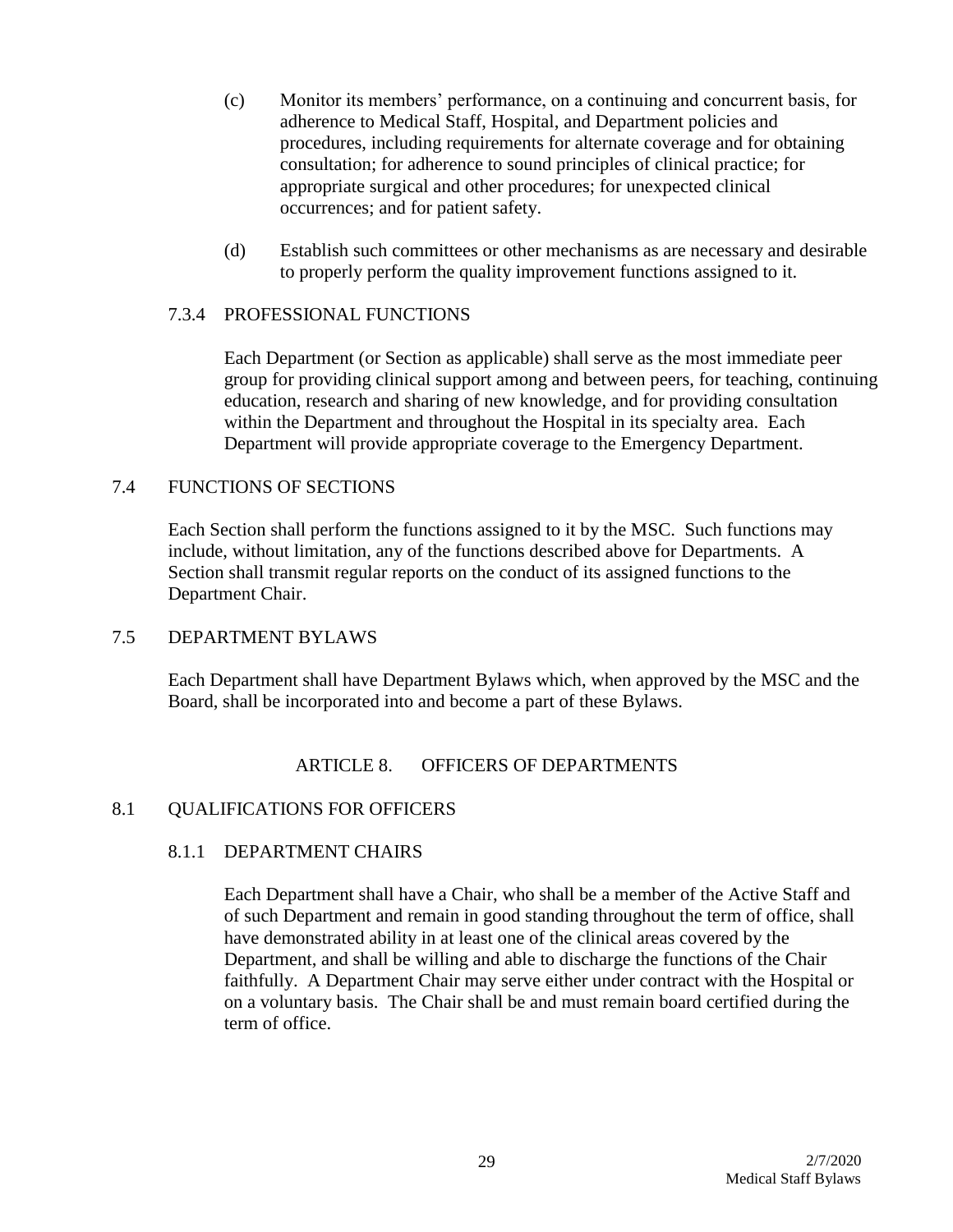### 8.1.2 SECTION CHIEFS

Each Section shall have a Chief who shall be a member of the Active Staff and of the respective Section and remain in good standing throughout the term of office, shall be qualified by training, experience and current demonstrated ability in the clinical area covered by the Section, and shall be willing and able to discharge the functions of the Section Chief faithfully. The Chief shall be and must remain board certified in the clinical area covered by the Section during the term of office.

### 8.2 SELECTION

A Department Chair or Section Chief shall be elected by majority vote of those members of the Department who are eligible and qualified to vote for officers at the regular Department or Section meeting prior to the Annual Medical Staff meeting. Absentee voting will be permitted in the manner specified in Section 6.3. Nominations may be made and seconded at the meeting by any Active Staff member of the Department or Section in good standing, provided that evidence shall be presented to the meeting of the qualifications of the nominee and that the nominee shall accept the nomination.

# 8.3 TERM OF OFFICE

Each Department Chair and Section Chief shall be elected by the members of the Department or Section as frequently as determined by the bylaws or rules and regulations of the Department. A member of the Medical Staff shall be eligible for election as Department Chair or Section Chief if the member is on the Active/Senior Attending or Active/Senior Affiliate Staff. This requirement may be waived by the MSC.

### 8.4 ANNUAL APPOINTMENT

Each Department Chair and Section Chief shall be approved annually by the MSC. The appointment is subject to approval by the Board of Directors.

### 8.5 RESIGNATION AND REMOVAL

A Chair or Chief may resign at any time by giving written notice to the MSC. Such resignation shall take effect on the date of receipt or at any later time specified in it. Removal of a Chair or Chief for good cause may be effected by a two-thirds (2/3) majority vote of the MSC, or by a two-thirds (2/3) majority vote of the applicable constituent group eligible to vote. Permissible grounds for removal shall include, without limitation: (a) failure to perform the duties of the position held in a timely and appropriate manner; and (b) failure to continuously satisfy the qualifications for the position.

#### 8.6 VACANCIES

An unexpected vacancy in a Chair or Section Chief position shall be filled from the members of the Department or Section concerned through appointment of an acting officer by the President of the Medical Staff. The acting officer shall serve pending a special election conducted in the same manner as provided in Section 8.2.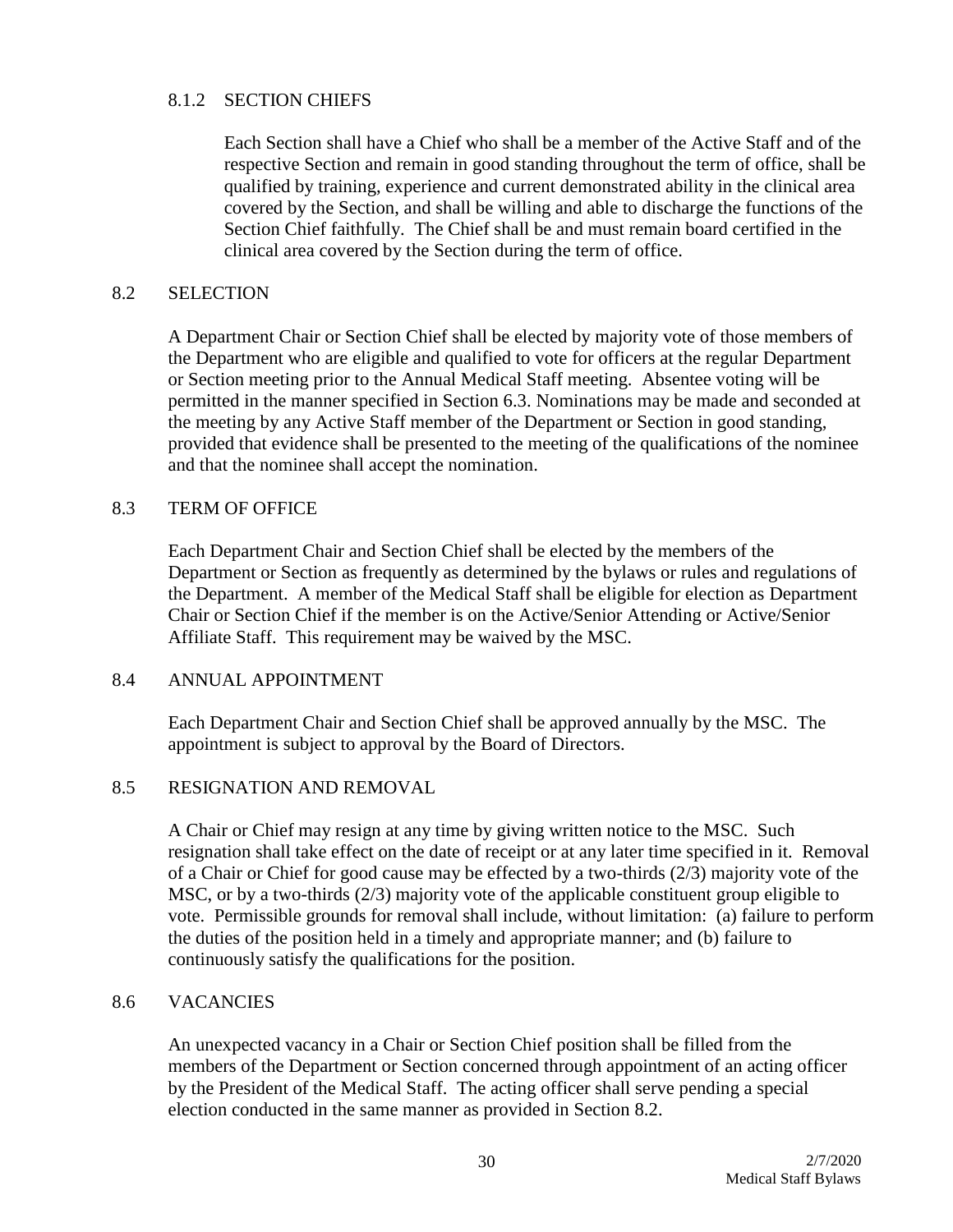#### 8.7 RESPONSIBILITY, AUTHORITY AND REPORTING OBLIGATIONS OF OFFICERS

### 8.7.1 RESPONSIBILITY AND AUTHORITY

A Department Chair shall have the responsibility and authority to carry out the functions assigned by the Department, by the Board, by the MSC, by these Bylaws and, where applicable, by contract with the Hospital.

A Section Chief shall have the responsibility and authority to carry out whatever functions are assigned by the Section, by the Board, by the Department Chair, by the MSC, by these Bylaws and, where applicable, by contract with the Hospital.

During temporary absences, each Department Chair and Section Chief shall appoint a qualified temporary Chair or Chief to exercise all appropriate and customary responsibilities.

#### 8.7.2 REPORTING OBLIGATIONS

Department Chairs shall each report:

- (a) At regularly scheduled MSC and Medical Staff meetings on their Department's activities.
- (b) When necessary or requested, to the President of the Medical Staff on matters of immediacy, especially where action to coordinate clinical services to maintain quality or to assure patient safety are at issue.
- (c) To the President of the Hospital on issues relating to the Chair's administrative duties for coordination of the Hospital's personnel, proper functioning of equipment, efficient scheduling and similar matters.

Section Chiefs shall report at regularly scheduled Department meetings on their Section's activities, to the Department Chair as well as the President of the Medical Staff or other appropriate Practitioner for matters described in Section 8.7.4(c), and to the President of the Hospital for matters described in Section 8.7.4(b).

# 8.7.3 SPECIFIC DUTIES AND OBLIGATIONS OF DEPARTMENT CHAIRS

To assure that the functions of the Departments as provided in these Bylaws are accomplished and to meet their responsibility for all professional and administrative activities within the Departments and their Sections, Department Chairs shall have these specific duties and obligations:

- (a) Preside over and prepare the agenda for all Department meetings.
- (b) Submit a written report of meetings and Department activities to the MSC.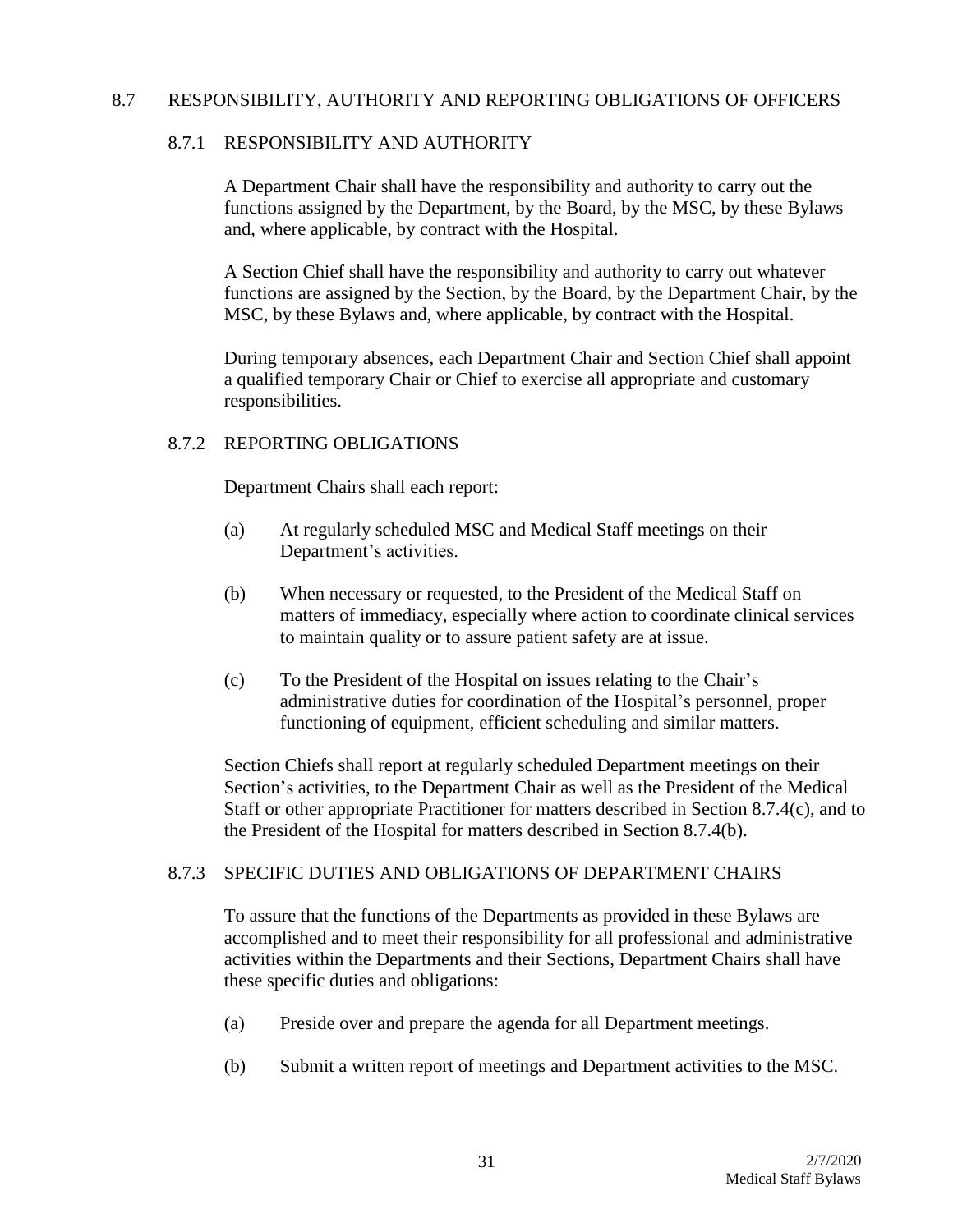- (c) Participate on a continuous basis in managing the Department through cooperation and coordination with the nursing and other patient care services and Hospital management on all matters affecting patient care.
- (d) Participate in planning with respect to the Department's personnel, equipment, facilities, services, and budget.
- (e) Communicate and implement within the Department actions taken by the committees and the Board.
- (f) Unless otherwise provided, serve on the MSC, give guidance on the overall medical policies of the Hospital, recommend to the Medical Staff criteria for Clinical Privileges that are relevant to the care provided in the Department, and make specific recommendations and suggestions regarding the Department to the MSC, Hospital management and the Board.
- (g) Assist in developing and implementing relevant Medical Staff components of the quality improvement program(s), as required in these Bylaws.
- (h) Assist in developing, implementing, supervising, coordinating and evaluating, in conjunction with other appropriate officials, committees, Departments and/or Sections of the Medical Staff, orientation, education, training and research programs for the members of the Department.
- (i) Maintain continuing review of the quality of patient care and the professional performance of all Practitioners and others with Clinical Privileges or performing specified services in the Department and present regular written reports to the MSC and other Medical Staff and Hospital committees when appropriate.
- (j) Prepare and transmit to the appropriate authorities as required by these Bylaws recommendations concerning appointment, reappointment, delineation of Clinical Privileges, and corrective action with respect to Practitioners in the Department.
- (k) Enforce Hospital, Medical Staff and Department bylaws, the Rules and Regulations, and policies and procedures within the Department, including initiating corrective action and evaluating clinical performance and requiring consultation to be provided or sought when necessary.
- (l) Unless otherwise provided in these Bylaws, appoint Department committees as necessary to perform the functions of the Department and designate a chair of each such committee.
- (m) Perform such other duties as commensurate with the office as are set forth in these Bylaws and, where applicable, in a contract with the Hospital and as may from time to time be reasonably requested by the President of the Medical Staff, the MSC, or the President of the Hospital.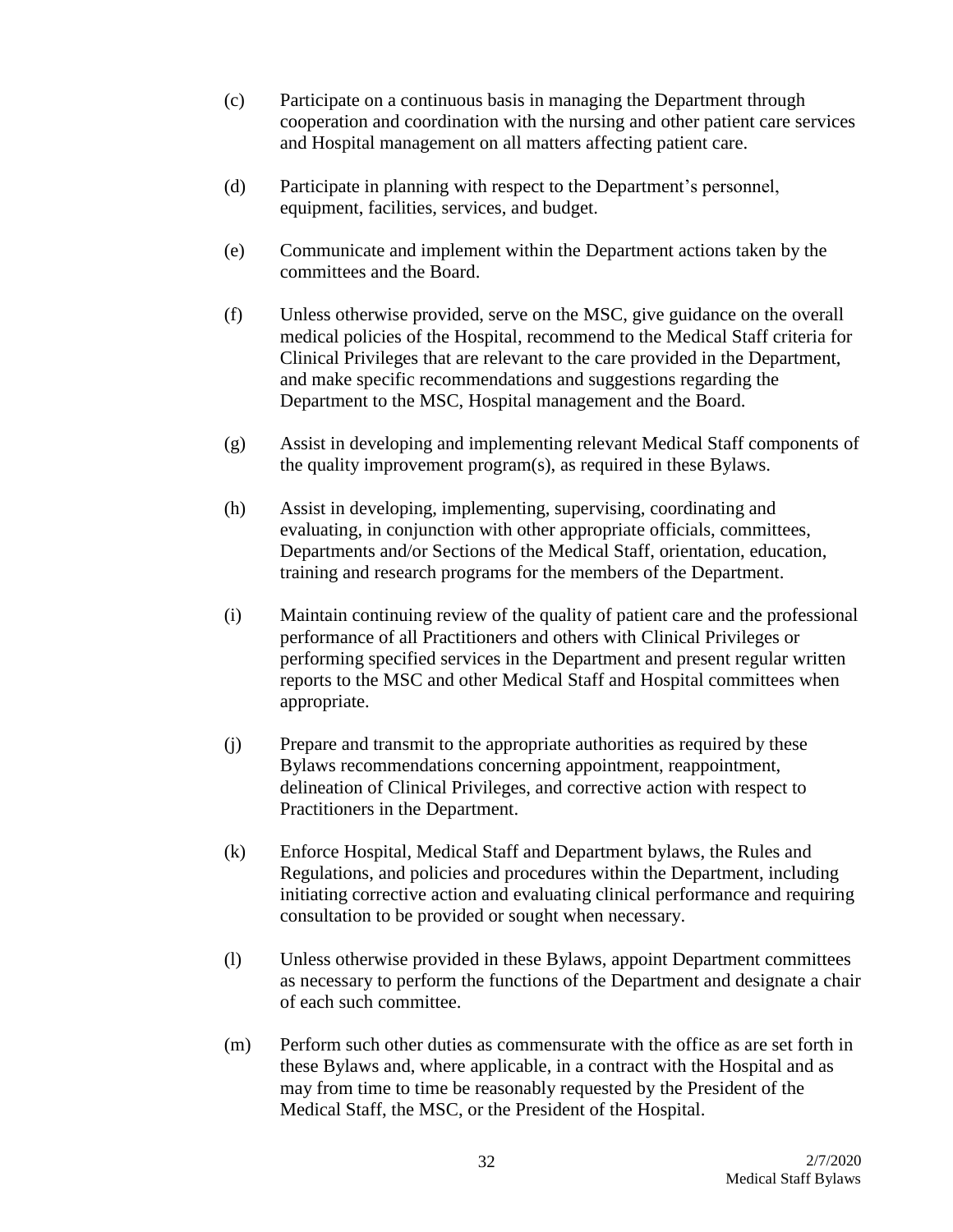- (n) Perform an appraisal for the Credentials Committee of each Medical Staff applicant and a reappraisal of each member of the Department at the time of reappointment. Such reappraisal shall include information relative to the individual's professional performance, judgment, and when appropriate, technical skill. This reappraisal shall also include determination of the individual's health status in the perspective of the Practitioner's ability to perform the Clinical Privileges requested.
- (o) Oversee the development of Departmental bylaws and ensure that these bylaws are reviewed and updated as necessary.

# 8.7.4 SPECIFIC DUTIES AND OBLIGATIONS OF SECTION CHIEFS

To assure that the functions of the Sections as provided in these Bylaws are accomplished and to meet their responsibility for all professional and administrative activities within the Sections, Section Chiefs shall each have these specific duties and obligations:

- (a) Implement and supervise, in cooperation with the Department Chair and other appropriate officials of the Medical Staff and the Hospital, systems to carry out the quality improvement functions assigned to the Section.
- (b) Participate, as applicable, in planning with respect to the Section's personnel, equipment, facilities, services and budget.
- (c) Maintain continuing review of patient care and of the professional performance of Practitioners with Clinical Privileges in the Section.
- (d) Conduct investigations and submit reports and recommendations as required by the Medical Staff's credentialing procedures to the Department Chair and the credentials committee regarding appointment, reappointment, delineating of Clinical Privileges and corrective action with respect to Practitioners holding membership or exercising Privileges or services in or applying to the Section.
- (e) Assist in developing, implementing, supervising and evaluating, in conjunction with other appropriate officials, committees, Departments and/or Sections of the Medical Staff, education, research and training programs for members of the Section.
- (f) Recommend to the Medical Staff criteria for Clinical Privileges in the Section.
- (g) Preside over and prepare the agenda for all Section meetings.
- (h) Submit written reports at least quarterly to the Department Chair on the activities of the Section.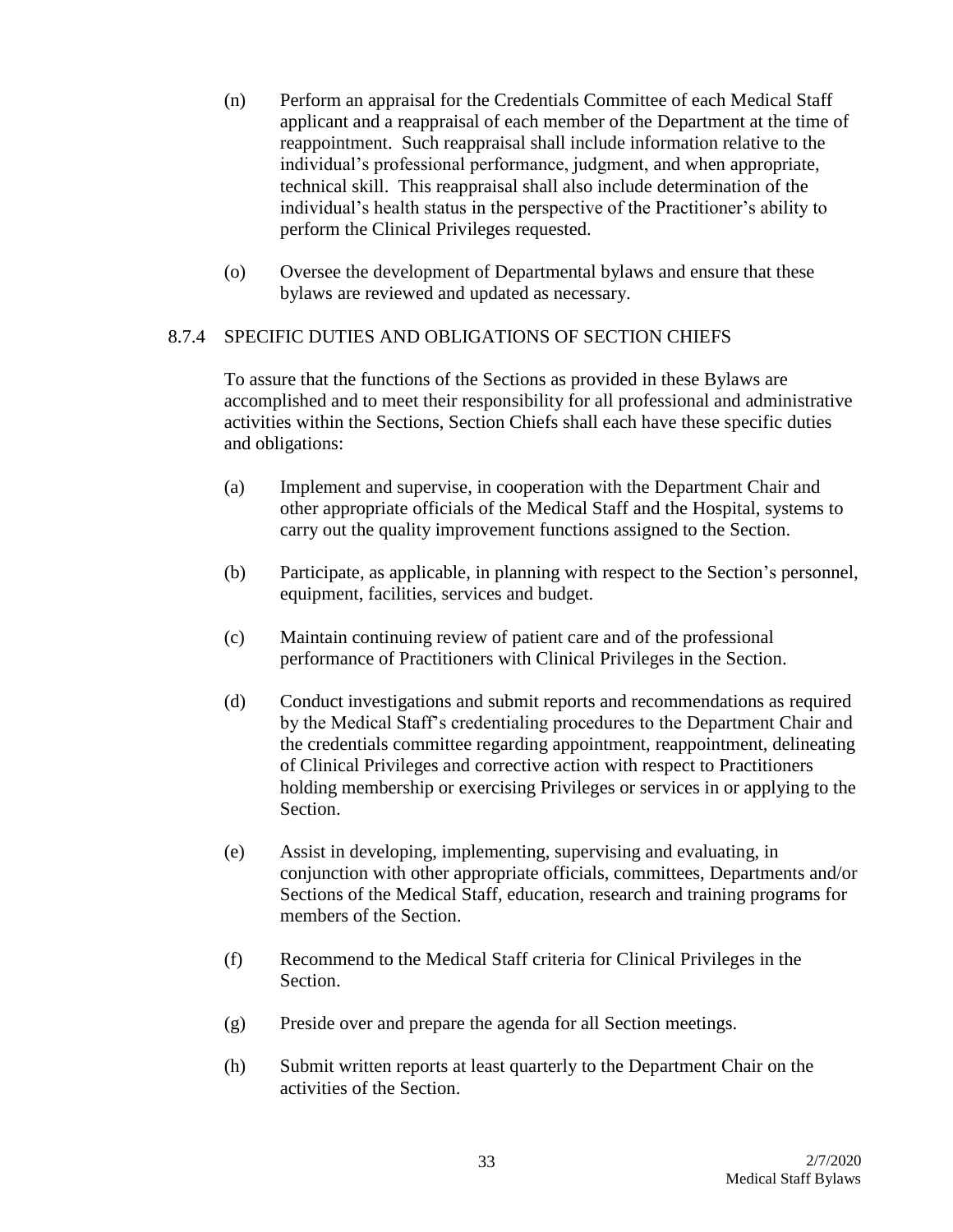(i) Perform such other duties commensurate with the office as are set forth in these Bylaws and as may from time to time be reasonably requested by the President of the Medical Staff, the Department Chair, the MSC, or the President of the Hospital.

#### ARTICLE 9. COMMITTEES

#### 9.1 GENERAL PURPOSES AND PRINCIPLES GOVERNING COMMITTEES

As the Medical Staff must be concerned with meeting the community's medical needs, it must look toward a broad, integrated approach to service through various committees which shall either be standing or special. The standing committees described in this are established for the purposes of (a) evaluating and improving the quality of health care rendered in Hospital, (b) reducing morbidity and mortality from any cause or condition, (c) establishing and enforcing guidelines designed to keep the cost of health care within reasonable bounds, (d) reviewing the professional qualifications and activities of the Medical Staff and AHPs and applicants for admission to the Medical Staff and AHP staff, (e) reporting variances to accepted standards of clinical performance to individual Practitioners and AHPs and (f) for such additional purposes as may be set forth. Many activities of committees, subcommittees, Departments and individuals provided for in these Bylaws are carried out for purposes of evaluating and improving the quality and efficiency of services ordered or performed as well as reducing morbidity and mortality and operating in a manner to keep costs within reasonable bounds. It is intended and understood that when so engaged each committee or subcommittee created or referred to in or authorized by these Bylaws or the Bylaws of the Hospital including but not limited to the Medical Staff Executive Committee; Medical Staff Council; Medical Ethics Committee; Clinical Oversight Committee; Committee on Physician Health, Credentials Committee; Critical Care Committee; Health Information Management Committee; Infection Committee; Continuing Medical Education Committee; Joint Conference Committee; Oncology Committee; Perinatal Morbidity and Mortality Committee; Pharmacy and Therapeutics Committee; Quality Improvement Patient Safety Committee; Surgical Services Committee; Tissue and Transfusion Committee; all committees, subcommittees and task forces created pursuant to these Bylaws; all Departments and Sections of the Medical Staff and their committees; any subcommittee or committee participating in a credentialing, recredentialing, investigative or disciplinary matter; any individual gathering information or providing services for or acting on behalf of any such committee, subcommittee or entity; and the Board and its committees and subcommittees when acting on Medical Staff, quality review, or related matters, are serving as Medical Review Committees as defined in Chapter 368a of the Connecticut General Statutes, as amended from time to time. Any time that a committee is engaged in activities related to the evaluation and improvement of the quality and efficiency of services ordered or performed by a Physician, only Physician members of such committee shall participate in such activities and deliberate and vote on such matters, provided, however, that nothing contained herein shall prevent the attendance of witnesses or other individuals possessing information relevant to the matters being considered by the committee for purposes of providing such information, testimony or advice to such committee.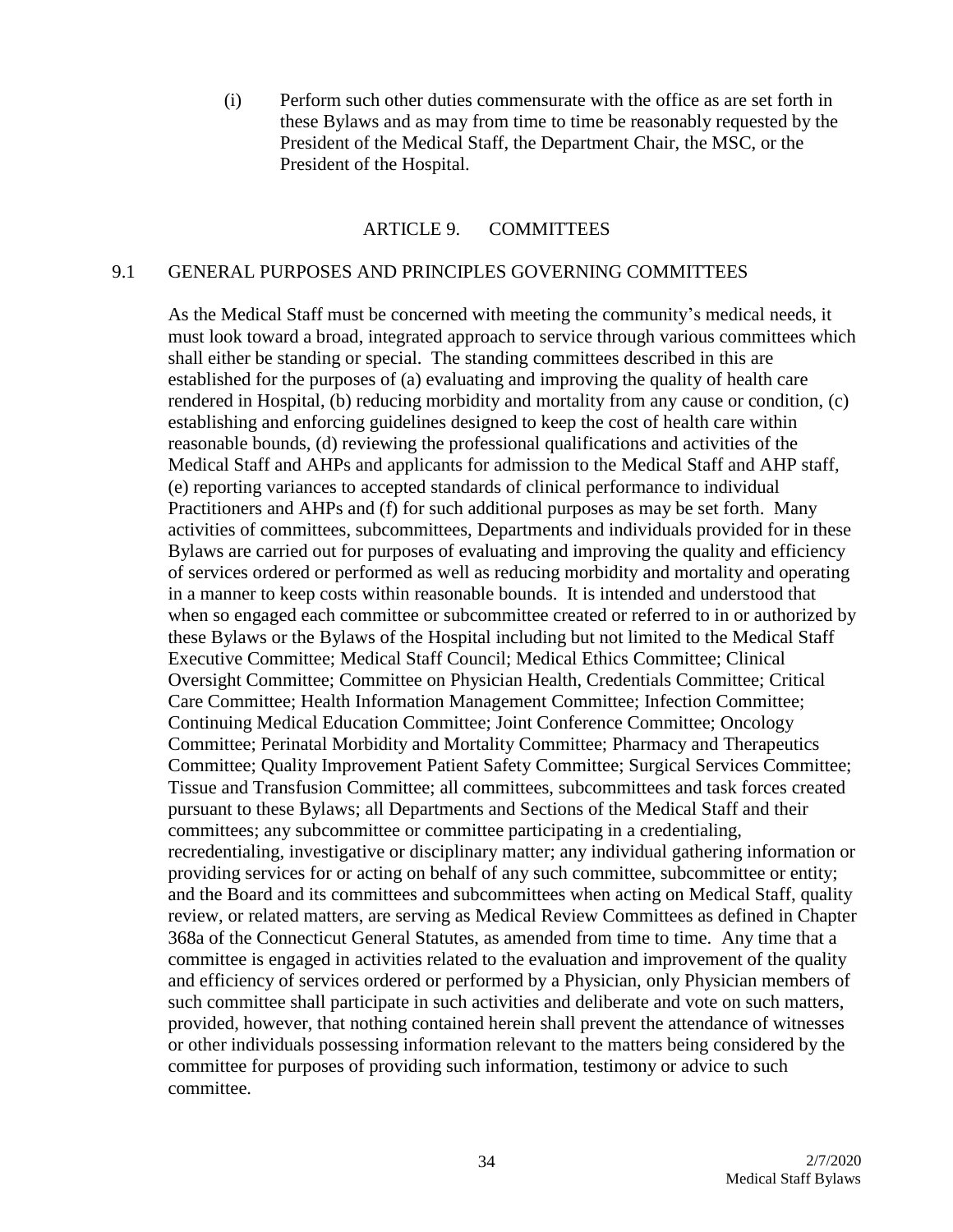### 9.1.1 COMPOSITION OF AND APPOINTMENT TO COMMITTEES

All committees' members and chairs, other than those of the MSEC and MSC and as otherwise specifically provided in this Article, shall be appointed by the President of the Medical Staff and shall have at least three (3) Medical Staff members, representing a cross-section of the Medical Staff's Departments and Sections. If possible, and at the discretion of the President of the Medical Staff, Practitioners will be given the opportunity to serve on the committees of their choice. However, all Practitioners shall be required to participate in committee work and may be excused only due to extenuating circumstances with the approval of the President of the Medical Staff. Committee members and chairs shall serve at the pleasure of the President of the Medical Staff until a successor is appointed.

## 9.1.2 ACTION THROUGH SUBCOMMITTEES

Any standing committee may elect to perform any of its specifically designated functions by constituting any number of its members as a subcommittee for that purpose. Any such subcommittee may include individuals in addition to members of the standing committee. Such additional members shall be appointed by the committee chair after consultation with the President of the Medical Staff

## 9.1.3 SUBSTITUTION

At any time it deems it necessary and desirable for the proper discharge of the functions required of the Medical Staff by these Bylaws and the bylaws and policies of the Hospital, the MSEC may establish, eliminate or merge standing or special committees, change the functions of a committee, or assign the function to the Medical Staff as a whole.

# 9.2 MEDICAL STAFF COUNCIL (MSC)

# 9.2.1 PURPOSE AND DUTIES

The MSC shall be empowered to represent and act for the Medical Staff and to coordinate all activities and policies of the Medical Staff and its Departments, Sections and committees, subject to such limitations as may be imposed by the Medical Staff or these Bylaws. It shall meet at least eight (8) times per year, keep a permanent record of its proceedings, decisions and actions and communicate its decisions and actions that affect or define Medical Staff policies, rules or positions by periodic written summary reports. Such reports shall be available to all members of the Active Medical Staff. These reports shall include abstracts of Department, Section and committee reports submitted to the MSC, together with the actions taken by any of said groups and whether such actions were approved, modified or rejected by the MSC. Such summary reports also shall be provided to the Board and Hospital administration.

A report of each MSC meeting shall be distributed to all Department Chairs and presented at the next Department meeting.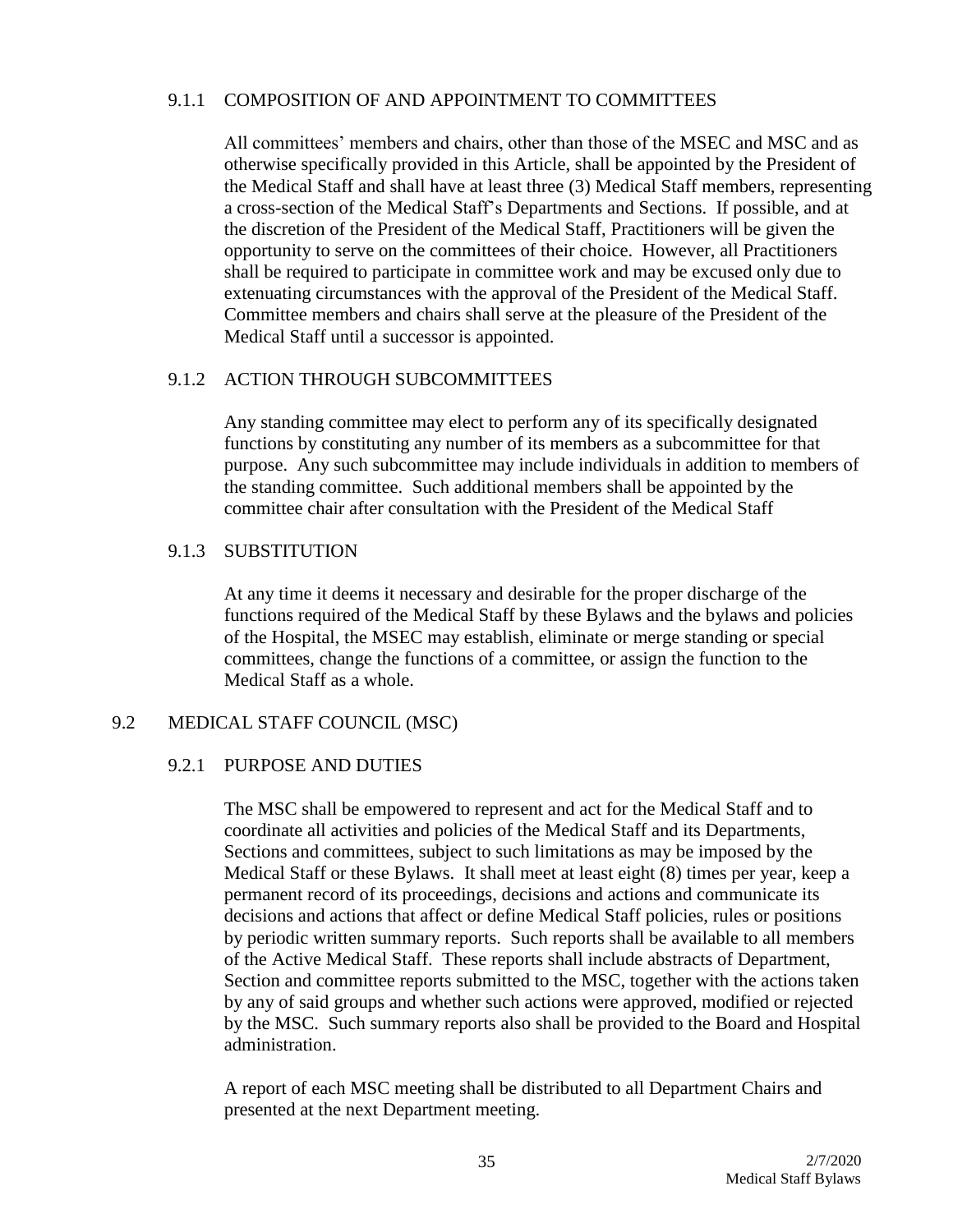Active Staff members representing ten percent (10%) of the voting membership of the Medical Staff may request, by a signed written petition, that an action taken by the MSC be considered by the Medical Staff for overturn. Such petition must be sent to the President of the Medical Staff within fourteen (14) days following the date of the MSC action. Such matter shall then be submitted for a vote at the next regular Medical Staff meeting or at a special meeting called for the purpose of considering the matter. The affirmative vote of two-thirds (2/3) of the Active Staff members eligible and qualified to vote shall be required to overturn an action of the MSC. Upon such affirmative vote, the action of the MSC shall be null and void as if it had not been taken. Nothing herein shall be construed as preventing the MSC from reconsidering the issues prompting the action and taking alternative action.

The MSC shall be responsible for:

- (a) Making recommendations directly to the Board for its approval concerning: structure of the Medical Staff; mechanisms used to review credentials and delineate individual Clinical Privileges; individuals for Medical Staff and AHP staff membership; delineated Clinical Privileges; participation in quality improvement activities by the Medical Staff and mechanisms to conduct, evaluate, and revise such activities; the mechanism by which Medical Staff membership may be terminated; and the mechanism for hearing and appellate review.
- (b) Receiving, coordinating and acting upon the reports and recommendations from Departments, Sections, committees, other assigned activity groups and offices concerning the functions assigned to them and the discharge of their delegated responsibilities.
- (c) Assuming responsibility for the overall quality improvement patient safety program of the Medical Staff, receiving reports from the Quality Improvement Patient Safety committee(s) concerning these activities, and accounting to the Board and to the Medical Staff by written reports for the overall quality and efficiency of patient care rendered by Medical Staff members and AHPs in the Hospital, as specified in the Hospital's and Medical Staff's quality improvement plan(s).
- (d) Making recommendations on medico-administrative and Hospital's management matters.
- (e) Informing the Medical Staff of the accreditation program and the accreditation status of the Hospital.
- (f) Enforcing the Bylaws and the Rules and Regulations.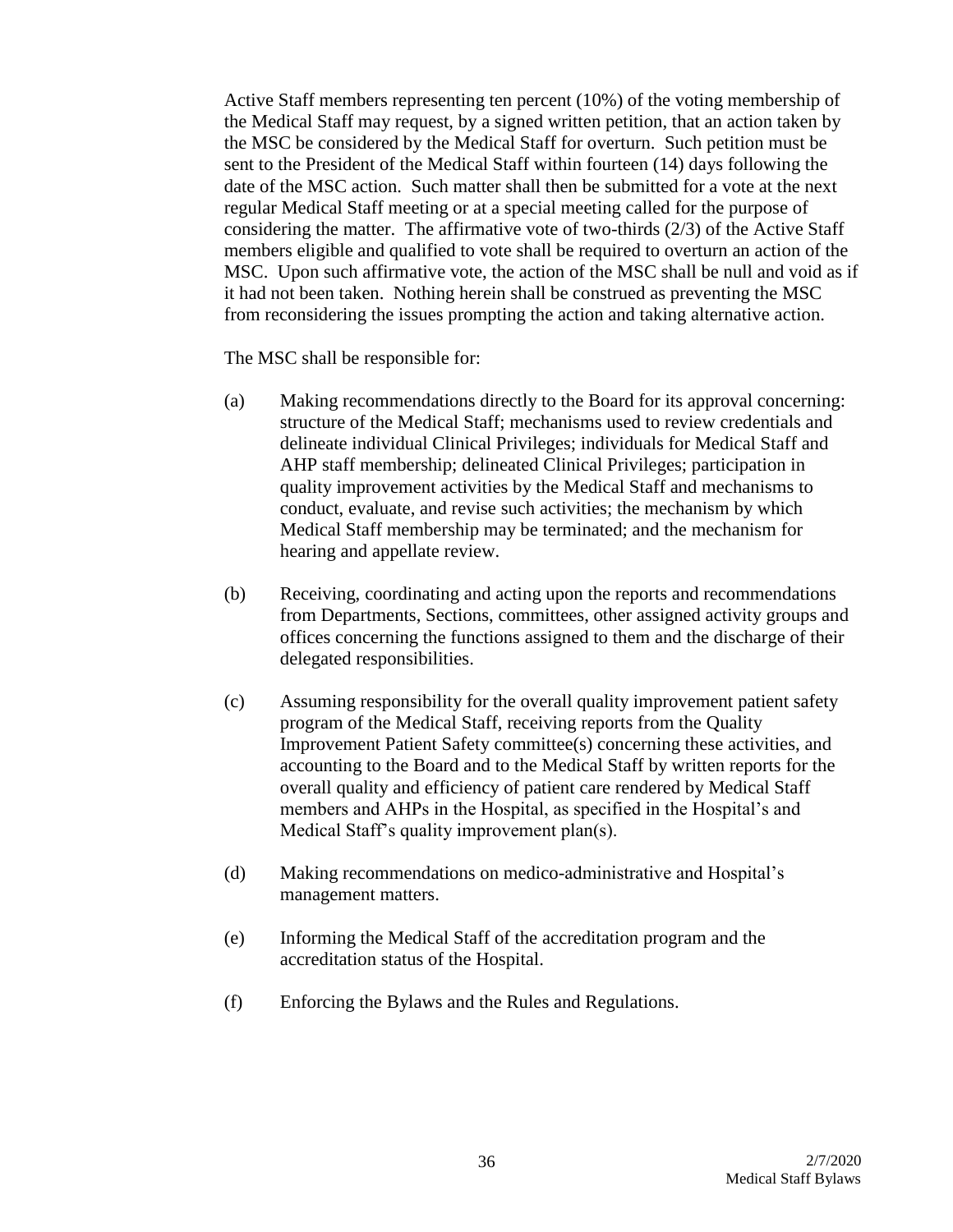### 9.2.2 COMPOSITION

The MSC shall consist of:

- (a) The officers of the Medical Staff.
- (b) Each Department Chair. In the event that the Department Chair is an officer of the Medical Staff, the Chair shall appoint a member from the Department to serve as the Department's representative on the MSC.
- (c) The Section Chief for those Sections with greater than thirty (30) Active Medical Staff members at the time of the January meeting.
- (d) For those Departments with greater than thirty (30) Active Medical Staff members at the time of the January meeting, one extra member to be elected by the respective Department in even numbered years.
- (e) Two (2) additional at-large members of the Medical Staff elected by plurality vote at the Annual Meeting in even numbered years.

# 9.2.3 VACANCY

In the event that a member of the MSC is unable to continue to serve during the course of a Medical Staff year for any reason, a new member shall be chosen in a manner similar to the manner in which the member being replaced was chosen, following insofar as possible the provisions of these Bylaws setting forth the manner of selection.

# 9.2.4 ATTENDANCE

Members of the MSC are required to attend a minimum of 80% of all regular MSC meetings in each calendar year. Failure to do so will be handled as follows: (1) If the delinquent member is a Department Chair, the President of the Medical Staff will notify the Department to elect a replacement representative for the remainder of the calendar year; (2) If the delinquent member is not a Department Chair, his replacement will be elected at the next regular staff meeting. At any regular or special meeting of the MSC, a quorum shall be fifty percent (50%) of the qualified members of the MSC. Any delinquent member of the MSC is not eligible to be a representative on the MSC for at least one calendar year following the election of his replacement.

All members of the Active/Senior Attending Medical Staff shall be eligible for membership. The chair of the MSC shall be the President of the Medical Staff. The President of the Hospital, the chair of the Credentials Committee, the chair of the Quality Improvement Patient Safety Committee, the director of the Family Medicine Residency Program, the medical director of Information Services, and the director of the Cancer Center shall be Ex Officio members without vote. The president of Medical Professional Services and representatives from Administration may attend MSC meetings as invited guests at the discretion of the President of the Medical Staff.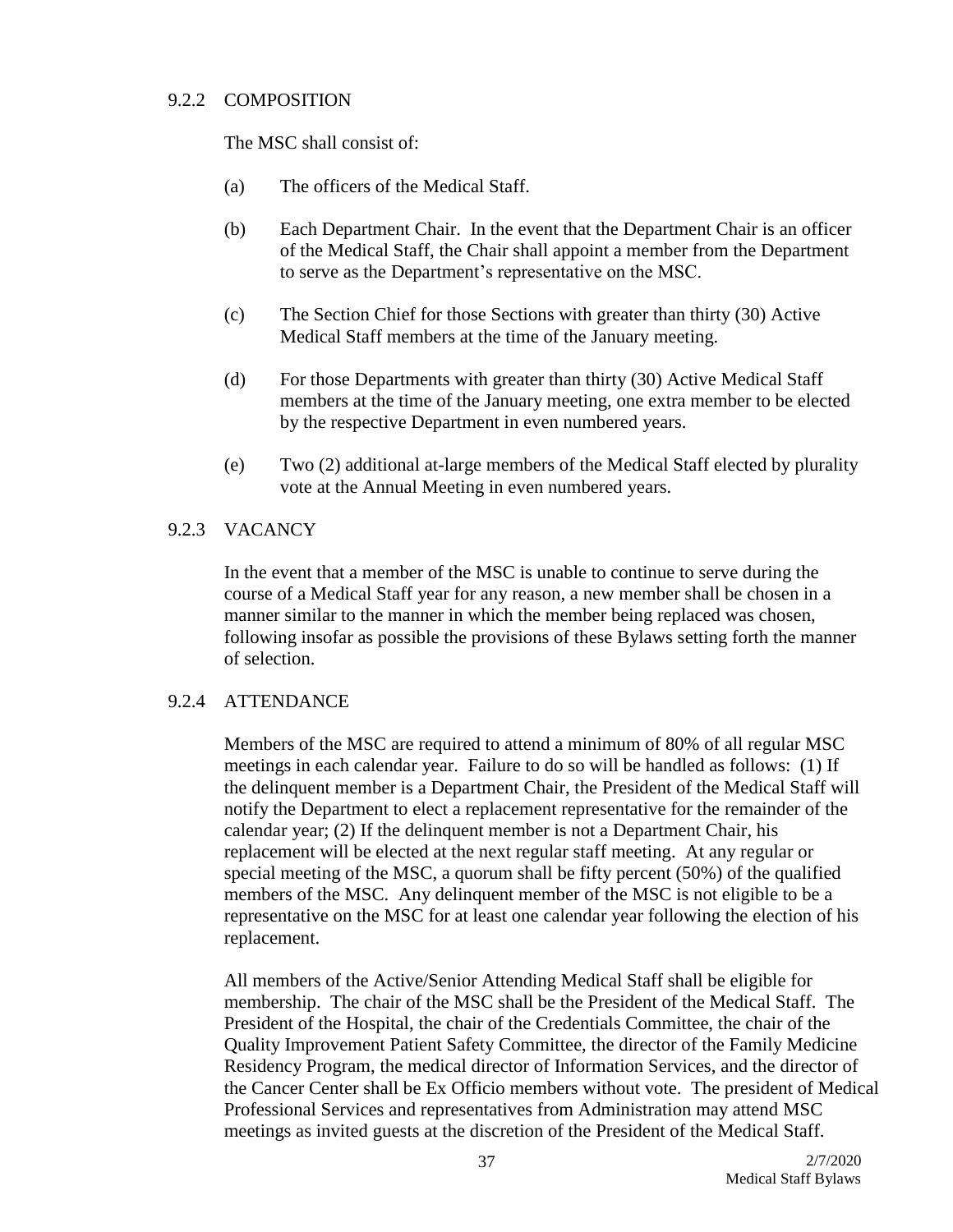### 9.2.5 CONFLICTS OF INTEREST POLICY

Members of the MSC shall abide by the Conflicts of Interest policy adopted by the Hospital.

### 9.3 MEDICAL STAFF EXECUTIVE COMMITTEE (MSEC)

## 9.3.1 PURPOSES AND DUTIES

The MSC shall have an Executive Committee.

Specifically, the MSEC shall:

- (a) Establish the agenda for meetings of the Medical Staff and the MSC.
- (b) Draft appropriate policies to be presented to the Medical Staff and to the MSC.
- (c) Review problems and issues facing the Medical Staff and recommend appropriate action.
- (d) Interpret and implement MSC actions, interpret the Bylaws and the Rules and Regulations, and resolve any disputes concerning the interpretation of the Bylaws and the Rules and Regulations.
- (e) Review and recommend action with respect to quality of care issues presented to it by Departments, Sections, committees of the Medical Staff, and governmental or other outside agencies. Such activity shall be conducted and maintained on a confidential basis consistent with the requirements of these Bylaws and of applicable law.
- (f) Strive to ensure professionally ethical conduct and competent clinical performance on the part of Medical Staff members and AHPs, including initiating investigations and initiating and pursuing corrective action, when warranted.
- (g) Act on behalf of the MSC between meetings of the MSC in regard to all matters requiring immediate action including, but not limited to, suspensions and complaints.
- (h) Consult and advise the Hospital with respect to contracting in the following manner:
	- 1. Whenever the Hospital intends to terminate any agreement with a physician or group of physicians for the providing of services to patients, the Hospital first shall provide reasonable advance notice to and consult fully with the MSEC.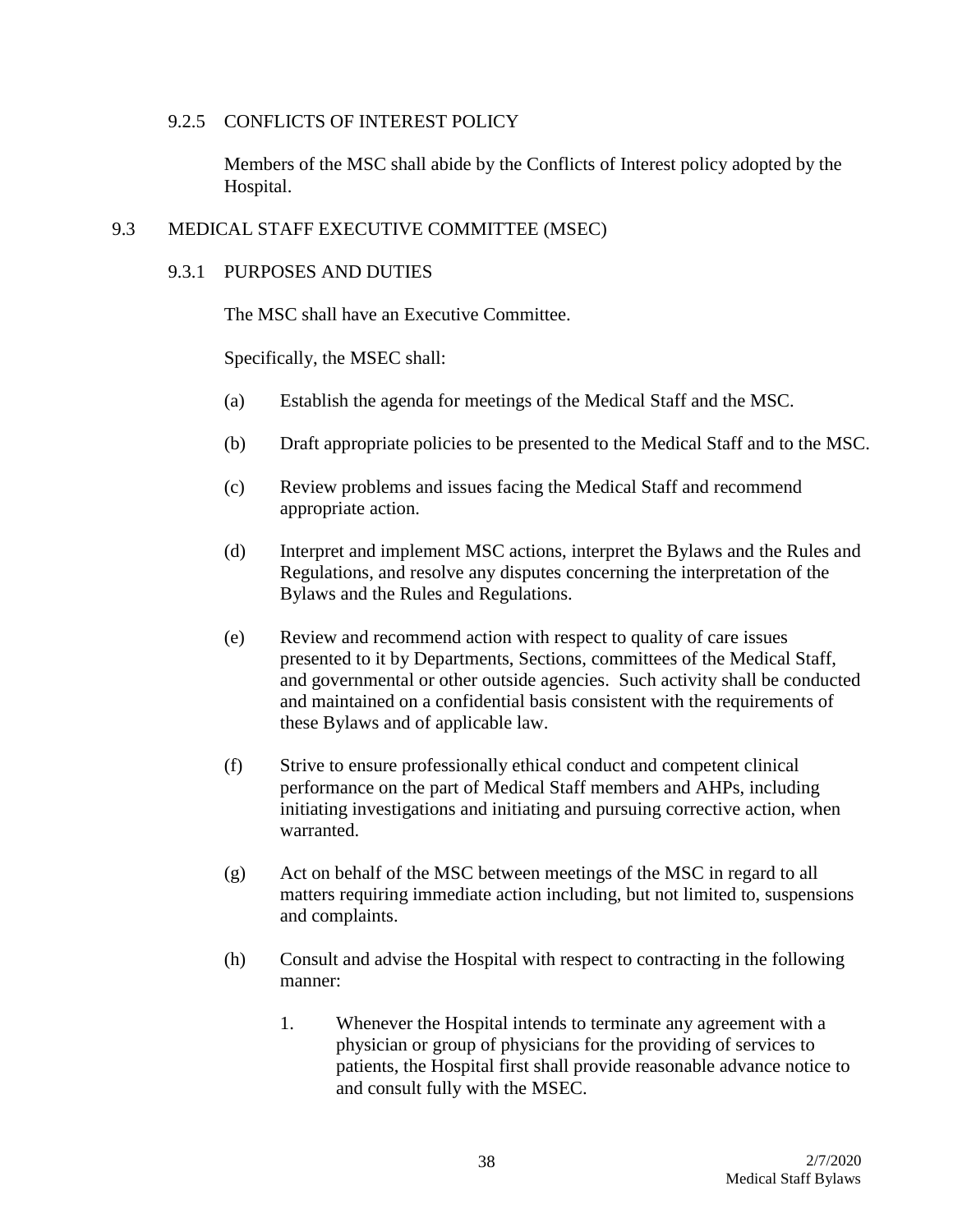- 2. In the event that the MSEC is of the view that a termination is not appropriate and so advises the Hospital, but the Hospital continues to intend to terminate the agreement, the MSEC may request that the JCC consider the matter and make a recommendation to the Board.
- 3. Requests to the JCC should be in writing and should set forth the views of the MSEC.
- 4. A copy of the recommendation shall be provided to the Hospital.
- (i) Serve as the nominating committee responsible for preparing and presenting a slate of candidates to the Medical Staff for election as Medical Staff officers and MSC representatives.
- (j) Serve as the Medical Staff Multidisciplinary Peer Review Committee for oversight and direction of the Medical Staff quality improvement program and peer review processes.

# 9.3.2 COMPOSITION

The MSEC will consist of the officers of the Medical Staff and two (2) representatives elected from the MSC. These two (2) representatives will be elected in January of each year by the members of the MSC from its membership. They will serve a one-year term. The two (2) representatives should represent Departments other than those represented by the officers of the Medical Staff. These representatives may not come from the same Department. Of the five (5) members of this committee, there shall be representatives from the Departments of Family Medicine, Medicine, and Surgery. Other persons deemed necessary for the proper function of the MSEC may be invited to attend meetings but shall not vote. At any regular or special meeting of the MSEC, a quorum shall be fifty percent (50%) of the qualified members of the MSEC. The President of the Hospital shall be an Ex Officio member of the MSEC. Members are required to attend three-fourths (3/4) of all meetings. Failure to meet the attendance requirements will be addressed by the President of the Medical Staff. The MSEC shall meet regularly. The President of the Medical Staff may call emergency meetings.

# 9.4 JOINT CONFERENCE COMMITTEE (JCC)

The Joint Conference Committee shall consist of the Governance Committee of the Board of Directors appointed or elected in accordance with the Bylaws of the Hospital and the members of the MSEC. This committee shall serve as a liaison between the Medical Staff, the Board, and the President of the Hospital, and shall advise on matters pertaining to efficient and effective patient care. Its primary function shall be to provide a forum for conflict resolution and to promote better understanding and cooperation between the Board and the Medical Staff. This committee shall review and report upon any matter regarding Medical Staff membership or clinical privileges that is submitted to the committee for review in accordance with these Bylaws. Meetings shall be held on a regular basis. Special meetings may be called by the Chairman of the Board, by the President of the Medical Staff,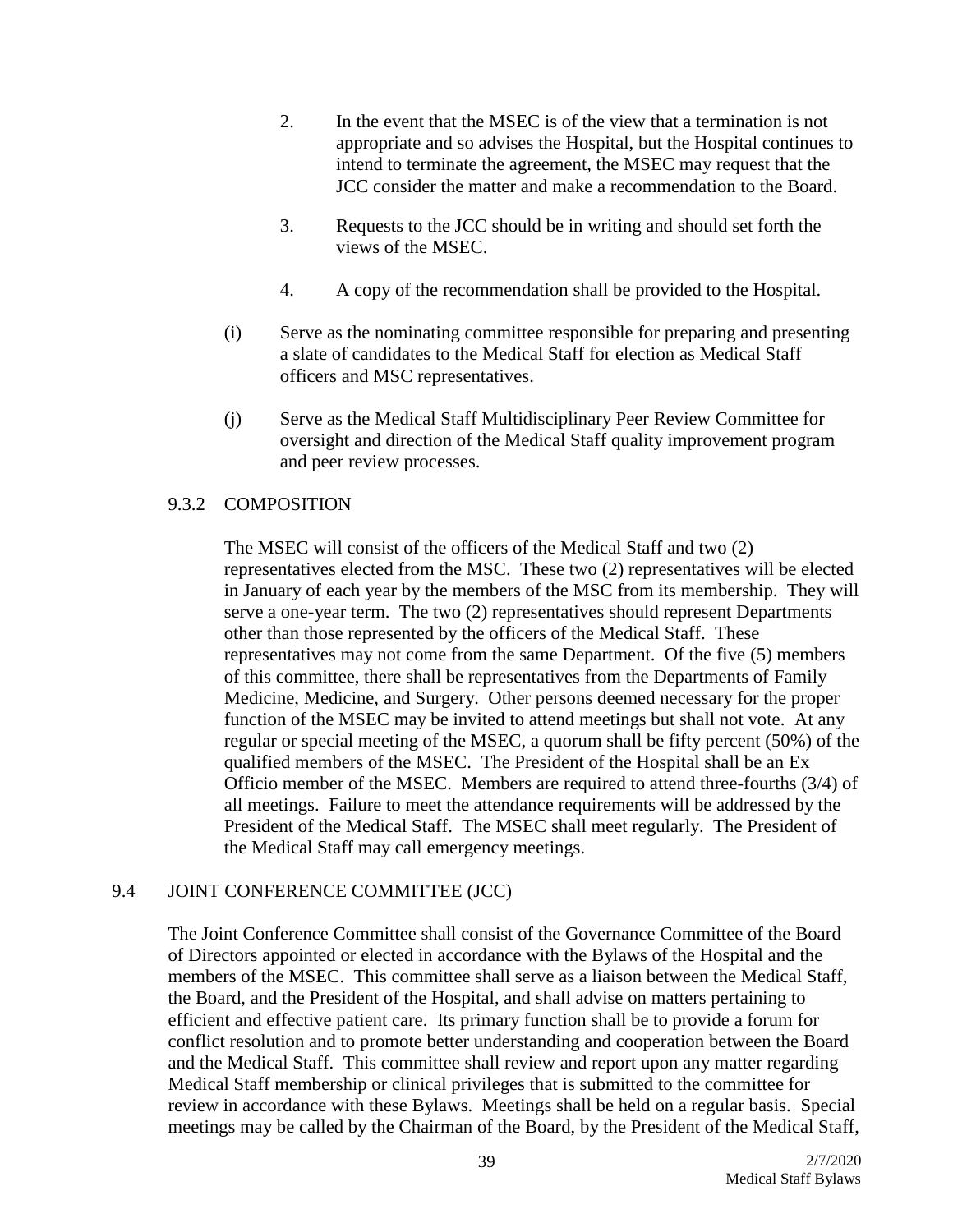by the President of the Hospital, or upon request of any three (3) members of the committee.

## 9.5 MEDICAL ETHICS COMMITTEE

#### 9.5.1 PURPOSES AND DUTIES

The Medical Ethics Committee shall be actively involved in the education of the Medical Staff and nursing and ancillary Hospital staff in the field of medical ethics. Educational efforts shall also be extended to the community when appropriate. The committee shall assist in policy development and keep abreast of advances in health care law and medical ethics. It shall be available for consultation on individual cases as requested by the Medical Staff and nursing and hospital staff, as well as patients and their families. The committee shall assist in those cases to help identify and clarify bioethical issues. It shall meet as often as necessary, but at least quarterly.

## 9.5.2 COMPOSITION

The Medical Ethics Committee shall consist of no more than four (4) Physicians knowledgeable and interested in ethics whose knowledge would have clinical application and three (3) representatives from nursing services. In selecting these committee members, it is desirable to have persons from areas that generate higher numbers of ethical referrals, such as Critical Care, the Emergency Department, and the Hospital Medicine Section. In addition, there shall be up to four (4) representatives from Hospital staff including Social Work and Chaplaincy. There shall also be one (1) representative from Hospital administration and one (1) representative from the Board. There shall be up to four (4) representatives from the community at large, which may include such representatives as an attorney from the community, an educator with special expertise in ethics, and/or consumers who represent significant segments of the community. All are voting members. Others may be invited to serve as non-voting participants who bring special expertise or points of view that would enhance the work of the committee.

# 9.6 BYLAWS COMMITTEE

### 9.6.1 PURPOSES AND DUTIES

The Bylaws Committee shall fulfill Medical Staff responsibilities relating to revision of Medical Staff Bylaws and Rules and Regulations by conducting ongoing review of the Bylaws and Rules and Regulations, and submitting written recommendations to the MSEC and to the Board for changes in these documents. It shall meet as often as necessary, and shall be responsible to the MSEC.

### 9.6.2 COMPOSITION

The Bylaws Committee shall include the membership of the MSEC and the Medical Staff immediate past President. The Secretary/Treasurer shall serve as chair.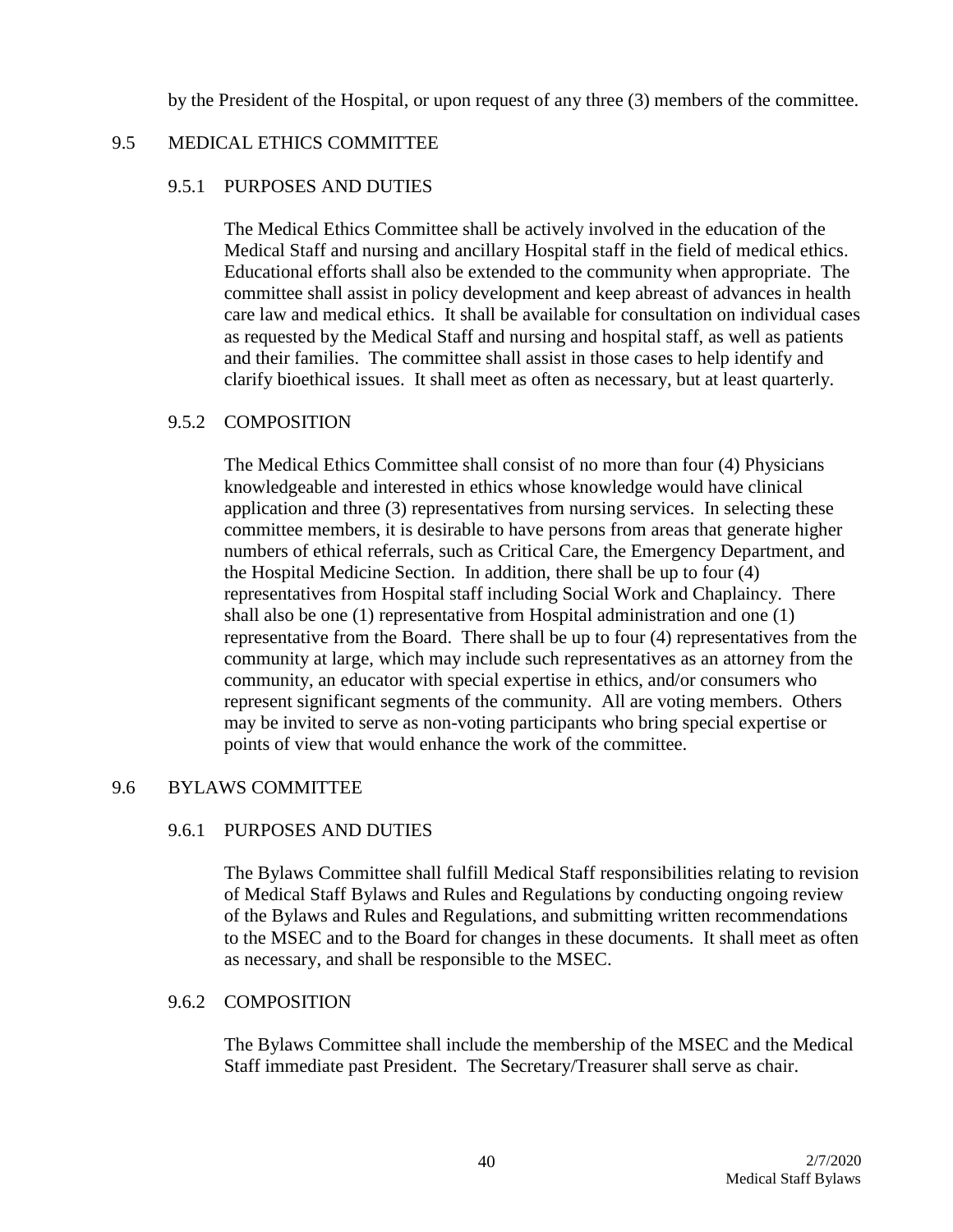# 9.7 CANCER COMMITTEE

## 9.7.1 PURPOSES AND DUTIES

The Cancer Committee shall oversee the functioning of the Cancer Center and its responsibilities include the following:

- (a) Maintain a functioning tumor registry.
- (b) Conduct multidisciplinary cancer conferences in which the diagnosis and treatment of cancer cases shall be reviewed and general recommendations will be developed. A written response will be forwarded to all physicians involved in that patients care.
- (c) Generate criteria concerning diagnosis, broad concepts of treatment, and standards for follow-up and rehabilitation of patients with neoplasms according to site tumor. The committee shall review the application of the above criteria and standards, which shall be revised as necessary or appropriate.
- (d) Present an annual report of its activities that shall be forwarded in writing to the President of the Medical Staff and the President of the Hospital.
- (e) The Cancer Committee will oversee the Middlesex Hospital Comprehensive Breast Center (MHCBC) including the Breast Program Leadership Committee (BPLC). The Middlesex Hospital Comprehensive Breast Center will function according to the guidelines set forth by the National Accreditation Program for Breast Centers (NAPBC) "Breast Center Standards Manual".

# 9.7.2 COMPOSITION

The Cancer Committee shall include, but is not limited to, a physician representative from Radiology, Pathology, Surgery, Medical Oncology, and Radiation Oncology. The committee shall also include, but is not limited to, the Cancer Liaison Physician, a representative from Pain Control/Palliative Care (physician or specialist), and non-physician membership, including representatives from Cancer Program Administration, Oncology Nursing, Social Work or Case Management, a certified tumor registrar, a genetic professional, and a performance improvement or quality improvement professional. Representation is outlined by the American College of Surgeons Commission on Cancer. All are voting members. The committee shall meet regularly but at least quarterly.

# 9.8 CLINICAL OVERSIGHT COMMITTEE

### 9.8.1 PURPOSES AND DUTIES

The Clinical Oversight Committee shall:

(a) Review existing clinical services by Department.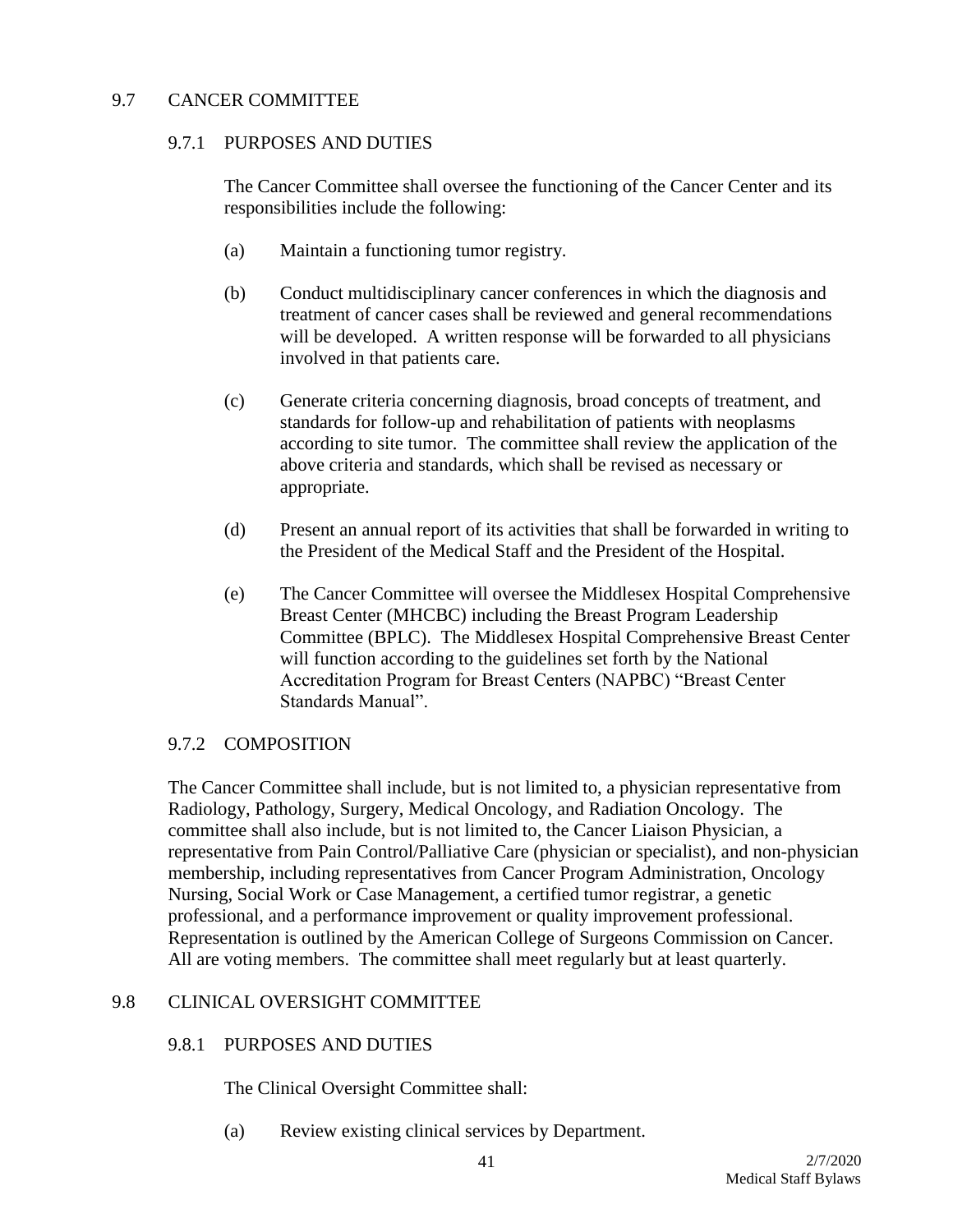- (b) Determine which services and procedures need to be added or expanded with the Middlesex Health System.
- (c) Adjudication of disputes between physicians or physician groups regarding the performance of procedures.

Specifically, the Clinical Oversight Committee shall review in detail services and procedures offered by the Departments to determine whether all services performed remain appropriate and relevant to the Hospital's mission. It may make recommendations, in the form of its annual report, to eliminate or modify existing services. It may also elect to suggest the implementation of new clinical procedures and services or strategies to improve the clinical excellence of the Hospital. When several suggestions are made, the committee shall rank such suggestions by priority.

The Clinical Oversight Committee shall review all new services or major modifications of existing services prior to their implementation. The committee shall give consideration to:

- (a) The relevance or appropriateness of the procedure
- (b) Proven efficacy of the procedure, with reference to evidence-based proof
- (c) Safety and risks of the procedure
- (d) Probability of financial, material, or staffing problems
- (e) The possibility that the new procedure may replace current procedures or affect other Medical Staff members

The Clinical Oversight Committee shall be empowered to arbitrate and adjudicate disputes that arise between individual physicians, Sections or Departments around the performance of specific procedures, especially when a new procedure may affect the frequency with which an existing procedure is performed or where a new procedure performed by one physician group may replace a procedure performed by another physician group. The committee shall act upon receiving a formal petition for a review from any physician or physician group.

First, every effort shall be made to negotiate a compromise acceptable to both parties. If negotiation is not successful, the committee may hold a formal hearing to determine which physician or physician group shall be given priority, or whether both parties may share the procedure. Careful, reasoned input shall be sought from both parties and other interested physician groups. The decision shall give careful consideration to several factors, including:

- (a) The relevance or superiority of a new procedure which may be replacing an existing procedure.
- (b) The training, competence and experience of the parties.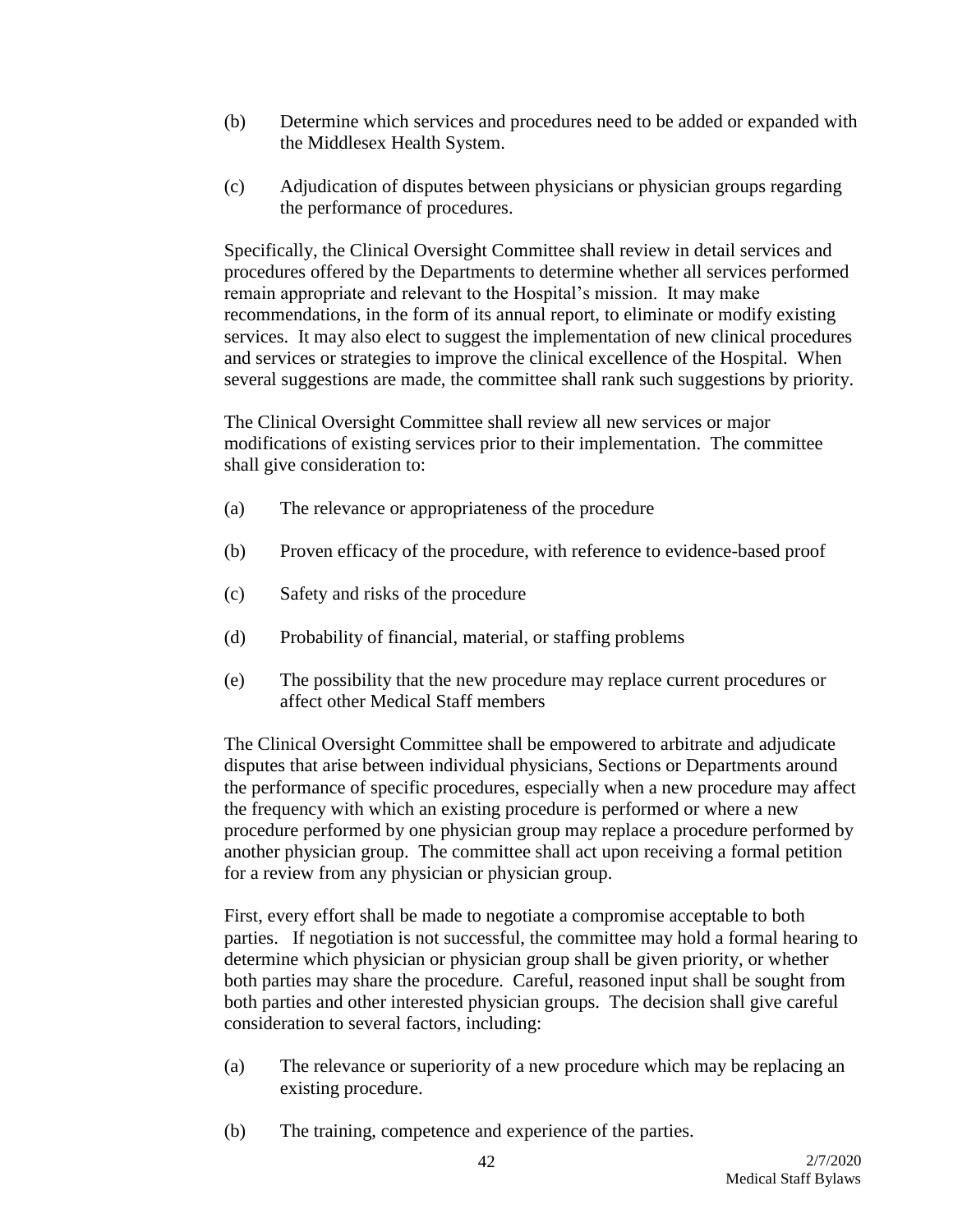(c) The political implications of the decision.

Upon reviewing the evidence, the Committee shall make a formal recommendation to the MSC.

### 9.8.2 COMPOSITION

The Clinical Oversight Committee will consist of the Chairs of all the clinical Departments or their designees and members of Hospital administration appointed by the President of the Hospital. A chairperson of the Clinical Oversight Committee shall be appointed by the President of the Medical Staff. Meetings will be called as required to perform the duties of the committee. The committee shall prepare periodic reports to the MSC.

## 9.9 COMMITTEE ON PHYSICIAN HEALTH

## 9.9.1 PURPOSES AND DUTIES

The Committee on Physician Health is a peer review committee that shall cause to have evaluated a physician to determine if he is impaired, dysfunctional and/or unable to practice medicine with reasonable skill and safety because of physical illness or mental illness or behavioral/disruptive issues, excessive use or abuse of drugs (including alcohol), or loss of motor skill through illness or the aging process. Meetings shall be called by the chair as needed. Emergency meetings may be called by the chair or any two members of the committee.

Specifically the Committee on Physician Health shall:

- (a) Conduct a review as promptly as possible.
- (b) Report applicable findings to the MSEC.
- (c) Comply with and enforce the Medical Staff's Physician Health Policy.
- (d) Educate the Medical Staff and other staff about illness and impairment recognition issues specific to Physicians.
- (e) Accept self-referrals by Physicians and referrals to the committee by others.
- (f) As appropriate, refer affected Physicians to the appropriate internal or external professional resources for diagnosis and treatment of the condition or concern.
- (g) Maintain the confidentiality of the Physician seeking referral or referred for assistance, except as limited by law, ethical obligation, or when the wellbeing or safety of a patient, staff member, or others may be threatened.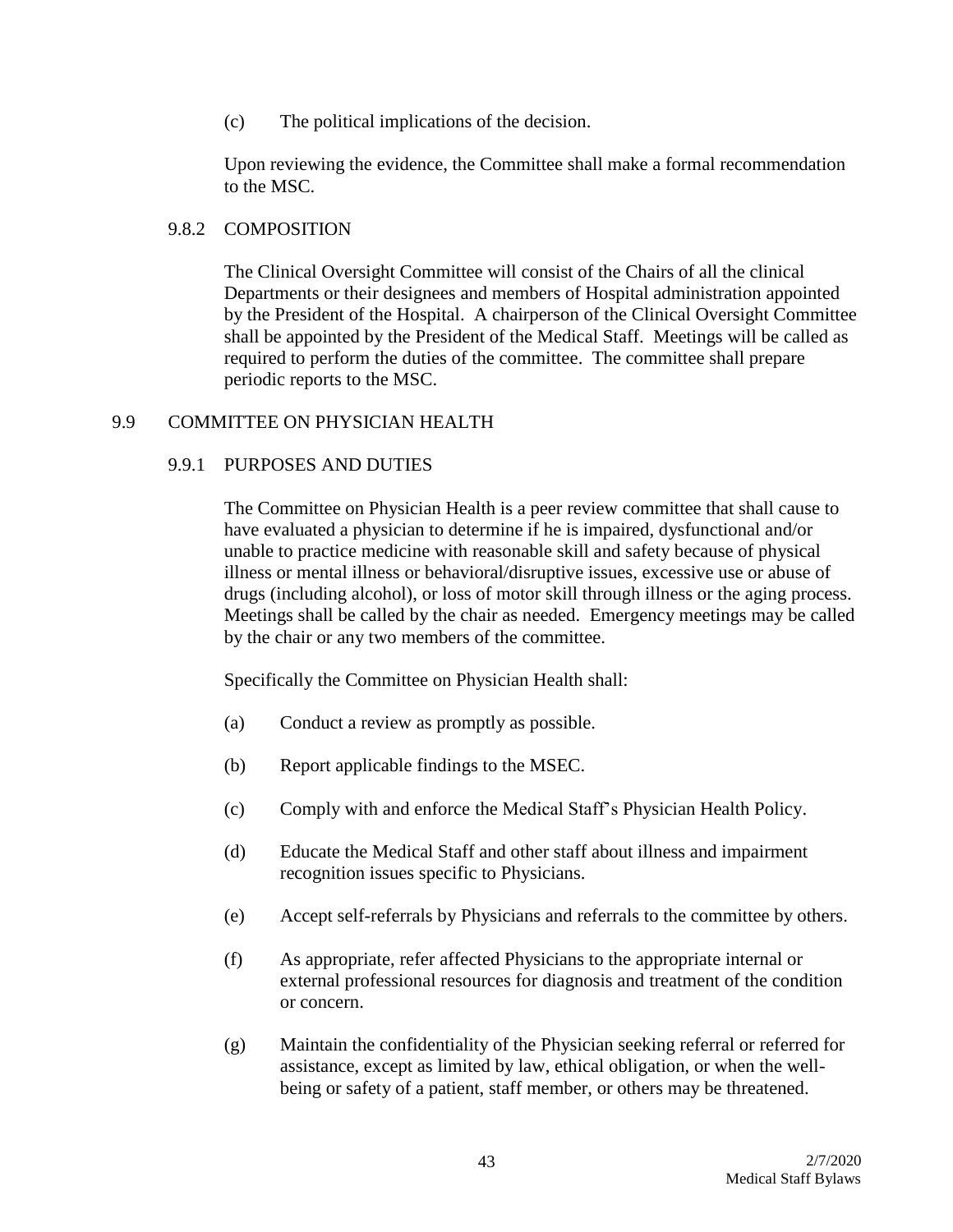- (h) Evaluate the credibility of any complaint, allegation or concern brought to the attention of the committee.
- (i) Where appropriate, refer a Physician to the MSEC for consideration for corrective action pursuant to Article 11 of these Bylaws.
- (j) Monitor or assist in the monitoring of the affected Physician until the rehabilitation or any disciplinary process is complete.

In performing its duties, the committee shall have the authority by a vote of at least two-thirds (2/3) of its members to direct that a Physician be examined by an independent Physician designated by the committee. The Hospital shall pay the cost of any such evaluation and the Physician who is to be evaluated shall agree that the independent Physician's report shall be provided to the committee. Any physician who refuses to cooperate with the committee in this regard shall be referred to the MSEC for consideration of other action including action pursuant to Article 11 of the Bylaws.

## 9.9.2 COMPOSITION

The Committee on Physician Health shall include three Medical Staff representatives appointed by the President of the Medical Staff from each of the Departments of Medicine, Surgery, and Psychiatry, and two Medical Staff representatives from other Departments. The President of the Medical Staff shall appoint the chair.

# 9.10 CONTINUING MEDICAL EDUCATION COMMITTEE

# 9.10.1 PURPOSES AND DUTIES

The Continuing Medical Education Committee shall coordinate the various Medical Staff, Department and Section educational activities and recommend policies concerning postgraduate medical training, continuing Medical Staff education and the Hospital's medical library. The committee shall meet quarterly or more frequently as need requires and shall be responsible to the MSC.

Specifically, the Continuing Medical Education Committee shall:

- (a) Develop, plan, implement and evaluate programs of, and requirements for, continuing education that are relevant to the type and scope of patient care services delivered in Hospital, designed to keep the Medical Staff informed of significant new developments and new skills in medicine, and responsive to quality improvement findings.
- (b) Supervise the Hospital medical library services, including approval of printed and electronic information services.
- (c) Work with the Connecticut State Medical Society and other professional organizations to ensure the members of the Medical Staff receive continuing education credit for attending the Hospital sponsored activities.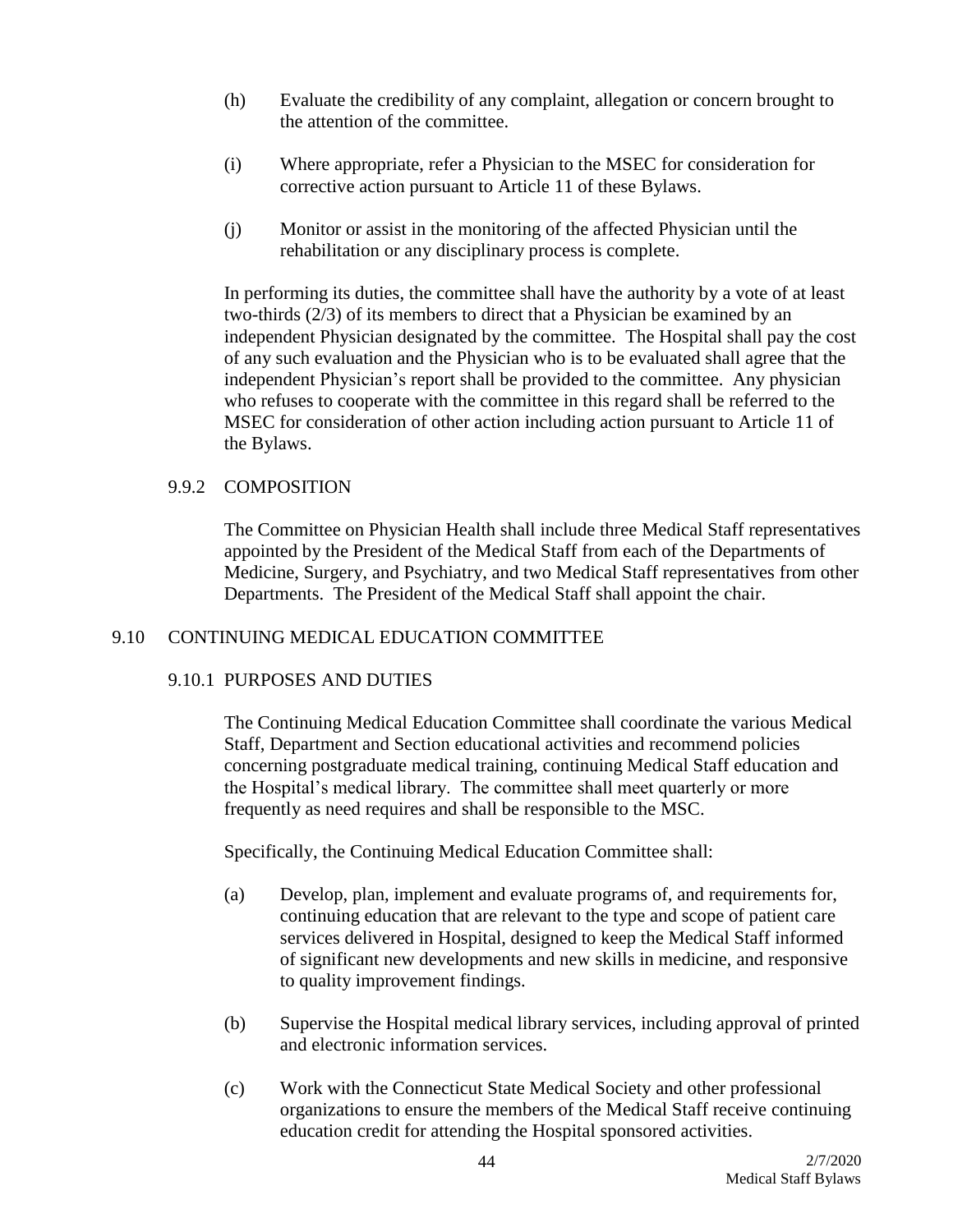- (d) Maintain a written record of educational activities and Medical Staff and AHP staff member participation in them.
- (e) Submit written minutes and/or reports, identifying items needing MSC action, at least quarterly to the MSC.

## 9.10.2 COMPOSITION

The Continuing Medical Education Committee shall include the Director of Medical Education; representatives from the Departments of Family Medicine, Obstetrics and Gynecology, Medicine, Pathology, Surgery, the Director of the Family Medicine Residency Program, at least two other members of the Medical Staff, and representatives from the Quality Improvement Patient Safety Committee and Hospital administration. All are voting members.

# 9.11 GRADUATE MEDICAL EDUCATION COMMITTEE

## 9.11.1 PURPOSES AND DUTIES

The Graduate Medical Education (GME) Committee shall oversee graduate medical education at Middlesex Hospital in compliance with the Accreditation Council for Graduate Medical Education (ACGME) Institutional Requirements.

Specifically, the Graduate Medical Education Committee shall:

- (a) Provide oversight of ACGME accreditation of both Middlesex Hospital and its residency and fellowship programs, the quality of the institutional learning and working environment, the quality of educational experiences, program evaluation and improvement processes, and all processes related to reduction or closure of individual programs, participating sites, and the sponsoring institution.
- (b) Review and approve institutional GME policies and procedures, applications for accreditation of new programs, permanent changes in resident or fellow complement, major changes in structure or duration of education, appointment of new program directors, progress reports to the ACGME, and other requirements as outlined in the ACGME Institutional Requirements.
- (c) Demonstrate effective oversight of ACGME institutional accreditation through performance of an Annual Institutional Review (AIR) in accordance with the ACGME Institutional Requirements, and submission of a written Executive Summary of the AIR annually to the MSC and Hospital Board of Directors.
- (d) Demonstrate oversight of underperforming programs through a Special review process in accordance with ACGME Institutional Requirements.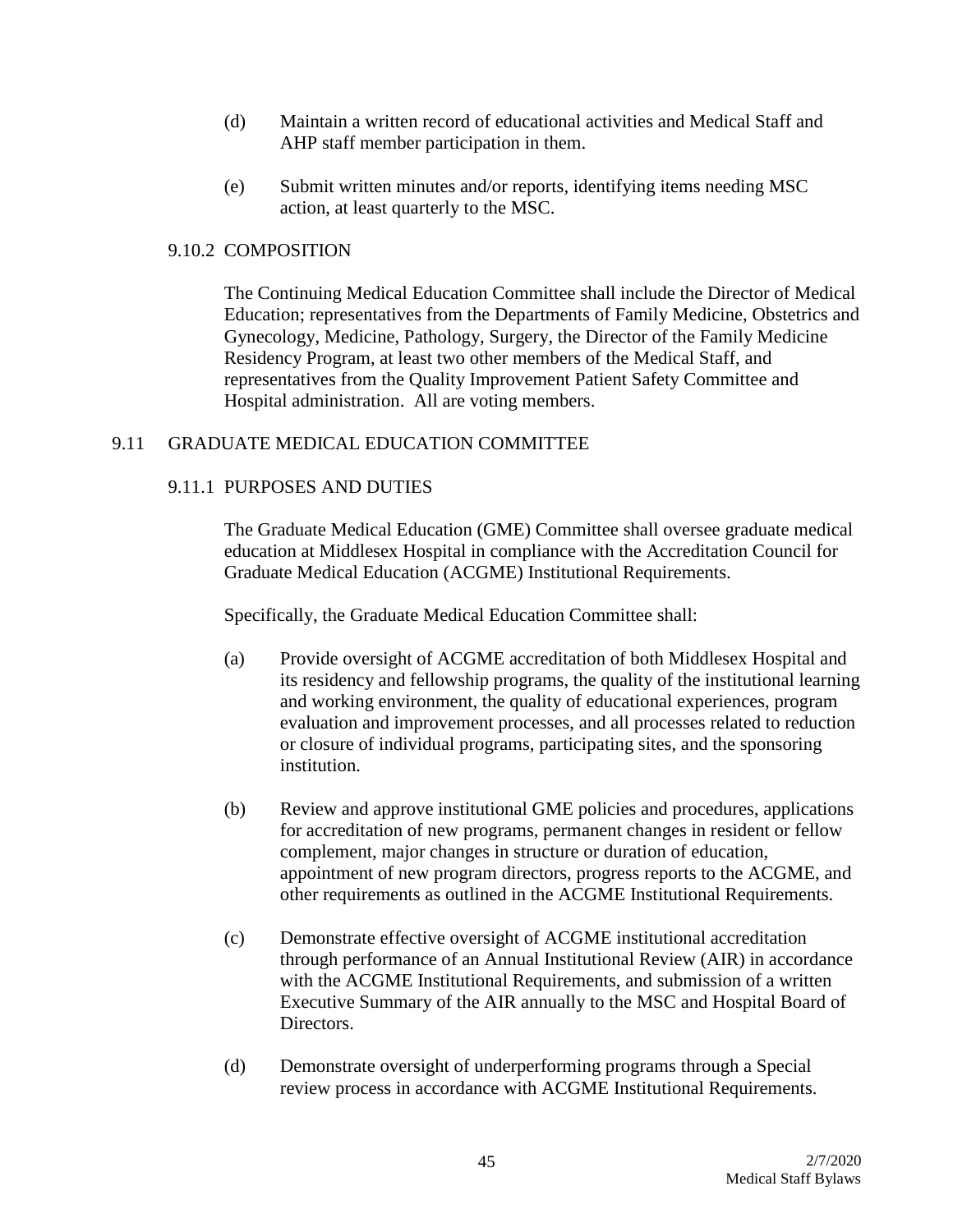- (e) Meeting at a minimum once every quarter. Each meeting must include attendance by at least one resident or fellow.
- (f) Submit written minutes at least quarterly to MSC.

## 9.11.2 COMPOSITION

The Graduate Medical Education Committee shall include at a minimum the ACGME Designated Institutional Official, Director of all residency and fellowship programs; the Vice President for Safety and Quality, a minimum of two peerselected residents from each program, and one or more physicians from departments other than Family Medicine who are actively involved in graduate medical education.

# 9.12 CREDENTIALS COMMITTEE

## 9.12.1 PURPOSES AND DUTIES

The Credentials Committee shall coordinate the Medical Staff credentials function and shall be responsible to the MSC.

Specifically, the Credentials Committee shall:

- (a) Review, investigate and fully consider the credentials and qualifications of all applicants for all Medical Staff appointments and reappointments, make recommendations for Medical Staff membership, make assignments to clinical Departments, and delineate Clinical Privileges in compliance with the provisions of these Bylaws.
- (b) Issue a report to the MSC on each applicant for Medical Staff membership or reappointment or Clinical Privileges, including specific consideration of the recommendations from the Department or Departments in which the applicant requests privileges.
- (c) Assure that a credentials file is maintained for each member of the Medical Staff and AHP, including records of participation in Medical Staff activities and results of quality improvement activities.

### 9.12.2 COMPOSITION

The Credentials Committee shall consist of the Secretary/Treasurer of the Medical Staff, one Medical Staff representative appointed by the President of the Medical Staff from each Department, and a representative from Hospital administration. The representative from Hospital administration serving on this committee shall be a non-voting member of the committee. The Credentials Committee shall meet regularly but at least quarterly.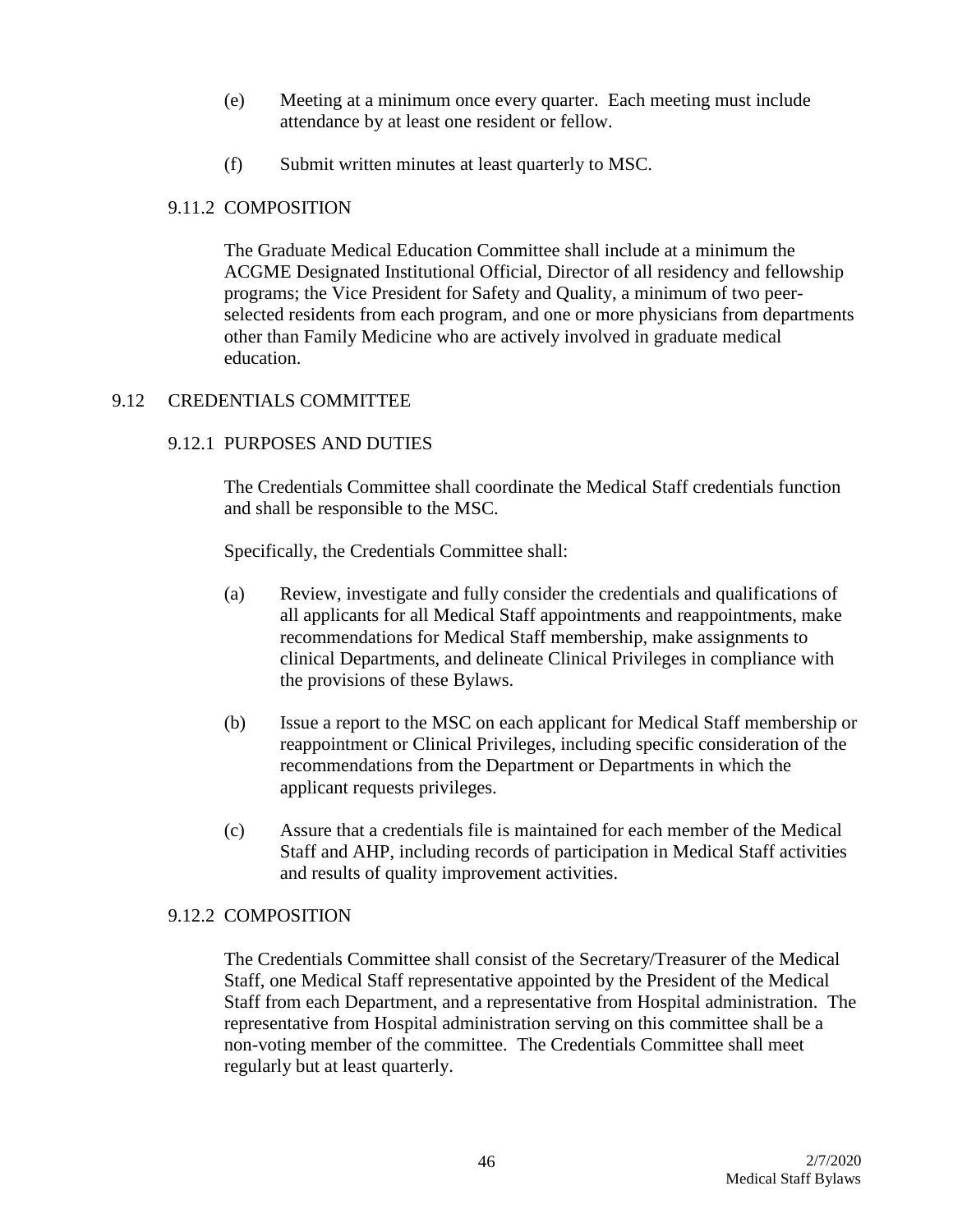## 9.13 CRITICAL CARE COMMITTEE

### 9.13.1 PURPOSES AND DUTIES

The direction of the intensive and critical care units shall be provided by the Critical Care Committee. This committee also shall be responsible for recommending policies for utilization of the coronary care and multipurpose units, shall meet at least quarterly, and shall be responsible to the MSEC.

The Critical Care Committee responsibilities include the following:

- (a) Strive to ensure that the quality, safety, and appropriateness of patient care services provided by the intensive and critical care units be evaluated on a regular basis and that appropriate action is taken based on the findings of the review activities.
- (b) Be responsible for triage and disposition of patients when patient load exceeds optimal operational capacity.
- (c) To establish criteria for admission to and discharge from the critical care units.
- (d) To make recommendations for acquisition of all equipment for the critical care units.
- (e) To develop a program of education in the disciplines of critical care.
- (f) To provide medical input and guidance to critical care nurses in the development of patient care policies and guidelines.
- (g) To provide liaison between admitting Physicians and members of the critical care staffs.

### 9.13.2 COMPOSITION

The Critical Care Committee shall include the Medical Director of the critical care units, as well as one additional representative from each of the following Departments: Anesthesiology, Medicine, Surgery, Family Medicine, and Emergency Medicine. All are voting members. Also, two representatives from the Nursing Department, and one representative from Hospital administration shall serve on the committee without a vote. The director(s) of nursing, supervisor(s) of the units, the nurse managers of the units and special care unit(s) staff nurse(s) may serve as Ex Officio members without a vote.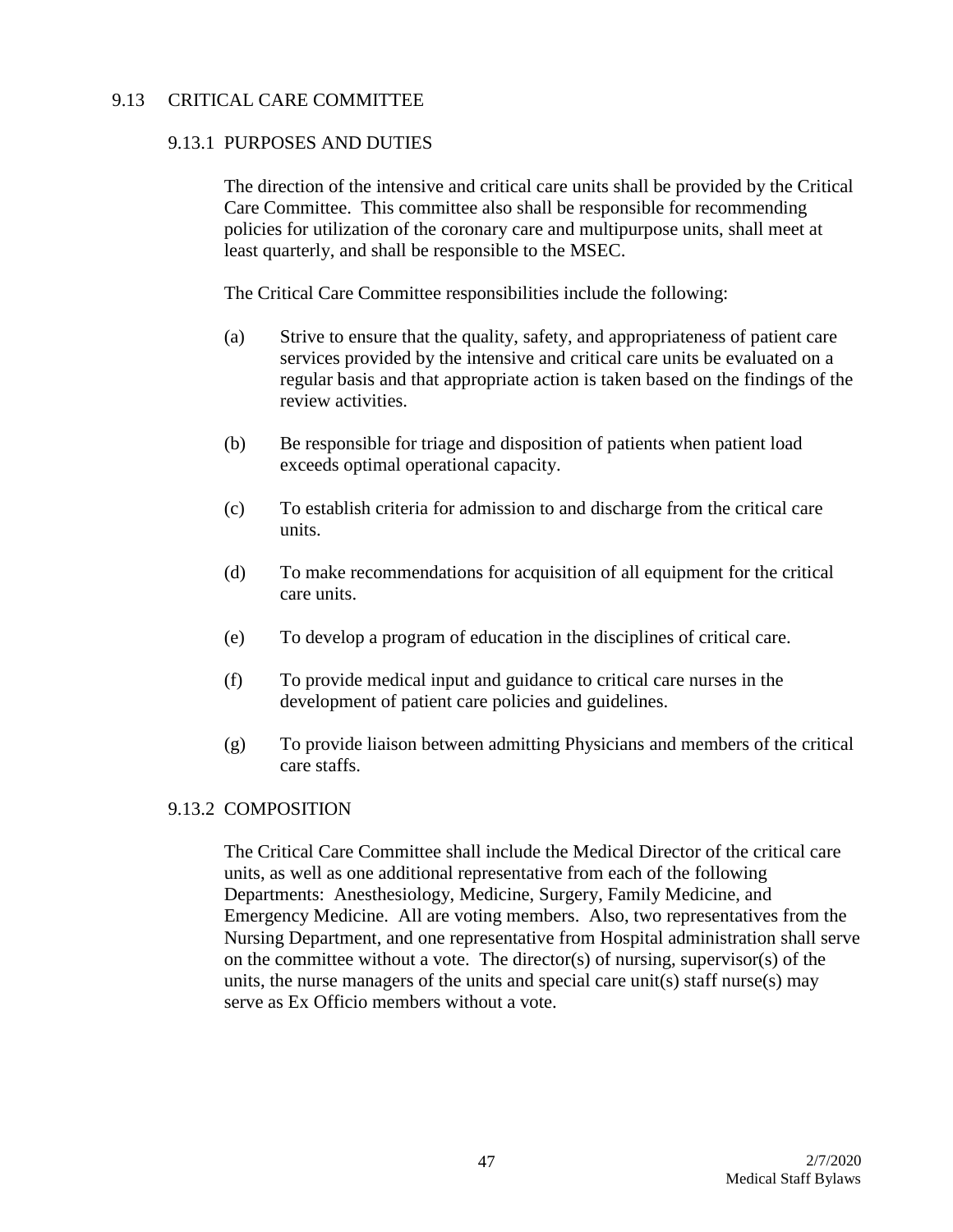## 9.14 HEALTH INFORMATION MANAGEMENT COMMITTEE

## 9.14.1 PURPOSES AND DUTIES

The Health Information Management Committee shall develop and implement policies for the Hospital's health information services. This committee shall meet quarterly or more frequently as need requires and shall be responsible to the MSC.

Specifically, the Health Information Management Committee shall:

- (a) Be responsible for assuring that all health information (electronic and paperbased medical records) is kept confidential as required by law and meets high standards for patient care, usefulness, and scientific value. The committee shall be responsible for assuring that both electronic health information systems and paper-based medical records reflect accurate documentation of medical events, and that this documentation is timely, relevant, and complete.
- (b) Oversee the Health Information Management Forms subcommittee and make recommendations concerning forms, format, and use of both electronic and paper-based medical record information.
- (c) Review medical records and electronic health information to determine the overall quality of documentation, as measured by the promptness of completion, adequacy, and completeness.
- (d) Advise and develop policies to guide the Director of Health Information Management.

### 9.14.2 COMPOSITION

The Health Information Management Committee shall include at least three representatives from the Medical Staff, as well as representatives from Health Information Services, Information Technology Services, Nursing, Quality Improvement, Finance, and Hospital administration. All are voting members.

# 9.15 INFECTION COMMITTEE

### 9.15.1 PURPOSES AND DUTIES

The Infection Committee at the Hospital shall be responsible for surveillance of infection potentials, the review and analysis of actual infections and the development and implementation of a preventive and corrective program designed to minimize infection hazards. This committee shall meet at least monthly and shall report by the submission of written minutes to the MSC.

Specifically, the Infection Committee shall:

(a) Develop a system for reporting, identifying and analyzing the incidence and cause of all infections.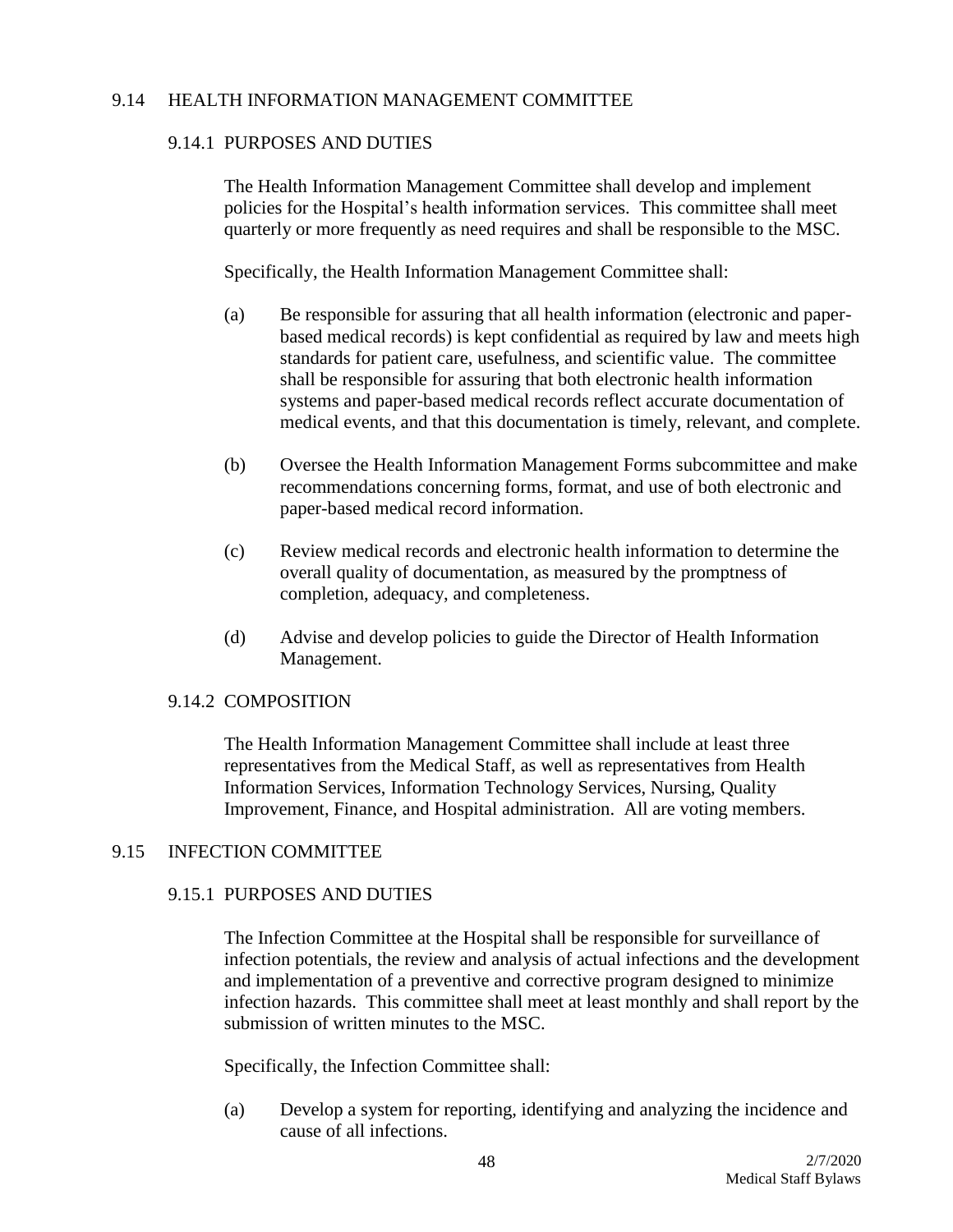- (b) Develop, evaluate and review preventive, surveillance and control policies and procedures relating to all phases of the Hospital's activities including: operating rooms, delivery rooms and special care units; central service, housekeeping and laundry; sterilization and disinfection procedures by heat, chemicals or otherwise; isolation procedures; prevention of cross-infection by anesthesia apparatus or inhalation therapy equipment; testing of personnel for carrier status; disposal of infectious material; food sanitation and waste management; and other situations as requested.
- (c) Review the clinical use of antibiotics, conduct on a periodic basis statistical/ prevalence studies of antibiotic usage and susceptibility/ resistance trend studies, and recommend to the Pharmacy and Therapeutics Committee antibiotics to be included in the Hospital formulary.
- (d) Evaluate sterilization procedures.
- (e) Evaluate isolation procedures.
- (f) Recommend methods of prevention of cross-infection by anesthesia apparatus and respiratory therapy equipment.
- (g) Investigate Hospital personnel for carrier status, as required.
- (h) Make recommendations regarding the disposal of infectious material.
- (i) Review and present findings and recommendations concerning the use of antibiotics and develop criteria for the prophylactic and therapeutic use of antibiotics.
- (j) Monitor the sensitivity of all organisms and issue reports on a regular basis. The chair of the Infection Committee and the Hospital epidemiologist shall have the authority to institute or remove isolation measures, to order laboratory procedures for diagnosis of infectious disease, and to direct environmental sampling whenever indicated. These personnel have the authority to impose special medical isolation or quarantine when appropriate.

# 9.15.2 COMPOSITION

The Infection Control Committee shall include at least one Physician representative from each of the Departments of Medicine, Surgery, Pathology, and Family Medicine, and representatives from the laboratory, Hospital administration, Nursing, Pharmacy, Infection Control, and the Hospital epidemiologist. All shall be voting members.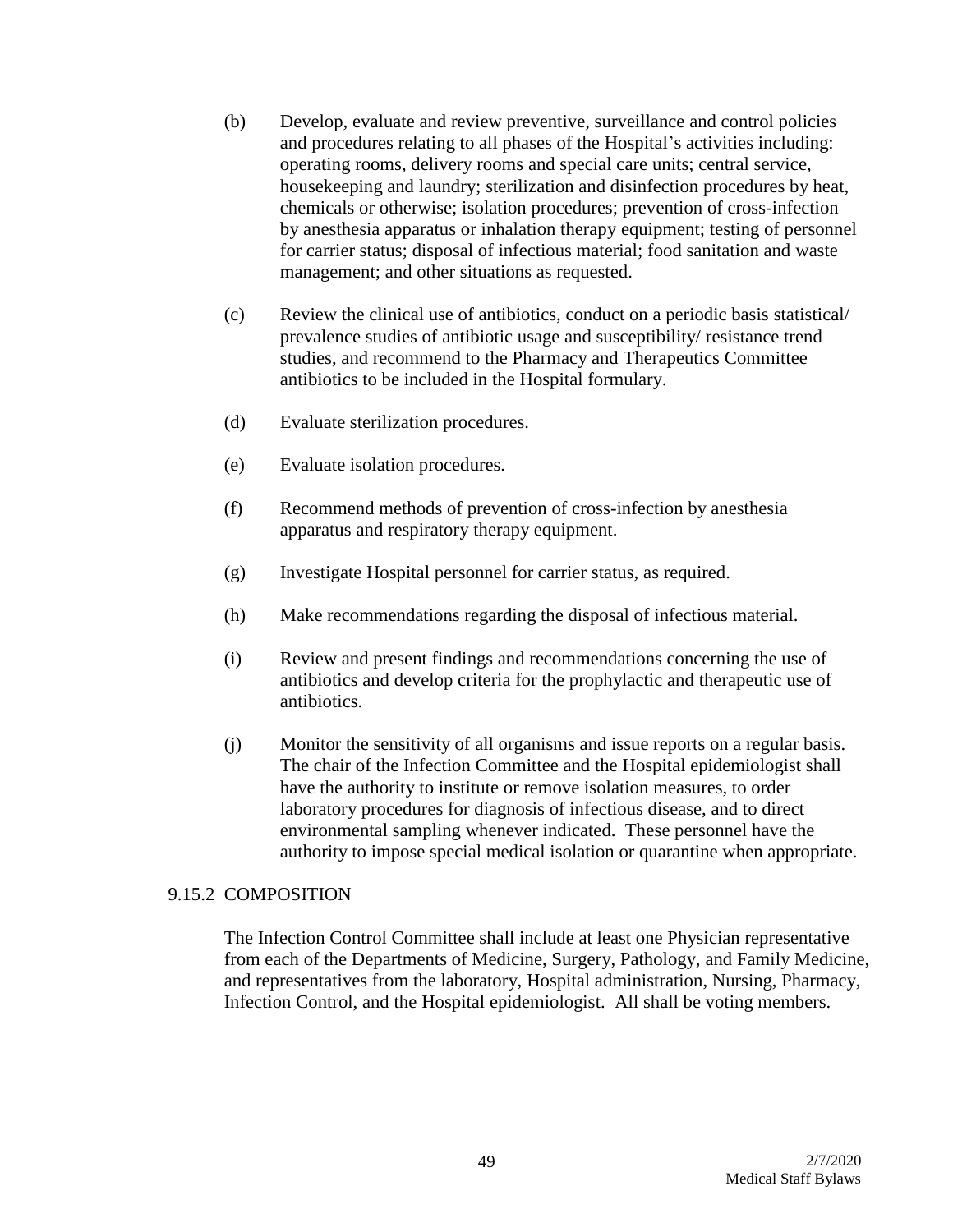### 9.16 PERINATAL MORBIDITY AND MORTALITY COMMITTEE

### 9.16.1 PURPOSES AND DUTIES

The duties of the Perinatal Morbidity and Mortality Committee shall be to improve perinatal survival in this Hospital through documentation and analysis of all cases of perinatal morbidity and mortality. The committee shall meet at least quarterly and report periodically on its findings and recommendations to the MSC. Questions involving management of individual cases shall be referred to the Department in which the involved physician is a member for review through the Departmental quality improvement process.

## 9.16.2 COMPOSITION

The committee shall consist of at least one Medical Staff member of each of the following Departments: Obstetrics, Pediatrics, and Family Medicine. In addition, representatives of the Obstetrical Nursing staff and Quality Improvement shall be included in the committee's membership. All of the previously mentioned members shall be voting members. On an ad hoc basis, Medical Staff members of the Department of Anesthesiology and Pathology will also be represented. The members shall be appointed by the President of the Medical Staff. The committee shall meet regularly but at least quarterly.

# 9.17 PHARMACY AND THERAPEUTICS COMMITTEE

# 9.17.1 PURPOSES AND DUTIES

The Pharmacy and Therapeutics Committee shall fulfill Medical Staff functions relating to pharmacy and therapeutics including receiving reports and following up on deficiencies identified. It shall meet quarterly or more frequently as need requires and shall be responsible to the MSC.

Specifically, the Pharmacy and Therapeutics Committee shall:

- (a) Be responsible for the development and monitoring of all drug utilization policies and practices within the Hospital.
- (b) Be responsible for the development and surveillance of all drug utilization policies and practices within the Hospital.
- (c) Assist in the formulation of broad professional policies regarding the evaluation, appraisal, selection, procurement, storage, distribution, use, safety, and other matters relating to drugs in the Hospital.
- (d) Serve as an advisory group to the Medical Staff and Pharmacy on matters pertaining to the choice of available drugs.
- (e) Prevent unnecessary duplication in the procurement and inventory of drugs.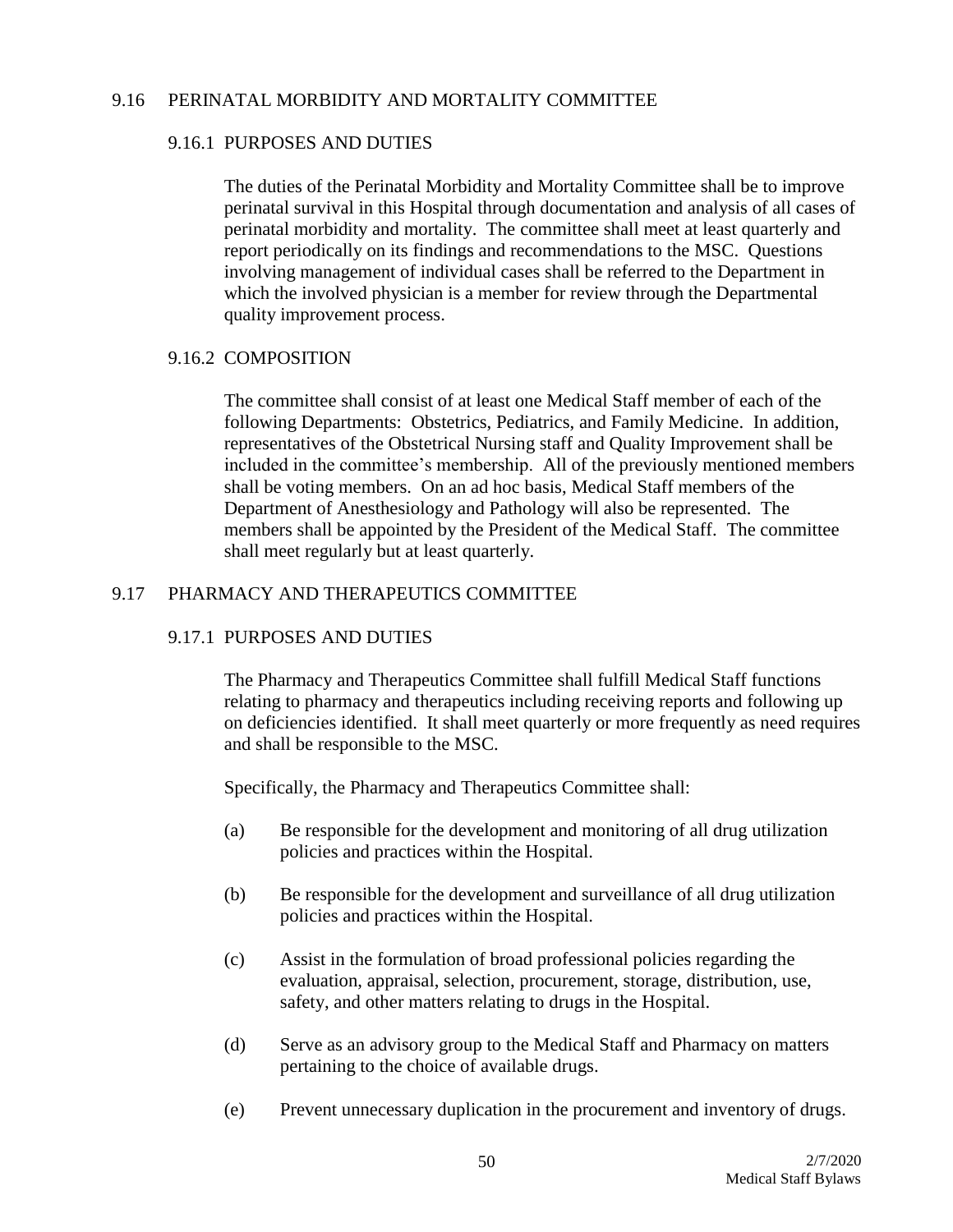- (f) Evaluate clinical data concerning new drugs or preparations requested for use in the hospital.
- (g) Establish standards concerning the use and control of investigational drugs and of research in the use of recognized drugs.
- (h) Oversee the Nutrition Support Subcommittee, established as a multidisciplinary subcommittee, to develop policies and procedures for enteral and parenteral nutrition. This subcommittee is responsible for establishing guidelines and monitoring compliance with enteral tube feedings, specialized oral feedings, and parenteral alimentation. The subcommittee will maintain and monitor the standards and utilization of nutrition as part of the methodology in the treatment of disease and make recommendations regarding monitoring of patients receiving nutritional support services.
- (i) Oversee the Antimicrobial Stewardship Program (ASP), an interdisciplinary subcommittee, which develops policies and processes to ensure optimal antimicrobial use across the health system. This subcommittee is responsible for developing and maintaining approved protocols for treatment of infectious diseases, evaluating antimicrobial use in order to optimize therapy and reduce antimicrobial resistance (and other unintended consequences of antimicrobial use), and educating providers, nursing, and pharmacists on antimicrobial stewardship practices. The subcommittee will review new drugs for potential addition to the MH drug formulary and collaborate with Pharmacy and Infectious Disease on appropriate strategies for managing antimicrobial drug shortages. The ASP chair and pharmacist are responsible for reporting on antibiotic usage, rates of IV-to-PO conversions, days of therapy (DOT), and trends in multi-drug resistant organisms (MDROs) to the Antimicrobial Stewardship subcommittee, P&T Committee, Infection Prevention Committee, and other committees as appropriate.
- (j) Review, coordinate and recommend changes to Hospital, Medical Staff, Department and Section rules, regulations, policies and procedures regarding the evaluation, appraisal, selection procurement, storage, distribution, use, safety procedures and all other matters relating to pharmaceuticals and isotopes in Hospital, at least once every three (3) years.
- (k) Develop and review periodically a formulary for use in Hospital, prescribe the necessary operating rules and regulations for its use, and assure that said rules and regulations are available to and observed by all Medical Staff members.
- (l) Review all unexpected drug reactions and review significant medication errors.
- (m) Submit written minutes and/or reports, identifying those items needing MSC action at least quarterly to the MSC and the Quality Improvement Patient Safety Committee of the Medical Staff concerning drug utilization policies and practices in the Hospital.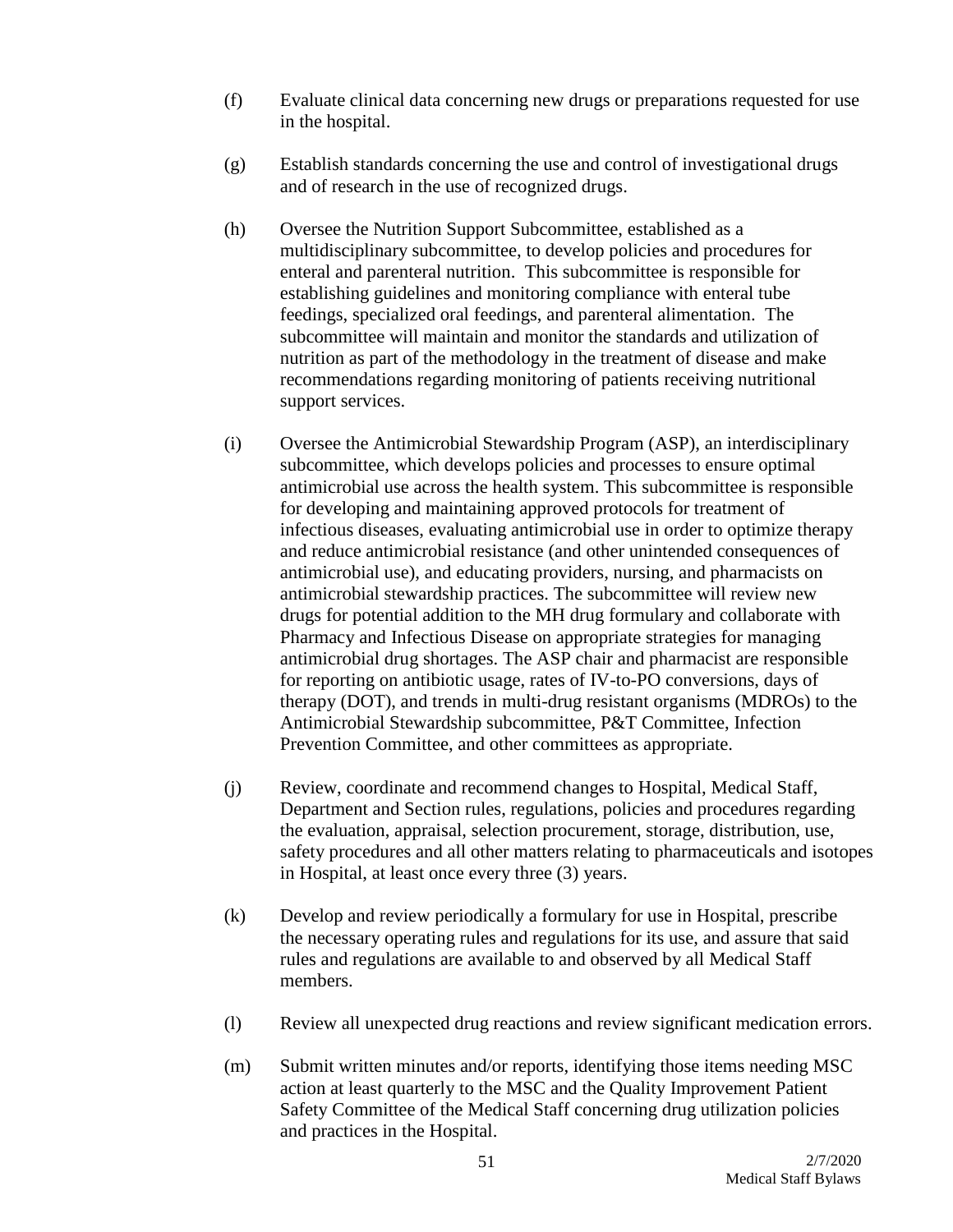#### 9.17.2 COMPOSITION

The Pharmacy and Therapeutics Committee shall consist of at least three (3) representatives of the Medical Staff and one (1) representative each from Pharmacy Services, the Nursing Department, and Hospital administration. In addition, the Director of Pharmacy Services shall be a member of and act as secretary for the Committee. All are voting members.

### 9.18 QUALITY IMPROVEMENT PATIENT SAFETY COMMITTEE

### 9.18.1 PURPOSES AND DUTIES

The Quality Improvement Patient Safety Committee shall be responsible for monitoring the performance improvement activities of the Medical Staff Departments, Sections, clinical support services, and committees having hospitalwide quality improvement and patient safety functions. Monitoring activities shall be conducted in accordance with the Hospital Quality Improvement Patient Safety Plan.

The committee shall develop a written Hospital Quality Improvement Patient Safety Plan. The Plan shall set forth its objectives and scope, and the mechanisms to be used to monitor effective implementation. The Plan shall be reviewed at least annually by the Board of Directors and revised whenever necessary. Copies of the Plan shall be distributed to all Departments.

The Quality Improvement Patient Safety Committee shall coordinate and monitor the Medical Staff data-gathering and analysis components of the Hospital's quality improvement patient safety program(s) and develop the Medical Staff Quality Improvement Patient Safety Plan. The committee shall review the Medical Staff's quality improvement and patient safety activities annually for effectiveness, comprehensiveness, integration, and cost efficiency. The committee shall meet at least quarterly and shall send reports and minutes to the Board of Directors and to the MSEC and MSC.

Specifically, the Quality Improvement and Patient Safety Committee shall:

- (a) Review and oversee the quality improvement and patient safety activities of all Departments, Sections and committees through reports and assessment procedures. The committee's report or minutes shall reflect its findings on the quality and safety of care provided by Departments and Sections.
- (b) Identify problems and make recommendations for follow-up to the Departments and Sections of the Medical Staff and, through its chair, communicate to the Departments and Sections any concerns relating to quality and appropriateness of assessments.
- (c) Respond to issues identified by Hospital administration which are medical in nature or have potentially significant impact upon medical care.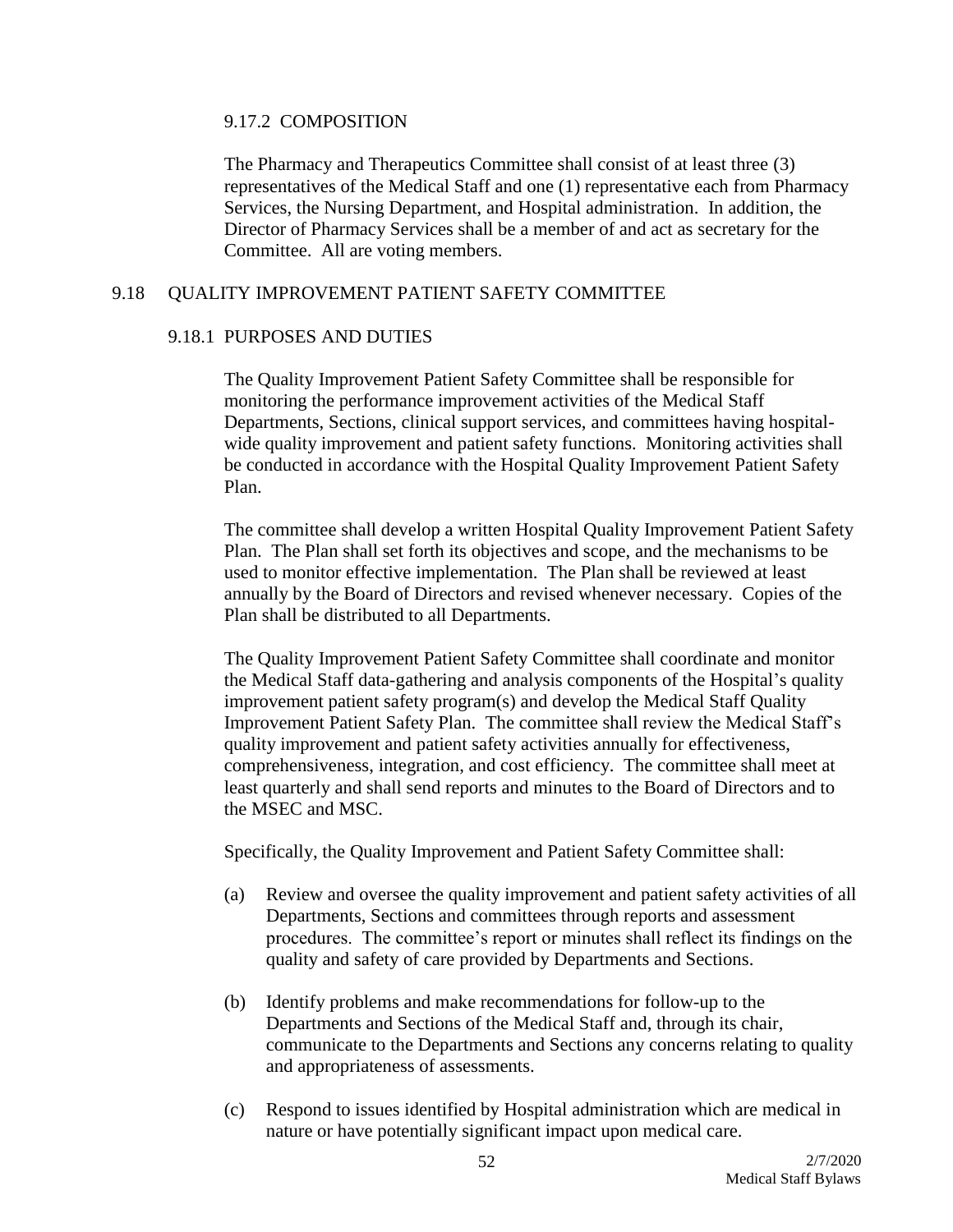#### 9.18.2 COMPOSITION

The composition of the committee shall be set forth in the Hospital Quality Improvement Patient Safety Plan. The President of the Medical Staff shall designate a member of the Active Medical Staff as chair.

### 9.19 SURGICAL SERVICES COMMITTEE

### 9.19.1 PURPOSES AND DUTIES

The Surgical Services Committee will serve as a forum for discussion of issues relevant to surgical services, including the Operating Room, Outpatient Surgery Department**,** the Outpatient Surgery Center, and all post anesthesia care units. The committee shall meet quarterly or more frequently as need requires and shall be responsible to the MSC.

Specifically, the Surgical Services Committee shall:

- (a) Develop and enforce policies and rules and regulations relating to the management and function of surgical services.
- (b) Monitor quality improvement activities and risk management activities related to surgical services.
- (c) Initiate and refine long range planning for surgical services.
- (d) Participate in and contribute to the Hospital's budget process.
- (e) Communicate and collaborate with the Department of Nursing in decisions and policies concerning staffing and performance.

### 9.19.2 COMPOSITION

The Surgical Services Committee shall consist of the Chairs of the Departments of Surgery and Anesthesiology, the Section Chiefs of all Sections of the Department of Surgery (including General Surgery, Neurosurgery, Ophthalmology, Oral Maxillofacial Surgery/Dental Medicine, Orthopedics, Otolaryngology, Plastic Surgery, Podiatry**,** Urology, Vascular Surgery) Section Chief of Gastroenterology, a Medical Staff representative of the Department of Obstetrics/Gynecology, as well as the Director of Outpatient Surgery, the Director of the Surgical Services, the Clinical Coordinator of the Operating Room, the Clinical Coordinator of the Surgery Center, and the Vice President of Nursing. A Medical Staff representative from the Department of Radiology is encouraged to attend. The Chair of the Department of Surgery or, if the Chair of the Department of Surgery is unable to serve, the Chair of the Department of Anesthesiology will be the chair of the Surgical Services Committee. All shall be voting members.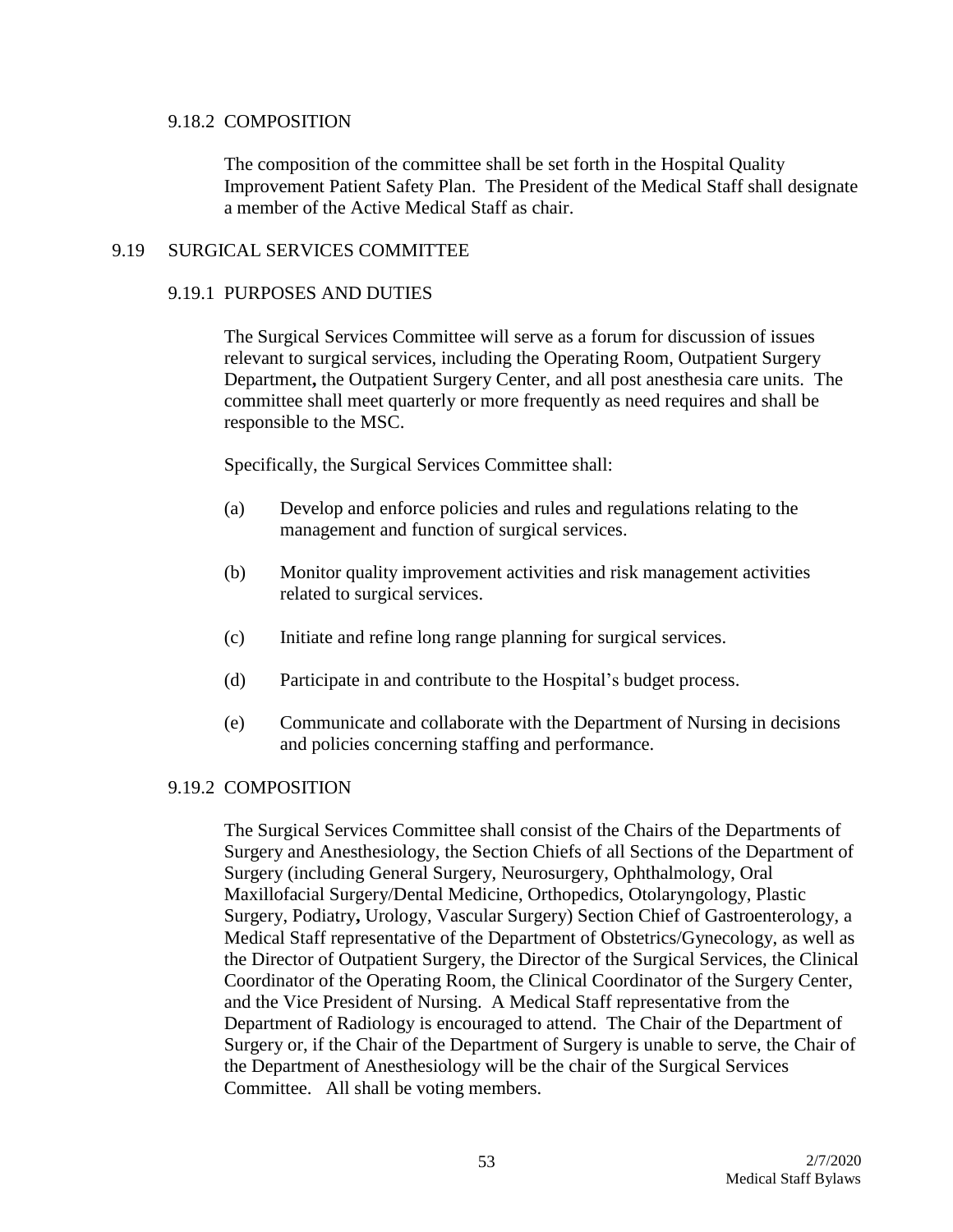### 9.20 TISSUE AND TRANSFUSION COMMITTEE

### 9.20.1 PURPOSES AND DUTIES

The Tissue and Transfusion Committee shall:

- (a) Determine the correlation between preoperative and postoperative pathology diagnoses. This review shall also determine whether surgical care management was within acceptable limits of proper surgical and medical practice.
- (b) Review all procedures involving tissue removal, and determine whether there were approved indications for the procedures.
- (c) Monitor the blood bank. The review shall include inventory control, evaluation of blood wastage, evaluation of blood transfusions based on established indicators, and evaluation of transfusion reactions.
- (d) Act as an advisory committee to the laboratory in the development and review of blood bank policies and procedures.
- (e) Meetings shall be held at least quarterly and written minutes and/or reports, identifying those items needing MSC action, shall be submitted to the MSC.

Opinions with respect to discrepancies uncovered by the committee shall be brought to the attention of the Physician responsible for the case. Physicians involved shall provide adequate explanation to the Tissue and Transfusion Committee before its next regular meeting. Cases with serious discrepancies or inadequate explanation shall be referred to the monthly meeting of the appropriate Department for discussion.

### 9.20.2 COMPOSITION

The Tissue and Transfusion Committee shall consist of a pathologist who shall be the chair of the committee, at least three (3) members of the Department of Surgery, one (1) member of the Department of Obstetrics and Gynecology, one (1) member of the Department of Medicine, and one (1) member of the Department of Family Medicine. All are voting members.

### ARTICLE 10. CORRECTIVE ACTION

There are three types of intervention which may be undertaken to address attitude, behavior and/or performance out of compliance with these Bylaws. The Medical Staff leadership will select the most appropriate intervention(s) depending upon the facts and circumstances.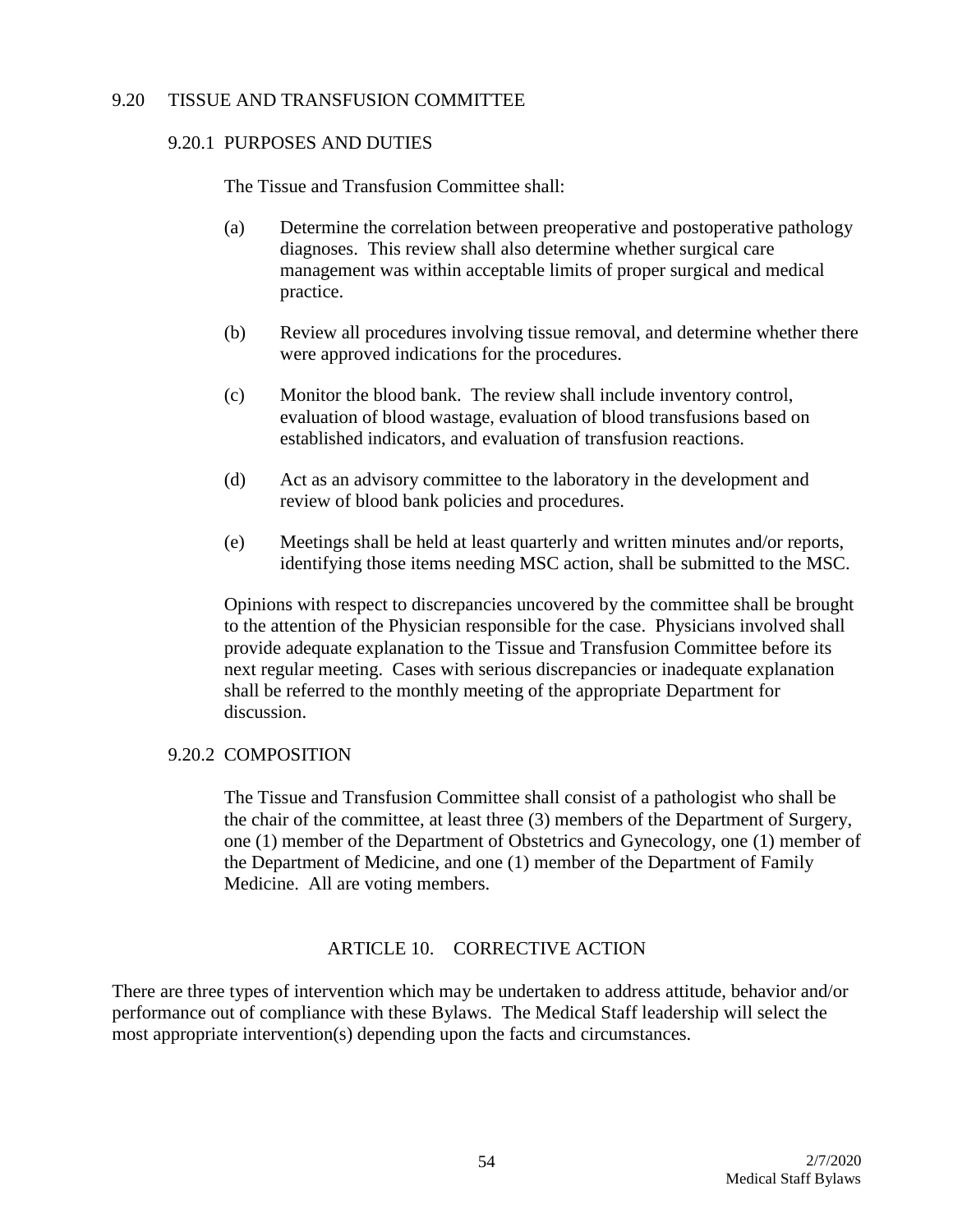### 10.1 COLLEGIAL INTERVENTION

Collegial intervention is an informal communication between a Practitioner/AHP and a colleague under the direction of the Medical Staff leadership. Medical Staff leaders and Hospital administration should use collegial and educational efforts to address questions relating to an individual's clinical practice and professional conduct. The goal of collegial intervention is to arrive at voluntary, responsive actions. Collegial efforts may include, but are not limited to, counseling, sharing of comparative data, monitoring, and additional training or education.

Collegial intervention efforts are encouraged, but are not mandatory, and shall be within the discretion of the appropriate Medical Staff leaders. The President of the Medical Staff in conjunction with the MSEC shall determine whether to direct a matter to be handled in accordance with another Section of the Bylaws, such as the corrective action process, or the Policy on Physician Health. The collegial intervention provided in this Section 10.1 is not a procedural right of the Practitioner and shall not be conducted according to the procedural rules provided in Article Eleven of these Bylaws. The Practitioner/AHP shall not be permitted to bring an attorney or other representative to interviews. All collegial intervention efforts by Medical Staff leaders and Hospital administration are part of the Hospital's performance improvement and professional peer review activities.

## 10.2 DISCRETIONARY INTERVIEW PRIOR TO CORRECTIVE ACTION

Prior to initiating corrective action against a member of the Medical Staff, the initiating party may, but is not obligated to, afford the Practitioner a formal interview at which the circumstances prompting the corrective action shall be discussed and the Practitioner shall be permitted to present relevant information in the Practitioner's own behalf. A formal interview shall be initiated by Special Notice to the Practitioner from the Chair of the appropriate Department or President of the Medical Staff, with copies transmitted to the President of the Medical Staff and the members of the MSEC (if initiated by a Department Chair). The President of the Medical Staff may be present as an observer at a formal interview. If the Practitioner fails to respond to the Special Notice or declines to participate in the interview, corrective action shall immediately proceed in accordance with these Bylaws. The formal interview provided in this Section 10.2 is not a procedural right of the Practitioner and shall not be conducted according to the procedural rules provided in Article Eleven of these Bylaws. The Practitioner shall not be permitted to bring an attorney or other representative to formal interviews.

# 10.3 ROUTINE CORRECTIVE ACTION

Whenever a member of the Medical Staff with Clinical Privileges engages in, makes or exhibits acts, statements, demeanor or professional conduct, either within or outside of the Hospital, and the same is, or is reasonably likely to be, detrimental to patient safety or to the delivery of quality patient care, disruptive to Hospital or Hospital operations or an impairment to the community's confidence in the Hospital, evaluating the possible need for corrective action or proceeding with corrective action against the Practitioner may be initiated by an officer of the Medical Staff, by the Chair of any Department or Chief of any Section in which the Practitioner holds membership or exercises Clinical Privileges, by the President of the Hospital, or by the Board.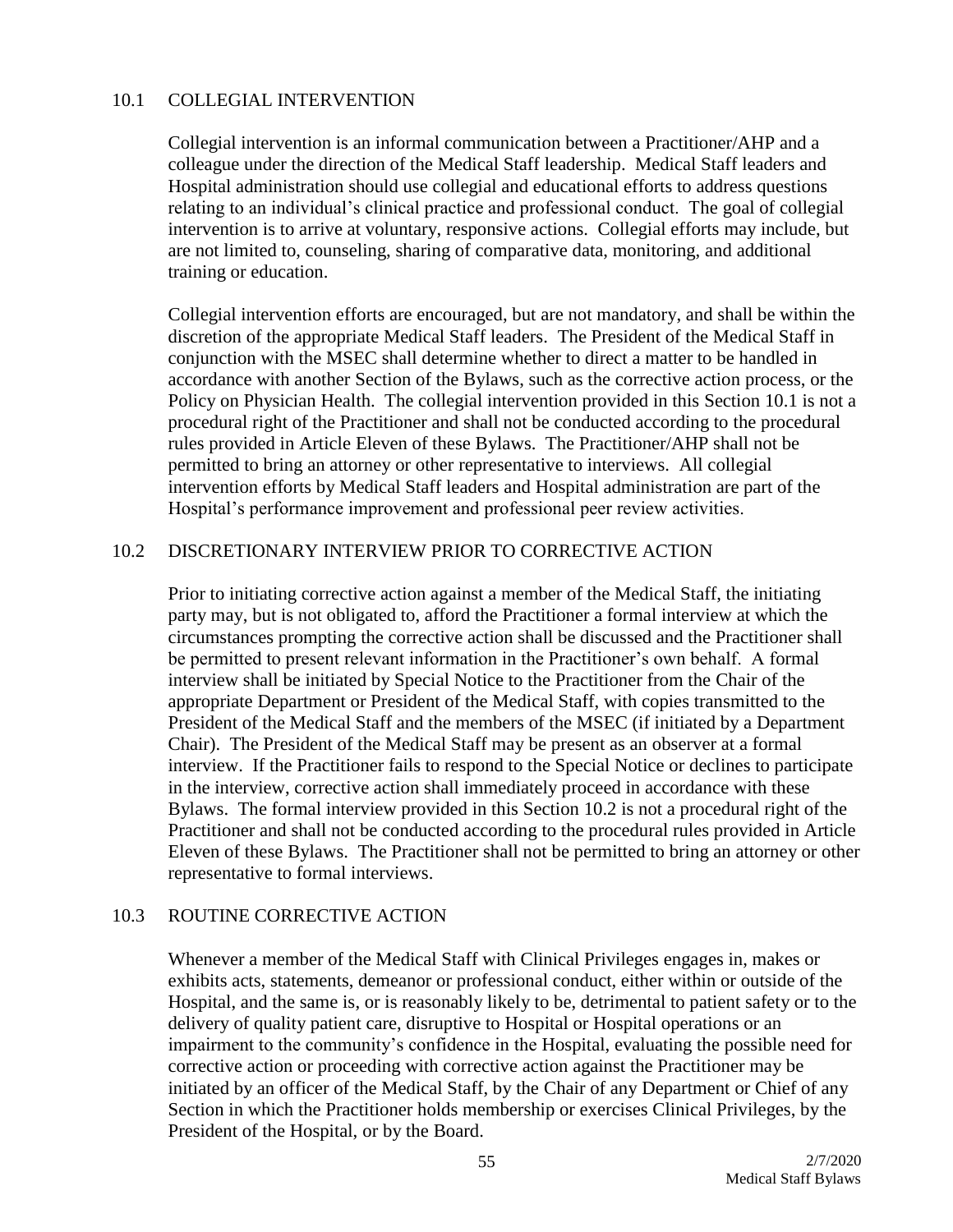#### 10.3.1 REQUESTS AND NOTICES

All requests for corrective action shall be in writing, submitted to the MSEC, and supported by reference to the specific activities or conduct constituting the grounds for the request.

### 10.3.2 INVESTIGATION

After deliberation, the MSEC shall either act on the request or direct that an investigation concerning the grounds for the corrective action request be undertaken. The MSEC shall conduct such investigation itself or assign this task to a Medical Staff officer, Department or Section, standing or ad hoc committee, or other organizational component of the Medical Staff. Expert assistance may be obtained to assist in an investigation. This investigative process is not a "hearing" as that term is used for purposes of hearing and appellate review. It may include a consultation with the Practitioner involved and with the individuals who may have knowledge of the events involved. If the investigation is conducted by a group or individual other than the MSEC, that group or individual shall forward a written report of the investigation to the MSEC as soon as is practicable. Failure to submit information requested by the MSEC (or a Medical Staff officer, Department or Section, standing or ad hoc committee, or other organizational component of the Medical Staff) as part of an investigation within the time specified in the request shall result in voluntary relinquishment of Privileges and Medical Staff membership. The MSEC may at any time within its discretion, terminate the investigative process and proceed with action as provided below. If an investigation is conducted by the MSEC pursuant to a request or inquiry by the Board, the results of such investigation and recommendation shall be forwarded to the Board.

### 10.3.3 MEDICAL STAFF EXECUTIVE COMMITTEE ACTION

As soon as is practicable after the conclusion of the investigative process, if any, but in any event within thirty (30) days after receipt of the request for corrective action, unless deferred, the MSEC shall act upon such request. Its action may, without limitation, recommend:

- (a) Rejection of the request for corrective action.
- (b) A warning or formal letter of reprimand.
- (c) A probationary period with monitoring of cases but without special requirements of prior or concurrent consultation or direct supervision.
- (d) Suspension of Membership Prerogatives that do not affect Clinical Privileges.
- (e) Individual requirements of consultation or supervision.
- (f) Reduction, suspension, or revocation of Clinical Privileges.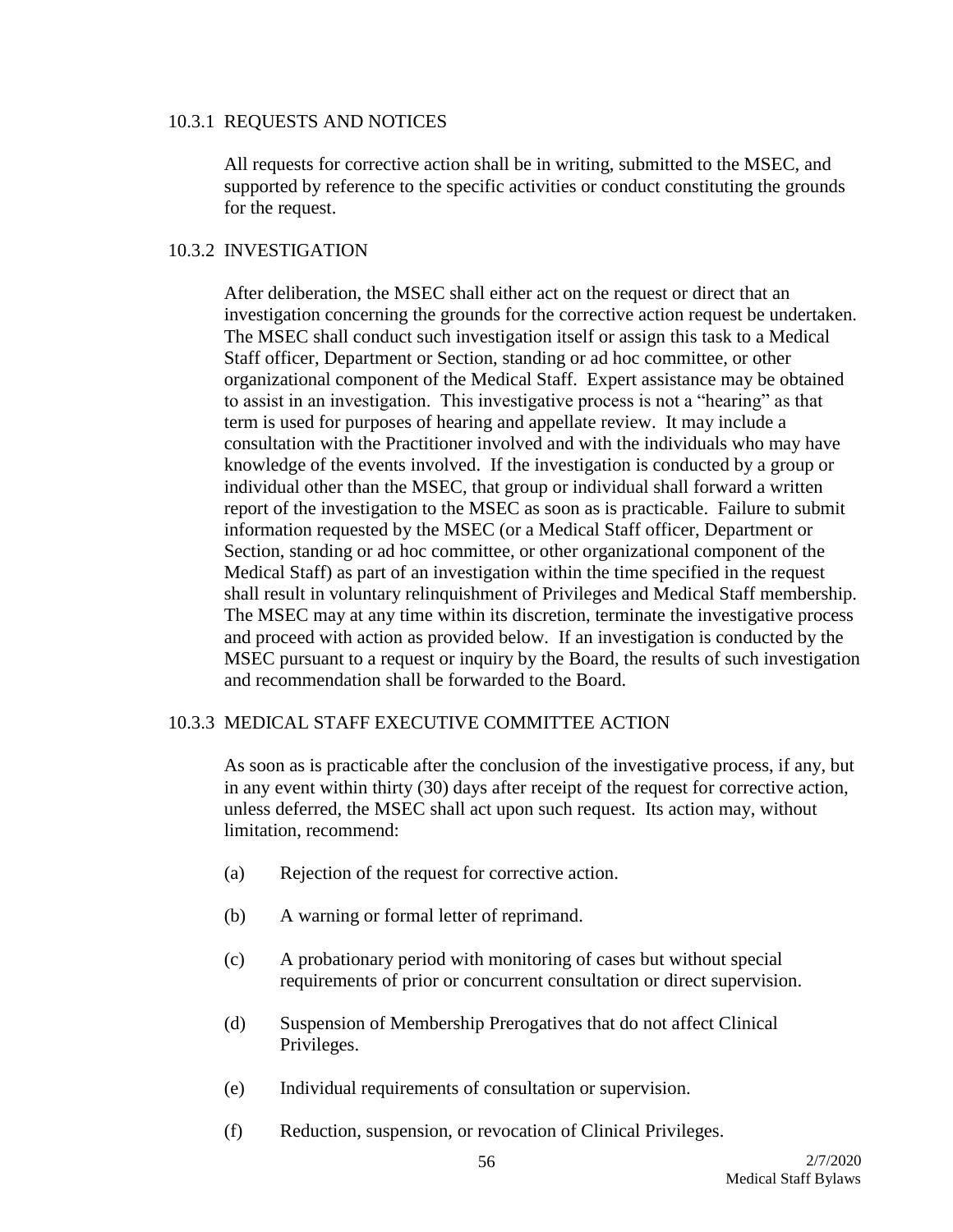- (g) Reduction of Medical Staff category or suspension or limitation of any Membership Prerogatives directly related to the Practitioner's provision of patient care.
- (h) Suspension or revocation of Medical Staff membership.
- (i) Further inquiry or other appropriate action.

### 10.3.4 DEFERRAL

If additional time is needed to complete the investigative process, the MSEC may defer action on the request for good cause. A subsequent recommendation for any one or more of the actions provided in Section 10.3.3 shall be made as promptly as possible.

### 10.3.5 PROCEDURAL RIGHTS

A recommendation made by the MSEC pursuant to Section 10.3.3 for individual consultation, decreased Privileges, reduced Medical Staff category (other than any automatic reductions in Medical Staff category for failure to satisfy the qualifications of such category pursuant to Sections 4.2.4 and 4.2.5 of these Bylaws), diminished or suspended Membership Prerogatives affecting Clinical Privileges, or suspended or revoked Medical Staff membership shall be deemed "adverse" and shall entitle the Practitioner to the procedural rights contained in Article Eleven.

### 10.3.6 OTHER ACTION

A recommendation made by the MSEC pursuant to Section 10.3.3 for rejection, warning/reprimand, probation with monitoring, or diminished Membership Prerogatives that do not affect Clinical Privileges shall not be deemed "adverse."

### 10.4 SUMMARY SUSPENSION

### 10.4.1 SUMMARY SUSPENSION

The President of the Hospital, the chair of the Board, and the President of the Medical Staff, or their respective delegates, shall each have the authority to summarily suspend all or a portion of the Clinical Privileges or the Medical Staff membership of a Practitioner where the failure to take such an action could result in an imminent danger to the health of any individual. Such suspension shall become effective immediately upon imposition.

### 10.4.2 MEDICAL EXECUTIVE COMMITTEE ACTION

As soon as possible, but in any event within five (5) business days after a summary suspension is imposed, the MSEC shall convene to review and consider the action taken. The MSEC may recommend modification, continuation, or termination of the suspension.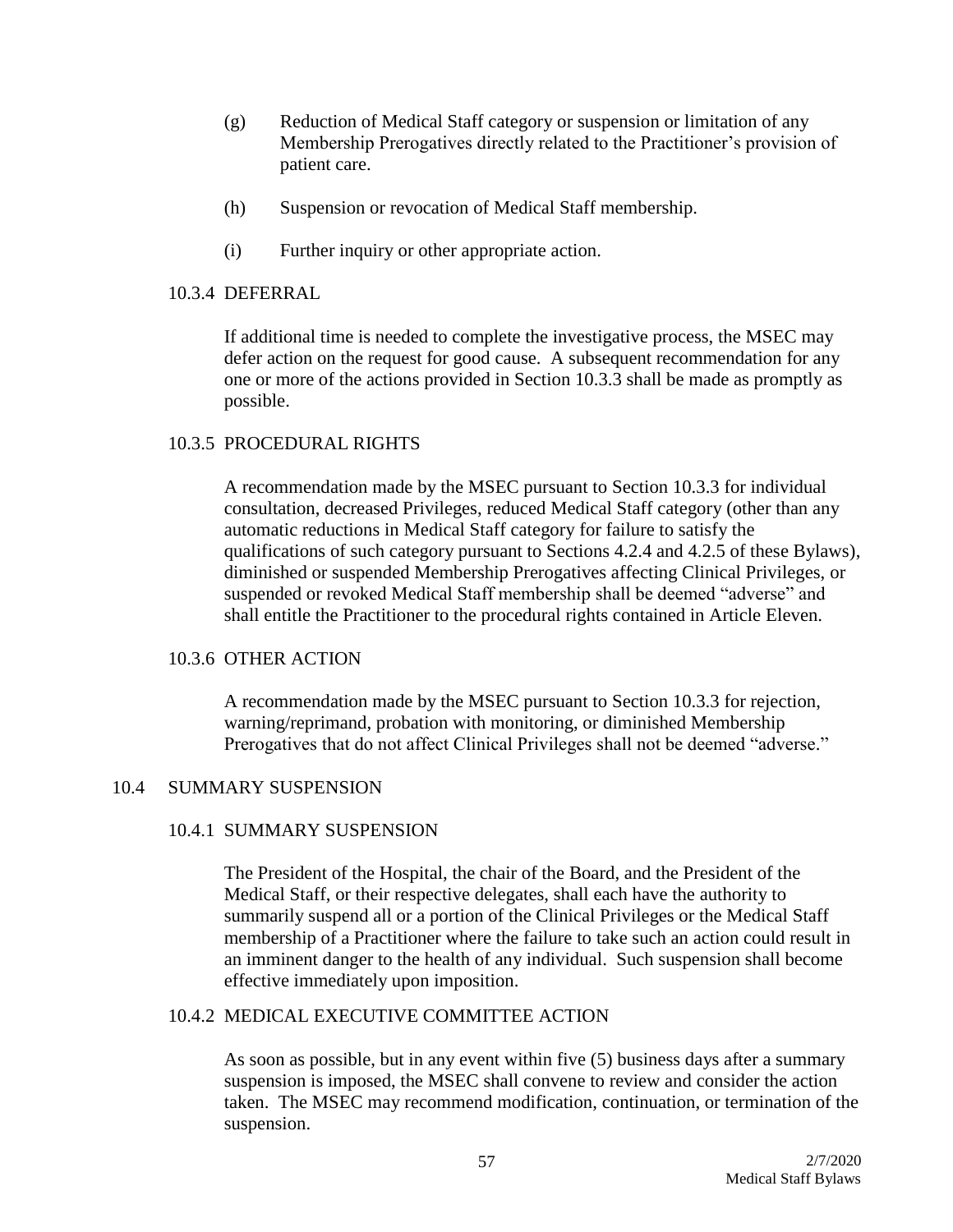#### 10.4.3 PROCEDURAL RIGHTS

If the MSEC recommends immediate termination or modification of the suspension to one of the sanctions provided for in Section 10.3.3 (e) through (h), the Practitioner shall be entitled to the procedural rights contained in Article Eleven. If such procedural rights are exercised, the hearing and appellate review process concerning the summary suspension may be combined with the hearing and appellate review process for other related adverse actions.

### 10.4.4 OTHER ACTION

An MSEC recommendation to terminate or modify the suspension to a lesser sanction not triggering procedural rights shall be transmitted immediately, together with all supporting documentation, to the chair of the Board and the President of the Hospital. The terms of the summary suspension as originally imposed shall remain in effect pending a final decision by the Board, as applicable.

## 10.5 AUTOMATIC REVOCATION, RESTRICTION, SUSPENSION OR PROBATION

## 10.5.1 LICENSE

- (a) Revocation: Whenever a Practitioner's license to practice in Connecticut is revoked or voluntarily relinquished, the Practitioner's Medical Staff membership and Clinical Privileges shall be immediately and automatically revoked without resort to the provisions of Article Eleven. If the license subsequently is restored or a new license is issued, the Practitioner may, if eligible, apply for initial appointment to the Medical Staff in the same manner as other new applicants.
- (b) Restriction: Whenever a Practitioner's license is partially limited or restricted in any way, those Clinical Privileges which had been granted that are within the scope of the limitation or restriction shall be similarly limited or restricted automatically. Further action on the matter shall proceed under Section 10.5.4.
- (c) Suspension: Whenever a Practitioner's license is suspended, Medical Staff membership and Clinical Privileges shall be automatically suspended effective upon and for at least the term of the suspension. Further action on the matter shall proceed under Section 10.5.4.
- (d) Probation: Whenever a Practitioner is placed on probation by a licensing authority, the Practitioner's voting and office-holding Membership Prerogatives shall be automatically suspended effective upon and for at least the term of the probation. Further action on the matter shall proceed under Section 10.5.4.
- (e) In the event of a revocation or suspension of Medical Staff membership or Clinical Privileges pursuant to this Section 10.5.1, the provisions of Article Eleven of these Bylaws shall not apply.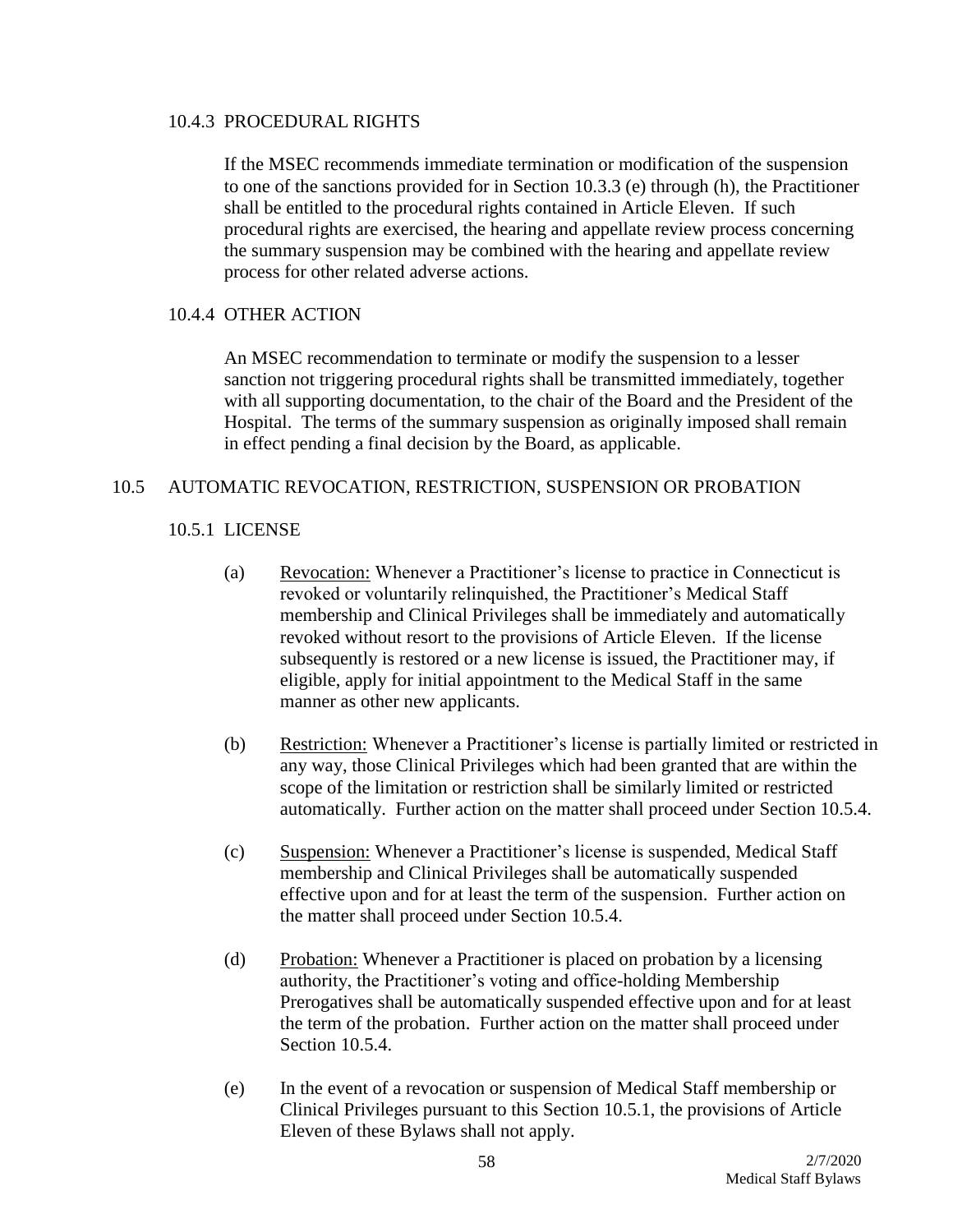## 10.5.2. DEPARTMENT OF CONSUMER PROTECTION (DCP) AND DRUG ENFORCEMENT ADMINISTRATION (DEA)

- (a) Revocation: Whenever a Practitioner's controlled substance registration with either the DEA or DCP is revoked or voluntarily relinquished, the Practitioner shall be immediately and automatically divested of the right to prescribe medications covered by the registration. Further action on the matter shall proceed under Section 10.5.4.
- (b) Restriction: Whenever a Practitioner's controlled substance registration with either the DEA or DCP is partially restricted or limited in any way, the Practitioner's right to prescribe medications covered by the registration shall be similarly restricted or limited effective upon, for at least the term of, and consistent with any other conditions of the restriction or limitation. Further action on the matter shall proceed under Section 10.5.4.
- (c) Suspension: Whenever a Practitioner's controlled substance registration with either the DEA or DCP is suspended, the Practitioner shall be divested of the right to prescribe medications covered by the registration effective upon and for at least the time of the suspension. Further action on the matter shall proceed under Section 10.5.4, below.
- (d) Probation: Whenever Practitioner is placed on probation, insofar as the use of the controlled substance registration is concerned, action on the matter shall proceed under Section 10.5.4 below.
- (e) Non-Renewal: Whenever a Practitioner's controlled substance registration with either the DEA or DCP lapses due to non-renewal the Practitioner shall be divested of the right to prescribe medications covered by the controlled substance registration effective upon the date of expiration and for the duration of time until a valid controlled substance registration is reinstated.
- (f) In the event of revocation, restriction, suspension or probation of a Practitioner's right to prescribe medications pursuant to this Section 10.5.2, the provisions of Article Eleven of these Bylaws shall not apply.

# 10.5.3 EXCLUSION FROM PARTICIPATION IN FEDERALLY FUNDED HEALTHCARE PROGRAMS

- (a) Whenever a Practitioner is listed as being barred from participation in Medicare, Medicaid or such other federally or state funded healthcare programs, the Practitioner's Medical Staff Membership and Clinical Privileges shall automatically be revoked.
- (b) In the event of a revocation of a Practitioner's Staff Membership or Clinical Privileges pursuant to this Section 10.5.3, the provisions of Article Eleven of these Bylaws shall not apply.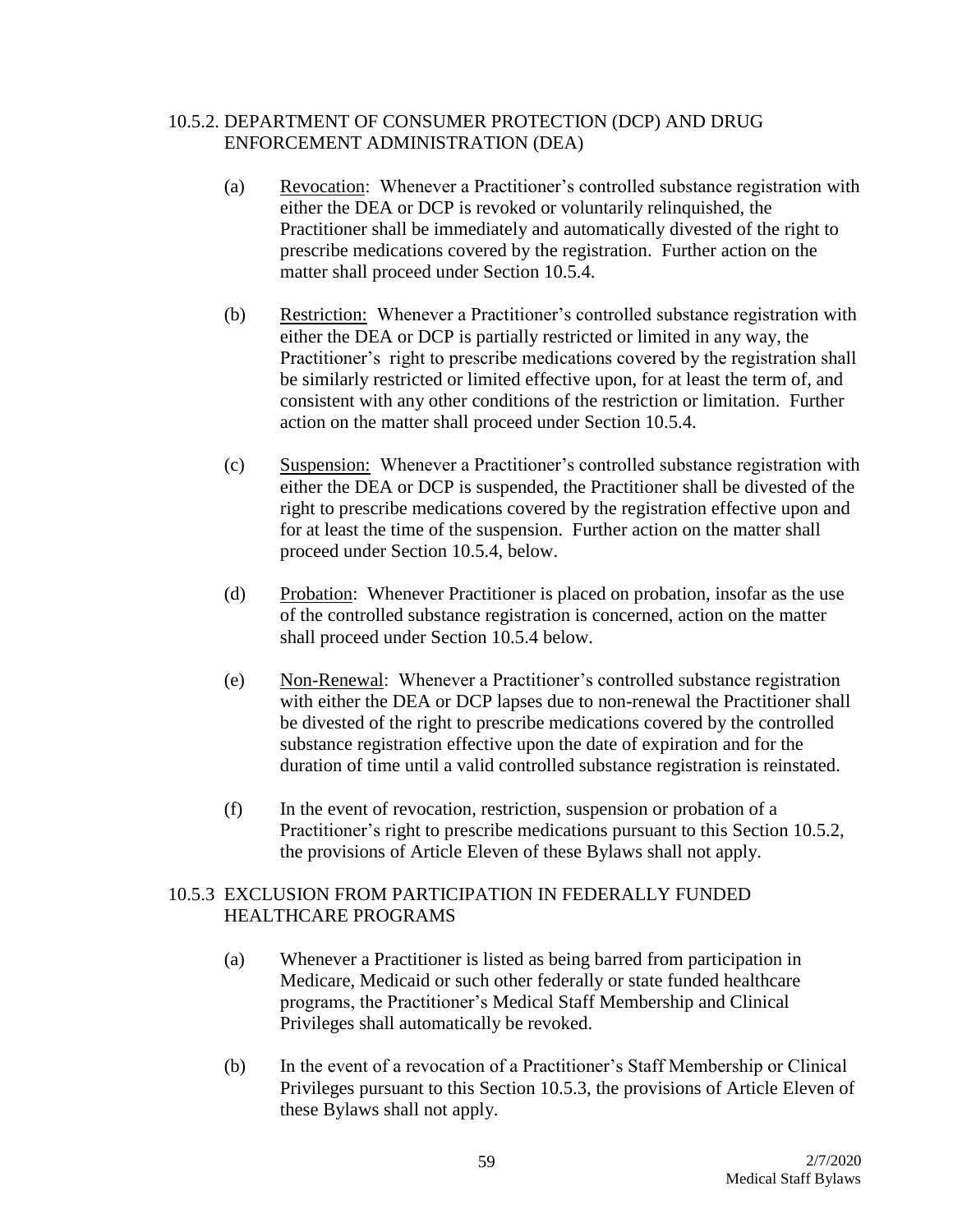#### 10.5.4 MEDICAL STAFF EXECUTIVE COMMITTEE DELIBERATION

As soon as practicable (a) after Practitioner's license is revoked, restricted, suspended, or placed on probation, or (b) after a Practitioner's controlled substance registration is revoked, restricted, suspended or placed on probation, the MSEC shall convene to review and consider the facts upon which such action was taken. The MSEC may then recommend such further corrective action as is appropriate to the facts disclosed in the investigation, including limitation of Membership Prerogatives. Thereafter, the procedure in Section 10.3.5 or 10.3.6, as applicable, shall be followed.

## 10.5.5 MEDICAL RECORDS

After a written warning for failure to complete medical records in a timely fashion, if the Practitioner or AHP has not completed such medical records within the timeframe set forth in the written warning (a) a Practitioner's or AHP's Clinical Privileges (except with respect to patients already in Hospital), and a Practitioner's or AHP's (to the extent applicable) right to admit patients, to schedule procedures, and to consult with respect to patients, and (b) voting and office-holding Membership Prerogatives may be suspended by the MSEC effective on the date specified in the written warning and continuing until the delinquent medical records are completed. The Practitioner or AHP shall be notified of the suspension by the President of the Medical Staff. The provisions of Article Eleven shall not apply. The MSEC may recommend further corrective action in the event that the Practitioner or AHP is suspended more than once in any six (6) month period or otherwise demonstrates a pattern of failing to complete medical records in a timely manner. In such event, the procedure in Section 10.3.5 or 10.3.6, as applicable, shall be followed.

### 10.5.6 PROFESSIONAL LIABILITY INSURANCE

For failure to maintain the minimum amount of professional liability insurance, if any, required in accordance with these Bylaws, a Practitioner's medical and Clinical Privileges shall be immediately suspended. In the event of such suspension, the provisions of Article Eleven of these Bylaws shall not apply, and the Practitioner's Medical Staff membership and Clinical Privileges shall remain suspended until such time as the Practitioner obtains the specified minimum amount of professional liability insurance and provides proof thereof to the President of the Medical Staff. If a suspension under this Section is in effect at the time of reappointment, the member's Medical Staff appointment shall terminate and the provisions of Article Eleven shall not apply.

## 10.5.7 FAILURE TO MAINTAIN THE CONFIDENTIALITY OF HEALTH INFORMATION

(a) In the event that a Practitioner fails to comply with the confidentiality of health information requirements set forth in Sections 3.6.8 and 3.6.9 of these Bylaws, the President of the Medical Staff, Department Chair, or Section Chief shall issue a written warning to the Practitioner. If after receipt of a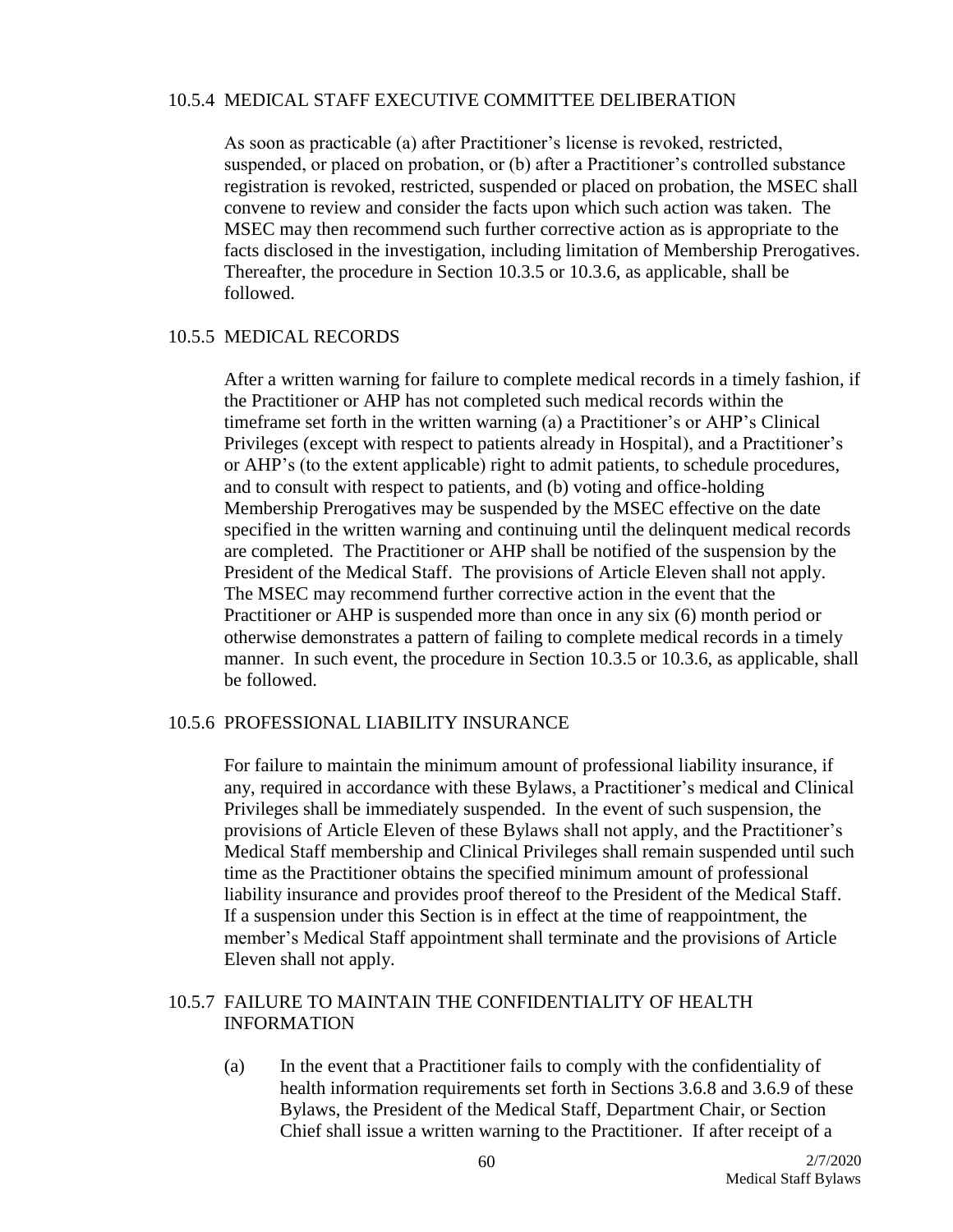written warning, the Practitioner fails to comply with the confidentiality of health information requirements, the Practitioner's (a) Clinical Privileges, (b) right to admit patients and to consult with respect to patients, and (c) voting and office-holding Membership Prerogatives shall be suspended by the President of the Medical Staff, Department Chair, or Section Chief effective immediately and continuing until the earlier of thirty (30) days from the effective date of the suspension or such date on which the Practitioner agrees in writing to comply with the confidentiality of health information requirements. Except as provided in Section 10.5.7(b) the provisions of Article Eleven shall not apply.

(b) In the event that a Practitioner fails to agree in writing to comply with the confidentiality of health information requirements of Sections 3.6.8 and 3.6.9 within ten (10) days from the effective date of a suspension permitted by Section 10.5.7(a) or concurrent with the second suspension of a Practitioner pursuant to Section 10.5.7(a) for failure to comply with the confidentiality of health information requirements of Sections 3.6.8 and 3.6.9, the President of the Medical Staff, Department Chair, or Section Chief shall request an investigation by the MSEC pursuant to Section 10.3.2. Thereafter, the procedures for corrective action set forth in Article Eleven shall apply.

## ARTICLE 11. PROCEDURAL RIGHTS

In the event that any other provision of these Bylaws provides that Article Eleven does not apply to a particular action or decision, then the provisions of this Article shall not apply regardless of whether the action or decision otherwise would appear to be subject to this Article.

### 11.1 STANDARDS FOR PROFESSIONAL ACTIONS

### 11.1.1 IN GENERAL

All professional review actions shall be taken:

- (a) In the reasonable belief that the action is in furtherance of quality health care.
- (b) After a reasonable effort to obtain the facts of the matter.
- (c) In the case of adverse professional review actions, after adequate notice and hearing procedures are afforded to the Practitioner, as set forth in these Bylaws, or after such other procedures as are fair to the Practitioner under the circumstances.
- (d) In the reasonable belief that the action was warranted by the facts known after such reasonable effort to obtain facts and after meeting the requirement of subparagraph (c), above.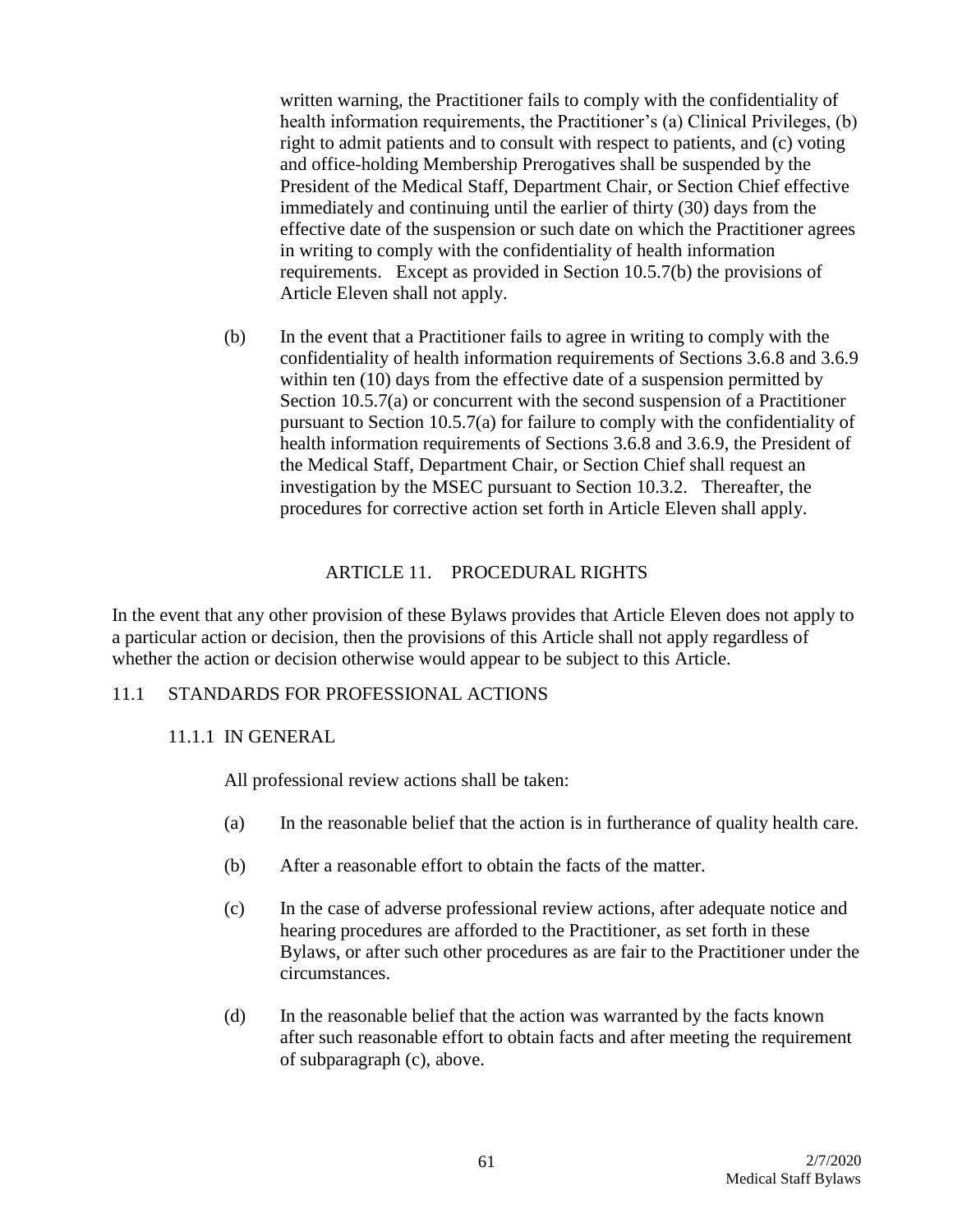## 11.1.2 DEFINITION OF PROFESSIONAL REVIEW ACTION

For purposes of Section 11.1.1, the term "professional review action" shall mean an action or recommendation of the Medical Staff Executive Committee, Board, or other Hospital professional review body which is taken or made in the conduct of a professional review activity, which is based on the competence or professional conduct of a Practitioner (which conduct affects or could affect adversely the health or welfare of a patient or patients), and which affects (or may affect) adversely the Practitioner's Medical Staff membership or Clinical Privileges. Such term includes a formal decision not to take such an action or make such a recommendation and also includes professional review activities relating to a professional review act.

## 11.2 ADVERSE ACTIONS

### 11.2.1 ADVERSE RECOMMENDATIONS AND DECISIONS DEFINED

The following recommendations or decisions are adverse when made under circumstances described in Section 11.2.2.

- (a) Denial of initial Medical Staff appointment.
- (b) Denial of reappointment.
- (c) Suspension of Medical Staff membership.
- (d) Revocation of Medical Staff membership.
- (e) Denial of requested appointment to or advancement in Medical Staff category.
- (f) Reduction in Medical Staff category, other than a reassignment from the Active/Attending Staff to the Active/Affiliate Attending Staff for failure to meet the requirements of Active/Attending Medical Staff pursuant to Section 4.2.4 or from Active/Affiliate Attending Staff to Courtesy Staff for failure to meet the requirements of Active/Affiliate Medical Staff pursuant to Section 4.2.5.
- (g) Suspension or limitation of the right to admit patients or of any other Membership Prerogative directly related to the Practitioner's provision of patient care.
- (h) Denial of requested Department or Section affiliation.
- (i) Denial or restriction of requested Clinical Privileges.
- (j) Reduction in Clinical Privileges.
- (k) Suspension of Clinical Privileges.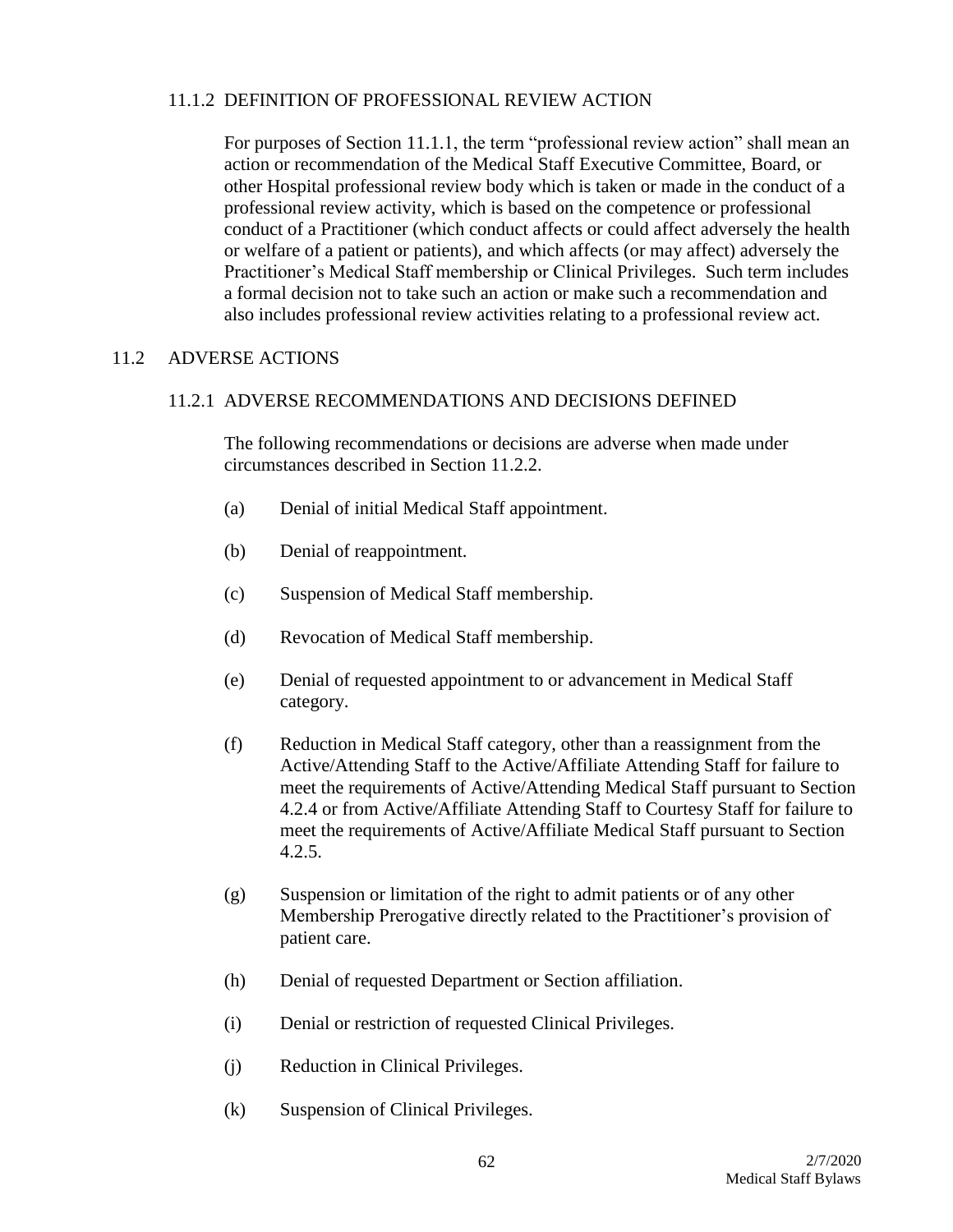- (l) Revocation of Clinical Privileges.
- (m) Individual application of or individual changes in mandatory consultation requirements.
- (n) Any other such recommendation or decision reducing, restricting, suspending, revoking, denying, or failing to renew Clinical Privileges.
- (o) Reappointment for a period of less than six (6) months.

## 11.2.2 WHEN DEEMED ADVERSE

A recommendation or decision described in Section 11.2.1 shall be deemed adverse only when it has been:

- (a) Recommended by the MSEC, or
- (b) Adopted by the Board under circumstances where no prior right to request a hearing existed.

# 11.2.3 ACTIONS NOT DEEMED ADVERSE

Only actions specified in Section 11.2.1 shall entitle the Practitioner to any hearing or appellate review rights. Actions in regard to members of the AHP staff are not subject to the provisions of this Article Eleven and are provided for in Section 4.11.3 (d). Furthermore, the following actions or circumstances shall not entitle the Practitioner to any hearing or appellate review rights:

- (a) The issuance of a warning.
- (b) The issuance of a formal letter of reprimand.
- (c) The imposition of a probationary period with monitoring of practices but without special requirements of consultation or supervision.
- (d) The Practitioner's failure to maintain professional liability insurance as required by Section 3.2.5.
- (e) The Practitioner's failure to maintain a currently valid Connecticut license to practice medicine, osteopathy, dentistry, or podiatry as required by Section 3.2.1 or a currently valid registration to prescribe controlled substances if required by Section 3.2.1.
- (f) The Practitioner's failure to achieve board certification or recertification within the time frames specified in Section 3.2.2.
- (g) Any actions taken with regard to a Practitioner's Clinical Privileges as a result of the revocation, restriction, suspension, probation or non-renewal of the Practitioner's license to practice, in accordance with Section 10.5.1.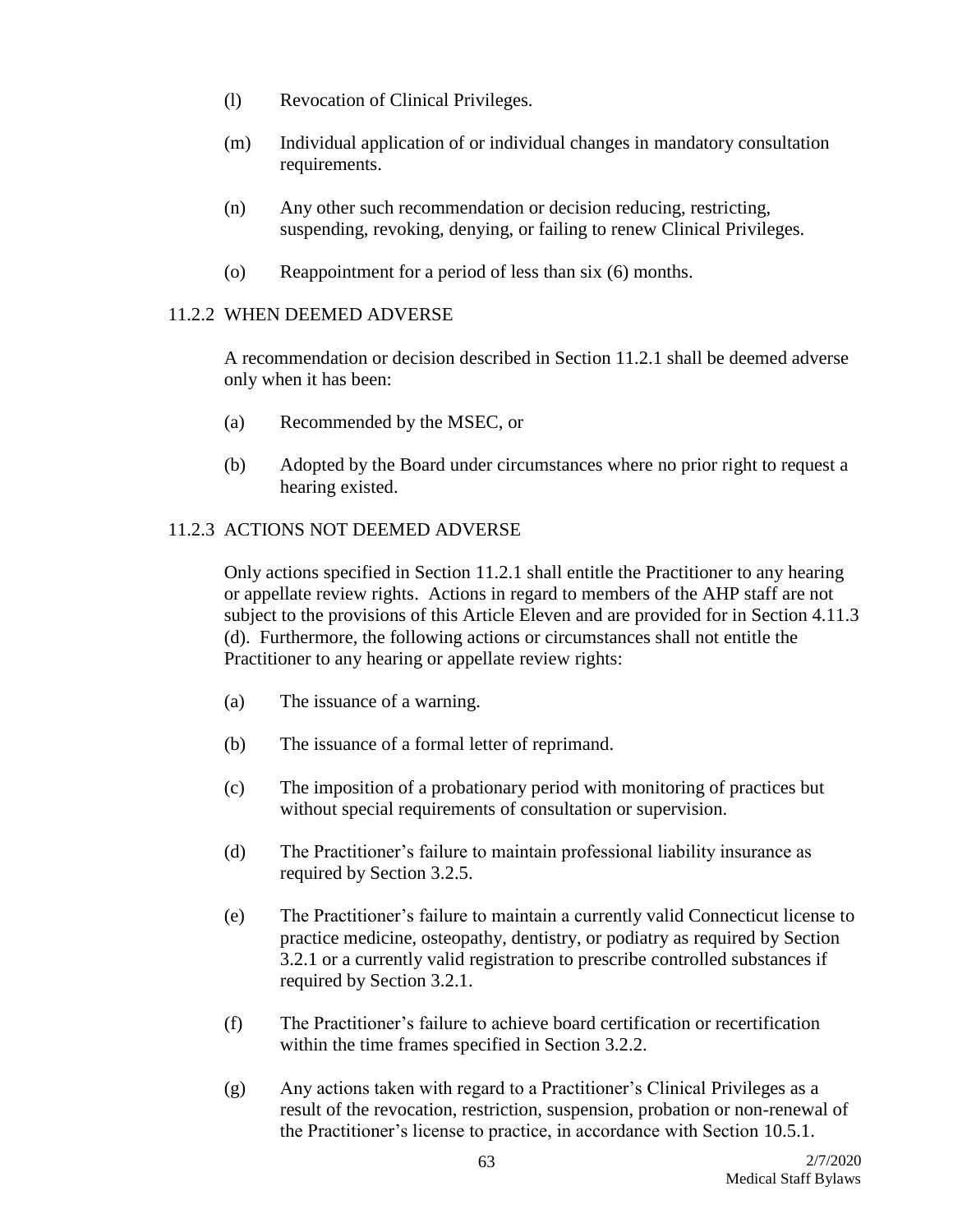- (h) Any actions taken with regard to a Practitioner's right to prescribe medications as a result of the revocation, restriction, suspension, probation or non-renewal of the practitioner's controlled substances registration, in accordance with Section 10.5.2.
- (i) The suspension or restriction of Clinical Privileges, for a period of not longer than fourteen (14) days, during which time an investigation is being conducted to determine the need for corrective action.
- (j) Any other actions not specifically subject to hearing and appellate review under this Article Eleven.
- (k) Exclusion or debarment from participation in federally or state funded healthcare programs, in accordance with Section 10.5.3.
- (l) The suspension of Clinical Privileges for a period not to exceed thirty (30) days for failure to comply with the confidentiality of health information requirements of Sections 3.6.8 and 3.6.9 in accordance with Section 10.5.7(a).

# 11.3 PROCEDURES FOR HEARINGS AND APPELLATE REVIEWS

All hearings and appellate reviews shall be conducted in accordance with the procedures and safeguards set forth in this Article to assure that the affected Practitioner is accorded all rights to which the practitioner is entitled.

# 11.3.1 RIGHT TO HEARING AND TO APPELLATE REVIEW

- (a) When any Practitioner receives Special Notice of a recommendation by the MSEC that, if ratified by decision of the Board, will adversely affect the Practitioner's appointment to or status as a member of the medical Staff or the Practitioner's exercise of Clinical Privileges, the Practitioner shall, upon proper and timely request, be entitled to a hearing before an ad hoc committee of the Medical Staff. If the recommendation of the MSEC following such hearing is still adverse, the Practitioner shall, upon proper and timely request, then be entitled to an appellate review by the Board before the Board makes a final decision on the matter.
- (b) When any Practitioner receives Special Notice of a decision by the Board that will adversely affect the Practitioner's appointment or status as a member of the Medical Staff or the Practitioner's exercise of Clinical Privileges, and such decision is not based on a prior adverse, recommendation by the MSEC with respect to which the Practitioner was entitled to a hearing and appellate review, the Practitioner shall, upon proper and timely request, be entitled to an appellate review by the Board, before the Board makes a final decision on the matter. Such appellate review shall be conducted by Board members who did not participate in the hearing or on the hearing committee.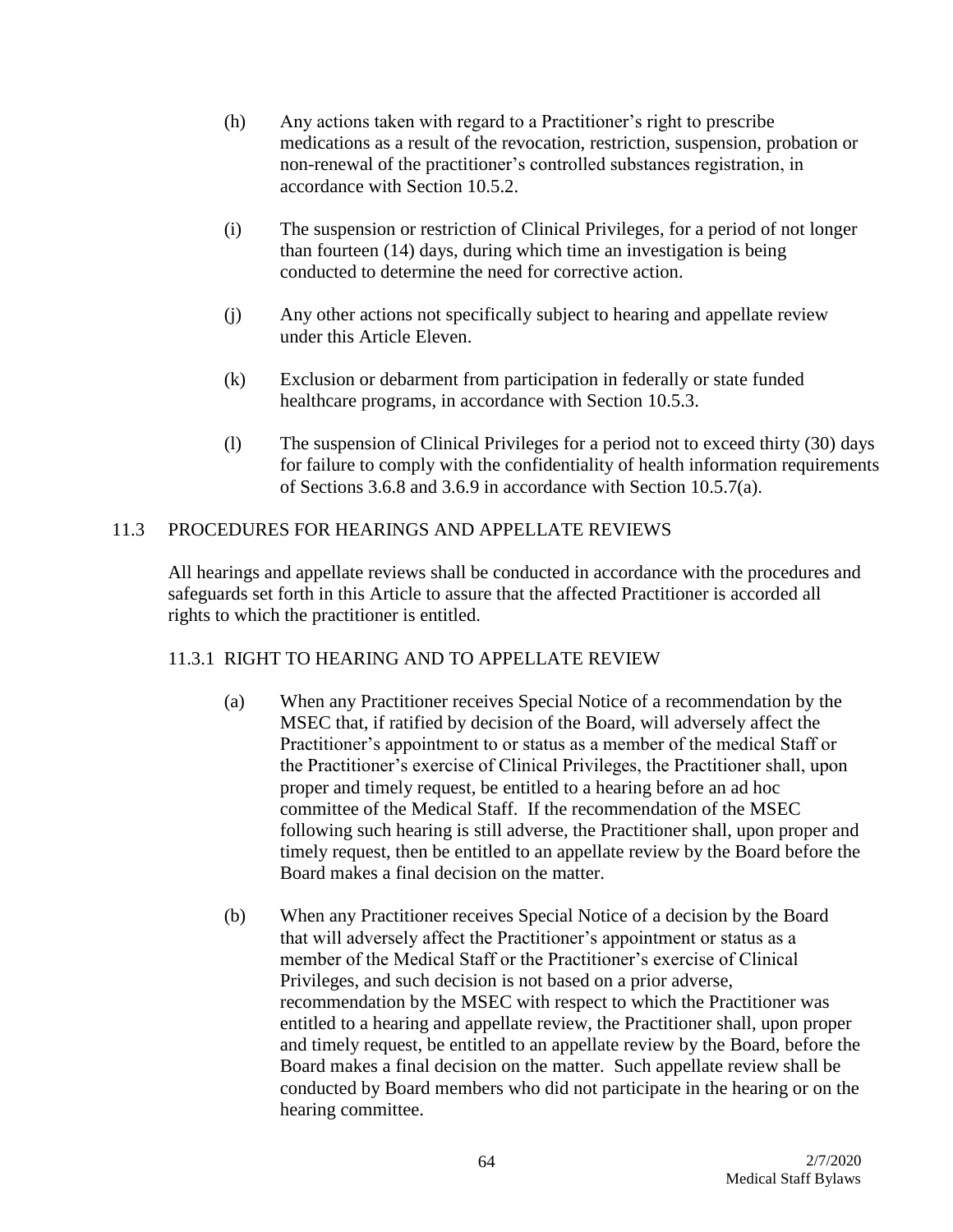## 11.3.2 REQUEST FOR HEARING

- (a) The President of the Medical Staff shall be responsible for giving prompt Special Notice of an adverse recommendation or decision to the affected Practitioner who shall be entitled to a hearing or to an appellate review. Such special Notice shall state (1) that a professional review action has been proposed to be taken against the Practitioner and the reasons for the proposed action; (2) that the Practitioner has a right to request a hearing on the proposed action and that a request for a hearing must be made in writing within thirty-five (35) days; and (3) a summary of the Practitioner's rights in the hearing. A copy of these Bylaws with regard to hearing and appellate review shall accompany this Notice.
- (b) The failure of a Practitioner to request a hearing to which the Practitioner is entitled by these Bylaws within thirty-five (35) days and in the manner herein provided shall be deemed a waiver of the Practitioner's right to such hearing and to any appellate review to which the Practitioner might otherwise have been entitled on the matter.
- (c) When the waived hearing or appellate review relates to an adverse recommendation of the MSEC or of a hearing committee appointed by the Board, the same shall become and remain effective against the Practitioner pending the Board's final decision on the matter. When the waived hearing or appellate review relates to an adverse decision by the Board, the same shall become and remain effective against the Practitioner in the same manner as a final decision of the Board provided for in Section 11.3.7 of this Article. In either of such events, the President of the Medical Staff shall promptly notify the affected Practitioner of the Practitioner's status by Special Notice.

### 11.3.3 NOTICE OF HEARING

- (a) Within thirty (30) days after receipt of a request for a hearing from a Practitioner entitled to the same, the MSEC or the Board, as the case may be, shall schedule and arrange for such a hearing and shall, through the President of the Medical Staff, notify the Practitioner of the time, place, and date of the hearing, by Special Notice. The hearing date shall be not less than thirty-five (35) days or more than ninety (90) days from the date of the Special Notice to the Practitioner. Granting of an earlier hearing or a postponement shall be made in the sole discretion of the hearing committee.
- (b) The notice of hearing shall state in concise language the acts or omissions with which the Practitioner is charged, a list of specific or representative charts being questioned or the other reasons or subject matter that was considered in making the adverse recommendation or decision. Such notice shall contain a list of the witnesses (if any) expected to testify at the hearing on behalf of the MSEC or the Board. Additional witnesses may be called as necessary and notice that they will be called shall be provided whenever possible.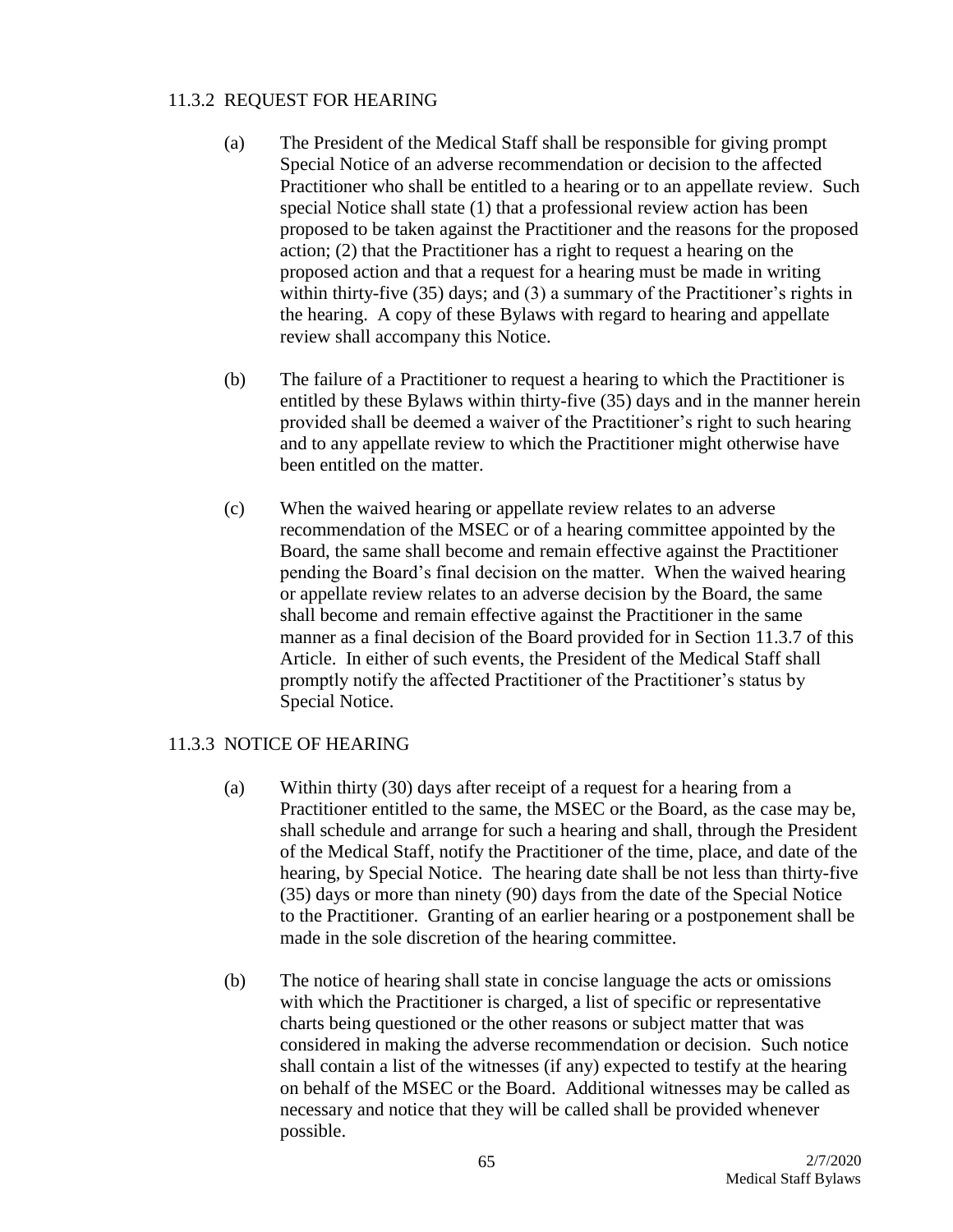### 11.3.4 COMPOSITION OF HEARING COMMITTEE

- (a) When a hearing relates to an adverse recommendation of the MSEC, such hearing shall be conducted by an ad hoc hearing committee of not less than three (3) members of the Medical Staff appointed by the President of the Medical Staff in consultation with the MSEC and one (1) of the members so appointed shall be designated as chair. No Medical Staff member who has actively participated in the consideration of the adverse recommendation shall be appointed a member of this hearing committee unless it is otherwise impossible to select a representative group due to the size of the Medical Staff. No individual who is in direct economic competition with the Practitioner involved shall be appointed a member of this hearing committee.
- (b) When a hearing relates to an adverse decision of the Board that is not based on a prior adverse recommendation of the MSEC, the Board shall appoint a hearing committee of not less than three (3) members to conduct such hearing and shall designate one (1) of the members of this committee as chair. At least one (1) representative from the Medical Staff shall be included on this committee. No individual who is in direct economic competition with the Practitioner involved shall be included on this committee.

## 11.3.5 CONDUCT OF HEARING

- (a) There shall be at least a majority of the members of the hearing committee present when the hearing takes place, and no member may vote by proxy.
- (b) An accurate record of the hearing shall be kept. The mechanism shall be established by the ad hoc hearing committee, and may be accomplished by use of a court reporter, electronic recording unit, detailed transcription or by the taking of adequate minutes. The Practitioner for whom the hearing is held has the right to obtain copies of the records upon payment of any reasonable charges.
- (c) The personal presence of the Practitioner for whom the hearing has been scheduled shall be required. A Practitioner who fails without good cause to appear and proceed at such hearing shall be deemed to have waived the rights herein provided in the same manner as provided in Sections 11.3.2 (b) and (c) of this Article and to have accepted the adverse recommendation or decision involved and the same thereupon shall become and remain in effect as provided in said Sections.
- (d) The affected Practitioner shall be entitled to be accompanied and/or represented at the hearing by an attorney or other person of the Practitioner's choice. The presenter of the adverse recommendation or decision as well as the hearing committee also may be represented by counsel.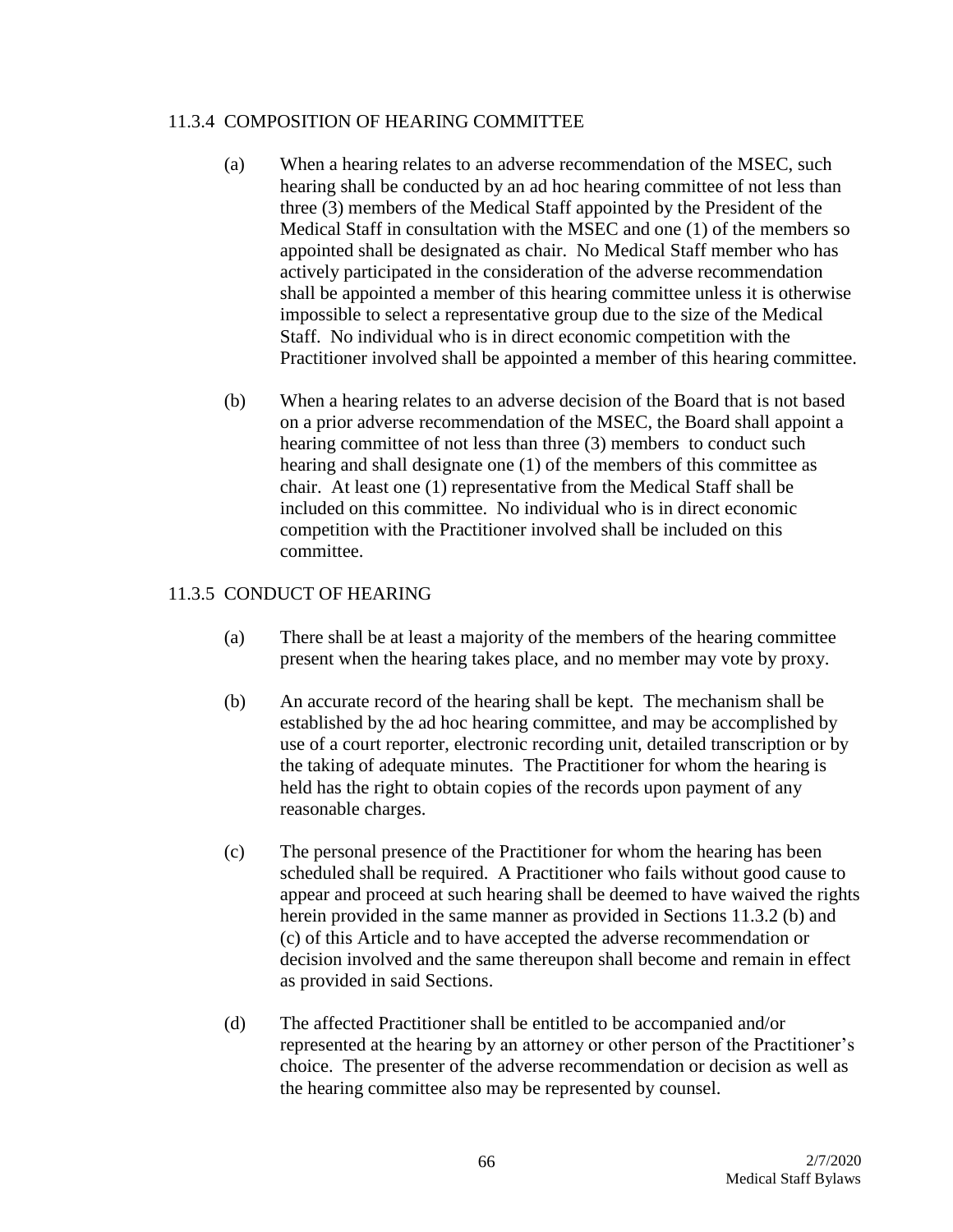- (e) Either a hearing officer, if one is appointed, or the chair of the hearing committee or the hearing officer's or chair's designee shall preside over the hearing to determine the order of procedure during the hearing, to assure that all participants in the hearing have a reasonable opportunity to present relevant oral and documentary evidence, and to maintain decorum. The hearing officer or the chair of the hearing committee shall be a Physician. Any person who does not comply with the orders or ruling of the chair or hearing officer, or who ignores such orders or rulings and, for example, continues to make repetitive objections or submit repetitive testimony, may be required by the hearing committee to leave the hearing.
- (f) The hearing shall not be conducted according to rules of evidence. Any relevant matter upon which responsible persons customarily rely in the conduct of serious affairs shall be considered, regardless of the existence of any common law or statutory rule which might make the evidence inadmissible over objection in civil or criminal action. The Practitioner for whom the hearing is being held shall, prior to, during, or at the close of the hearing but not subsequent thereto, be entitled to submit memoranda concerning any issue of procedure or of fact and such memoranda shall become a part of the hearing record.
- (g) The MSEC, when its action has prompted the hearing shall appoint one of its members or some other Medical Staff member to represent it at the hearing, to present the facts in support of its adverse recommendations and to examine witnesses. The Board, when its action has prompted the hearing, shall appoint one of its members to represent it at the hearing, to present the facts in support of its adverse decision and to examine witnesses. It shall be the obligation of such representative to present appropriate evidence in support of the adverse recommendation or decision.
- (h) The affected Practitioner shall have the following rights: to call and examine witnesses; to introduce any evidence determined to be relevant by the hearing officer or the chair of the hearing committee, as applicable, regardless of its admissibility in a court of law; to cross-examine any witness on any matter relevant to the issue of the hearing; to challenge any witness, to rebut any evidence and to submit a written statement at the close of the hearing. If the Practitioner does not testify in the Practitioner's own behalf, the Practitioner may be called and examined as if under cross-examination. The affected Practitioner shall provide the hearing committee and the presenter of the adverse recommendation with a list of witnesses expected to testify at least five business days in advance of the hearing. Additional witnesses may be called as necessary and notice that they will be called shall be provided whenever possible.
- (i) At its discretion, the hearing committee may call its own witnesses or obtain expert assistance in connection with any matter pending before it. Any written reports by such experts shall be provided to all parties to the hearing. The hearing committee may, without Special Notice, recess the hearing and reconvene the same for the convenience of the participants or for the purpose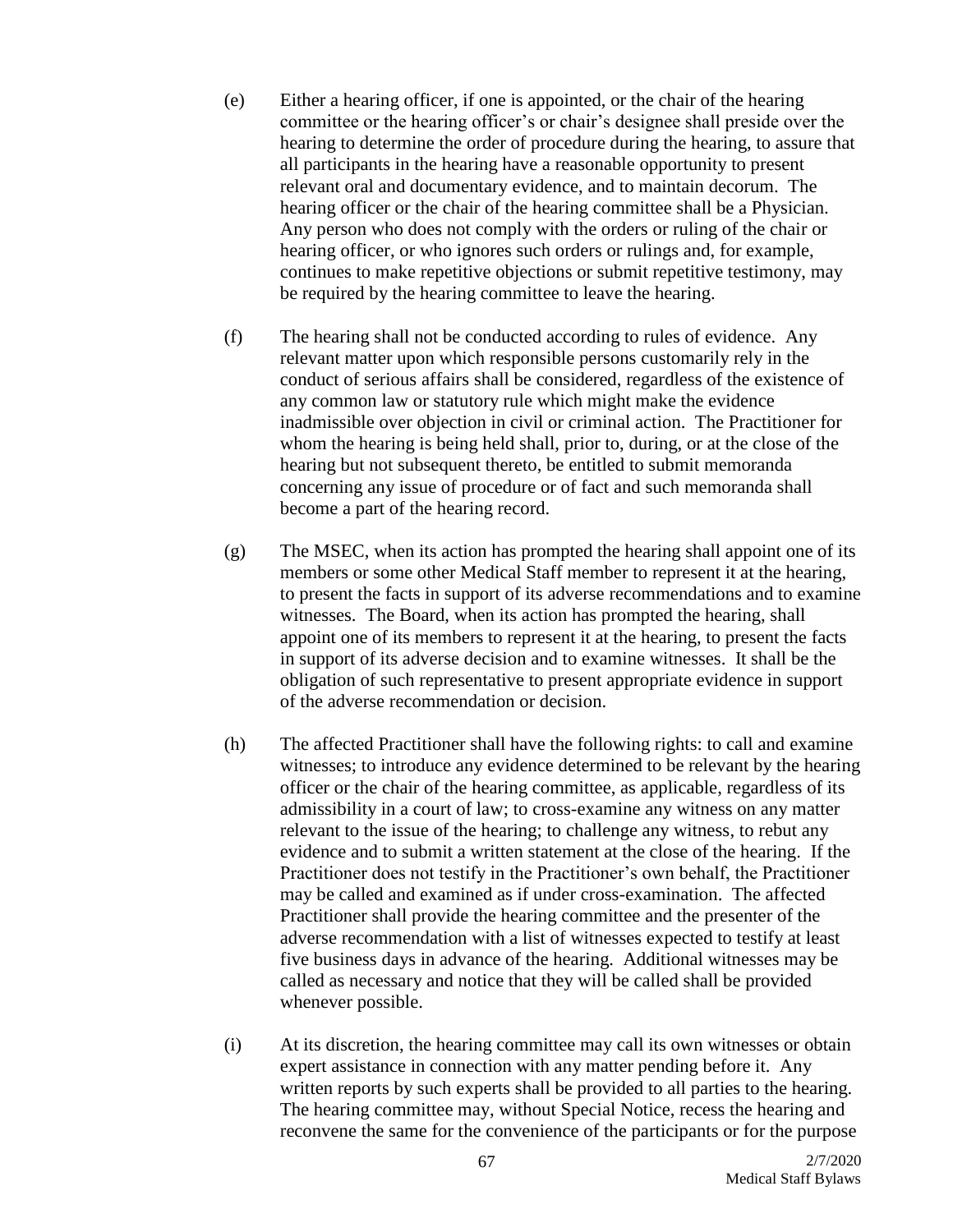of obtaining new or additional evidence or consultation. Upon conclusion of the presentation of oral and written evidence, the hearing shall be closed. The hearing committee shall thereupon, at a time convenient to itself, conduct its deliberations outside the presence of the Practitioner for whom the hearing was convened.

- (j) After final adjournment of the hearing, the hearing committee shall promptly prepare a written report and recommendation and shall forward the same together with the hearing record and all other documentation to the MSEC or to the Board, whichever appointed it. The report may recommend confirmation, modification, or rejection of the original adverse recommendation of the MSEC or decision of the Board, and shall include a statement of the basis for the recommendation. The Practitioner shall be given a copy of the report and shall be advised of the Practitioner's right to request an appellate review in accordance with these Bylaws.
- (k) The MSEC, when its action has prompted the hearing, shall consider the recommendations of the hearing committee and may accept, modify, or reject such recommendations. The MSEC shall then make written recommendations to the Board which shall include a statement of the basis for its recommendations. The Practitioner shall be given by Special Notice a copy of the written recommendation of the MSEC and written notices of the Practitioner's right under these Bylaws to request, within thirty (30) days of the date of said Notice, an appellate review.
- (l) The Board, when its action has prompted the hearing, shall receive the recommendations of the hearing committee and shall notify the Practitioner by Special Notice of the Practitioner's right under these Bylaws to request within thirty (30) days an appellate review by the Board.

# 11.3.6 APPEAL TO THE BOARD

- (a) Within thirty (30) days after receipt of a Special Notice by an affected Practitioner of an adverse recommendation made after a hearing as above provided, the Practitioner may, by Special Notice to the Board delivered to the President of the Hospital, request an appellate review by the Board. The Practitioner may file a written statement and/or request that oral argument be permitted.
- (b) If such appellate review is not requested within thirty (30) days, the affected Practitioner shall be deemed to have waived the Practitioner's right to the same and to have such adverse recommendation or decision and the same shall become effective immediately as provided in Section 11.3.7 of this Article.
- (c) Promptly after receipt of such request for appellate review, the Board shall schedule a date for such a review, including a time and place for oral argument if such has been requested, and shall, through the President of the Hospital by Special Notice, notify the affected Practitioner of the same. The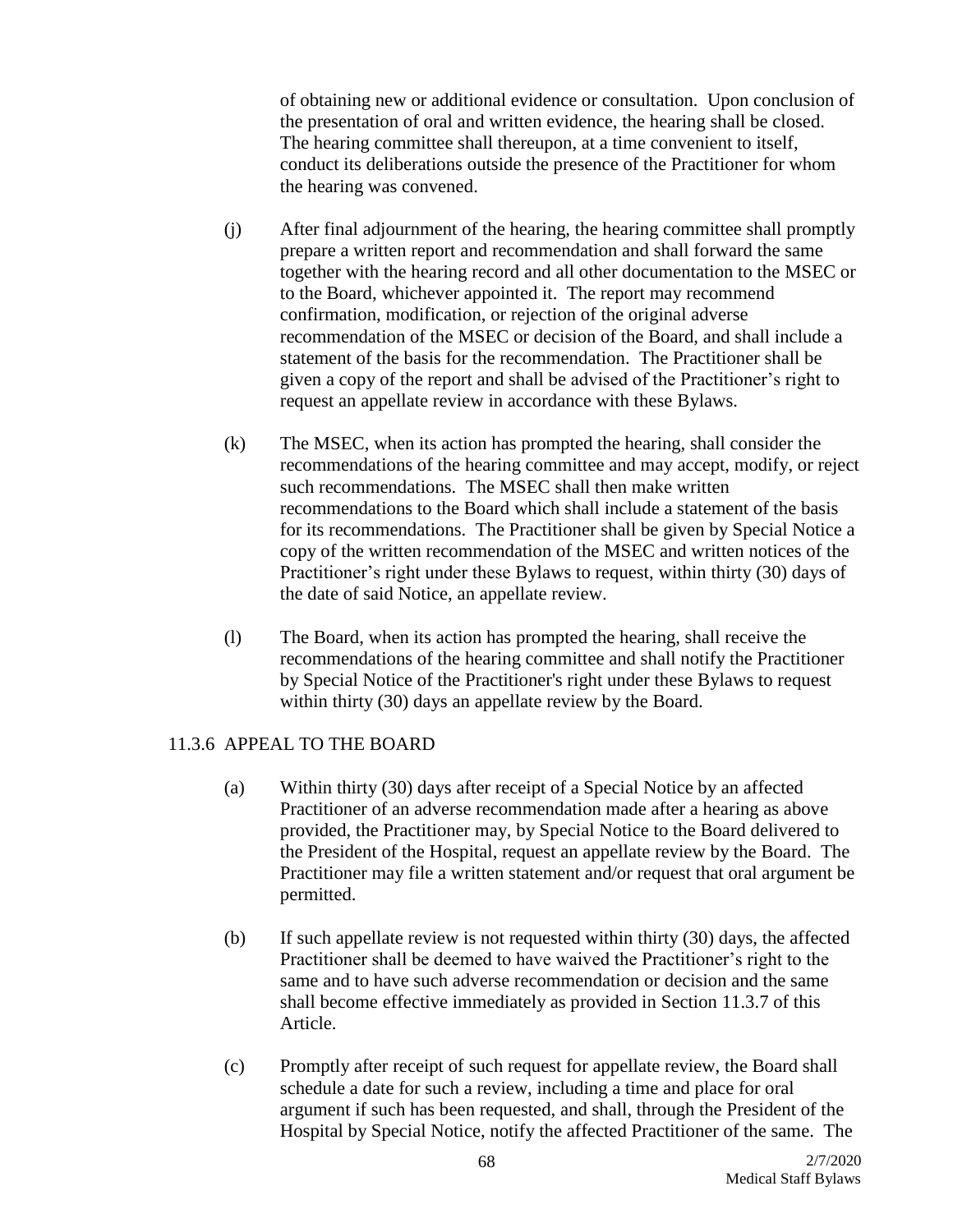date of the appellate review ordinarily shall be not less than thirty (30) days or more than sixty (60) days from the date of receipt of the request for appellate review, except that when the Practitioner requesting the review is under a suspension which is then in effect, upon the request of the Practitioner, such review shall be scheduled as soon as arrangements for it may reasonably be made. For good cause shown, the Board or a duly appointed appellate review committee may, in its sole discretion, extend the time period for appellate review.

- (d) The appellate review shall be conducted by the Board or by a duly appointed appellate review committee of the Board of not less than seven (7) members. If the adverse recommendation being reviewed was made by a hearing committee appointed by the Board, appellate review shall be by a committee of the Board made up of members who did not participate in the hearing or on the hearing committee.
- (e) The affected Practitioner shall have access to the report and any available transcription of the hearing and all other written material, favorable or unfavorable, that was considered in making the adverse recommendation or decision against the Practitioner. The Practitioner shall have the opportunity to submit a written statement in the Practitioner's behalf, in which those factual and procedural matters with which the Practitioner disagrees, and the Practitioner's reasons for such disagreement, shall be specified. This written statement may cover any matters raised at any step in the procedure to which the appeal is related, and legal counsel may assist in its preparation. Such written statement shall be submitted by the Practitioner via Special Notice to the Board through the President of the Hospital at least fifteen (15) days prior to the scheduled date for the appellate review; a copy also shall be simultaneously provided to the MSEC, to the hearing committee, and to the representative presenting the adverse decision or recommendation. A similar statement may be submitted by the MSEC or by the hearing committee appointed by the Board and, if submitted, the President of the Hospital shall provide by Special Notice a copy thereof to the Practitioner at least fifteen (15) days prior to the date of such appellate review.
- (f) The Board or its appointed review committee shall act as an appellate body. It shall review the record created in the proceedings and shall consider the written statements submitted pursuant to subparagraph (e) of this Section for the purpose of determining whether the adverse recommendation or decision against the affected Practitioner was justified and was not arbitrary or capricious. If oral argument is requested as part of the review procedure, the affected Practitioner shall be present at such oral argument, shall be permitted to speak against the adverse recommendation or decision and shall answer questions raised by any member of the appellate review body. The MSEC, the Board or the hearing committee, as the case may be, shall also be represented by an individual who shall be permitted to speak in favor of the adverse recommendation or decision and who shall answer questions raised by any member of the appellate review body.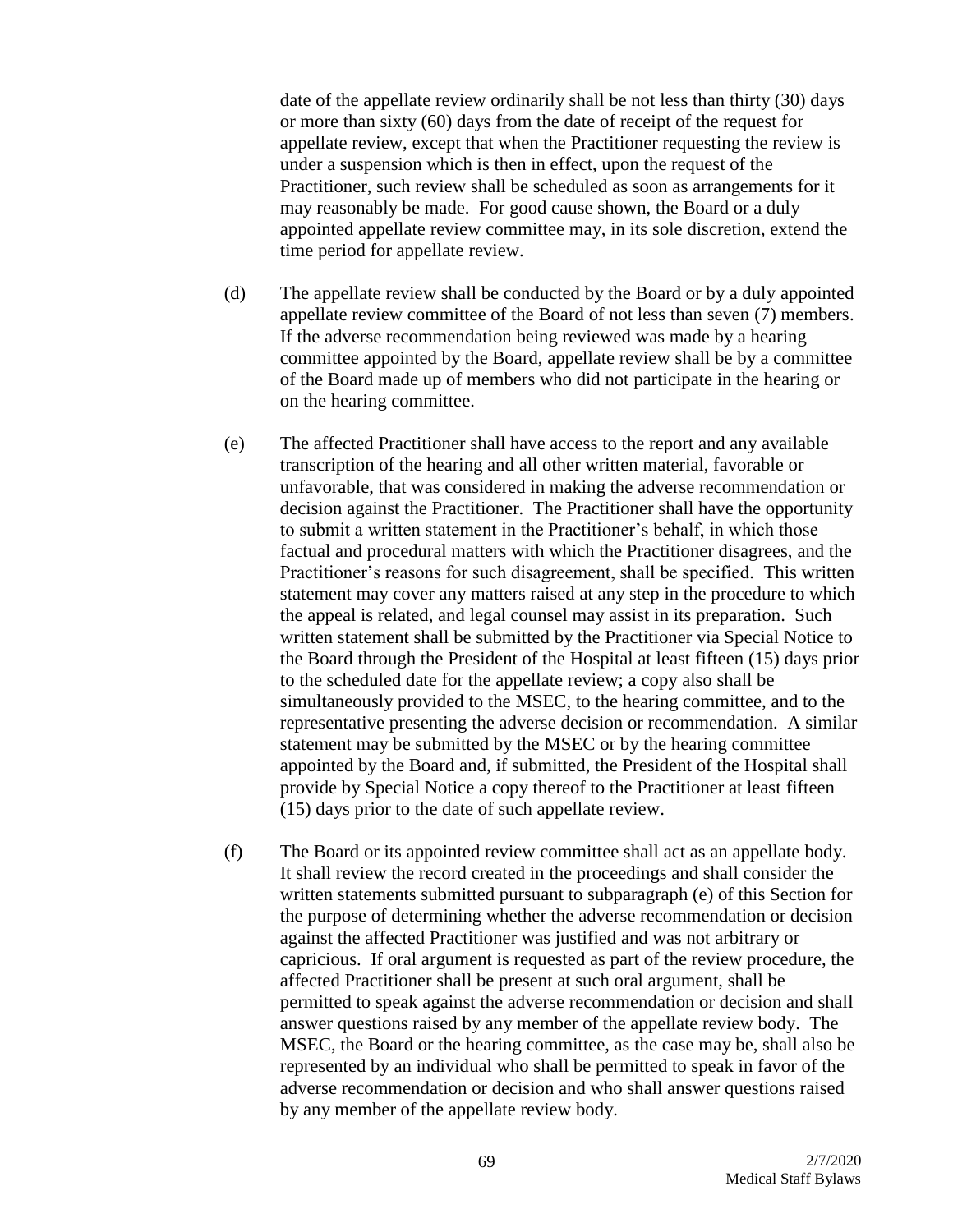- (g) New or additional matters not raised during the original hearing or in the hearing committee report, or otherwise reflected in the record, shall only be introduced at the appellate review under extraordinary circumstances as determined in the sole discretion of the Board or committee thereof appointed to conduct the appellate review.
- (h) If the appellate review is conducted by the Board, it may affirm, modify, or reverse the decision or recommendation under review or, in its discretion, it may refer the matter back to the MSEC for further review and recommendation within a period of time to be specified by the Board. Such referral may include a request of the MSEC for further hearing to resolve specified disputed issues.
- (i) If the appellate review is conducted by a committee of the Board, such committee shall, after the scheduled or adjourned date of the appellate review, make on a timely basis a written report recommending that the Board affirm, modify or reverse the decision or recommendation under review, or it may refer the matter back to the hearing committee or MSEC whichever entity made the decision or recommendation under review, for further review and recommendation within a period of time to be specified by the appellate review committee. Such referral may include a request that the hearing committee or MSEC, as the case may be, arrange for a further hearing to resolve disputed issues. After receipt of such recommendation after referral, the committee shall convene and promptly make its recommendations to the Board as above provided.
- (j) The appellate review shall not be deemed to be concluded until all the procedural steps provided in this Section have been completed or waived. Where permitted by the Hospital's Bylaws, all action required of the Board may be taken by a committee of the Board.

# 11.3.7 FINAL DECISION BY THE BOARD

(a) After conclusion of the appellate review, the Board shall promptly make its final decision in the matter and shall send notice thereof to the MSEC and, through the President of the Hospital, to the affected Practitioner by Special Notice. Such Notice shall include a statement of the basis for the decision. If this decision is in accordance with the MSEC's last recommendation in the matter, it shall be immediately effective and final and shall not be subject to further hearing or appellate review. If this decision is contrary to the MSEC's last such recommendation, the Board shall refer the matter to the joint conference committee for further review and recommendation within a period of time to be specified by the Board and shall include in such notice of its decision the statement that a final decision will not be made until the joint conference committee's recommendation has been received. At its next meeting after receipt of the joint conference committee's recommendations, the Board shall make its final decision with like effect and notice as first provided in this Section.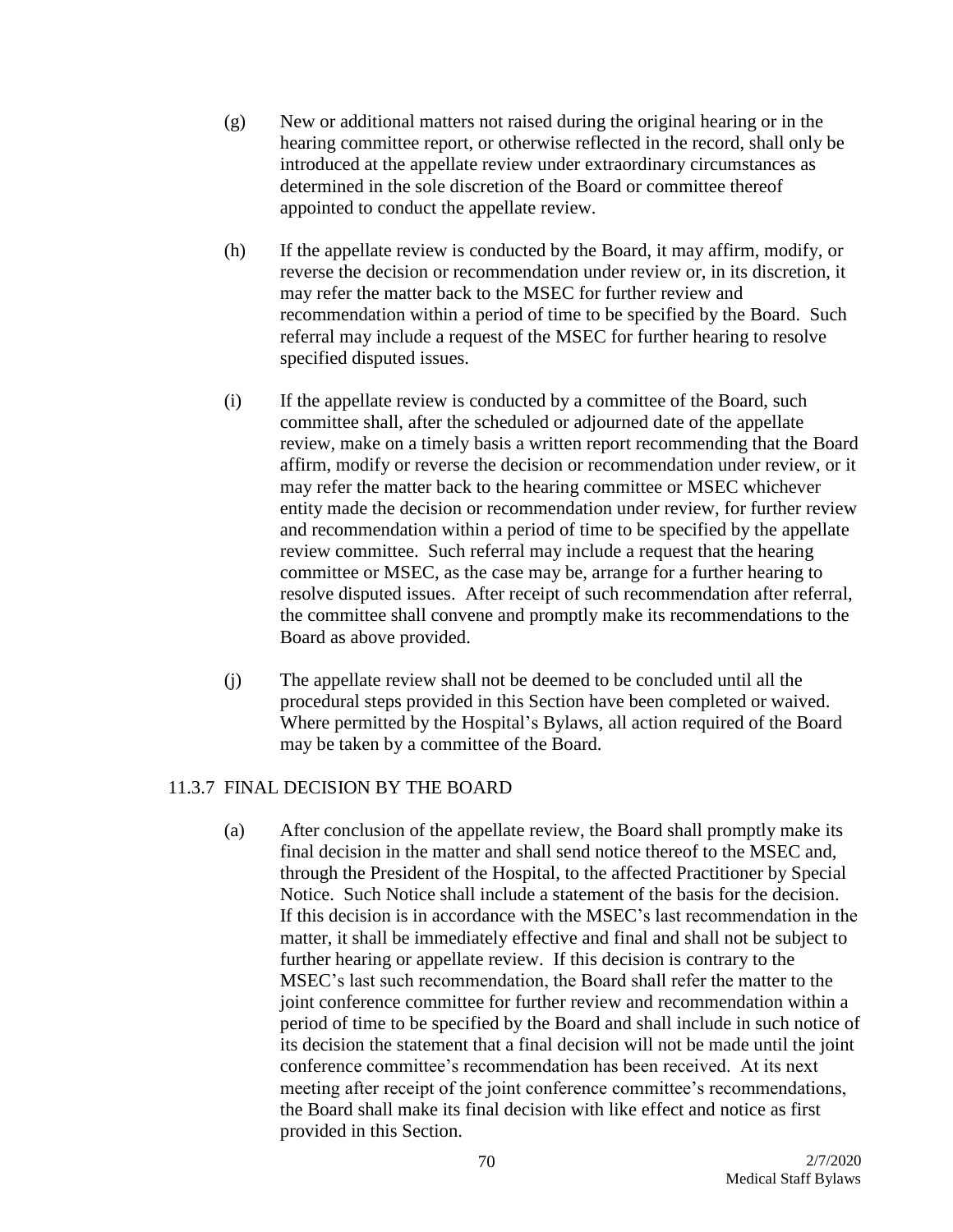(b) Notwithstanding any other provision of these Bylaws, no Practitioner shall be entitled to more than one hearing and one appellate review on any matter or group of related matters that was the subject of action by the MSEC, or by the Board, or by a duly authorized committee of the Board, or by both.

### 11.3.8 TIME LIMITS

All actions required under this Article for which no time limit is specified shall be taken within a reasonable period of time, which shall, when practical, not exceed one (1) month.

## 11.3.9 PROCEDURE

The foregoing procedures for hearing and appellate review are intended as guidelines for assuring the Practitioner a fair hearing and review and shall not be construed as establishing any rigid format for the hearing committee, the Board, or other committees involved in the hearing and review process.

# ARTICLE 12. MEETINGS

# 12.1 MEDICAL STAFF YEAR

For purposes of the business of the Medical Staff, the Medical Staff Year shall commence on January 1, and expire on December 31.

### 12.2 MEDICAL STAFF MEETINGS

### 12.2.1 REGULAR MEETINGS

An Annual Meeting shall be held in January of each year. The MSEC may authorize the holding of additional Medical Staff meetings by resolution. The resolution authorizing any such additional meeting(s) shall require notice specifying the place, date and time for the meeting, and that the meeting can transact any business as may come before it.

### 12.2.2 SPECIAL MEETINGS

A special meeting of the Medical Staff may be called by the President of the Medical Staff and shall be called by the President of the Medical Staff at the written request of the Board, the MSEC or twenty-five (25) members of the Active Staff. The President of the Medical Staff shall call this special meeting within fifteen (15) days of such request.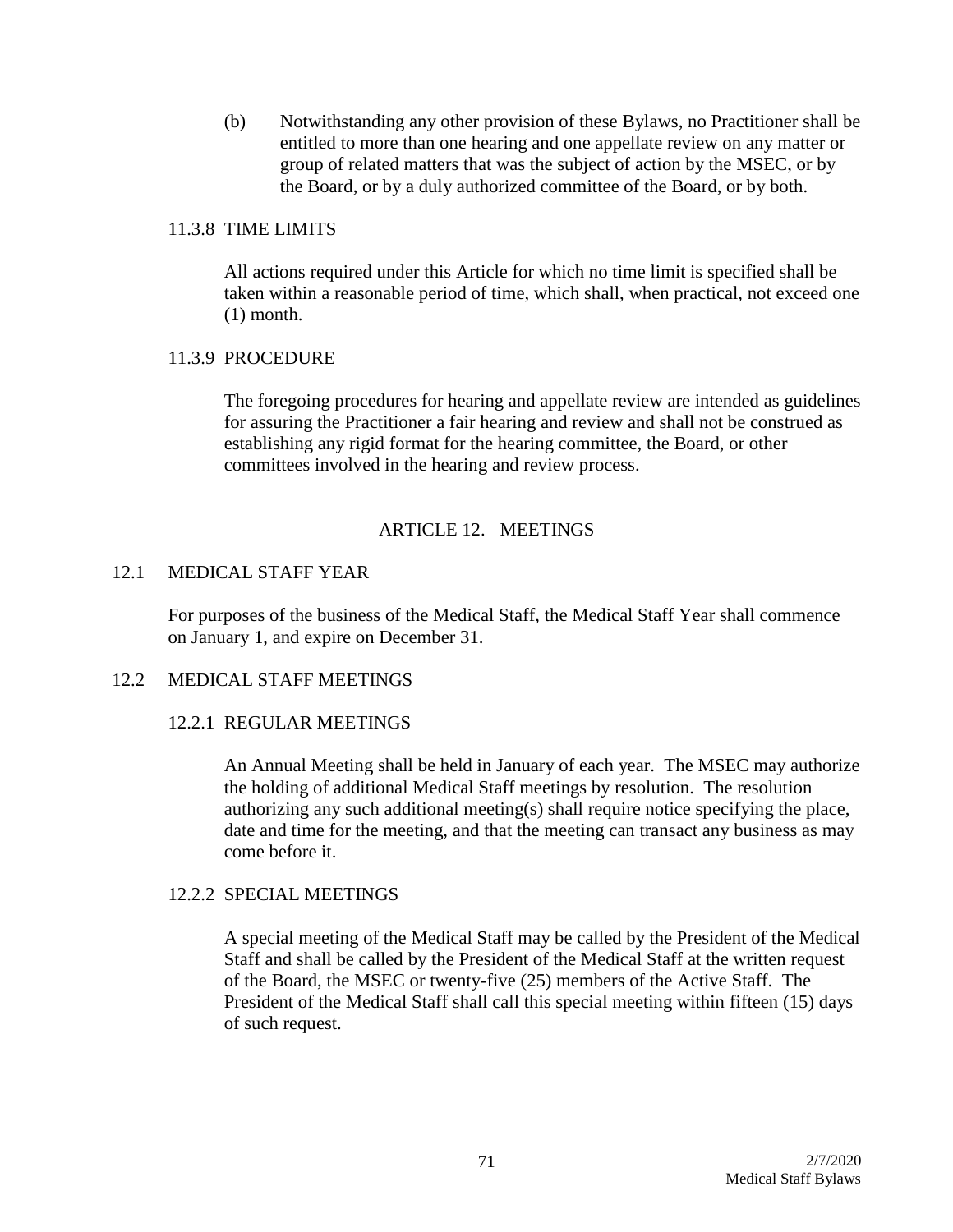### 12.3 DEPARTMENT, SECTION AND COMMITTEE MEETINGS

## 12.3.1 REGULAR MEETINGS

Departments, Sections, and committees may, by resolution, provide the time for holding regular meetings and no notice other than such resolution is then required. Departments and Sections shall meet at least quarterly but frequently enough to consider both patient care outcomes and business issues.

### 12.3.2 SPECIAL MEETINGS

A special meeting of any Department, Section, or committee may be called by the Chair, Chief or chair thereof and shall be called by the Chair, Chief or chair at the written request of the Board, the MSEC, the President of the Medical Staff, or five (5) of the group's current members.

## 12.4 ATTENDANCE REQUIREMENT

# 12.4.1 GENERALLY

Each member of the Active Medical Staff shall be required in each reappointment period to fulfill 20 CMI credits. CMI is defined as any medical staff activity that is not included as pre-approved CME or primarily social; e.g. peer review activities or committee/Department/Medical Staff meeting attendance. One CMI credit will be given for any Department meeting, Section meeting, or committee meeting. Two credits will be given for attendance at the Annual Meeting. The failure to meet the foregoing CMI requirement shall be reported by the appropriate Department Chair or Section Chief to the President of the Medical Staff to determine the possible need for disciplinary action against the member.

# 12.4.2 SPECIAL APPEARANCES OR CONFERENCES

- (a) A Practitioner whose patient's clinical course of treatment is scheduled for discussion at a Medical Staff Department, Section, or committee meeting shall be notified and invited to present the case.
- (b) Whenever a Medical Staff, Department, Section, or educational program is prompted by findings of quality improvement program activities, the Practitioner whose performance prompted the program shall be notified of the time, date, and place of the program, of the subject matter to be covered, and of its special applicability to the Practitioner's practice. Except in unusual circumstances the Practitioner shall be required to be present.
- (c) Whenever a pattern of apparent or suspected deviation from standard clinical practice is identified within a Practitioner's practice, the President of the Medical Staff, or the applicable Department Chair or Section Chief may require the Practitioner at the earliest mutually acceptable time to confer with such officer, Chair and/or Chief or with a standing or ad hoc committee that is considering the matter. The Practitioner shall be given documented notice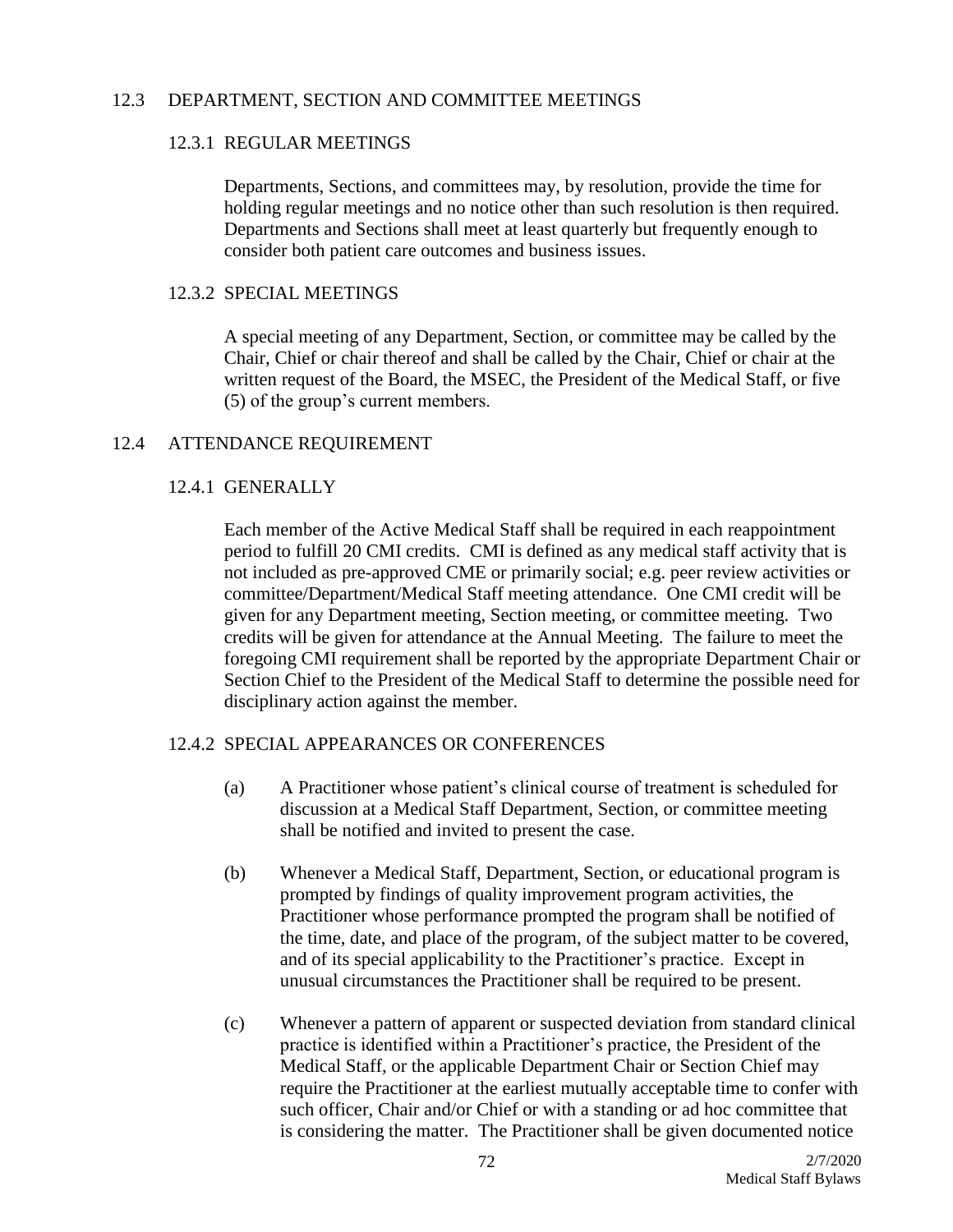of the conference at least five days prior to it, including the date, time and place, a statement of the issue(s) involved, and a reminder that the Practitioner's appearance shall be mandatory.

- (i) Failure of a Practitioner to appear at any such conference, unless excused by the individual calling the conference, shall result in automatic referral to the MSEC for appropriate disciplinary action.
- (ii) Notification of the results of this conference shall be shared with the MSEC and the Quality Improvement Patient Safety Committee

### 12.5 MEETING PROCEDURES

### 12.5.1 NOTICE OF MEETINGS

Written notice of any regular Medical Staff meeting, or of any regular committee, Department or Section meeting not held pursuant to resolution, shall be delivered personally or by mail or through accepted electronic means to each person entitled to be present not less than five (5) days nor more than fifteen (15) days before the date of such meeting. Notice of any special meeting of the Staff, a Department, Section, or committee shall be given orally or in writing at least seventy-two (72) hours prior to the meeting and shall be posted. Personal attendance at a meeting constitutes a waiver of notice of such meeting, except when a person attends a meeting for the express purpose of objecting, at the beginning of the meeting, to the transaction of any business because the meeting was not duly called or convened. No business shall be transacted at any special meeting except that stated in the meeting notice.

# 12.5.2 QUORUM AND ACTION

### (a) MEDICAL STAFF MEETINGS

At any regular or special meeting of the Medical Staff, a quorum shall be twenty percent (20%) of the qualified members of the Active Medical Staff. Vote shall be decided by simple majority of those present at the time of the vote.

### (b) DEPARTMENTS, SERVICES AND COMMITTEE MEETINGS

At any Department, Section, or committee meeting, except the MSEC and MSC, the quorum shall be defined as those members present, but not less than two (2) members. The action of a majority of the members present at a meeting at which a quorum is present shall be the action of a committee, Department, or Section. Action may be taken without a meeting by unanimous consent in writing, setting forth the action so taken signed by each member entitled to vote.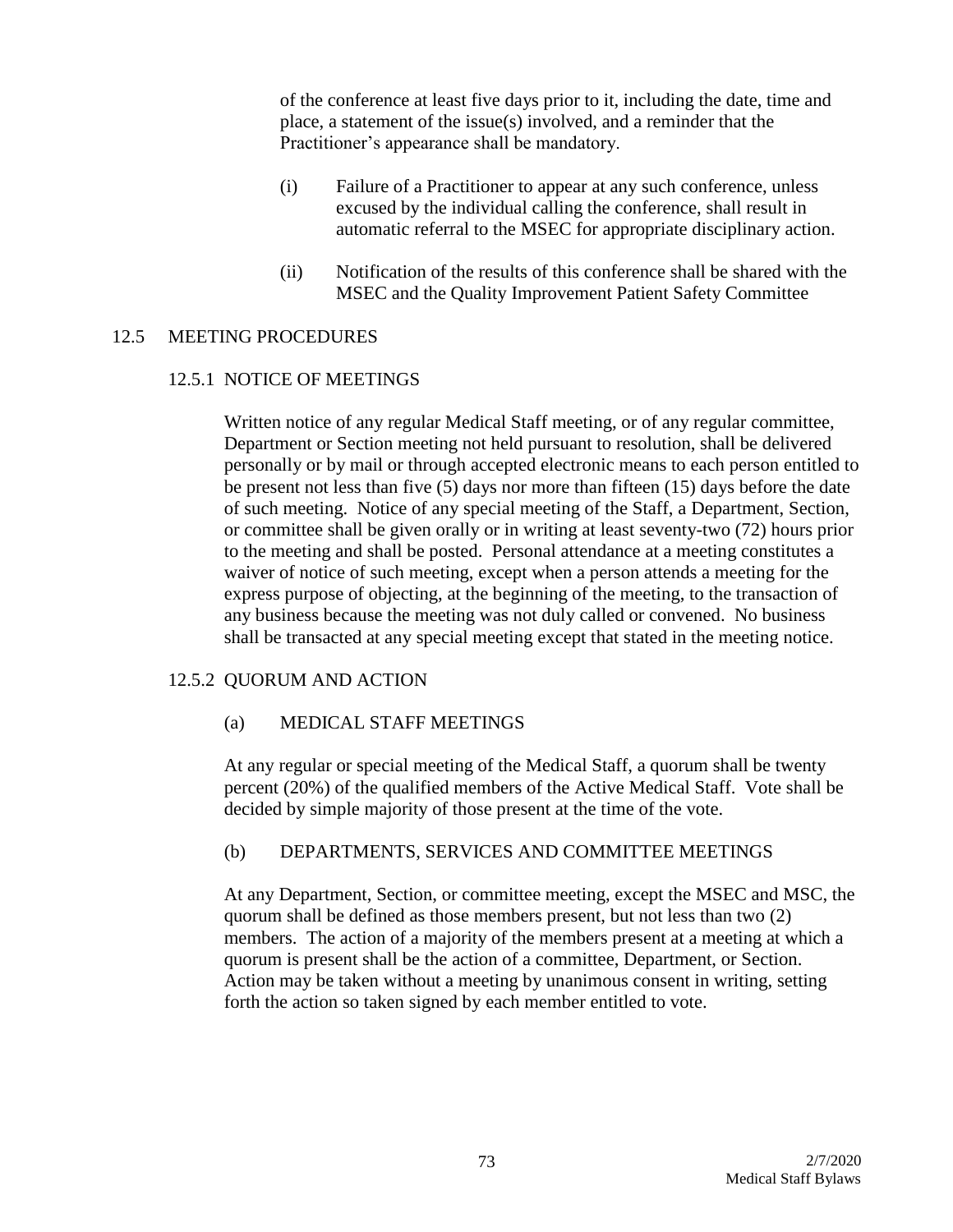#### 12.5.3 RIGHTS OF EX OFFICIO MEMBERS

Except as otherwise specifically provided in these Bylaws, persons serving under these Bylaws as Ex Officio members of a committee shall have all rights and privileges of regular members except that they shall not be counted in determining the existence of a quorum and shall not be allowed to vote.

### 12.5.4 MINUTES

Minutes of each regular and special meeting of a committee, Department or Section shall be prepared and shall include a record of the attendance of members and the vote taken on each matter. The minutes shall be signed by the presiding officer and copies thereof shall be promptly submitted to the attendees for approval and, after such approval by a majority of the attendees is obtained, forwarded to the MSC. Each committee, Department, and Section shall maintain a permanent file of the minutes of each of its meetings.

## 12.5.5 PROCEDURAL RULES

Meetings of the Medical Staff, Departments, Sections, and committees shall be conducted according to the then current edition of Sturgis' Rules of Order. In the event of conflict between said Rules of Order and any provision of these Bylaws, these Bylaws shall control.

# ARTICLE 13. CONFIDENTIALITY, IMMUNITY, AND RELEASES

### 13.1 SPECIAL DEFINITIONS

For purposes of this Article, the following definitions shall apply:

- (a) INFORMATION shall mean records or proceedings, minutes, interviews, Records, reports, forms, memoranda, statements, recommendations, findings, evaluations, opinions, conclusions, actions, data and other disclosures or communications whether in written or oral form relating to any of the subject matter specified in Section 13.5
- (b) MALICE shall mean the dissemination of a known falsehood or of information with a reckless disregard for the truth.
- (c) PRACTITIONER/AHP shall mean, for purposes of this Article Thirteen, a Medical Staff or AHP staff member or applicant.
- (d) REPRESENTATIVE shall mean the Board of the Hospital or any of its subsidiaries and any director, trustee, or committee of the Hospital or any of its subsidiaries; the President of the Hospital or any designee; registered nurses and other employees of the Hospital or Hospital subsidiaries; the Medical Staff organization and any member, officer, Department, Section, or committee thereof; and any individual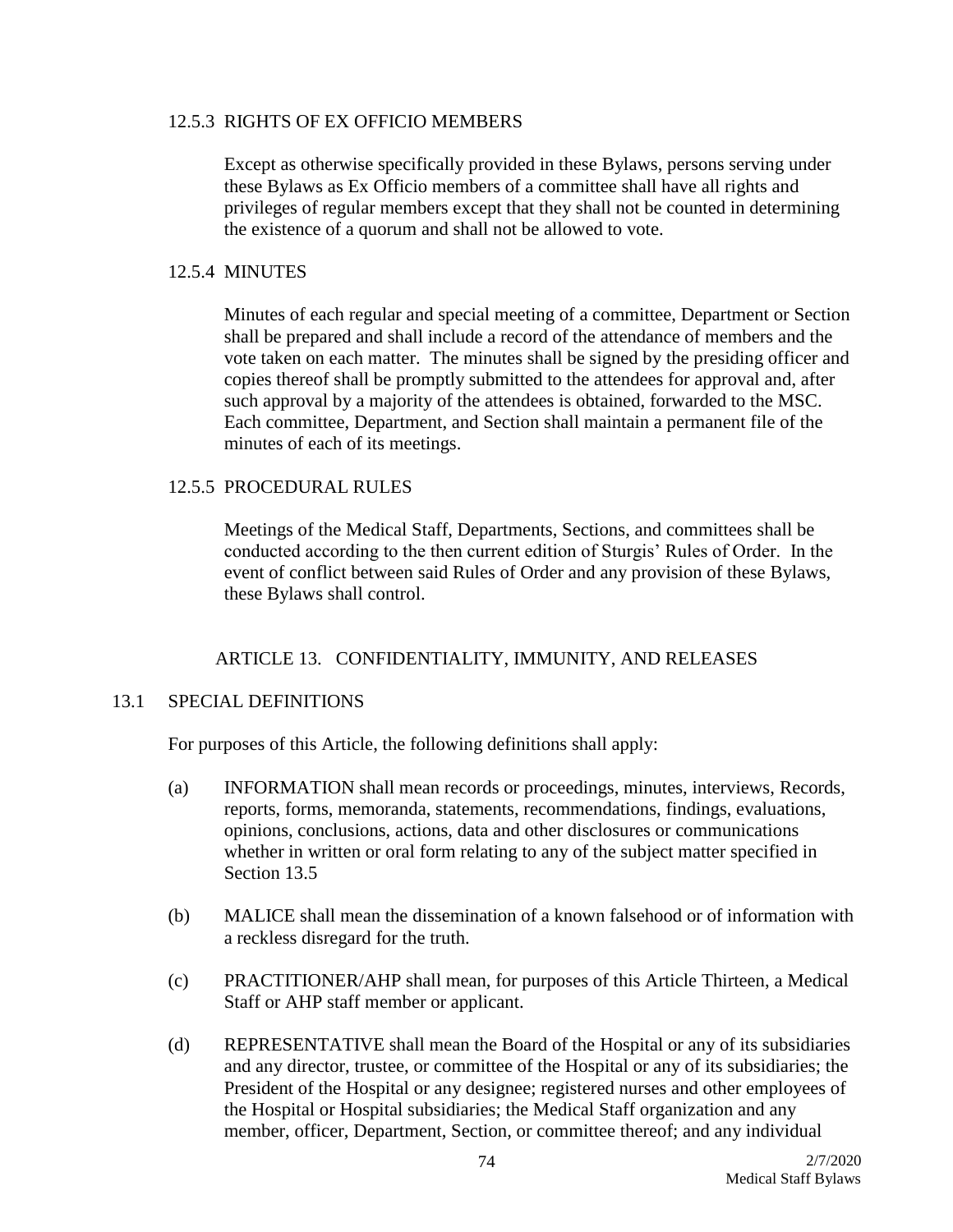authorized by any of the foregoing to perform specific Information gathering, analysis, use, or disseminating functions.

(e) THIRD PARTIES shall mean both individuals and organizations providing Information to any Representative.

## 13.2 AUTHORIZATIONS AND CONDITIONS

By submitting an application for Medical Staff or AHP staff membership or by applying for or exercising Clinical Privileges or providing specific patient care services in any Hospital, a Practitioner/AHP shall be deemed to:

- (a) Authorize Representatives of the Hospital and its subsidiaries and the Medical Staff to solicit, provide, and act upon Information bearing on the Practitioner/AHP's professional ability and qualifications.
- (b) Agree to be bound by the provisions of this Article and to waive all legal claims against any Representative who acts in accordance with the provisions of this Article.
- (c) Acknowledge that the provisions of this Article are express conditions to the Practitioner/AHP's application for, or acceptance of, Medical Staff or AHP staff membership and to the exercise of Clinical Privileges or provision of specified patient services at any Hospital.

## 13.3 CONFIDENTIALITY OF INFORMATION

Information with respect to any Practitioner/AHP submitted, collected, or prepared by any Representative of the Hospital or its subsidiaries or the Medical Staff or representative of any other health care system, facility, organization or medical staff for the purpose of evaluating and improving the quality and efficiency of patient care, reducing morbidity and mortality, contributing to teaching or clinical research, determining that health care services are professionally indicated or were performed in compliance with the applicable standard of care, or establishing and enforcing guidelines to keep health care costs within reasonable bounds, shall, to the fullest extent permitted by law, be confidential and shall not be disseminated to anyone other than an appropriate Representative nor be used in any way except as provided herein or except as otherwise required by law. Such confidentiality shall also extend to Information of like kind that may be provided by Third Parties. This Information shall not become part of any particular patient's record.

### 13.4 IMMUNITY FROM LIABILITY

### 13.4.1 FOR ACTION TAKEN

No Representative shall be liable to a Practitioner/AHP for damages or other relief for any decision, opinion, action, statement, or recommendation made within the scope of such Representative's duties, if the Representative acts in good faith and without Malice after reasonable effort under the circumstances to ascertain the truthfulness of the facts and in the reasonable belief that the decision, opinion, action, statement, or recommendation is warranted by such facts.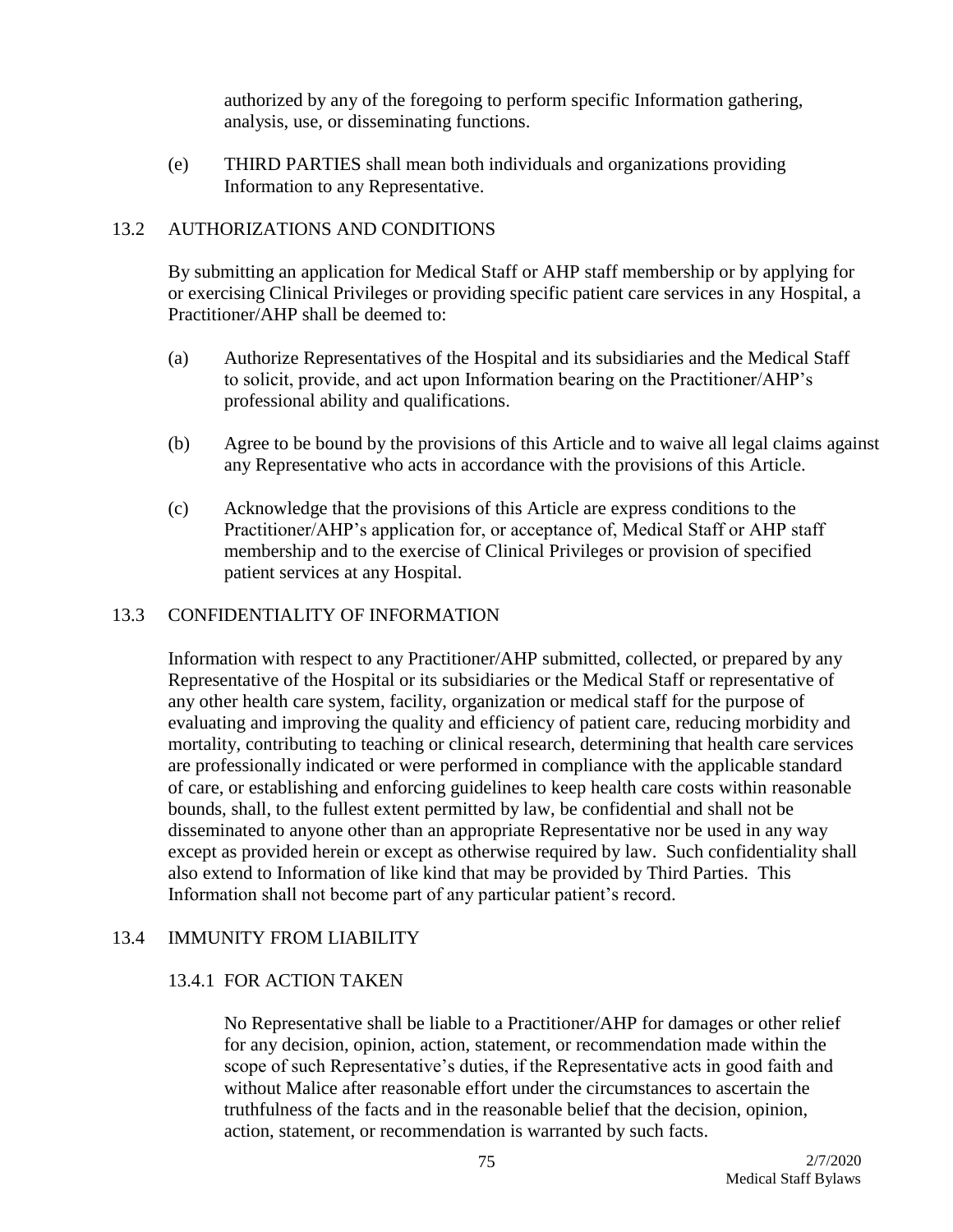### 13.4.2 FOR PROVIDING INFORMATION

No Representative and no Third Party shall be liable to a Practitioner/AHP for damages or other relief by reason of providing Information, including otherwise privileged or confidential Information, to a Representative or to any health care system, facility or organization of health professionals concerning a Practitioner/AHP who is or has been an applicant to or member of the Medical Staff or AHP staff or who did or does exercise Clinical Privileges or provide specified services at Hospital, provided that such Representative or Third Party acts in good faith and without Malice and provided further that such Information is related to the performance of the duties and functions of the recipient and is reported in a factual manner.

## 13.5 ACTIVITIES AND INFORMATION COVERED

### 13.5.1 ACTIVITIES

The confidentiality and immunity provided by this Article shall apply to all acts, communications, proceedings, interviews, reports, records, minutes, forms memoranda, statements, recommendations, findings, evaluations, opinions, conclusions, or disclosures performed or made in connection with the activities of the Hospital, the Medical Staff, or any other health care system, facility or organization concerning, but not limited to:

- (a) Applications for Medical Staff or AHP staff appointment, Clinical Privileges or specified services.
- (b) Periodic reappraisals for reappointment, Clinical Privileges or specified services.
- (c) Corrective or disciplinary action.
- (d) Hearings and appellate reviews
- (e) Quality improvement program activities.
- (f) Utilization reviews.
- (g) Claims reviews.
- (h) Profiles and profile analyses.
- (i) Risk Management.
- (j) Other Hospital and Medical Staff activities related to monitoring and maintaining quality and efficient patient care and appropriate professional conduct.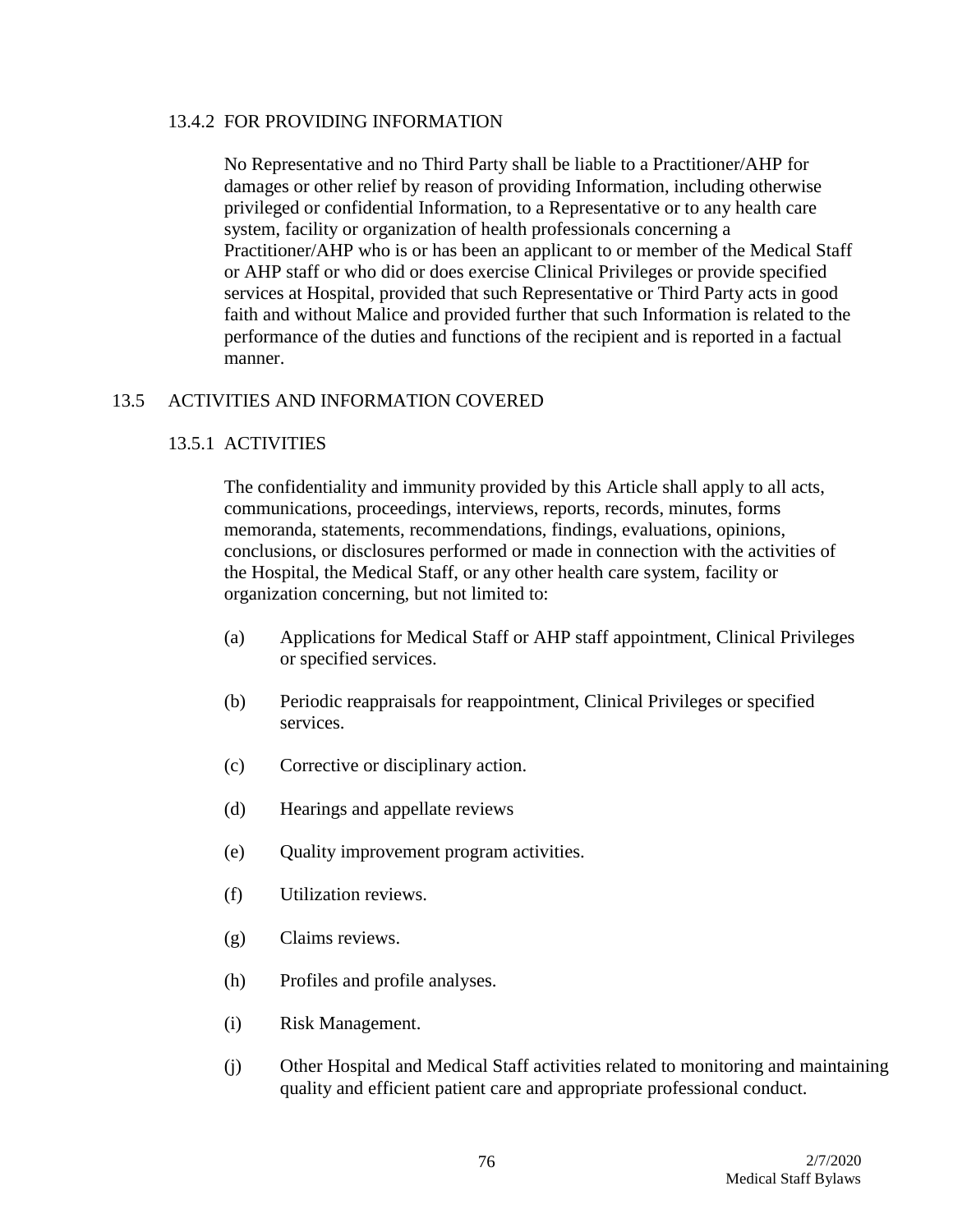#### 13.5.2 INFORMATION

The Information referred to in this Article may relate to a Practitioner/AHP's professional qualifications, clinical ability, judgment, character, physical or mental health, emotional stability, professional ethics, or any other matter that might directly or indirectly affect patient care.

### 13.6 RELEASES

Each Practitioner/AHP shall, upon request, execute general and specific releases in accordance with the tenor and import of this Article, subject to such requirements, including those of good faith, absence of Malice, and the exercise of a reasonable effort to ascertain truthfulness, as may be consistent with applicable law. Execution of such releases is not a prerequisite to the effectiveness of this Article which shall be binding on all Practitioners/ AHPs including all members of the Medical Staff and AHP staff as well as applicants for membership and all persons who apply for or exercise Clinical Privileges or apply to provide specific patient care services.

### 13.7 CUMULATIVE EFFECT

Provisions in these Bylaws and in application forms relating to authorizations, confidentiality of Information and immunities from liability shall be in addition to other protections provided by law and not in limitation thereof.

### ARTICLE 14. GENERAL PROVISIONS

### 14.1 MEDICAL STAFF RULES AND REGULATIONS

Subject to approval by the Board, the Medical Staff shall adopt such rules and regulations as may be necessary to implement more specifically the general principles found in these Bylaws. Such Rules and Regulations shall be a part of these Bylaws. The procedures outlined in Article Fifteen of these Bylaws shall be followed in the adoption and amendment of the rules and regulations, except that Medical Staff action concerning Rules and Regulations may occur at any regular meeting at which a quorum is present and without previous notice, or, upon notice, at any special meeting at which a quorum is present by majority vote of those present who are eligible and qualified to vote.

### 14.2 DEPARTMENT AND SECTION POLICIES

Subject to the approval of the MSEC, each Department and Section shall formulate its own written bylaws and policies for the conduct of its affairs and the discharge of its responsibilities. Such written bylaws and policies shall be consistent with these Bylaws and the Rules and Regulations of the Medical Staff.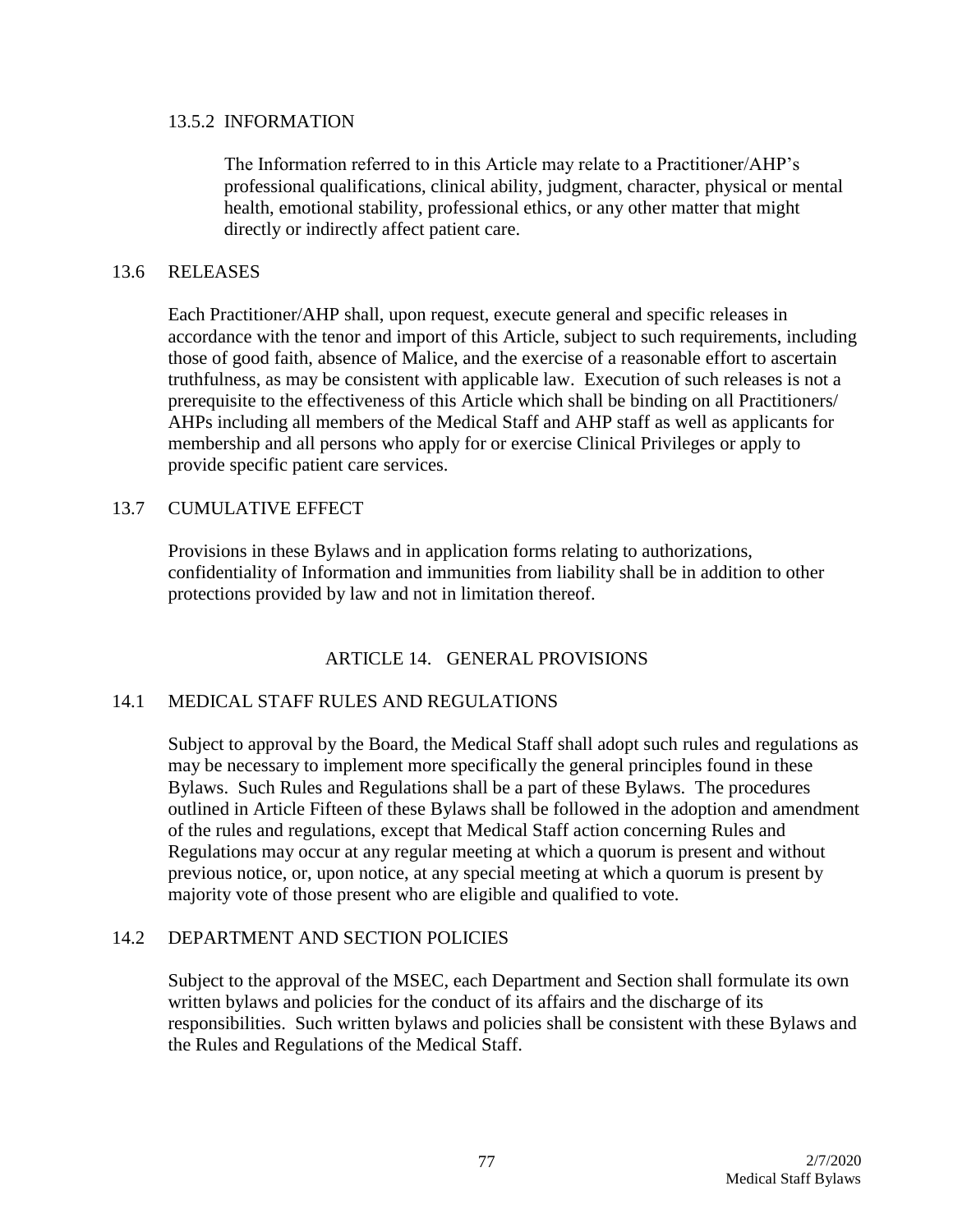### 14.3 RELATIONSHIP OF STAFF WITH THE BOARD OF DIRECTORS

It is the Medical Staffs understanding that the Board shall be responsible for the following functions:

#### 14.3.1 CREDENTIALS OVERSIGHT

To receive from the Medical Staff and to act upon written recommendations and completed applications for Staff assignment, clinical unit affiliations, Membership Prerogatives, Clinical Privileges, and corrective action.

#### 14.3.2 EVALUATION AND MONITORING OVERSIGHT

To cooperate with and assist the Medical Staff and other health care professionals providing patient care services in implementing with a quality improvement program to review, evaluate, monitor and improve the quality and efficiency of care delivered within Hospital and receive written reports on the findings of, and specific recommendations resulting from, the quality improvement program.

## 14.3.3 ADMINISTRATIVE OVERSIGHT

To continuously assess the effectiveness and results of the Medical Staff's review, evaluation and monitoring activities, evaluate the changes that have been or should be made to improve the quality and efficiency of patient care within Hospital, and take action as warranted by its findings.

### 14.3.4 ORGANIZATIONAL OVERSIGHT

To receive Medical Staff recommendations on the adoption, amendment or repeal of Medical Staff Bylaws and Rules and Regulations, and to act upon them in accordance with the provisions of the Hospital's corporate bylaws governing adoption and amendment of the Medical Staff Bylaws.

### 14.3.5 OTHER

To perform such other duties concerning professional staff matters as may be appropriate.

#### 14.4 INDEMNIFICATION

To the extent permitted by law, the Hospital shall indemnify and provide a defense to any member of the Medical Staff who is named a defendant or respondent in any claim, suit, or proceeding that arises out of the member's good faith performance of any Hospital or Medical Staff function authorized by these Bylaws or Rules and Regulations, including, but not limited to, services as a member of a committee conducting peer review or a fair hearing, or service as a Department Chair or Section Chief.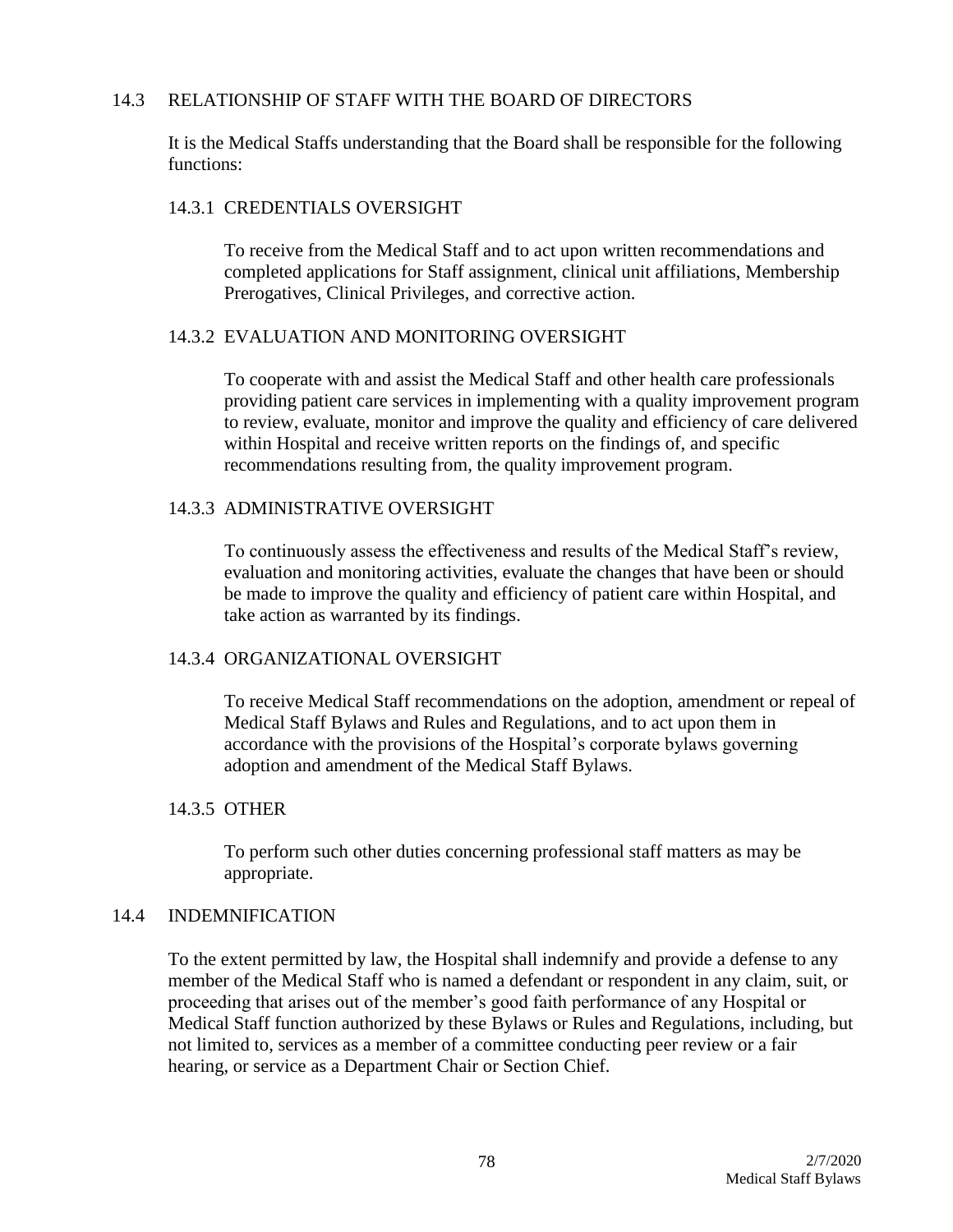#### 14.5 CONSTRUCTION OF MEDICAL STAFF AND HOSPITAL BYLAWS

When construing these Bylaws, the following principles shall apply.

#### 14.5.1 WAIVER

Failure of the Medical Staff and/or the Board to follow or enforce any provision of these Bylaws shall not constitute abrogation of the right to follow or enforce the same or any other provision at any future date.

#### 14.5.2 SEVERABILITY

If any provision of these Bylaws is found by a court with competent jurisdiction to be invalid or in violation of any law or regulation, such provision shall be deemed to be severed from the Bylaws and the remainder of the Bylaws shall be given effect as if such invalid provision never had been part of the Bylaws.

## 14.5.3 COMPLIANCE WITH LAWS, ETC.

In the event that any law or regulation or mandatory Joint Commission provision requires the Board or the Medical Staff to take specific action in connection with credentialing or any other matter covered by these Bylaws, such law, regulations, or accreditation requirement shall be deemed to be a part of these Bylaws and to the extent possible shall be construed as being consistent with the provisions of these Bylaws.

### 14.5.4 CONSTRUCTION

To the extent possible, these Bylaws, the Medical Staff Rules and Regulations, bylaws and policies of Departments and Sections, and agreements between the Hospital and members of the Medical Staff shall be construed as being consistent with each other. If consistent construction is not possible, then provisions which specifically provide that the Medical Staff Bylaws supersede inconsistent provisions shall be given effect. This Section 14.4 is not intended to alter or supersede other provisions of these Bylaws which specify how such provisions are to be interpreted, construed, or applied.

### 14.5.5 HOSPITAL BYLAWS

Nothing contained in these Bylaws shall be deemed to supersede, waive or otherwise affect the bylaws and/or rules and regulations of the Hospital and if there be any conflict between these Bylaws and the bylaws and/or rules and regulations of the Hospital, the said bylaws and/or rules and regulations of the Hospital shall govern.

### 14.5.6 NONDISCRIMINATION

In accordance with the policies of the Hospital, all provisions of these Bylaws and the accompanying rules and regulations shall be interpreted and applied so that no person, member of the Medical Staff, AHP, applicant for membership, patient or any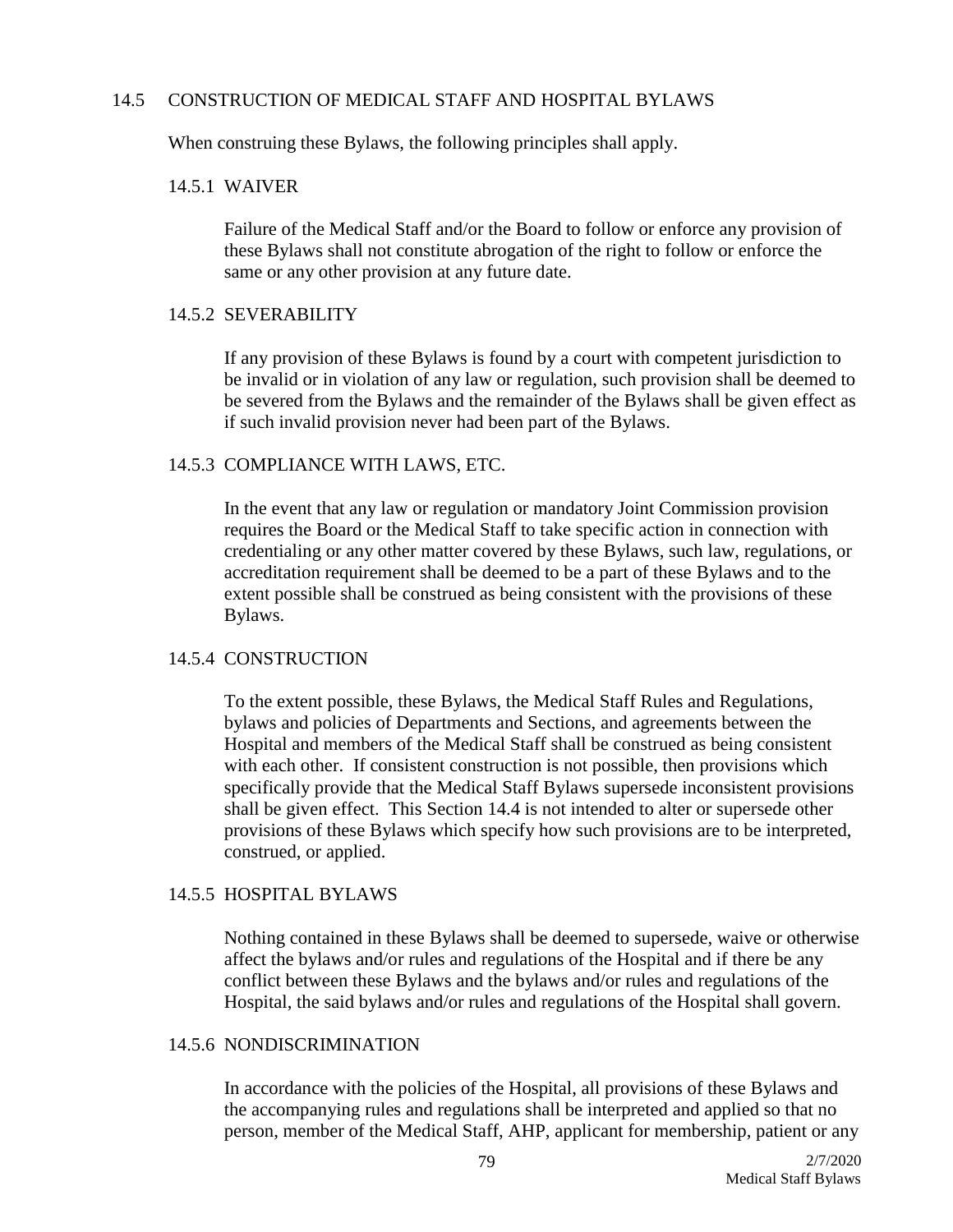other person to whom reference is made directly or indirectly shall be subject to unlawful discrimination under any program or activities of the Hospital or the Medical Staff.

#### 14.5.7 HEADINGS

All captions and titles used in these Bylaws are for convenience only and shall not limit or otherwise affect in any way the scope or interpretation of any provisions of these Bylaws.

### 14.5.8 REVIEW

The Medical Staff Bylaws and Rules and Regulations shall be reviewed periodically by the Bylaws Committee. The report of its review shall be forwarded to the Medical Executive Committee with appropriate recommendations.

# ARTICLE 15. ADOPTION AND AMENDMENT

# 15.1 MEDICAL STAFF AUTHORITY AND RESPONSIBILITY

The Board has delegated to the Medical Staff the authority and responsibility to initiate and recommend to the Board the Medical Staff Bylaws and Rules and Regulations. The adoption and amendment of these Bylaws shall require the actions specified in the applicable provisions of this Article. Copies of revisions to any portion of the Medical Staff Bylaws and Rules and Regulations shall be made available to all members of the Medical Staff.

### 15.2 ADOPTION

These Bylaws, together with the appended Rules and Regulations, shall be adopted by the Medical Staff to serve as the Bylaws for the Medical Staff and shall replace the current Medical Staff Bylaws and Rules and Regulations at the Hospital.

### 15.3 AMENDMENT

A proposed amendment shall be submitted either to the Bylaws Committee directly, or to any regular or special meeting of the Medical Staff. Any proposed amendment to the Bylaws shall be referred to the Bylaws Committee, which shall make its recommendation to the MSEC. The MSEC shall provide a report of its recommendations to the Medical Staff with the notice of a regular meeting, or a special meeting called for such purpose. The notice of any meeting at which an amendment will be considered will be provided at least fifteen (15) days before such meeting. A copy of proposed documents or amendments, with the recommendations of the MSEC, shall be delivered personally or by mail or through accepted electronic means to, and posted for, Medical Staff members entitled to vote thereon with the notice of the meeting. Adoption or amendment of these Bylaws or Rules and Regulations shall require the affirmative vote of a two-thirds (2/3) majority of the Medical Staff members present, eligible and qualified who vote on Bylaws, at a regular or special Medical Staff meeting at which a quorum is present. The Medical Staff's action to adopt or amend shall be forwarded to the Board for its action.